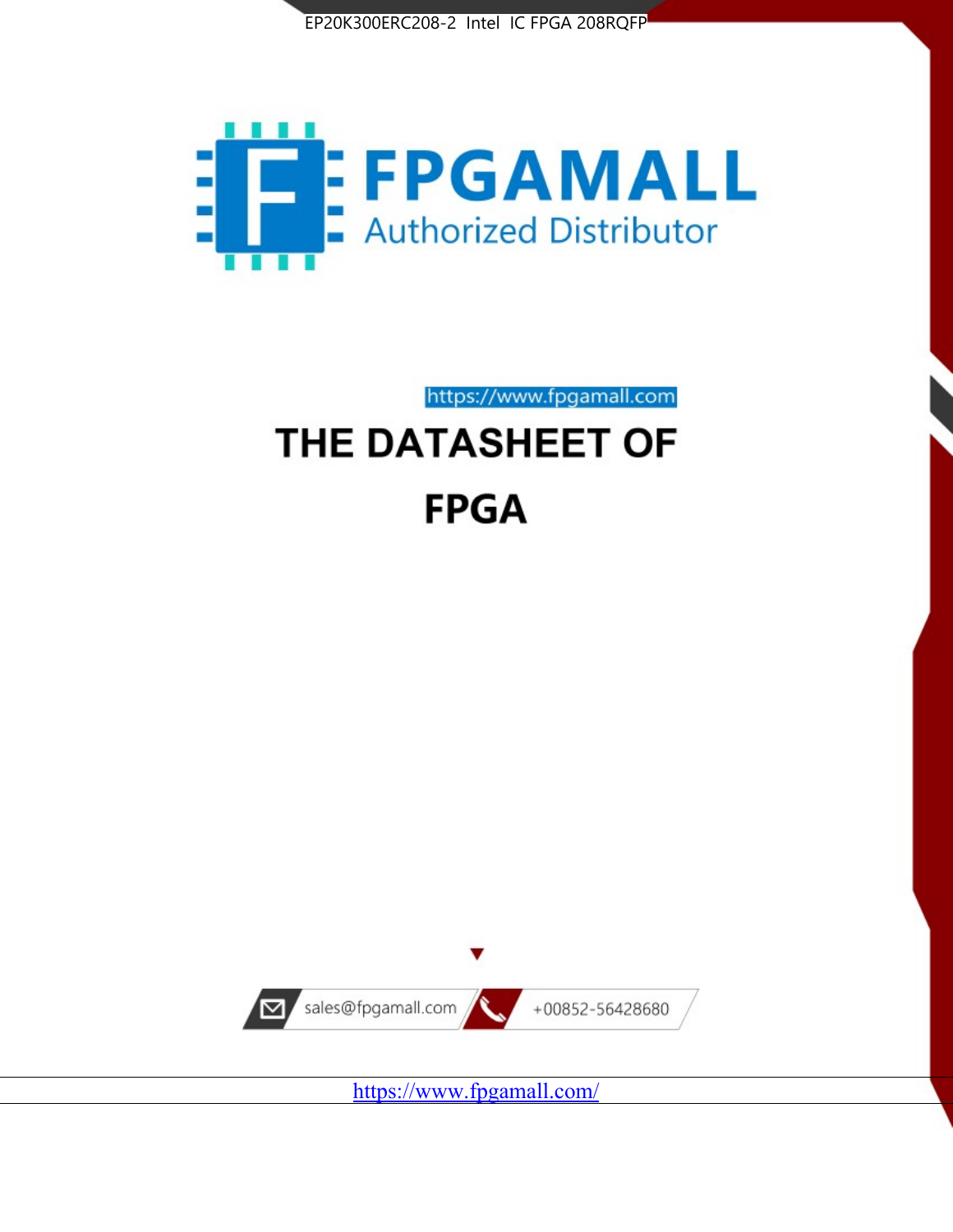

## **APEX 20K**

### **Programmable Logic Device Family**

#### **March 2004, ver. 5.1 Data Sheet**

- **Features ■** Industry's first programmable logic device (PLD) incorporating system-on-a-programmable-chip (SOPC) integration
	- MultiCore™ architecture integrating look-up table (LUT) logic, product-term logic, and embedded memory
	- LUT logic used for register-intensive functions
	- Embedded system block (ESB) used to implement memory functions, including first-in first-out (FIFO) buffers, dual-port RAM, and content-addressable memory (CAM)
	- ESB implementation of product-term logic used for combinatorial-intensive functions
	- High density
		- 30,000 to 1.5 million typical gates (see Tables 1 and 2)
		- Up to 51,840 logic elements (LEs)
		- Up to 442,368 RAM bits that can be used without reducing available logic
		- Up to 3,456 product-term-based macrocells

|                             | Table 1. APEX 20K Device Features |                 | Note $(1)$      |                  |                  |                 |                  |
|-----------------------------|-----------------------------------|-----------------|-----------------|------------------|------------------|-----------------|------------------|
| <b>Feature</b>              | <b>EP20K30E</b>                   | <b>EP20K60E</b> | <b>EP20K100</b> | <b>EP20K100E</b> | <b>EP20K160E</b> | <b>EP20K200</b> | <b>EP20K200E</b> |
| Maximum<br>system<br>gates  | 113,000                           | 162,000         | 263.000         | 263,000          | 404.000          | 526,000         | 526,000          |
| Typical<br>gates            | 30,000                            | 60,000          | 100,000         | 100,000          | 160,000          | 200,000         | 200,000          |
| <b>LEs</b>                  | 1,200                             | 2,560           | 4,160           | 4,160            | 6.400            | 8,320           | 8,320            |
| <b>ESBs</b>                 | 12                                | 16              | 26              | 26               | 40               | 52              | 52               |
| Maximum<br><b>RAM</b> bits  | 24,576                            | 32,768          | 53,248          | 53,248           | 81,920           | 106,496         | 106,496          |
| Maximum<br>macrocells       | 192                               | 256             | 416             | 416              | 640              | 832             | 832              |
| Maximum<br>user I/O<br>pins | 128                               | 196             | 252             | 246              | 316              | 382             | 376              |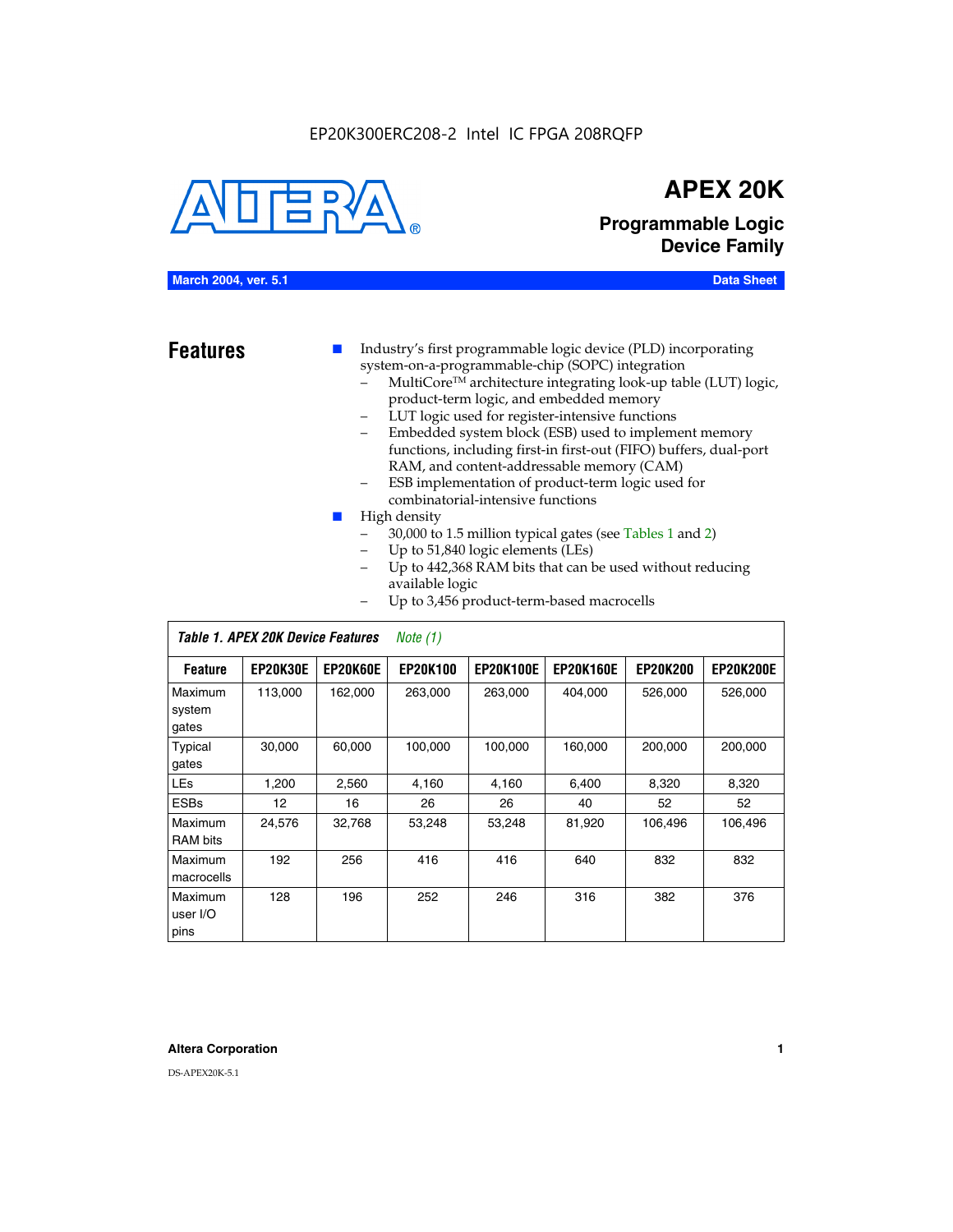| Table 2. Additional APEX 20K Device Features |                  |                 | <i>Note</i> $(1)$ |                  |                   |                   |
|----------------------------------------------|------------------|-----------------|-------------------|------------------|-------------------|-------------------|
| <b>Feature</b>                               | <b>EP20K300E</b> | <b>EP20K400</b> | <b>EP20K400E</b>  | <b>EP20K600E</b> | <b>EP20K1000E</b> | <b>EP20K1500E</b> |
| Maximum system<br>gates                      | 728,000          | 1,052,000       | 1,052,000         | 1,537,000        | 1,772,000         | 2,392,000         |
| <b>Typical gates</b>                         | 300,000          | 400,000         | 400,000           | 600,000          | 1,000,000         | 1,500,000         |
| <b>LEs</b>                                   | 11,520           | 16.640          | 16,640            | 24,320           | 38,400            | 51,840            |
| <b>ESBs</b>                                  | 72               | 104             | 104               | 152              | 160               | 216               |
| Maximum<br><b>RAM bits</b>                   | 147,456          | 212,992         | 212.992           | 311,296          | 327,680           | 442.368           |
| Maximum<br>macrocells                        | 1,152            | 1,664           | 1,664             | 2.432            | 2,560             | 3,456             |
| Maximum user I/O<br>pins                     | 408              | 502             | 488               | 588              | 708               | 808               |

#### *Note to Tables 1 and 2:*

*Table 3. APEX 20K Supply Voltages*

(1) The embedded IEEE Std. 1149.1 Joint Test Action Group (JTAG) boundary-scan circuitry contributes up to 57,000 additional gates.

**Additional Features**

 $\mathbf{I}$ 

- Designed for low-power operation
	- $\overrightarrow{1.8}$ -V and 2.5-V supply voltage (see Table 3)
	- $-$  MultiVolt<sup>TM</sup> I/O interface support to interface with 1.8-V, 2.5-V, 3.3-V, and 5.0-V devices (see Table 3)
	- ESB offering programmable power-saving mode

| Tadie 3. Apex zuk Supply voltages                                               |                                                       |                                                                                                                                                                                 |  |  |  |  |
|---------------------------------------------------------------------------------|-------------------------------------------------------|---------------------------------------------------------------------------------------------------------------------------------------------------------------------------------|--|--|--|--|
| <b>Feature</b>                                                                  | <b>Device</b>                                         |                                                                                                                                                                                 |  |  |  |  |
|                                                                                 | <b>EP20K100</b><br><b>EP20K200</b><br><b>EP20K400</b> | EP20K30E<br>EP20K60E<br><b>EP20K100E</b><br><b>EP20K160E</b><br><b>EP20K200E</b><br><b>EP20K300E</b><br><b>EP20K400E</b><br>EP20K600E<br><b>EP20K1000E</b><br><b>EP20K1500E</b> |  |  |  |  |
| Internal supply voltage (V <sub>CCINT</sub> )                                   | 2.5V                                                  | 1.8V                                                                                                                                                                            |  |  |  |  |
| MultiVolt I/O interface voltage levels (V <sub>CCIO</sub> ) 2.5 V, 3.3 V, 5.0 V |                                                       | 1.8 V, 2.5 V, 3.3 V, 5.0 V (1)                                                                                                                                                  |  |  |  |  |

#### *Note to Table 3:*

(1) APEX 20KE devices can be 5.0-V tolerant by using an external resistor.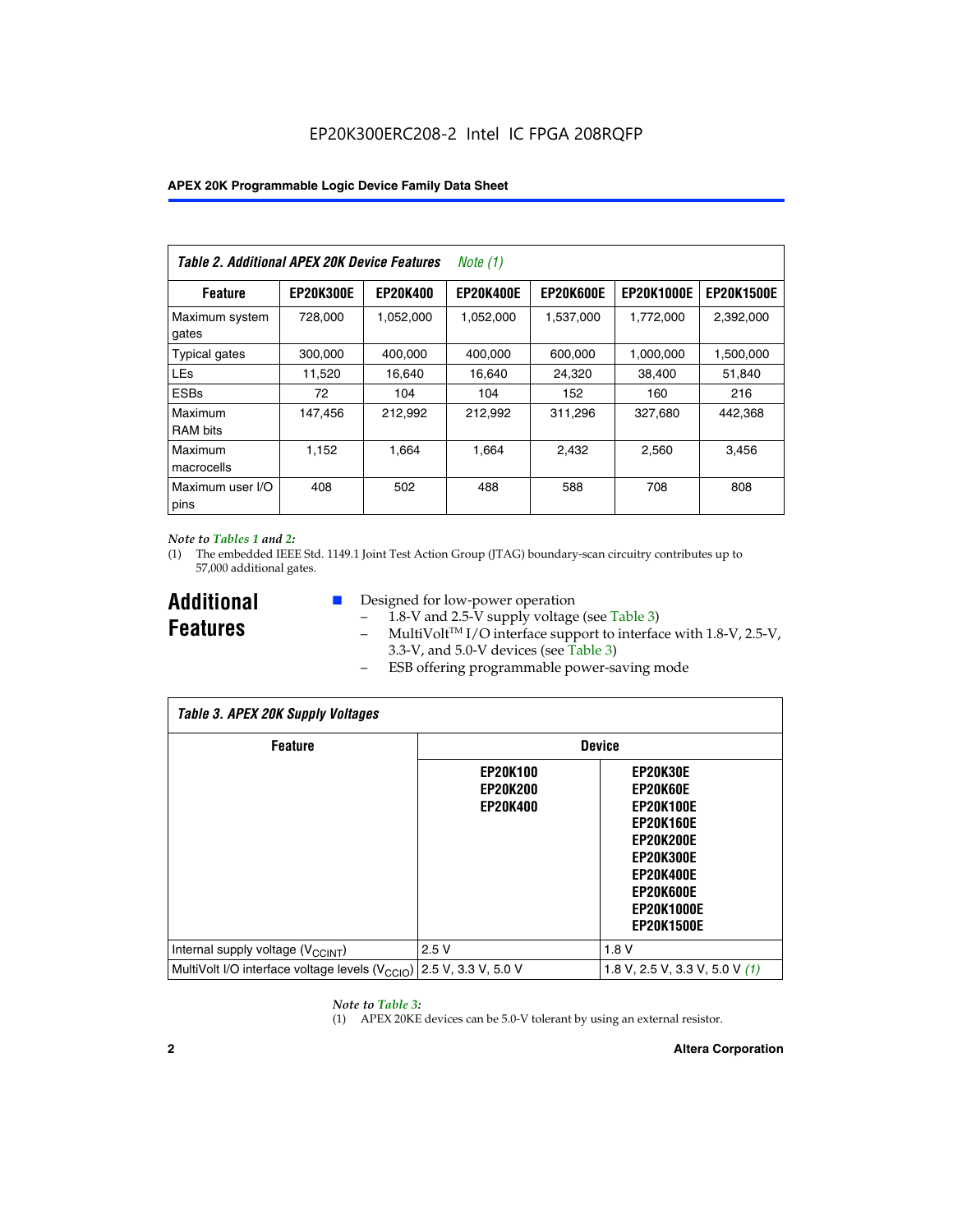#### EP20K300ERC208-2 Intel IC FPGA 208RQFP

#### **APEX 20K Programmable Logic Device Family Data Sheet**

- Flexible clock management circuitry with up to four phase-locked loops (PLLs)
	- Built-in low-skew clock tree
	- Up to eight global clock signals
	- $ClockLock^{\circledR}$  feature reducing clock delay and skew
	- $ClockBoost^{\circledR}$  feature providing clock multiplication and division
	- ClockShiftTM programmable clock phase and delay shifting
- Powerful I/O features
	- Compliant with peripheral component interconnect Special Interest Group (PCI SIG) *PCI Local Bus Specification, Revision 2.2* for 3.3-V operation at 33 or 66 MHz and 32 or 64 bits
	- Support for high-speed external memories, including DDR SDRAM and ZBT SRAM (ZBT is a trademark of Integrated Device Technology, Inc.)
	- Bidirectional I/O performance  $(t_{CO} + t_{SU})$  up to 250 MHz
	- LVDS performance up to 840 Mbits per channel
	- Direct connection from I/O pins to local interconnect providing fast  $t_{CO}$  and  $t_{SU}$  times for complex logic
	- MultiVolt I/O interface support to interface with 1.8-V, 2.5-V, 3.3-V, and 5.0-V devices (see Table 3)
	- Programmable clamp to  $V_{\text{C}CD}$
	- Individual tri-state output enable control for each pin
	- Programmable output slew-rate control to reduce switching noise
	- Support for advanced I/O standards, including low-voltage differential signaling (LVDS), LVPECL, PCI-X, AGP, CTT, stubseries terminated logic (SSTL-3 and SSTL-2), Gunning transceiver logic plus (GTL+), and high-speed terminated logic (HSTL Class I)
	- Pull-up on I/O pins before and during configuration
- Advanced interconnect structure
	- Four-level hierarchical FastTrack® Interconnect structure providing fast, predictable interconnect delays
	- Dedicated carry chain that implements arithmetic functions such as fast adders, counters, and comparators (automatically used by software tools and megafunctions)
	- Dedicated cascade chain that implements high-speed, high-fan-in logic functions (automatically used by software tools and megafunctions)
	- Interleaved local interconnect allows one LE to drive 29 other LEs through the fast local interconnect
- Advanced packaging options
	- Available in a variety of packages with 144 to 1,020 pins (see Tables 4 through 7)
	- FineLine BGA® packages maximize board space efficiency
- Advanced software support
	- Software design support and automatic place-and-route provided by the Altera® Quartus® II development system for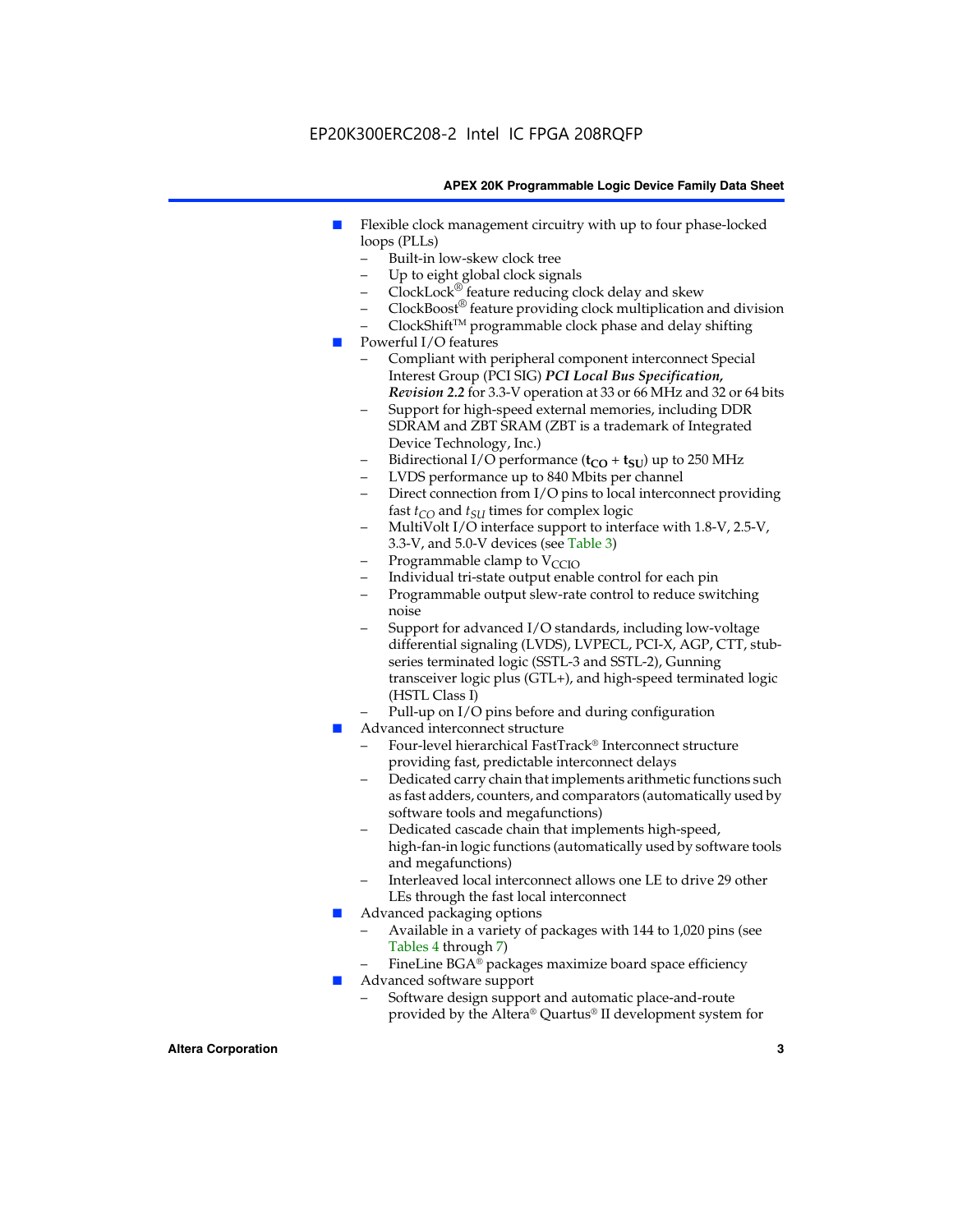Windows-based PCs, Sun SPARCstations, and HP 9000 Series 700/800 workstations

- Altera MegaCore® functions and Altera Megafunction Partners Program (AMPP<sup>SM</sup>) megafunctions
- NativeLink™ integration with popular synthesis, simulation, and timing analysis tools
- Quartus II SignalTap® embedded logic analyzer simplifies in-system design evaluation by giving access to internal nodes during device operation
- Supports popular revision-control software packages including PVCS, Revision Control System (RCS), and Source Code Control System (SCCS )

#### *Table 4. APEX 20K QFP, BGA & PGA Package Options & I/O Count Notes (1), (2)*

| <b>Device</b> | 144-Pin<br><b>TOFP</b> | 208-Pin<br><b>PQFP</b><br><b>ROFP</b> | 240-Pin<br><b>PQFP</b><br><b>ROFP</b> |     | 356-Pin BGA   652-Pin BGA   655-Pin PGA |     |
|---------------|------------------------|---------------------------------------|---------------------------------------|-----|-----------------------------------------|-----|
| EP20K30E      | 92                     | 125                                   |                                       |     |                                         |     |
| EP20K60E      | 92                     | 148                                   | 151                                   | 196 |                                         |     |
| EP20K100      | 101                    | 159                                   | 189                                   | 252 |                                         |     |
| EP20K100E     | 92                     | 151                                   | 183                                   | 246 |                                         |     |
| EP20K160E     | 88                     | 143                                   | 175                                   | 271 |                                         |     |
| EP20K200      |                        | 144                                   | 174                                   | 277 |                                         |     |
| EP20K200E     |                        | 136                                   | 168                                   | 271 | 376                                     |     |
| EP20K300E     |                        |                                       | 152                                   |     | 408                                     |     |
| EP20K400      |                        |                                       |                                       |     | 502                                     | 502 |
| EP20K400E     |                        |                                       |                                       |     | 488                                     |     |
| EP20K600E     |                        |                                       |                                       |     | 488                                     |     |
| EP20K1000E    |                        |                                       |                                       |     | 488                                     |     |
| EP20K1500E    |                        |                                       |                                       |     | 488                                     |     |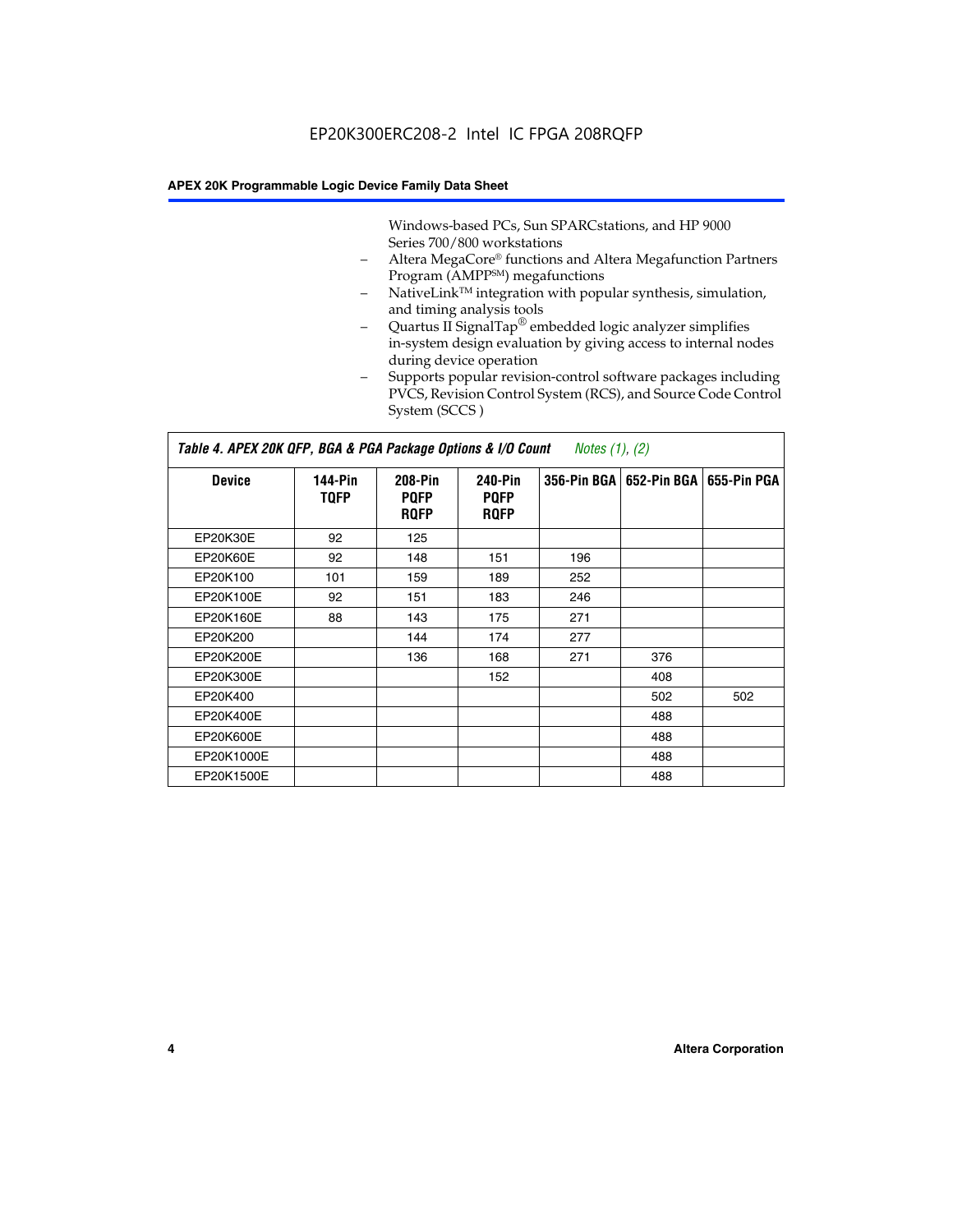| <b>APEX 20K Programmable Logic Device Family Data Sheet</b> |  |  |
|-------------------------------------------------------------|--|--|
|-------------------------------------------------------------|--|--|

| Table 5. APEX 20K FineLine BGA Package Options & I/O Count<br>Notes $(1)$ , $(2)$ |                |                |                |           |           |  |  |  |
|-----------------------------------------------------------------------------------|----------------|----------------|----------------|-----------|-----------|--|--|--|
| <b>Device</b>                                                                     | <b>144 Pin</b> | <b>324 Pin</b> | <b>484 Pin</b> | 672 Pin   | 1,020 Pin |  |  |  |
| EP20K30E                                                                          | 93             | 128            |                |           |           |  |  |  |
| <b>EP20K60E</b>                                                                   | 93             | 196            |                |           |           |  |  |  |
| EP20K100                                                                          |                | 252            |                |           |           |  |  |  |
| EP20K100E                                                                         | 93             | 246            |                |           |           |  |  |  |
| EP20K160E                                                                         |                |                | 316            |           |           |  |  |  |
| EP20K200                                                                          |                |                | 382            |           |           |  |  |  |
| EP20K200E                                                                         |                |                | 376            | 376       |           |  |  |  |
| EP20K300E                                                                         |                |                |                | 408       |           |  |  |  |
| EP20K400                                                                          |                |                |                | 502 $(3)$ |           |  |  |  |
| EP20K400E                                                                         |                |                |                | 488 $(3)$ |           |  |  |  |
| EP20K600E                                                                         |                |                |                | 508 $(3)$ | 588       |  |  |  |
| EP20K1000E                                                                        |                |                |                | 508 $(3)$ | 708       |  |  |  |
| EP20K1500E                                                                        |                |                |                |           | 808       |  |  |  |

#### *Notes to Tables 4 and 5:*

(1) I/O counts include dedicated input and clock pins.

(2) APEX 20K device package types include thin quad flat pack (TQFP), plastic quad flat pack (PQFP), power quad flat pack (RQFP), 1.27-mm pitch ball-grid array (BGA), 1.00-mm pitch FineLine BGA, and pin-grid array (PGA) packages.

(3) This device uses a thermally enhanced package, which is taller than the regular package. Consult the *Altera Device Package Information Data Sheet* for detailed package size information.

| Table 6. APEX 20K QFP, BGA & PGA Package Sizes           |                |                    |                    |                |                |                    |  |  |
|----------------------------------------------------------|----------------|--------------------|--------------------|----------------|----------------|--------------------|--|--|
| <b>Feature</b>                                           | 144-Pin TQFP   | 208-Pin QFP        | 240-Pin QFP        | 356-Pin BGA    | 652-Pin BGA    | 655-Pin PGA        |  |  |
| Pitch (mm)                                               | 0.50           | 0.50               | 0.50               | 1.27           | 1.27           |                    |  |  |
| Area ( $mm2$ )                                           | 484            | 924                | 1.218              | 1.225          | 2.025          | 3,906              |  |  |
| Length $\times$ Width<br>$\mathsf{mmm}\times\mathsf{mm}$ | $22 \times 22$ | $30.4 \times 30.4$ | $34.9 \times 34.9$ | $35 \times 35$ | $45 \times 45$ | $62.5 \times 62.5$ |  |  |

| Table 7. APEX 20K FineLine BGA Package Sizes |                |                |                |                |                |  |  |  |
|----------------------------------------------|----------------|----------------|----------------|----------------|----------------|--|--|--|
| <b>Feature</b>                               | 144 Pin        | <b>324 Pin</b> | 484 Pin        | 672 Pin        | 1,020 Pin      |  |  |  |
| Pitch (mm)                                   | 1.00           | 1.00           | 1.00           | 1.00           | 1.00           |  |  |  |
| Area ( $mm2$ )                               | 169            | 361            | 529            | 729            | 1,089          |  |  |  |
| Length $\times$ Width (mm $\times$ mm)       | $13 \times 13$ | $19 \times 19$ | $23 \times 23$ | $27 \times 27$ | $33 \times 33$ |  |  |  |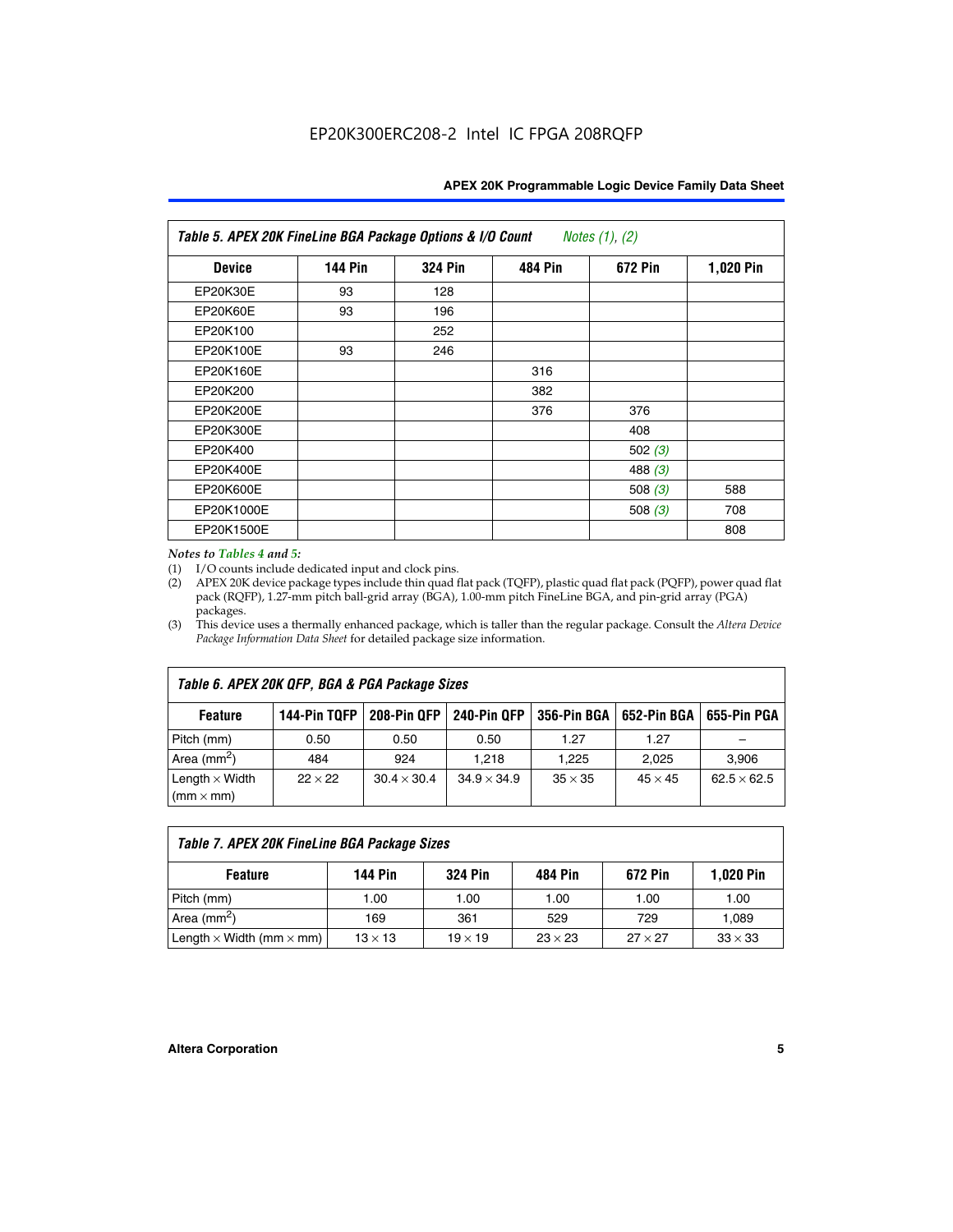### **General Description**

APEXTM 20K devices are the first PLDs designed with the MultiCore architecture, which combines the strengths of LUT-based and productterm-based devices with an enhanced memory structure. LUT-based logic provides optimized performance and efficiency for data-path, registerintensive, mathematical, or digital signal processing (DSP) designs. Product-term-based logic is optimized for complex combinatorial paths, such as complex state machines. LUT- and product-term-based logic combined with memory functions and a wide variety of MegaCore and AMPP functions make the APEX 20K device architecture uniquely suited for system-on-a-programmable-chip designs. Applications historically requiring a combination of LUT-, product-term-, and memory-based devices can now be integrated into one APEX 20K device.

APEX 20KE devices are a superset of APEX 20K devices and include additional features such as advanced I/O standard support, CAM, additional global clocks, and enhanced ClockLock clock circuitry. In addition, APEX 20KE devices extend the APEX 20K family to 1.5 million gates. APEX 20KE devices are denoted with an "E" suffix in the device name (e.g., the EP20K1000E device is an APEX 20KE device). Table 8 compares the features included in APEX 20K and APEX 20KE devices.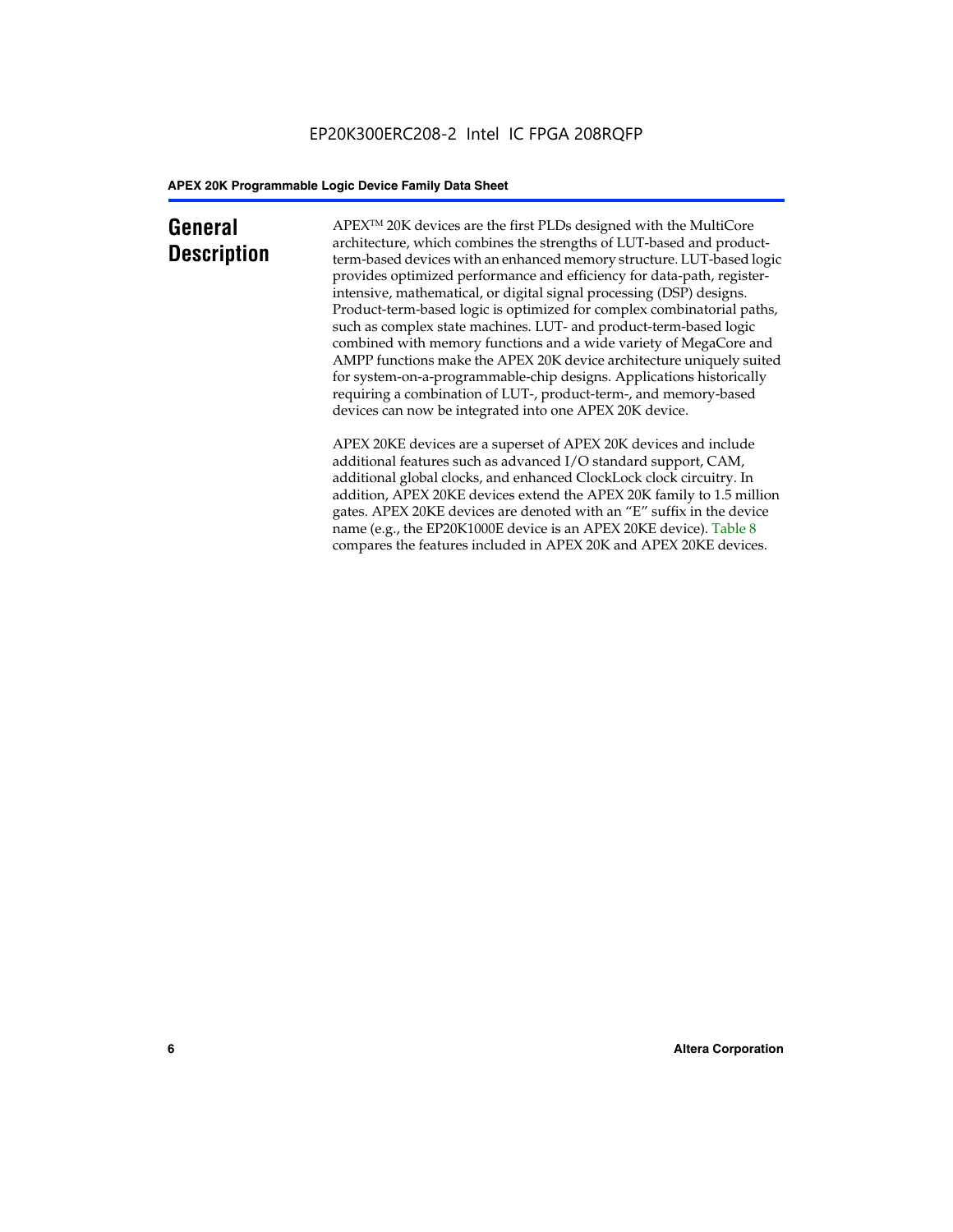| Table 8. Comparison of APEX 20K & APEX 20KE Features |                                                                                                                                                                     |                                                                                                                                                                                                                                                                                                                                                                                                                                                                                       |
|------------------------------------------------------|---------------------------------------------------------------------------------------------------------------------------------------------------------------------|---------------------------------------------------------------------------------------------------------------------------------------------------------------------------------------------------------------------------------------------------------------------------------------------------------------------------------------------------------------------------------------------------------------------------------------------------------------------------------------|
| <b>Feature</b>                                       | <b>APEX 20K Devices</b>                                                                                                                                             | <b>APEX 20KE Devices</b>                                                                                                                                                                                                                                                                                                                                                                                                                                                              |
| MultiCore system integration                         | Full support                                                                                                                                                        | Full support                                                                                                                                                                                                                                                                                                                                                                                                                                                                          |
| SignalTap logic analysis                             | Full support                                                                                                                                                        | Full support                                                                                                                                                                                                                                                                                                                                                                                                                                                                          |
| 32/64-Bit, 33-MHz PCI                                | Full compliance in -1, -2 speed<br>grades                                                                                                                           | Full compliance in -1, -2 speed grades                                                                                                                                                                                                                                                                                                                                                                                                                                                |
| 32/64-Bit, 66-MHz PCI                                |                                                                                                                                                                     | Full compliance in -1 speed grade                                                                                                                                                                                                                                                                                                                                                                                                                                                     |
| MultiVolt I/O                                        | 2.5-V or 3.3-V V <sub>CCIO</sub><br>V <sub>CCIO</sub> selected for device<br>Certain devices are 5.0-V tolerant                                                     | 1.8-V, 2.5-V, or 3.3-V V <sub>CCIO</sub><br>V <sub>CCIO</sub> selected block-by-block<br>5.0-V tolerant with use of external resistor                                                                                                                                                                                                                                                                                                                                                 |
| ClockLock support                                    | Clock delay reduction<br>$2\times$ and $4\times$ clock multiplication                                                                                               | Clock delay reduction<br>$m/(n \times v)$ or $m/(n \times k)$ clock multiplication<br>Drive ClockLock output off-chip<br>External clock feedback<br>ClockShift<br>LVDS support<br>Up to four PLLs<br>ClockShift, clock phase adjustment                                                                                                                                                                                                                                               |
| Dedicated clock and input pins                       | Six                                                                                                                                                                 | Eight                                                                                                                                                                                                                                                                                                                                                                                                                                                                                 |
| I/O standard support                                 | 2.5-V, 3.3-V, 5.0-V I/O<br>3.3-V PCI<br>Low-voltage complementary<br>metal-oxide semiconductor<br>(LVCMOS)<br>Low-voltage transistor-to-transistor<br>logic (LVTTL) | 1.8-V, 2.5-V, 3.3-V, 5.0-V I/O<br>2.5-V I/O<br>3.3-V PCI and PCI-X<br>3.3-V Advanced Graphics Port (AGP)<br>Center tap terminated (CTT)<br>$GTL+$<br><b>LVCMOS</b><br>LVTTL<br>True-LVDS and LVPECL data pins<br>(in EP20K300E and larger devices)<br>LVDS and LVPECL signaling (in all BGA<br>and FineLine BGA devices)<br>LVDS and LVPECL data pins up to<br>156 Mbps (in -1 speed grade devices)<br><b>HSTL Class I</b><br>PCI-X<br>SSTL-2 Class I and II<br>SSTL-3 Class I and II |
| Memory support                                       | Dual-port RAM<br><b>FIFO</b><br><b>RAM</b><br><b>ROM</b>                                                                                                            | CAM<br>Dual-port RAM<br><b>FIFO</b><br><b>RAM</b><br><b>ROM</b>                                                                                                                                                                                                                                                                                                                                                                                                                       |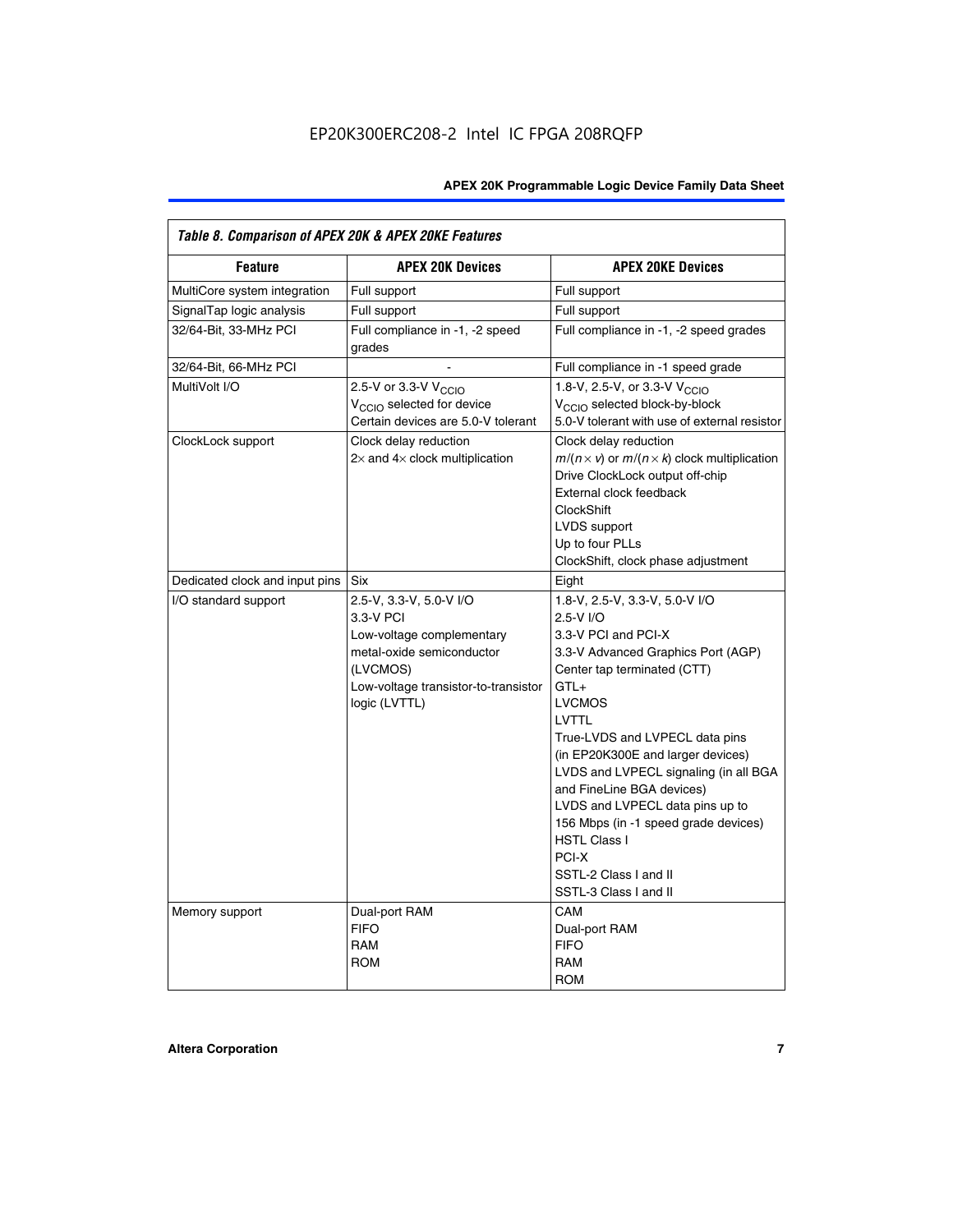All APEX 20K devices are reconfigurable and are 100% tested prior to shipment. As a result, test vectors do not have to be generated for fault coverage purposes. Instead, the designer can focus on simulation and design verification. In addition, the designer does not need to manage inventories of different application-specific integrated circuit (ASIC) designs; APEX 20K devices can be configured on the board for the specific functionality required.

APEX 20K devices are configured at system power-up with data stored in an Altera serial configuration device or provided by a system controller. Altera offers in-system programmability (ISP)-capable EPC1, EPC2, and EPC16 configuration devices, which configure APEX 20K devices via a serial data stream. Moreover, APEX 20K devices contain an optimized interface that permits microprocessors to configure APEX 20K devices serially or in parallel, and synchronously or asynchronously. The interface also enables microprocessors to treat APEX 20K devices as memory and configure the device by writing to a virtual memory location, making reconfiguration easy.

After an APEX 20K device has been configured, it can be reconfigured in-circuit by resetting the device and loading new data. Real-time changes can be made during system operation, enabling innovative reconfigurable computing applications.

APEX 20K devices are supported by the Altera Quartus II development system, a single, integrated package that offers HDL and schematic design entry, compilation and logic synthesis, full simulation and worst-case timing analysis, SignalTap logic analysis, and device configuration. The Quartus II software runs on Windows-based PCs, Sun SPARCstations, and HP 9000 Series 700/800 workstations.

The Quartus II software provides NativeLink interfaces to other industrystandard PC- and UNIX workstation-based EDA tools. For example, designers can invoke the Quartus II software from within third-party design tools. Further, the Quartus II software contains built-in optimized synthesis libraries; synthesis tools can use these libraries to optimize designs for APEX 20K devices. For example, the Synopsys Design Compiler library, supplied with the Quartus II development system, includes DesignWare functions optimized for the APEX 20K architecture.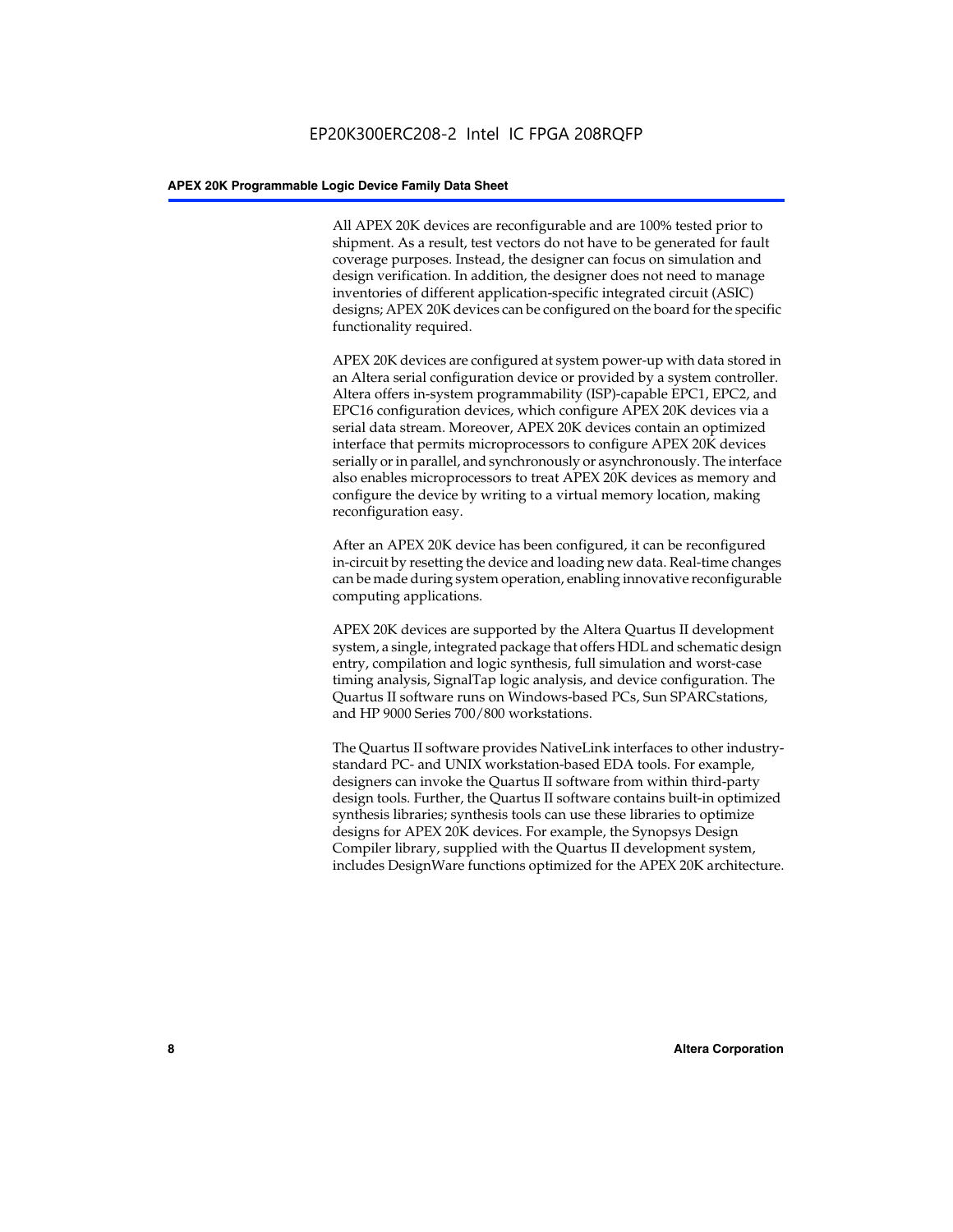| <b>Functional</b><br><b>Description</b> | APEX 20K devices incorporate LUT-based logic, product-term-based<br>logic, and memory into one device. Signal interconnections within<br>APEX 20K devices (as well as to and from device pins) are provided by the<br>FastTrack <sup>®</sup> Interconnect—a series of fast, continuous row and column<br>channels that run the entire length and width of the device.                                                                                                                                                                                                                                                                                                                                                                                              |
|-----------------------------------------|--------------------------------------------------------------------------------------------------------------------------------------------------------------------------------------------------------------------------------------------------------------------------------------------------------------------------------------------------------------------------------------------------------------------------------------------------------------------------------------------------------------------------------------------------------------------------------------------------------------------------------------------------------------------------------------------------------------------------------------------------------------------|
|                                         | Each I/O pin is fed by an I/O element (IOE) located at the end of each row<br>and column of the FastTrack Interconnect. Each IOE contains a<br>bidirectional I/O buffer and a register that can be used as either an input<br>or output register to feed input, output, or bidirectional signals. When<br>used with a dedicated clock pin, these registers provide exceptional<br>performance. IOEs provide a variety of features, such as 3.3-V, 64-bit,<br>66-MHz PCI compliance; JTAG BST support; slew-rate control; and<br>tri-state buffers. APEX 20KE devices offer enhanced I/O support,<br>including support for 1.8-V I/O, 2.5-V I/O, LVCMOS, LVTTL, LVPECL,<br>3.3-V PCI, PCI-X, LVDS, GTL+, SSTL-2, SSTL-3, HSTL, CTT, and 3.3-V<br>AGP I/O standards. |
|                                         | The ESB can implement a variety of memory functions, including CAM,<br>RAM, dual-port RAM, ROM, and FIFO functions. Embedding the<br>memory directly into the die improves performance and reduces die area<br>compared to distributed-RAM implementations. Moreover, the<br>abundance of cascadable ESBs ensures that the APEX 20K device can<br>implement multiple wide memory blocks for high-density designs. The<br>ESB's high speed ensures it can implement small memory blocks without<br>any speed penalty. The abundance of ESBs ensures that designers can<br>create as many different-sized memory blocks as the system requires.                                                                                                                      |



Figure 1 shows an overview of the APEX 20K device.

#### *Figure 1. APEX 20K Device Block Diagram*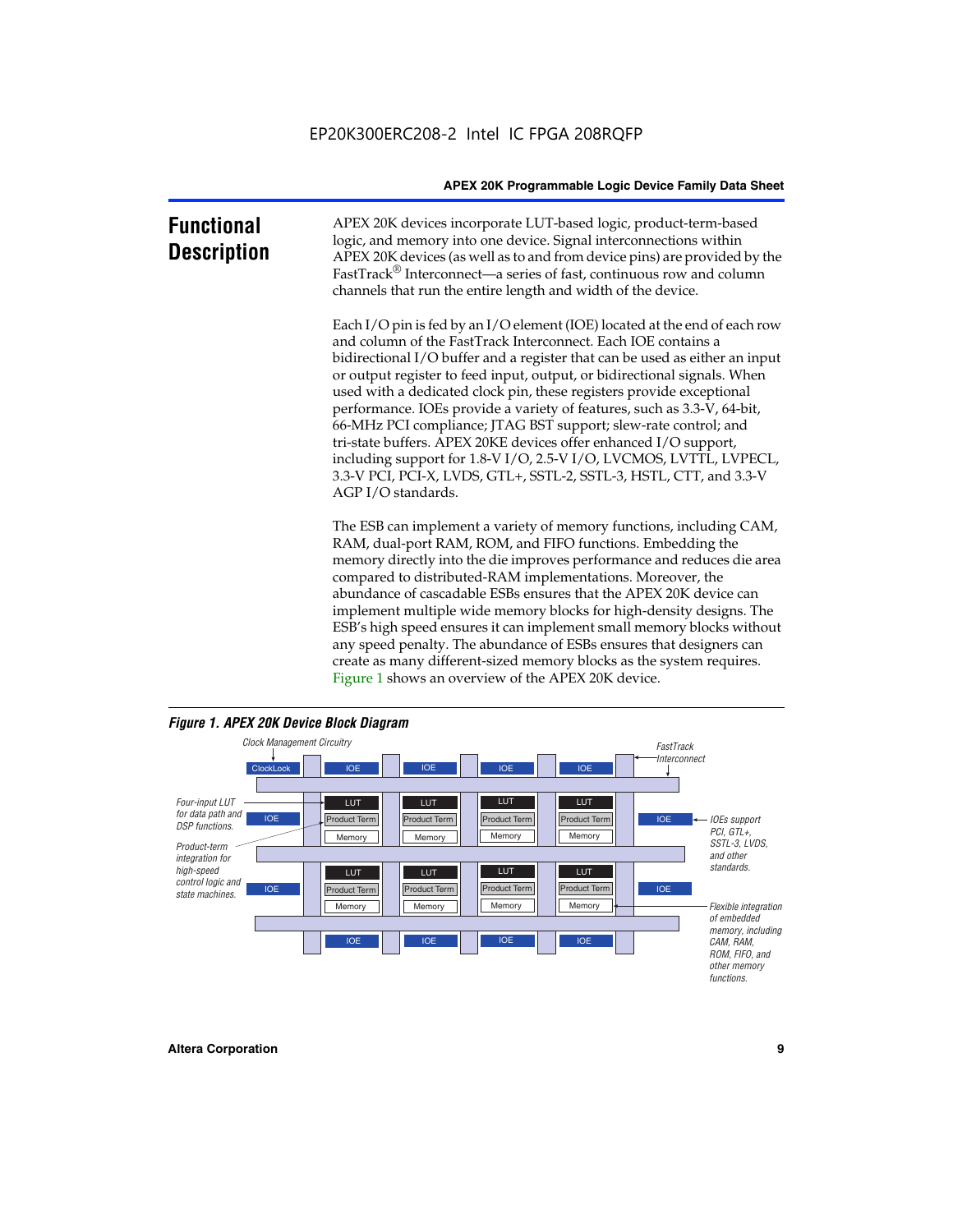APEX 20K devices provide two dedicated clock pins and four dedicated input pins that drive register control inputs. These signals ensure efficient distribution of high-speed, low-skew control signals. These signals use dedicated routing channels to provide short delays and low skews. Four of the dedicated inputs drive four global signals. These four global signals can also be driven by internal logic, providing an ideal solution for a clock divider or internally generated asynchronous clear signals with high fan-out. The dedicated clock pins featured on the APEX 20K devices can also feed logic. The devices also feature ClockLock and ClockBoost clock management circuitry. APEX 20KE devices provide two additional dedicated clock pins, for a total of four dedicated clock pins.

#### **MegaLAB Structure**

APEX 20K devices are constructed from a series of MegaLAB<sup>™</sup> structures. Each MegaLAB structure contains a group of logic array blocks (LABs), one ESB, and a MegaLAB interconnect, which routes signals within the MegaLAB structure. The EP20K30E device has 10 LABs, EP20K60E through EP20K600E devices have 16 LABs, and the EP20K1000E and EP20K1500E devices have 24 LABs. Signals are routed between MegaLAB structures and I/O pins via the FastTrack Interconnect. In addition, edge LABs can be driven by I/O pins through the local interconnect. Figure 2 shows the MegaLAB structure.



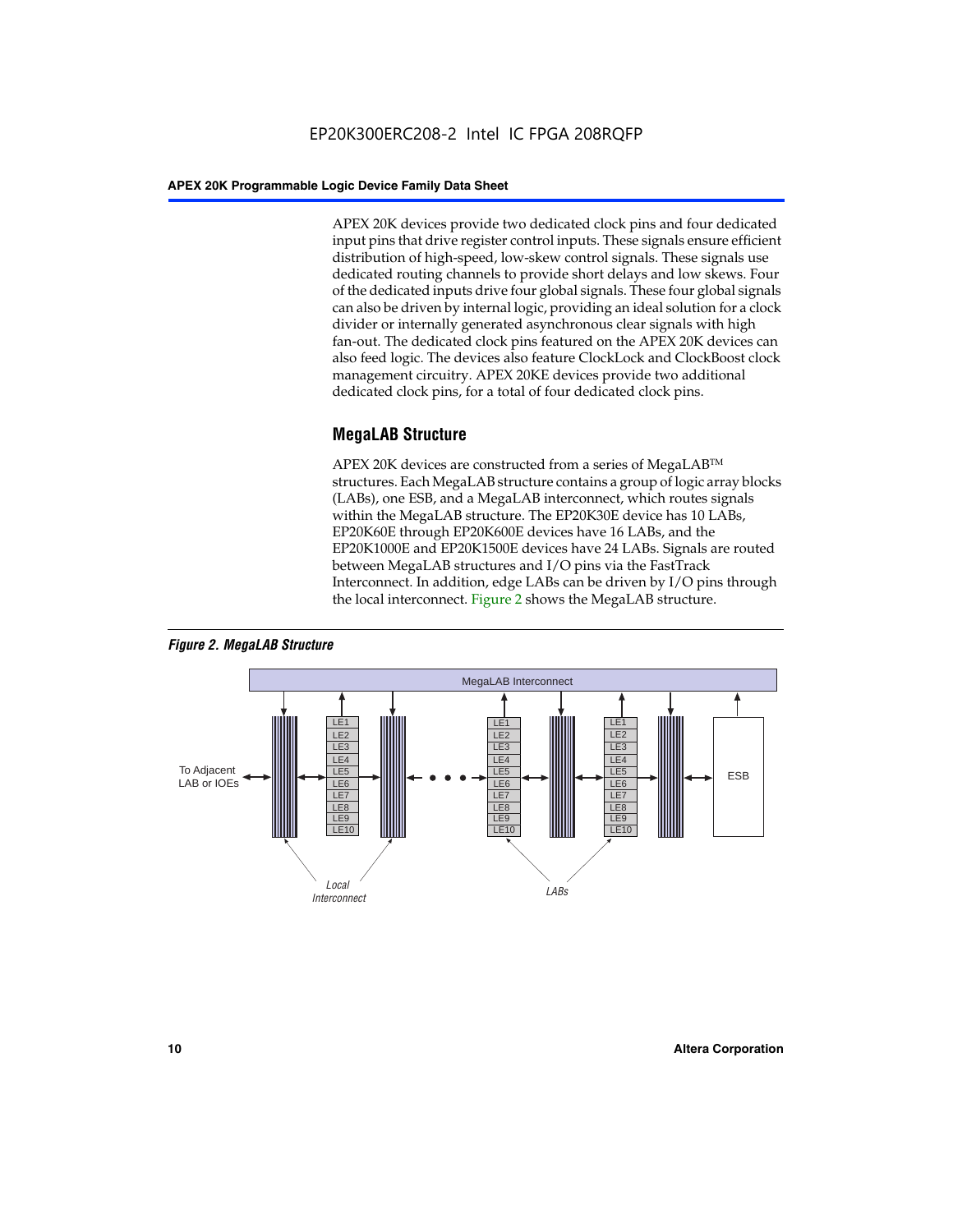#### **Logic Array Block**

Each LAB consists of 10 LEs, the LEs' associated carry and cascade chains, LAB control signals, and the local interconnect. The local interconnect transfers signals between LEs in the same or adjacent LABs, IOEs, or ESBs. The Quartus II Compiler places associated logic within an LAB or adjacent LABs, allowing the use of a fast local interconnect for high performance. Figure 3 shows the APEX 20K LAB.

APEX 20K devices use an interleaved LAB structure. This structure allows each LE to drive two local interconnect areas. This feature minimizes use of the MegaLAB and FastTrack interconnect, providing higher performance and flexibility. Each LE can drive 29 other LEs through the fast local interconnect.

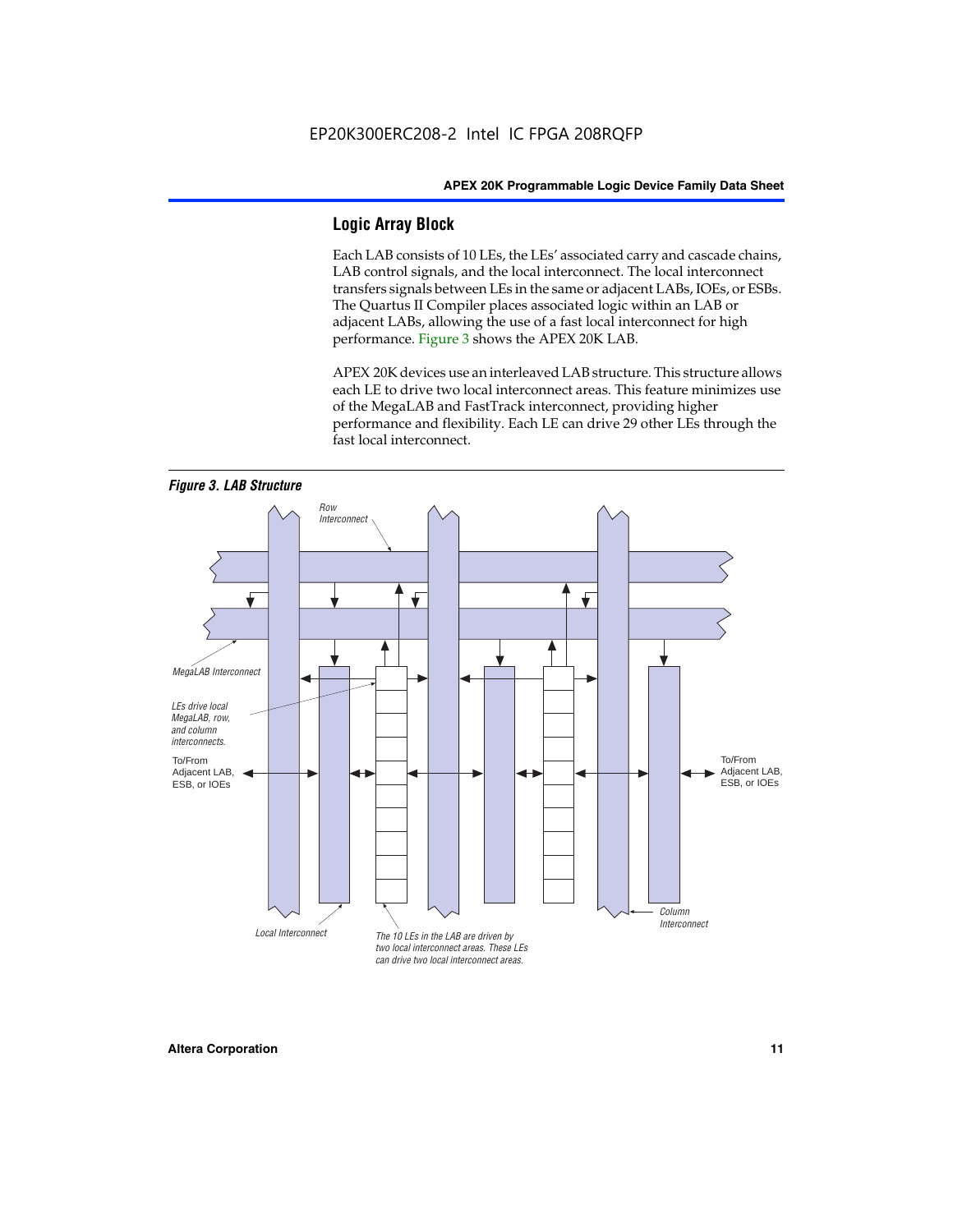Each LAB contains dedicated logic for driving control signals to its LEs and ESBs. The control signals include clock, clock enable, asynchronous clear, asynchronous preset, asynchronous load, synchronous clear, and synchronous load signals. A maximum of six control signals can be used at a time. Although synchronous load and clear signals are generally used when implementing counters, they can also be used with other functions.

Each LAB can use two clocks and two clock enable signals. Each LAB's clock and clock enable signals are linked (e.g., any LE in a particular LAB using CLK1 will also use CLKENA1). LEs with the same clock but different clock enable signals either use both clock signals in one LAB or are placed into separate LABs.

If both the rising and falling edges of a clock are used in a LAB, both LABwide clock signals are used.

The LAB-wide control signals can be generated from the LAB local interconnect, global signals, and dedicated clock pins. The inherent low skew of the FastTrack Interconnect enables it to be used for clock distribution. Figure 4 shows the LAB control signal generation circuit.



#### *Figure 4. LAB Control Signal Generation*

#### *Notes to Figure 4:*

- (1) APEX 20KE devices have four dedicated clocks.
- (2) The LABCLR1 and LABCLR2 signals also control asynchronous load and asynchronous preset for LEs within the LAB.
- (3) The SYNCCLR signal can be generated by the local interconnect or global signals.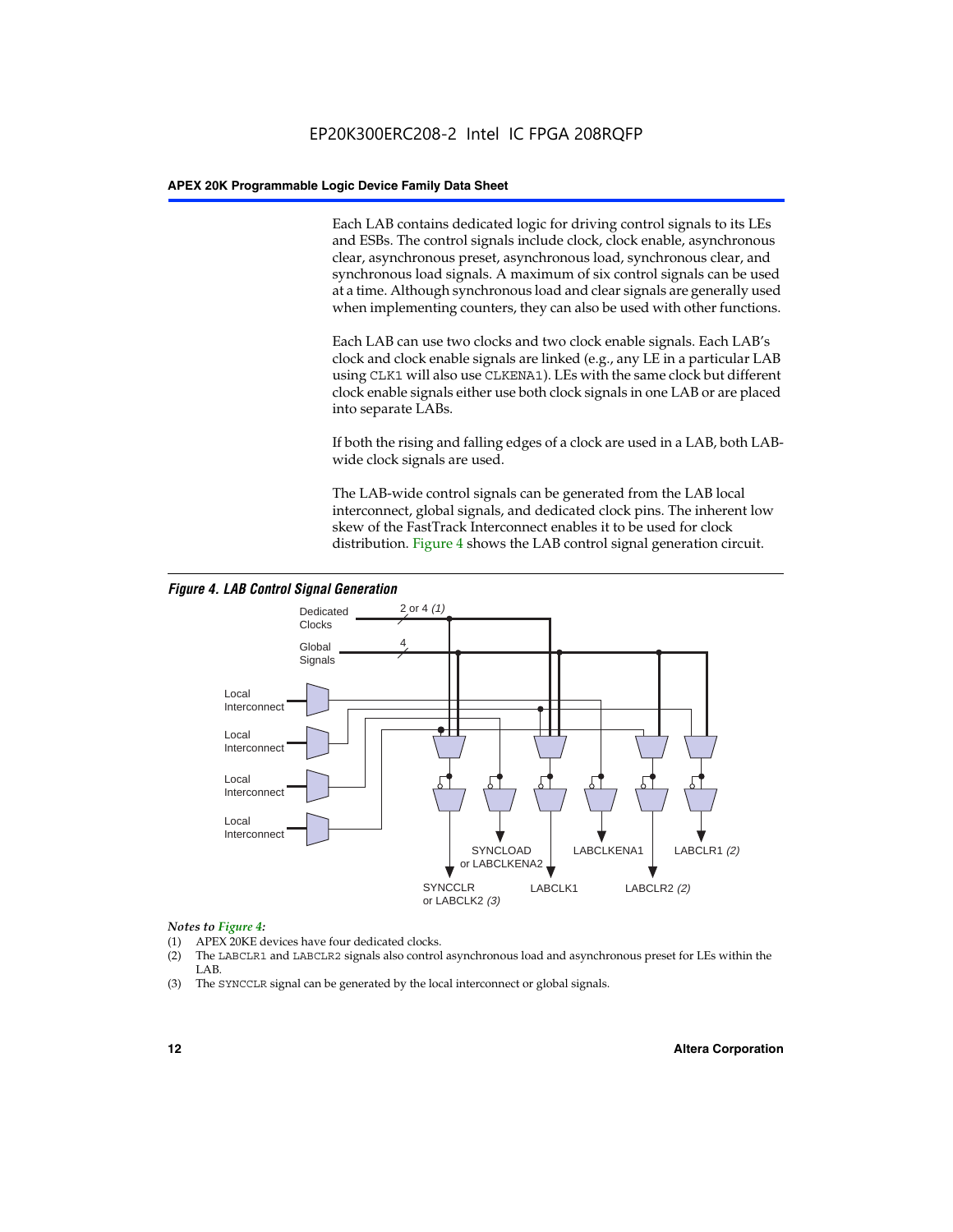#### **Logic Element**

The LE, the smallest unit of logic in the APEX 20K architecture, is compact and provides efficient logic usage. Each LE contains a four-input LUT, which is a function generator that can quickly implement any function of four variables. In addition, each LE contains a programmable register and carry and cascade chains. Each LE drives the local interconnect, MegaLAB interconnect, and FastTrack Interconnect routing structures. See Figure 5.



Each LE's programmable register can be configured for D, T, JK, or SR operation. The register's clock and clear control signals can be driven by global signals, general-purpose I/O pins, or any internal logic. For combinatorial functions, the register is bypassed and the output of the LUT drives the outputs of the LE.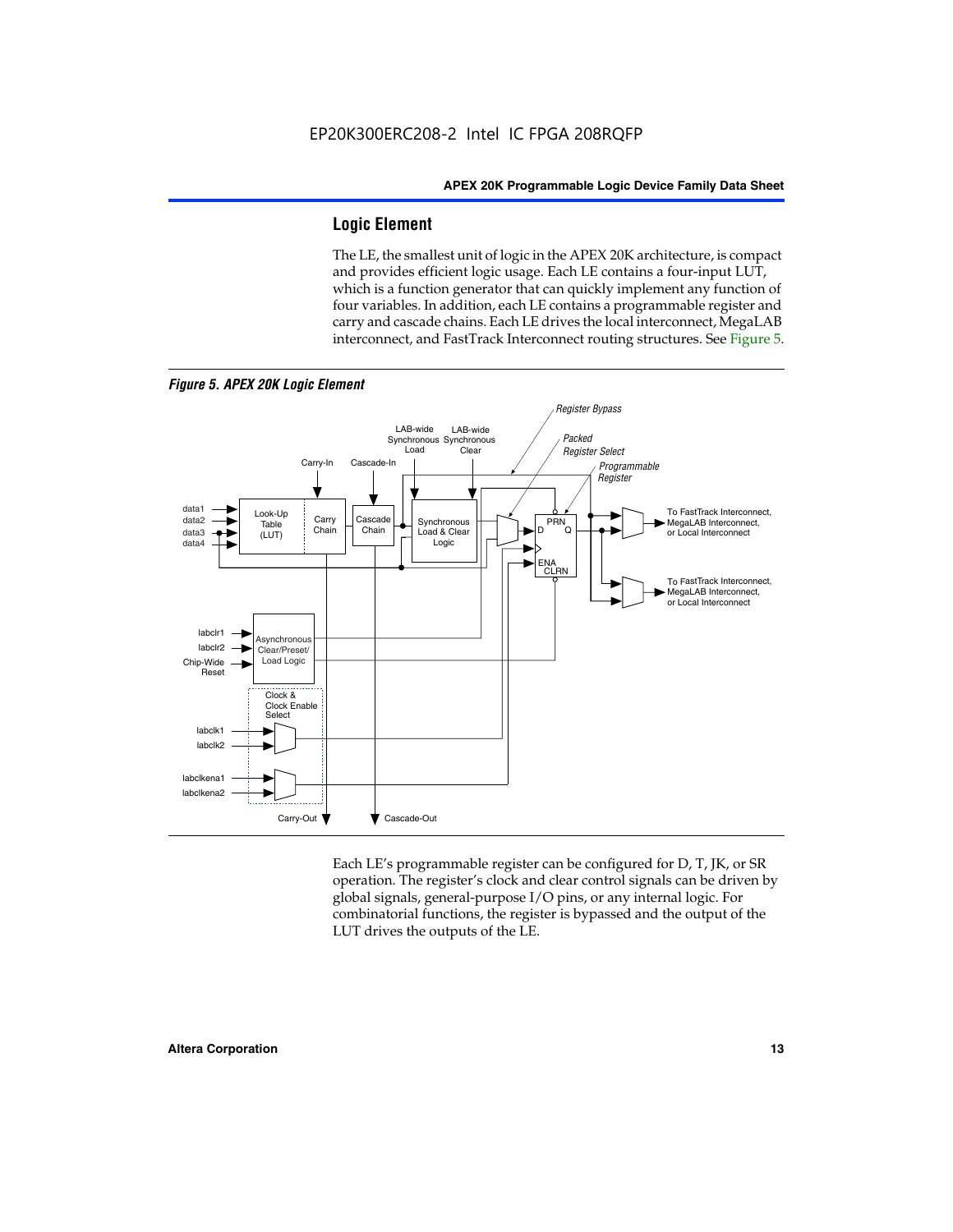Each LE has two outputs that drive the local, MegaLAB, or FastTrack Interconnect routing structure. Each output can be driven independently by the LUT's or register's output. For example, the LUT can drive one output while the register drives the other output. This feature, called register packing, improves device utilization because the register and the LUT can be used for unrelated functions. The LE can also drive out registered and unregistered versions of the LUT output.

The APEX 20K architecture provides two types of dedicated high-speed data paths that connect adjacent LEs without using local interconnect paths: carry chains and cascade chains. A carry chain supports high-speed arithmetic functions such as counters and adders, while a cascade chain implements wide-input functions such as equality comparators with minimum delay. Carry and cascade chains connect LEs 1 through 10 in an LAB and all LABs in the same MegaLAB structure.

#### *Carry Chain*

The carry chain provides a very fast carry-forward function between LEs. The carry-in signal from a lower-order bit drives forward into the higherorder bit via the carry chain, and feeds into both the LUT and the next portion of the carry chain. This feature allows the APEX 20K architecture to implement high-speed counters, adders, and comparators of arbitrary width. Carry chain logic can be created automatically by the Quartus II software Compiler during design processing, or manually by the designer during design entry. Parameterized functions such as library of parameterized modules (LPM) and DesignWare functions automatically take advantage of carry chains for the appropriate functions.

The Quartus II software Compiler creates carry chains longer than ten LEs by linking LABs together automatically. For enhanced fitting, a long carry chain skips alternate LABs in a MegaLAB<sup>™</sup> structure. A carry chain longer than one LAB skips either from an even-numbered LAB to the next evennumbered LAB, or from an odd-numbered LAB to the next oddnumbered LAB. For example, the last LE of the first LAB in the upper-left MegaLAB structure carries to the first LE of the third LAB in the MegaLAB structure.

Figure 6 shows how an *n*-bit full adder can be implemented in *n* + 1 LEs with the carry chain. One portion of the LUT generates the sum of two bits using the input signals and the carry-in signal; the sum is routed to the output of the LE. The register can be bypassed for simple adders or used for accumulator functions. Another portion of the LUT and the carry chain logic generates the carry-out signal, which is routed directly to the carryin signal of the next-higher-order bit. The final carry-out signal is routed to an LE, where it is driven onto the local, MegaLAB, or FastTrack Interconnect routing structures.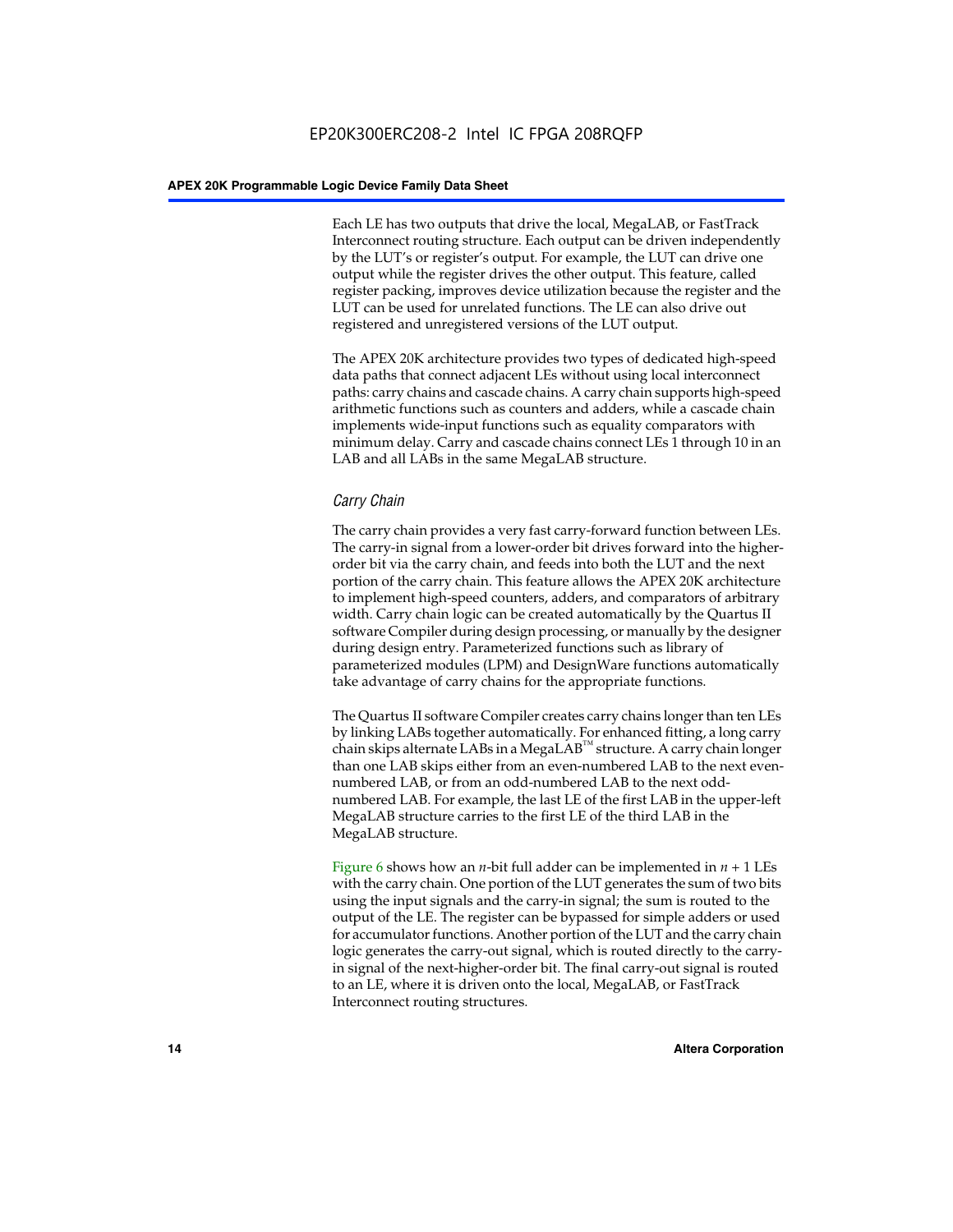

*Figure 6. APEX 20K Carry Chain*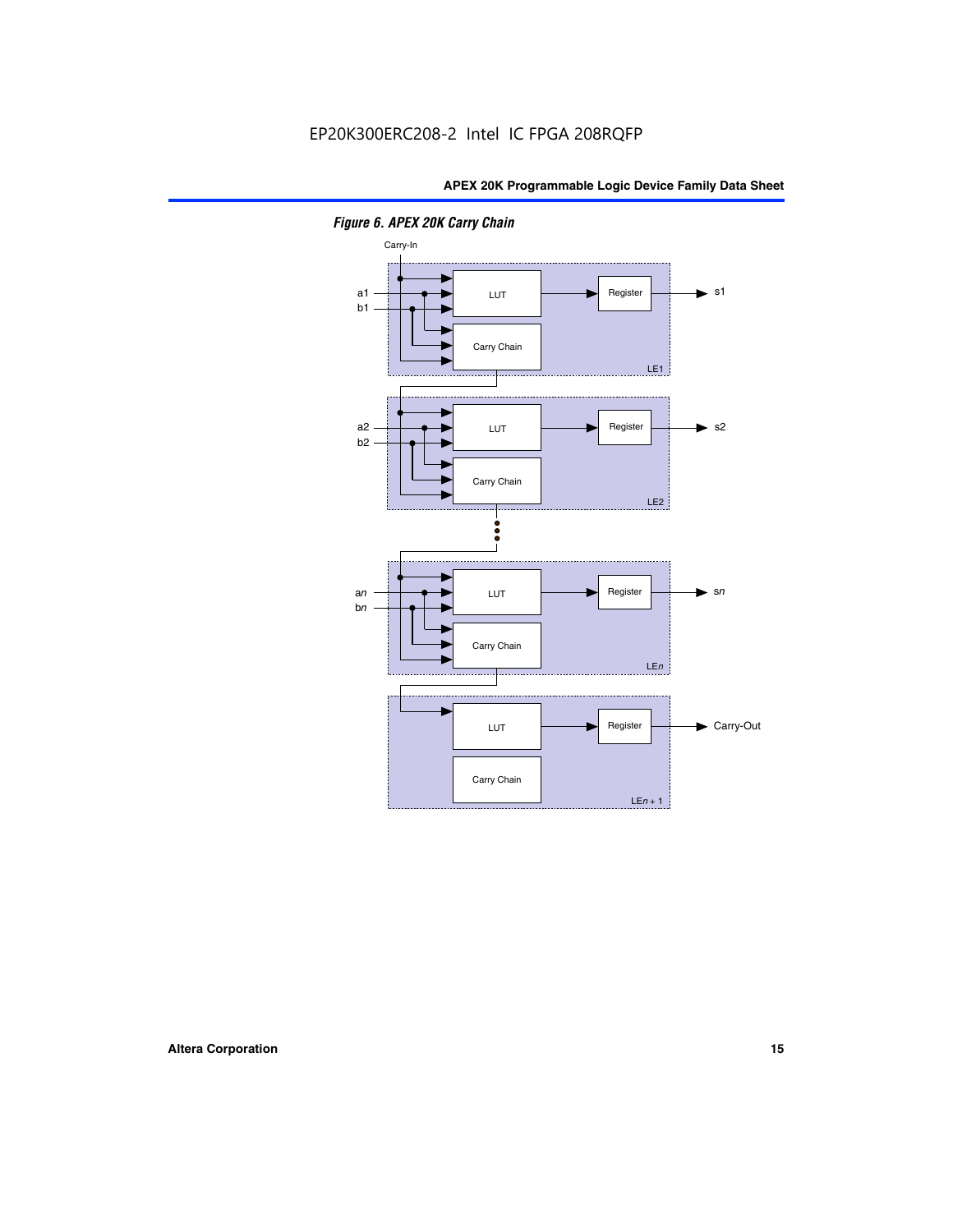#### *Cascade Chain*

With the cascade chain, the APEX 20K architecture can implement functions with a very wide fan-in. Adjacent LUTs can compute portions of a function in parallel; the cascade chain serially connects the intermediate values. The cascade chain can use a logical AND or logical OR (via De Morgan's inversion) to connect the outputs of adjacent LEs. Each additional LE provides four more inputs to the effective width of a function, with a short cascade delay. Cascade chain logic can be created automatically by the Quartus II software Compiler during design processing, or manually by the designer during design entry.

Cascade chains longer than ten LEs are implemented automatically by linking LABs together. For enhanced fitting, a long cascade chain skips alternate LABs in a MegaLAB structure. A cascade chain longer than one LAB skips either from an even-numbered LAB to the next even-numbered LAB, or from an odd-numbered LAB to the next odd-numbered LAB. For example, the last LE of the first LAB in the upper-left MegaLAB structure carries to the first LE of the third LAB in the MegaLAB structure. Figure 7 shows how the cascade function can connect adjacent LEs to form functions with a wide fan-in.



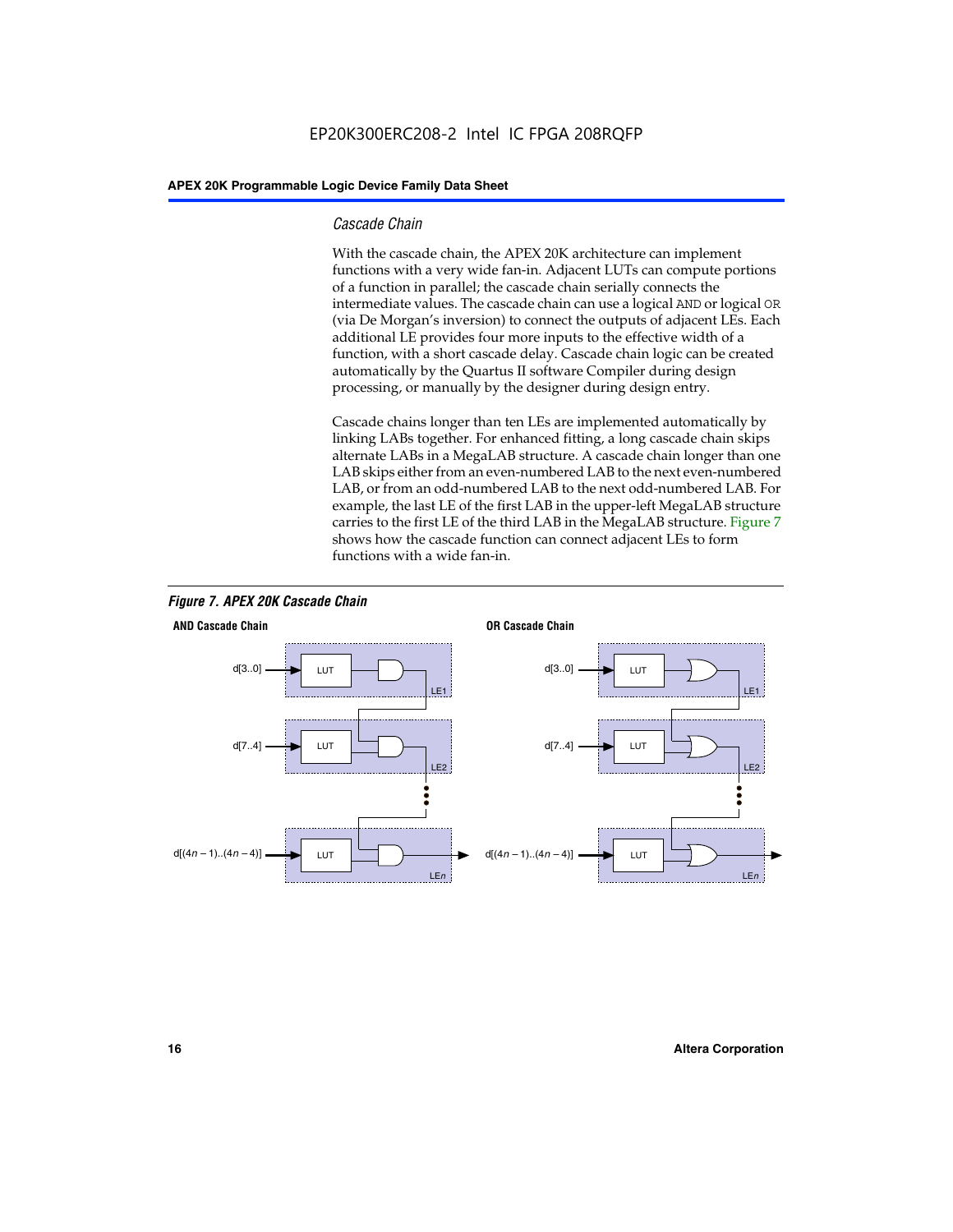#### *LE Operating Modes*

The APEX 20K LE can operate in one of the following three modes:

- Normal mode
- Arithmetic mode
- Counter mode

Each mode uses LE resources differently. In each mode, seven available inputs to the LE—the four data inputs from the LAB local interconnect, the feedback from the programmable register, and the carry-in and cascade-in from the previous LE—are directed to different destinations to implement the desired logic function. LAB-wide signals provide clock, asynchronous clear, asynchronous preset, asynchronous load, synchronous clear, synchronous load, and clock enable control for the register. These LAB-wide signals are available in all LE modes.

The Quartus II software, in conjunction with parameterized functions such as LPM and DesignWare functions, automatically chooses the appropriate mode for common functions such as counters, adders, and multipliers. If required, the designer can also create special-purpose functions that specify which LE operating mode to use for optimal performance. Figure 8 shows the LE operating modes.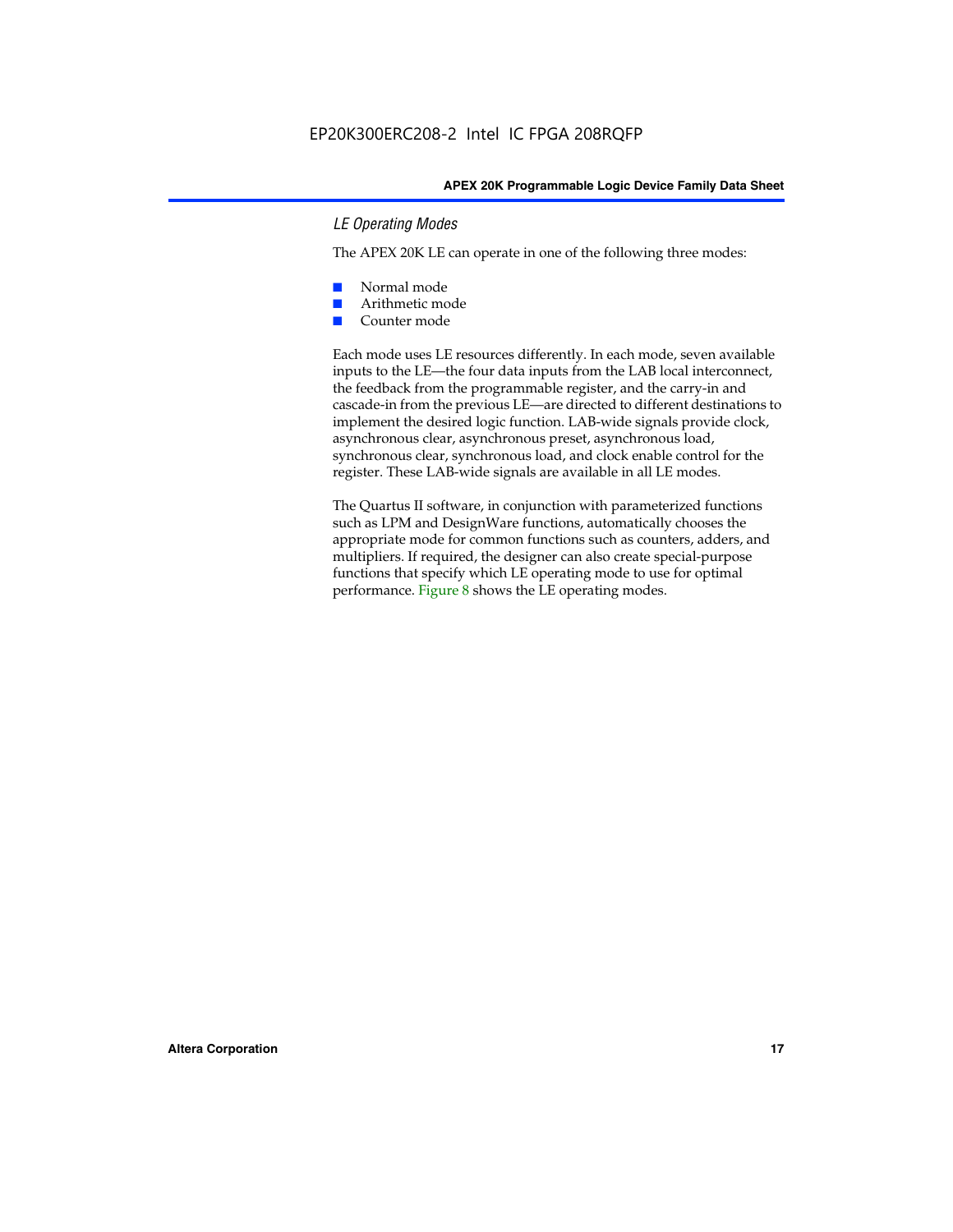#### *Figure 8. APEX 20K LE Operating Modes*



#### *Notes to Figure 8:*

- (1) LEs in normal mode support register packing.
- (2) There are two LAB-wide clock enables per LAB.
- (3) When using the carry-in in normal mode, the packed register feature is unavailable.
- (4) A register feedback multiplexer is available on LE1 of each LAB.
- (5) The DATA1 and DATA2 input signals can supply counter enable, up or down control, or register feedback signals for LEs other than the second LE in an LAB.
- (6) The LAB-wide synchronous clear and LAB wide synchronous load affect all registers in an LAB.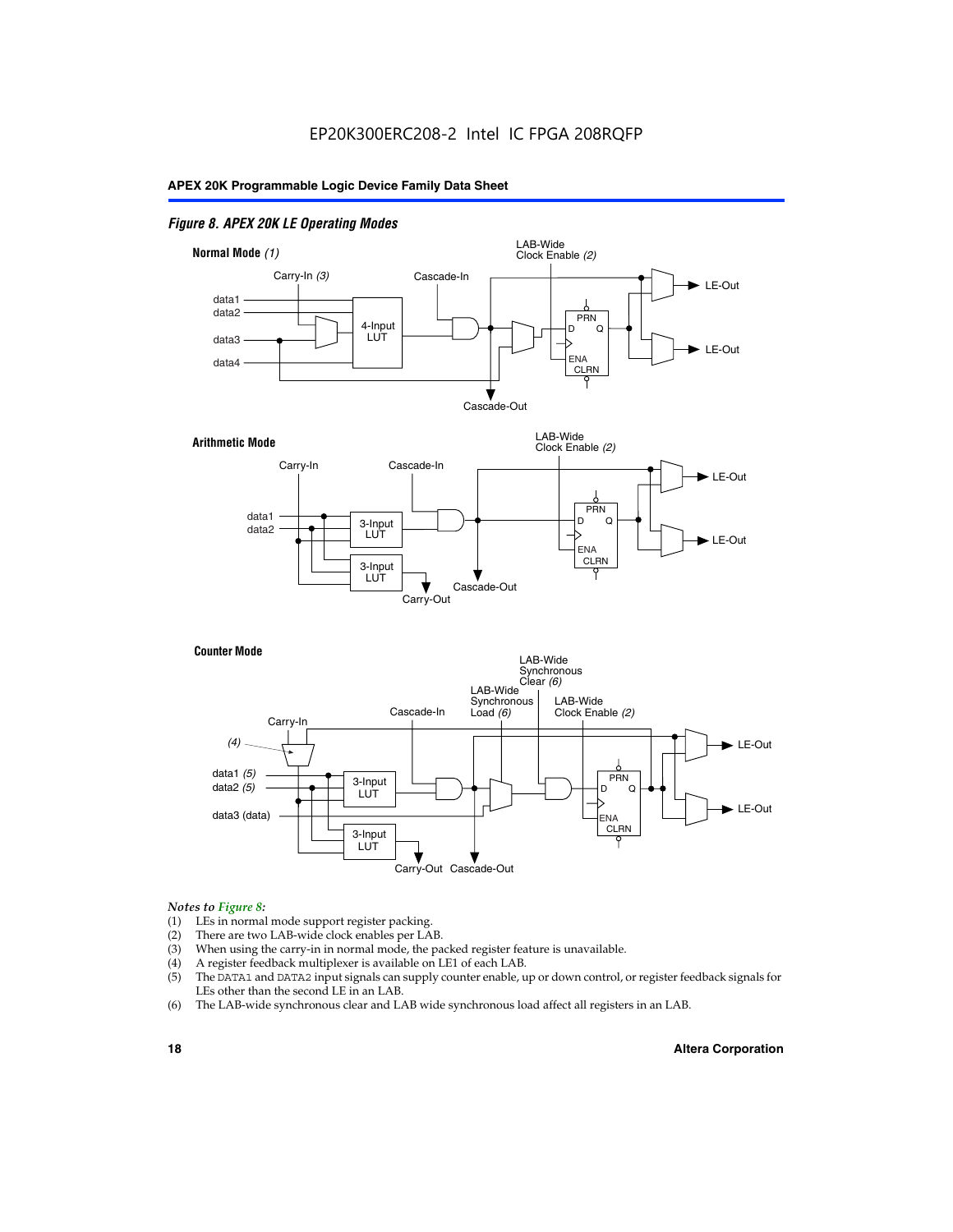#### **Normal Mode**

The normal mode is suitable for general logic applications, combinatorial functions, or wide decoding functions that can take advantage of a cascade chain. In normal mode, four data inputs from the LAB local interconnect and the carry-in are inputs to a four-input LUT. The Quartus II software Compiler automatically selects the carry-in or the DATA3 signal as one of the inputs to the LUT. The LUT output can be combined with the cascade-in signal to form a cascade chain through the cascade-out signal. LEs in normal mode support packed registers.

#### **Arithmetic Mode**

The arithmetic mode is ideal for implementing adders, accumulators, and comparators. An LE in arithmetic mode uses two 3-input LUTs. One LUT computes a three-input function; the other generates a carry output. As shown in Figure 8, the first LUT uses the carry-in signal and two data inputs from the LAB local interconnect to generate a combinatorial or registered output. For example, when implementing an adder, this output is the sum of three signals: DATA1, DATA2, and carry-in. The second LUT uses the same three signals to generate a carry-out signal, thereby creating a carry chain. The arithmetic mode also supports simultaneous use of the cascade chain. LEs in arithmetic mode can drive out registered and unregistered versions of the LUT output.

The Quartus II software implements parameterized functions that use the arithmetic mode automatically where appropriate; the designer does not need to specify how the carry chain will be used.

#### **Counter Mode**

The counter mode offers clock enable, counter enable, synchronous up/down control, synchronous clear, and synchronous load options. The counter enable and synchronous up/down control signals are generated from the data inputs of the LAB local interconnect. The synchronous clear and synchronous load options are LAB-wide signals that affect all registers in the LAB. Consequently, if any of the LEs in an LAB use the counter mode, other LEs in that LAB must be used as part of the same counter or be used for a combinatorial function. The Quartus II software automatically places any registers that are not used by the counter into other LABs.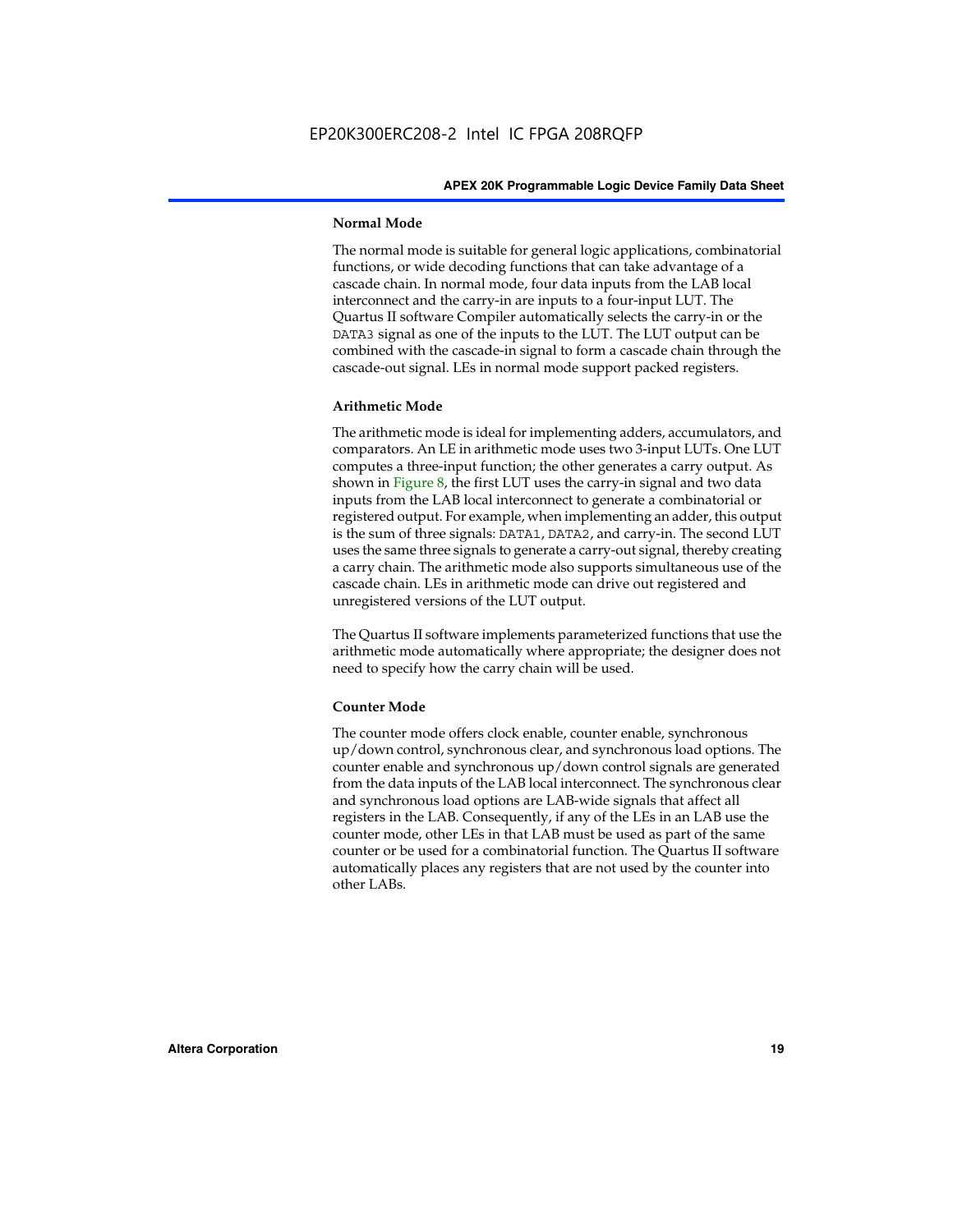The counter mode uses two three-input LUTs: one generates the counter data, and the other generates the fast carry bit. A 2-to-1 multiplexer provides synchronous loading, and another AND gate provides synchronous clearing. If the cascade function is used by an LE in counter mode, the synchronous clear or load overrides any signal carried on the cascade chain. The synchronous clear overrides the synchronous load. LEs in arithmetic mode can drive out registered and unregistered versions of the LUT output.

#### *Clear & Preset Logic Control*

Logic for the register's clear and preset signals is controlled by LAB-wide signals. The LE directly supports an asynchronous clear function. The Quartus II software Compiler can use a NOT-gate push-back technique to emulate an asynchronous preset. Moreover, the Quartus II software Compiler can use a programmable NOT-gate push-back technique to emulate simultaneous preset and clear or asynchronous load. However, this technique uses three additional LEs per register. All emulation is performed automatically when the design is compiled. Registers that emulate simultaneous preset and load will enter an unknown state upon power-up or when the chip-wide reset is asserted.

In addition to the two clear and preset modes, APEX 20K devices provide a chip-wide reset pin (DEV\_CLRn) that resets all registers in the device. Use of this pin is controlled through an option in the Quartus II software that is set before compilation. The chip-wide reset overrides all other control signals. Registers using an asynchronous preset are preset when the chip-wide reset is asserted; this effect results from the inversion technique used to implement the asynchronous preset.

#### **FastTrack Interconnect**

In the APEX 20K architecture, connections between LEs, ESBs, and I/O pins are provided by the FastTrack Interconnect. The FastTrack Interconnect is a series of continuous horizontal and vertical routing channels that traverse the device. This global routing structure provides predictable performance, even in complex designs. In contrast, the segmented routing in FPGAs requires switch matrices to connect a variable number of routing paths, increasing the delays between logic resources and reducing performance.

The FastTrack Interconnect consists of row and column interconnect channels that span the entire device. The row interconnect routes signals throughout a row of MegaLAB structures; the column interconnect routes signals throughout a column of MegaLAB structures. When using the row and column interconnect, an LE, IOE, or ESB can drive any other LE, IOE, or ESB in a device. See Figure 9.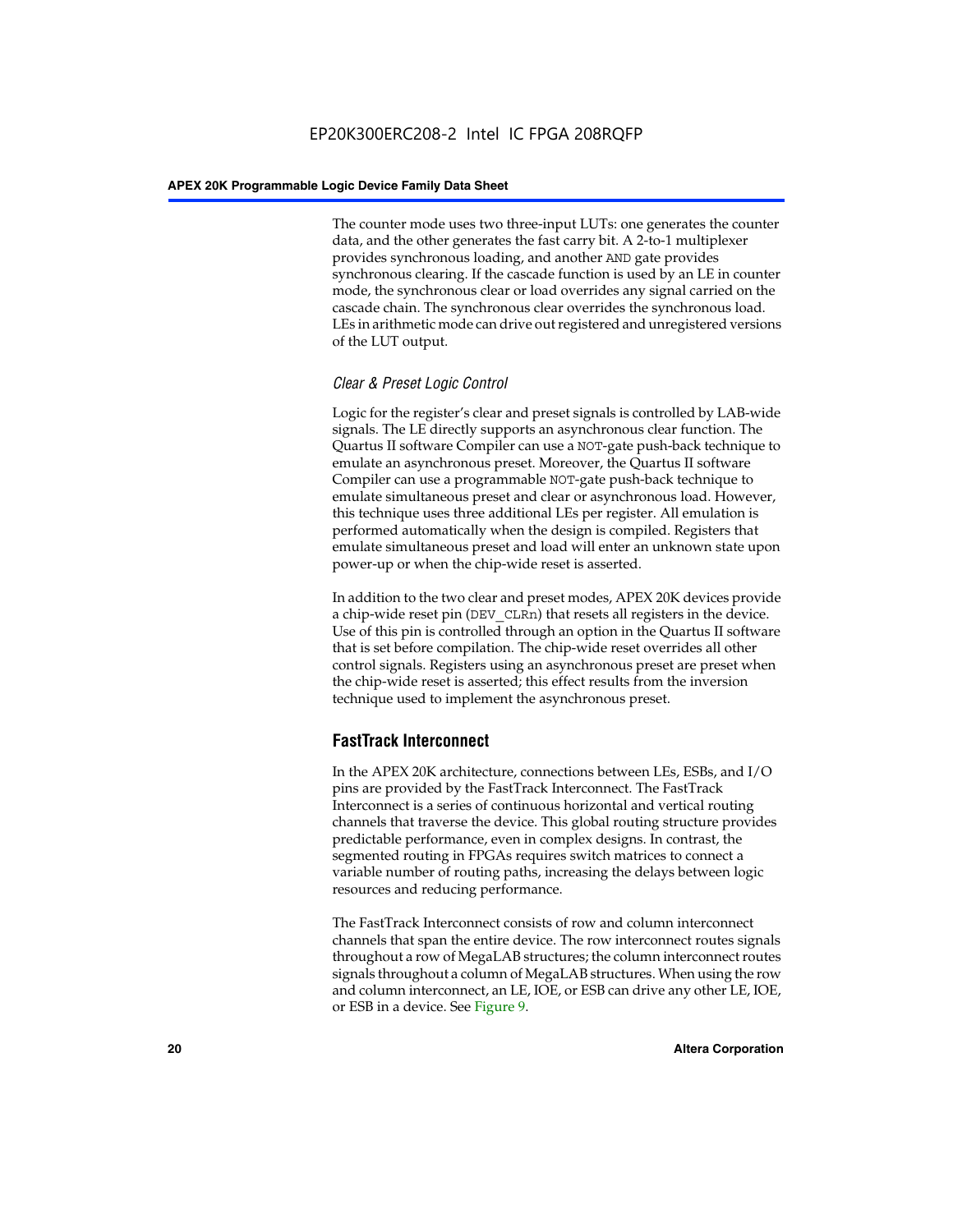

#### *Figure 9. APEX 20K Interconnect Structure*

A row line can be driven directly by LEs, IOEs, or ESBs in that row. Further, a column line can drive a row line, allowing an LE, IOE, or ESB to drive elements in a different row via the column and row interconnect. The row interconnect drives the MegaLAB interconnect to drive LEs, IOEs, or ESBs in a particular MegaLAB structure.

A column line can be directly driven by LEs, IOEs, or ESBs in that column. A column line on a device's left or right edge can also be driven by row IOEs. The column line is used to route signals from one row to another. A column line can drive a row line; it can also drive the MegaLAB interconnect directly, allowing faster connections between rows.

Figure 10 shows how the FastTrack Interconnect uses the local interconnect to drive LEs within MegaLAB structures.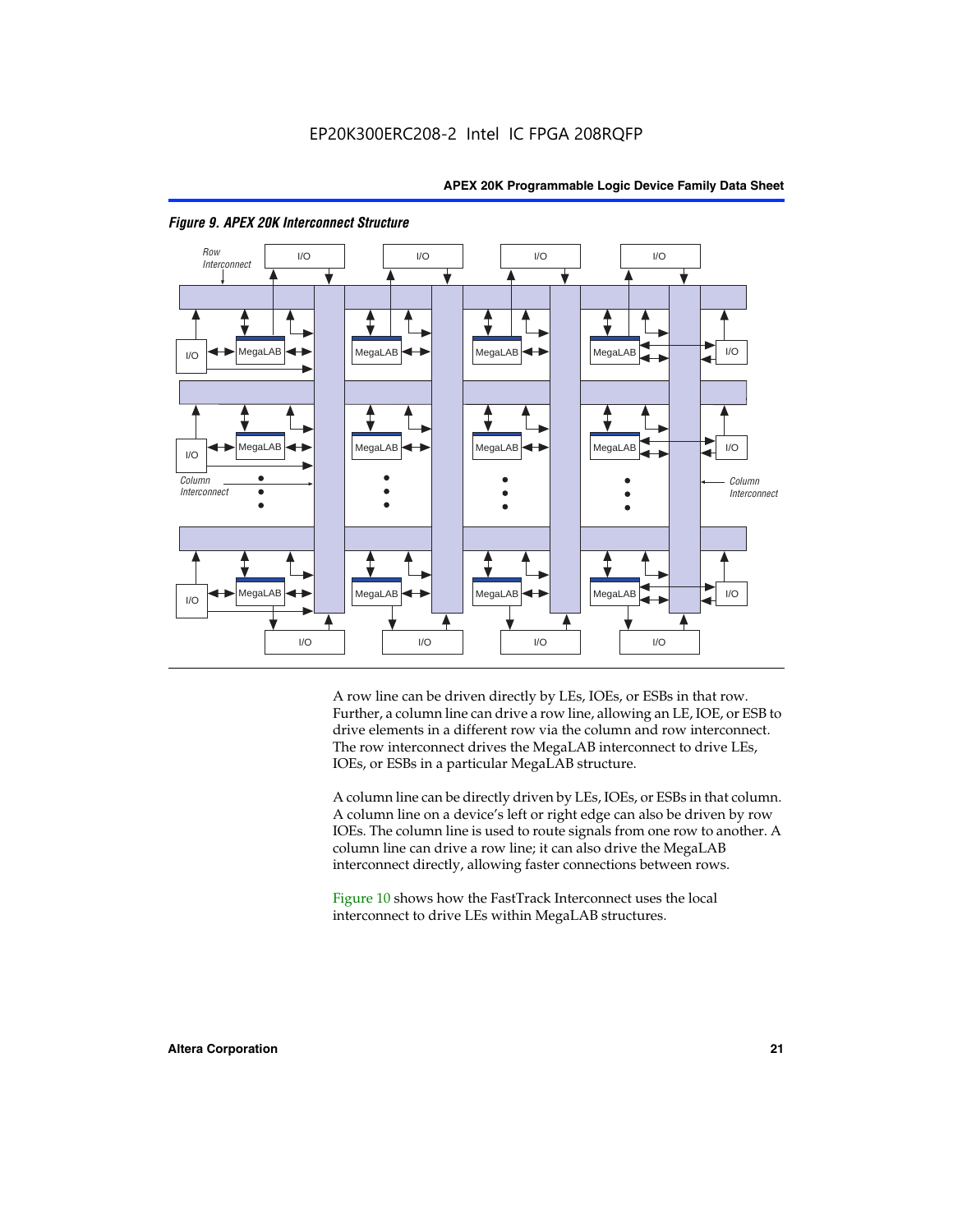

*Figure 10. FastTrack Connection to Local Interconnect*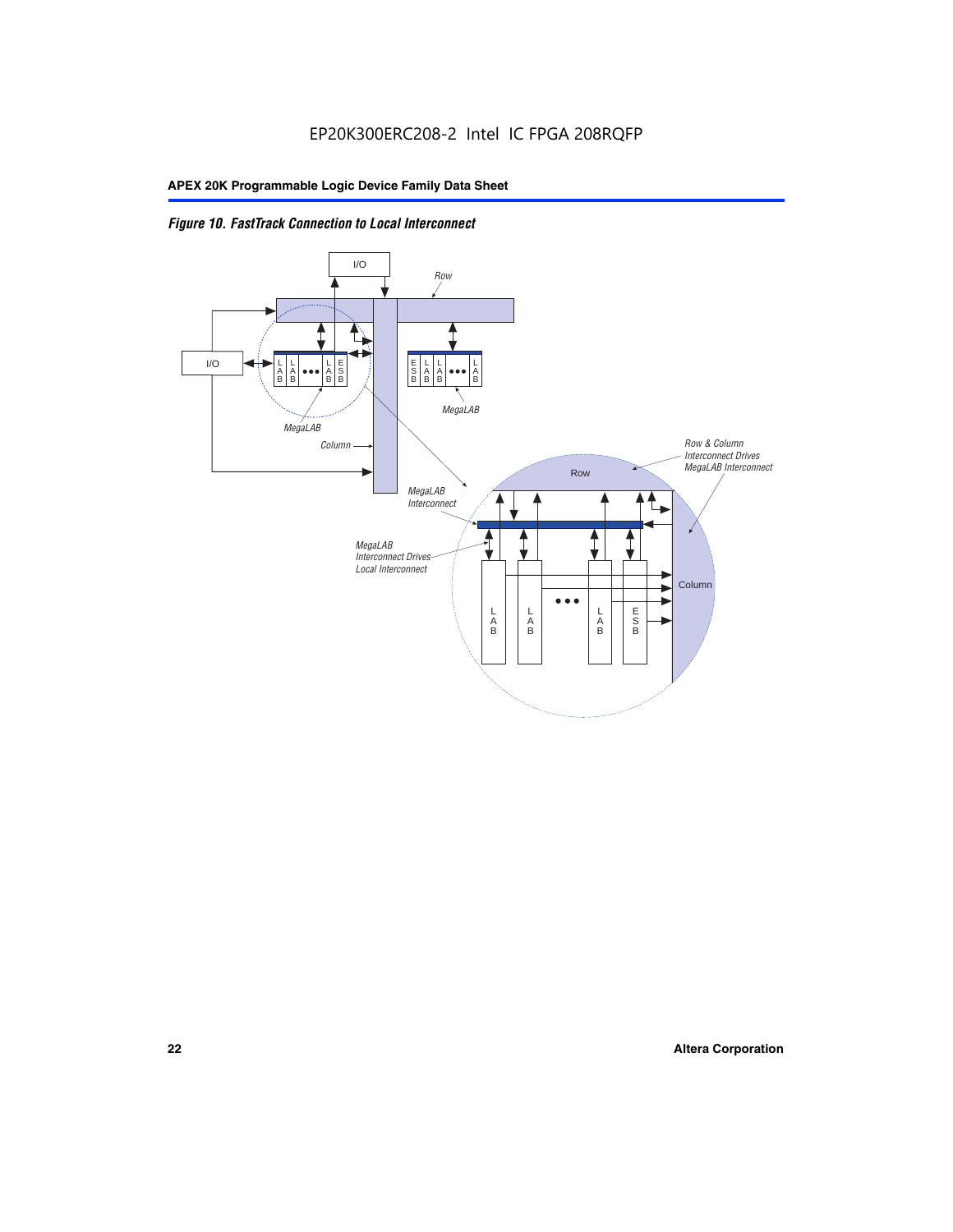Figure 11 shows the intersection of a row and column interconnect, and how these forms of interconnects and LEs drive each other.



*Figure 11. Driving the FastTrack Interconnect*

APEX 20KE devices include an enhanced interconnect structure for faster routing of input signals with high fan-out. Column I/O pins can drive the FastRow<sup>™</sup> interconnect, which routes signals directly into the local interconnect without having to drive through the MegaLAB interconnect. FastRow lines traverse two MegaLAB structures. Also, these pins can drive the local interconnect directly for fast setup times. On EP20K300E and larger devices, the FastRow interconnect drives the two MegaLABs in the top left corner, the two MegaLABs in the top right corner, the two MegaLABS in the bottom left corner, and the two MegaLABs in the bottom right corner. On EP20K200E and smaller devices, FastRow interconnect drives the two MegaLABs on the top and the two MegaLABs on the bottom of the device. On all devices, the FastRow interconnect drives all local interconnect in the appropriate MegaLABs except the local interconnect on the side of the MegaLAB opposite the ESB. Pins using the FastRow interconnect achieve a faster set-up time, as the signal does not need to use a MegaLAB interconnect line to reach the destination LE. Figure 12 shows the FastRow interconnect.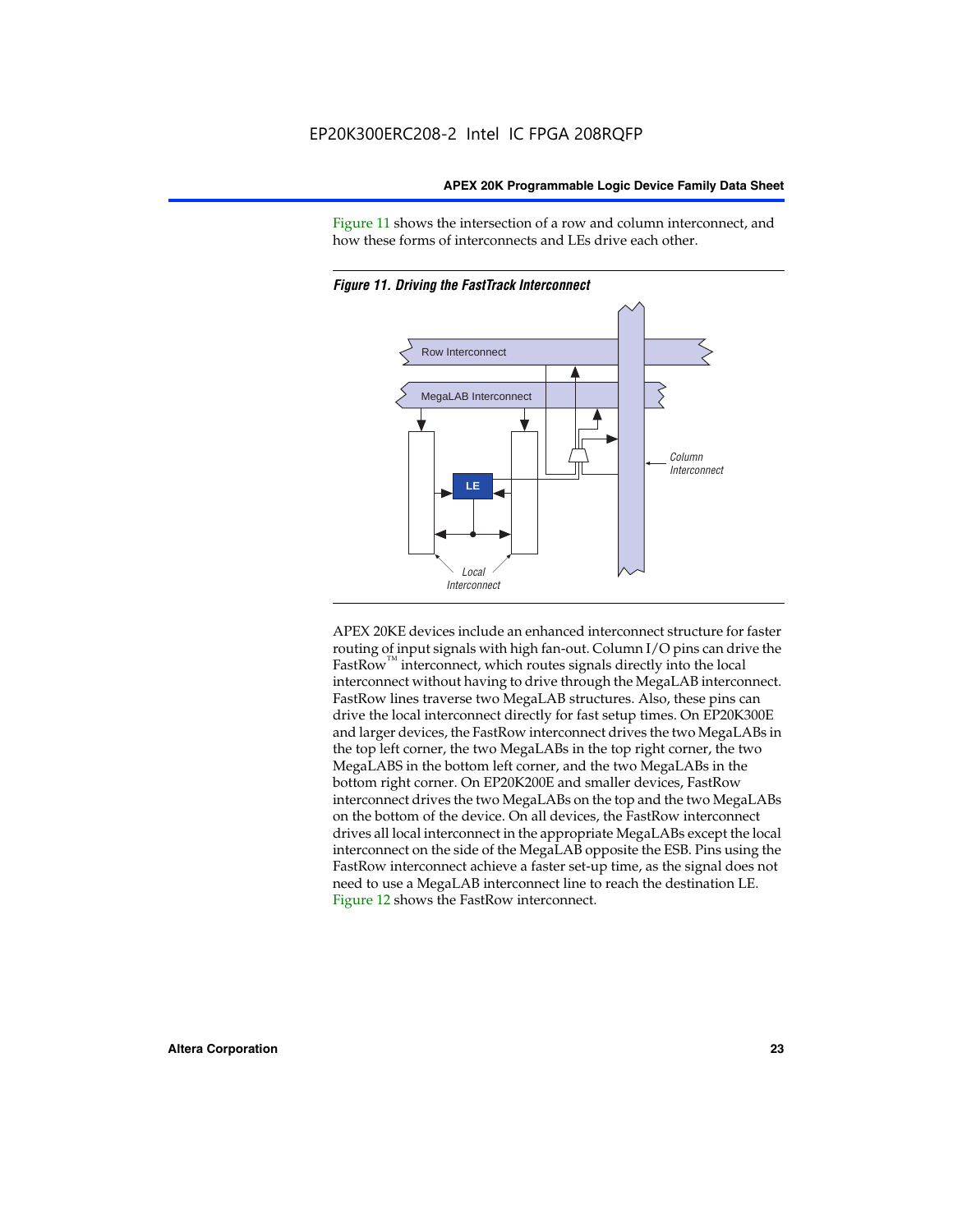

*Figure 12. APEX 20KE FastRow Interconnect*

Table 9 summarizes how various elements of the APEX 20K architecture drive each other.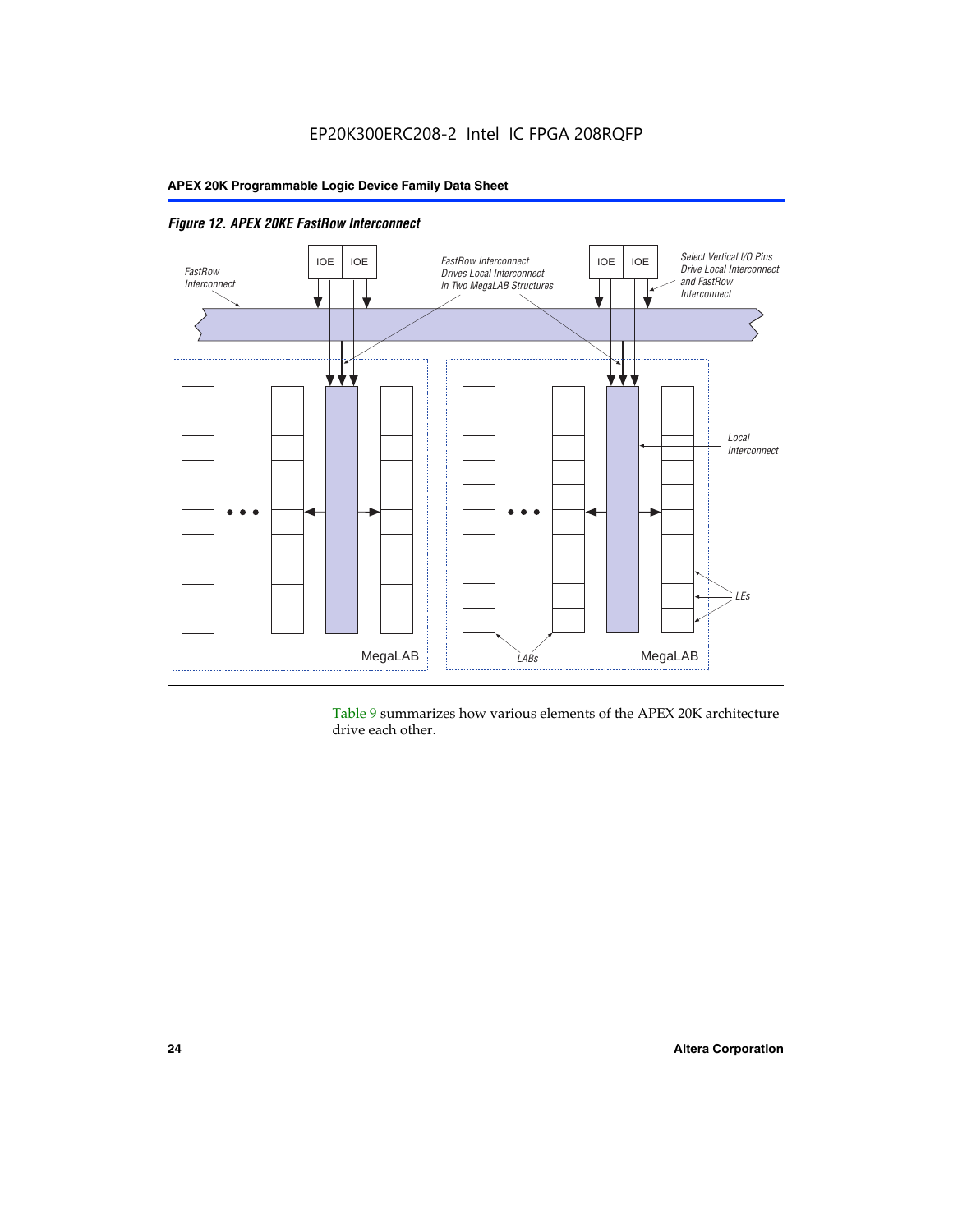| <b>Table 9. APEX 20K Routing Scheme</b> |                  |                      |              |              |                              |                                |                                                |                                            |                                |
|-----------------------------------------|------------------|----------------------|--------------|--------------|------------------------------|--------------------------------|------------------------------------------------|--------------------------------------------|--------------------------------|
| <b>Source</b>                           |                  |                      |              |              |                              | <b>Destination</b>             |                                                |                                            |                                |
|                                         | Row<br>$1/0$ Pin | Column<br>$I/O P$ in | LE           | <b>ESB</b>   | Local<br><b>Interconnect</b> | <b>MegaLAB</b><br>Interconnect | Row<br><b>FastTrack</b><br><b>Interconnect</b> | Column<br><b>FastTrack</b><br>Interconnect | <b>FastRow</b><br>Interconnect |
| Row I/O Pin                             |                  |                      |              |              | $\checkmark$                 | $\checkmark$                   | $\checkmark$                                   | $\checkmark$                               |                                |
| Column I/O<br>Pin                       |                  |                      |              |              |                              |                                |                                                | $\checkmark$                               | $\checkmark$<br>(1)            |
| LE                                      |                  |                      |              |              | $\checkmark$                 | $\checkmark$                   | $\checkmark$                                   | $\checkmark$                               |                                |
| <b>ESB</b>                              |                  |                      |              |              | $\checkmark$                 | $\checkmark$                   | $\checkmark$                                   | $\checkmark$                               |                                |
| Local<br>Interconnect                   | $\checkmark$     | $\checkmark$         | $\checkmark$ | $\checkmark$ |                              |                                |                                                |                                            |                                |
| MegaLAB<br>Interconnect                 |                  |                      |              |              | $\checkmark$                 |                                |                                                |                                            |                                |
| Row<br>FastTrack<br>Interconnect        |                  |                      |              |              |                              | $\checkmark$                   |                                                | $\checkmark$                               |                                |
| Column<br>FastTrack<br>Interconnect     |                  |                      |              |              |                              | $\checkmark$                   | $\checkmark$                                   |                                            |                                |
| FastRow<br>Interconnect                 |                  |                      |              |              | $\checkmark$<br>(1)          |                                |                                                |                                            |                                |

#### *Note to Table 9:*

(1) This connection is supported in APEX 20KE devices only.

#### **Product-Term Logic**

The product-term portion of the MultiCore architecture is implemented with the ESB. The ESB can be configured to act as a block of macrocells on an ESB-by-ESB basis. Each ESB is fed by 32 inputs from the adjacent local interconnect; therefore, it can be driven by the MegaLAB interconnect or the adjacent LAB. Also, nine ESB macrocells feed back into the ESB through the local interconnect for higher performance. Dedicated clock pins, global signals, and additional inputs from the local interconnect drive the ESB control signals.

In product-term mode, each ESB contains 16 macrocells. Each macrocell consists of two product terms and a programmable register. Figure 13 shows the ESB in product-term mode.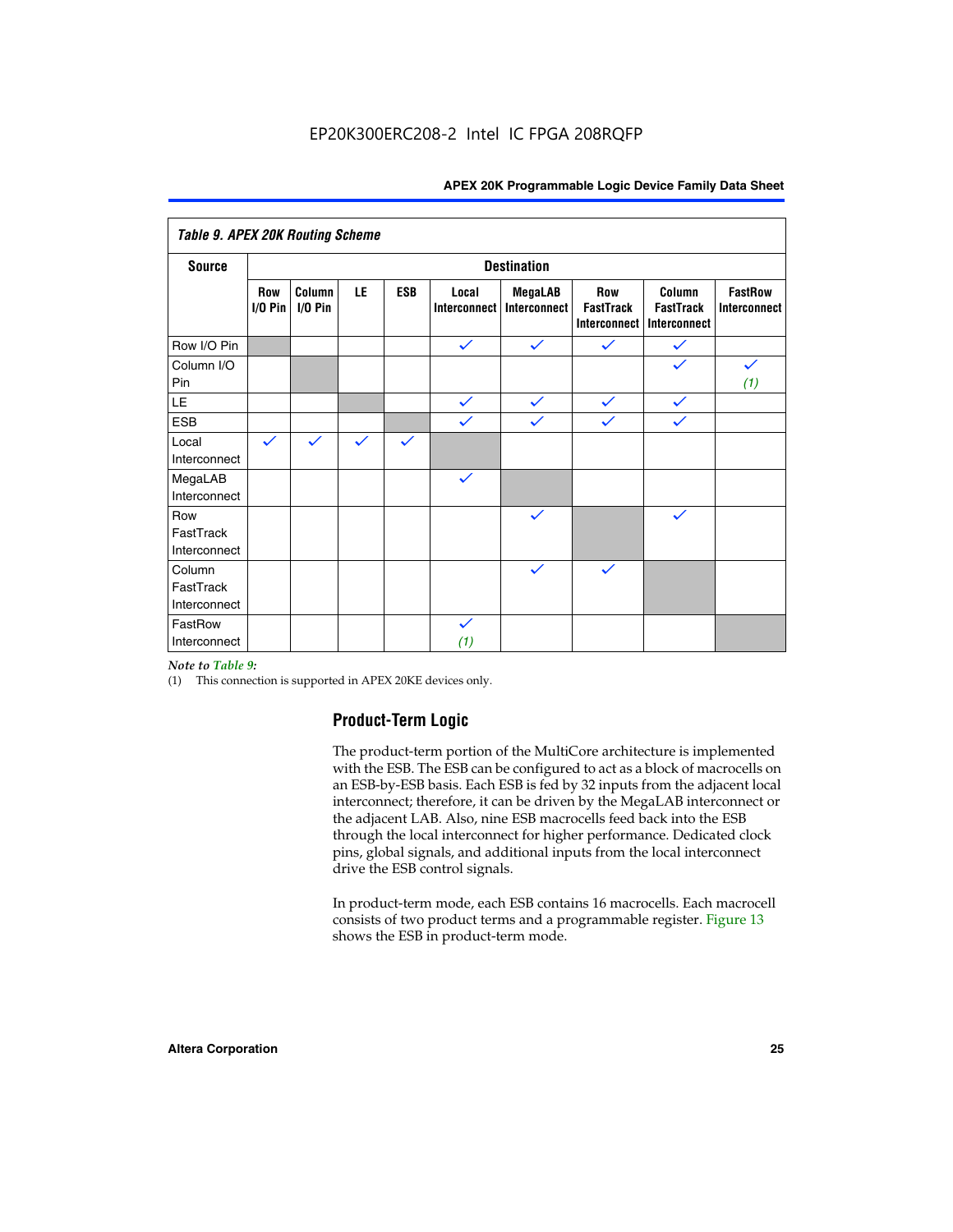#### *Figure 13. Product-Term Logic in ESB*



(1) APEX 20KE devices have four dedicated clocks.

#### *Macrocells*

APEX 20K macrocells can be configured individually for either sequential or combinatorial logic operation. The macrocell consists of three functional blocks: the logic array, the product-term select matrix, and the programmable register.

Combinatorial logic is implemented in the product terms. The productterm select matrix allocates these product terms for use as either primary logic inputs (to the OR and XOR gates) to implement combinatorial functions, or as parallel expanders to be used to increase the logic available to another macrocell. One product term can be inverted; the Quartus II software uses this feature to perform DeMorgan's inversion for more efficient implementation of wide OR functions. The Quartus II software Compiler can use a NOT-gate push-back technique to emulate an asynchronous preset. Figure 14 shows the APEX 20K macrocell.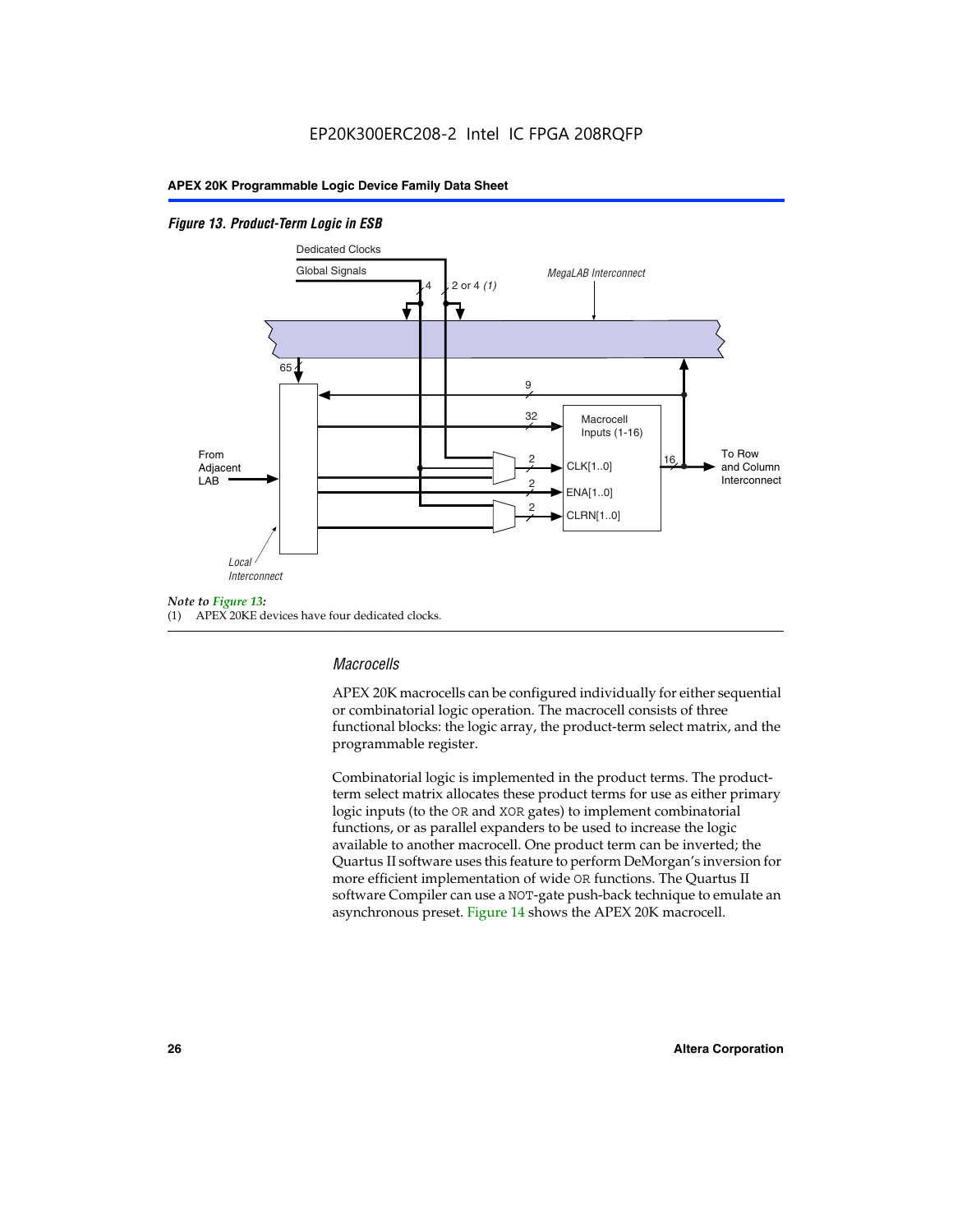

#### *Figure 14. APEX 20K Macrocell*

For registered functions, each macrocell register can be programmed individually to implement D, T, JK, or SR operation with programmable clock control. The register can be bypassed for combinatorial operation. During design entry, the designer specifies the desired register type; the Quartus II software then selects the most efficient register operation for each registered function to optimize resource utilization. The Quartus II software or other synthesis tools can also select the most efficient register operation automatically when synthesizing HDL designs.

Each programmable register can be clocked by one of two ESB-wide clocks. The ESB-wide clocks can be generated from device dedicated clock pins, global signals, or local interconnect. Each clock also has an associated clock enable, generated from the local interconnect. The clock and clock enable signals are related for a particular ESB; any macrocell using a clock also uses the associated clock enable.

If both the rising and falling edges of a clock are used in an ESB, both ESB-wide clock signals are used.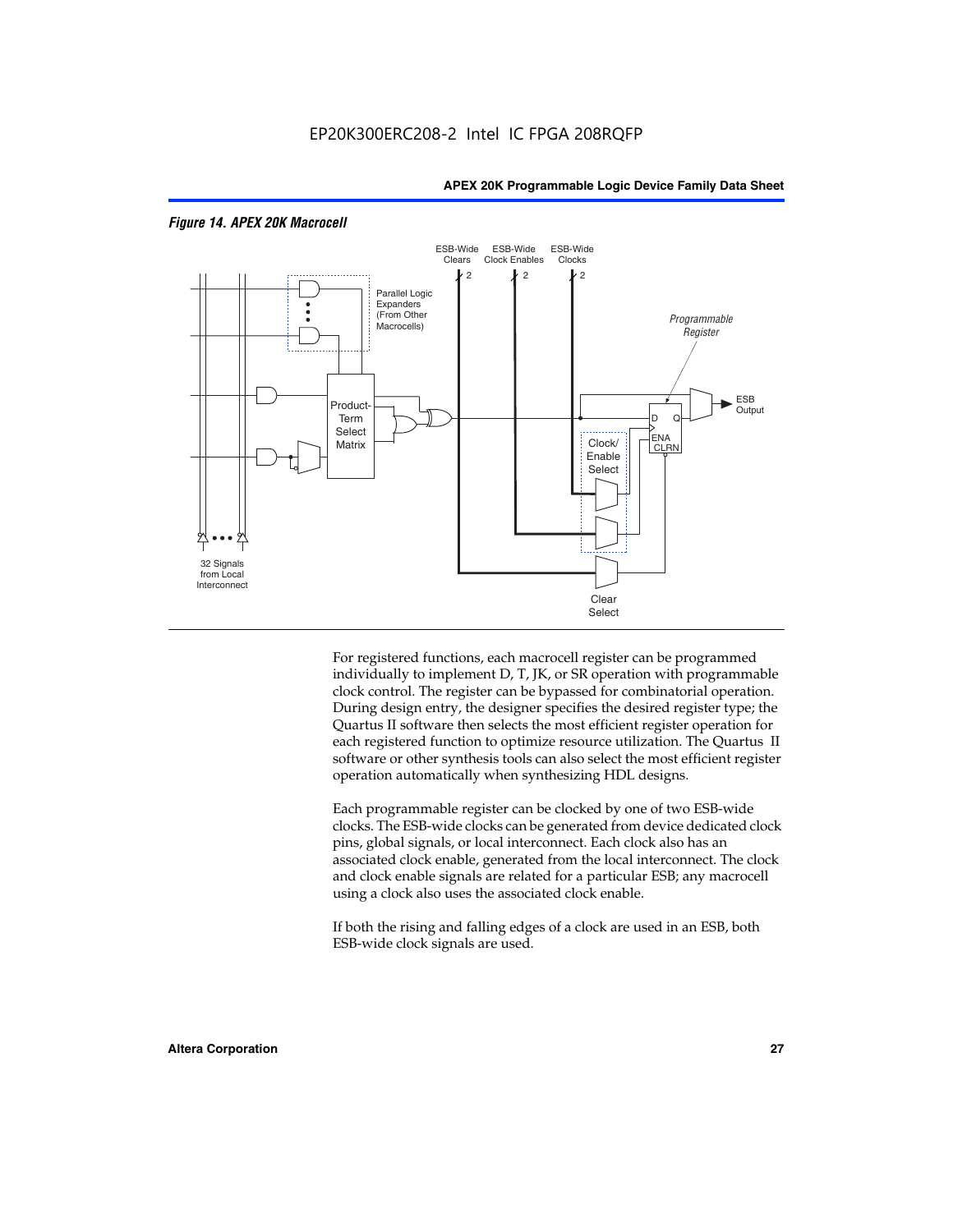The programmable register also supports an asynchronous clear function. Within the ESB, two asynchronous clears are generated from global signals and the local interconnect. Each macrocell can either choose between the two asynchronous clear signals or choose to not be cleared. Either of the two clear signals can be inverted within the ESB. Figure 15 shows the ESB control logic when implementing product-terms.





(1) APEX 20KE devices have four dedicated clocks.

#### *Parallel Expanders*

Parallel expanders are unused product terms that can be allocated to a neighboring macrocell to implement fast, complex logic functions. Parallel expanders allow up to 32 product terms to feed the macrocell OR logic directly, with two product terms provided by the macrocell and 30 parallel expanders provided by the neighboring macrocells in the ESB.

The Quartus II software Compiler can allocate up to 15 sets of up to two parallel expanders per set to the macrocells automatically. Each set of two parallel expanders incurs a small, incremental timing delay. Figure 16 shows the APEX 20K parallel expanders.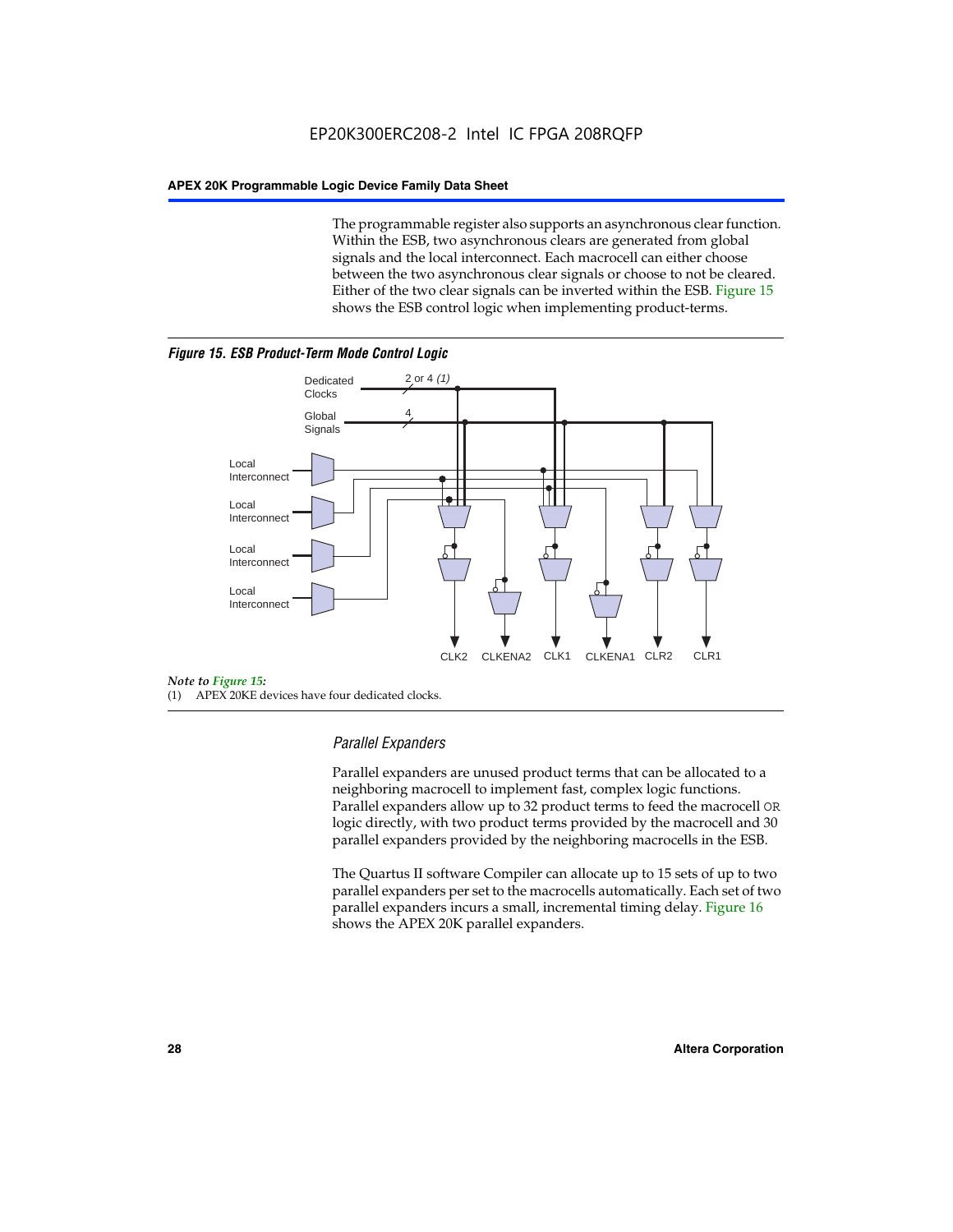



### **Embedded System Block**

The ESB can implement various types of memory blocks, including dual-port RAM, ROM, FIFO, and CAM blocks. The ESB includes input and output registers; the input registers synchronize writes, and the output registers can pipeline designs to improve system performance. The ESB offers a dual-port mode, which supports simultaneous reads and writes at two different clock frequencies. Figure 17 shows the ESB block diagram.



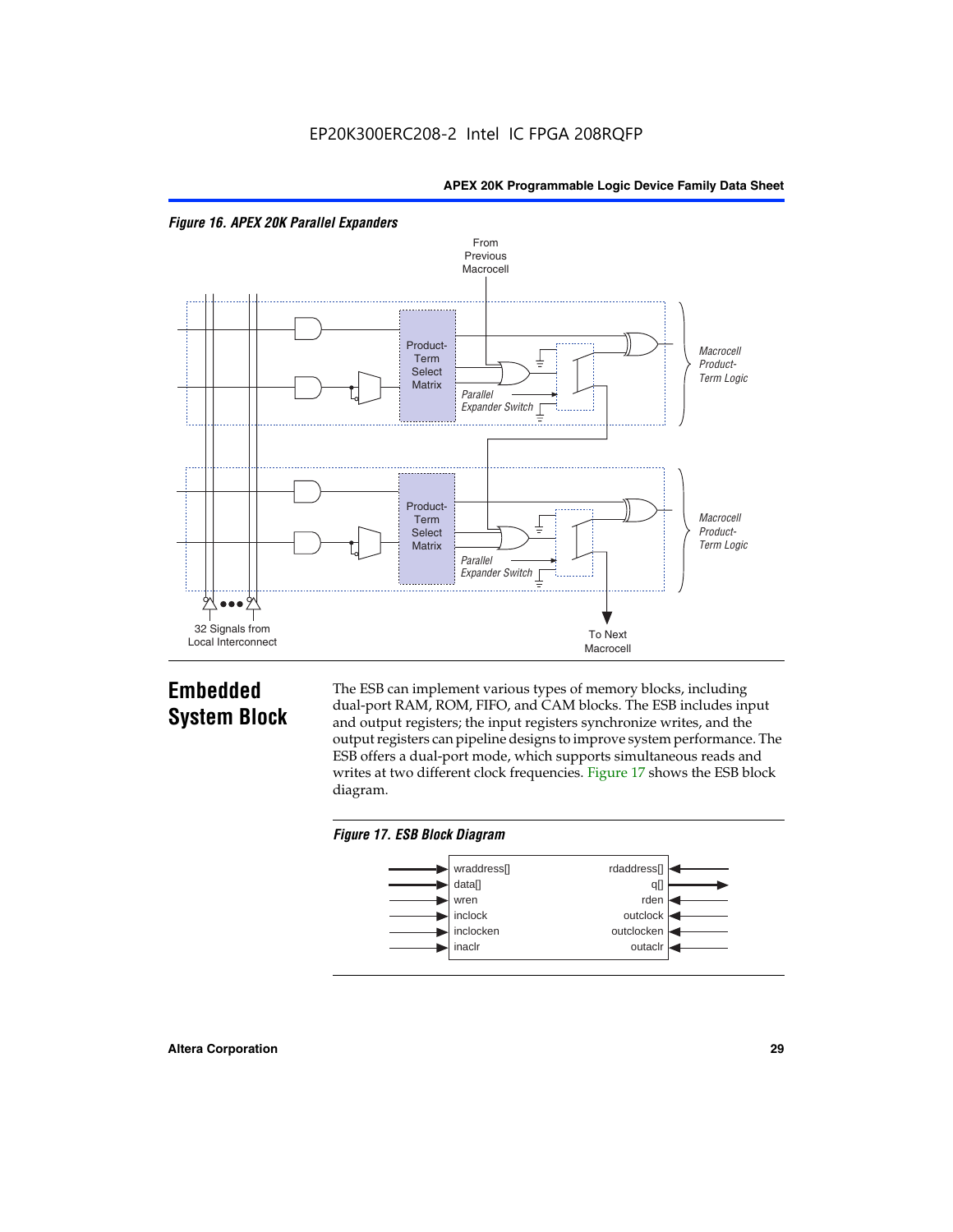ESBs can implement synchronous RAM, which is easier to use than asynchronous RAM. A circuit using asynchronous RAM must generate the RAM write enable (WE) signal, while ensuring that its data and address signals meet setup and hold time specifications relative to the WE signal. In contrast, the ESB's synchronous RAM generates its own WE signal and is self-timed with respect to the global clock. Circuits using the ESB's selftimed RAM must only meet the setup and hold time specifications of the global clock.

ESB inputs are driven by the adjacent local interconnect, which in turn can be driven by the MegaLAB or FastTrack Interconnect. Because the ESB can be driven by the local interconnect, an adjacent LE can drive it directly for fast memory access. ESB outputs drive the MegaLAB and FastTrack Interconnect. In addition, ten ESB outputs, nine of which are unique output lines, drive the local interconnect for fast connection to adjacent LEs or for fast feedback product-term logic.

When implementing memory, each ESB can be configured in any of the following sizes:  $128 \times 16$ ,  $256 \times 8$ ,  $512 \times 4$ ,  $1,024 \times 2$ , or  $2,048 \times 1$ . By combining multiple ESBs, the Quartus II software implements larger memory blocks automatically. For example, two  $128 \times 16$  RAM blocks can be combined to form a  $128 \times 32$  RAM block, and two  $512 \times 4$  RAM blocks can be combined to form a  $512 \times 8$  RAM block. Memory performance does not degrade for memory blocks up to 2,048 words deep. Each ESB can implement a 2,048-word-deep memory; the ESBs are used in parallel, eliminating the need for any external control logic and its associated delays.

To create a high-speed memory block that is more than 2,048 words deep, ESBs drive tri-state lines. Each tri-state line connects all ESBs in a column of MegaLAB structures, and drives the MegaLAB interconnect and row and column FastTrack Interconnect throughout the column. Each ESB incorporates a programmable decoder to activate the tri-state driver appropriately. For instance, to implement 8,192-word-deep memory, four ESBs are used. Eleven address lines drive the ESB memory, and two more drive the tri-state decoder. Depending on which 2,048-word memory page is selected, the appropriate ESB driver is turned on, driving the output to the tri-state line. The Quartus II software automatically combines ESBs with tri-state lines to form deeper memory blocks. The internal tri-state control logic is designed to avoid internal contention and floating lines. See Figure 18.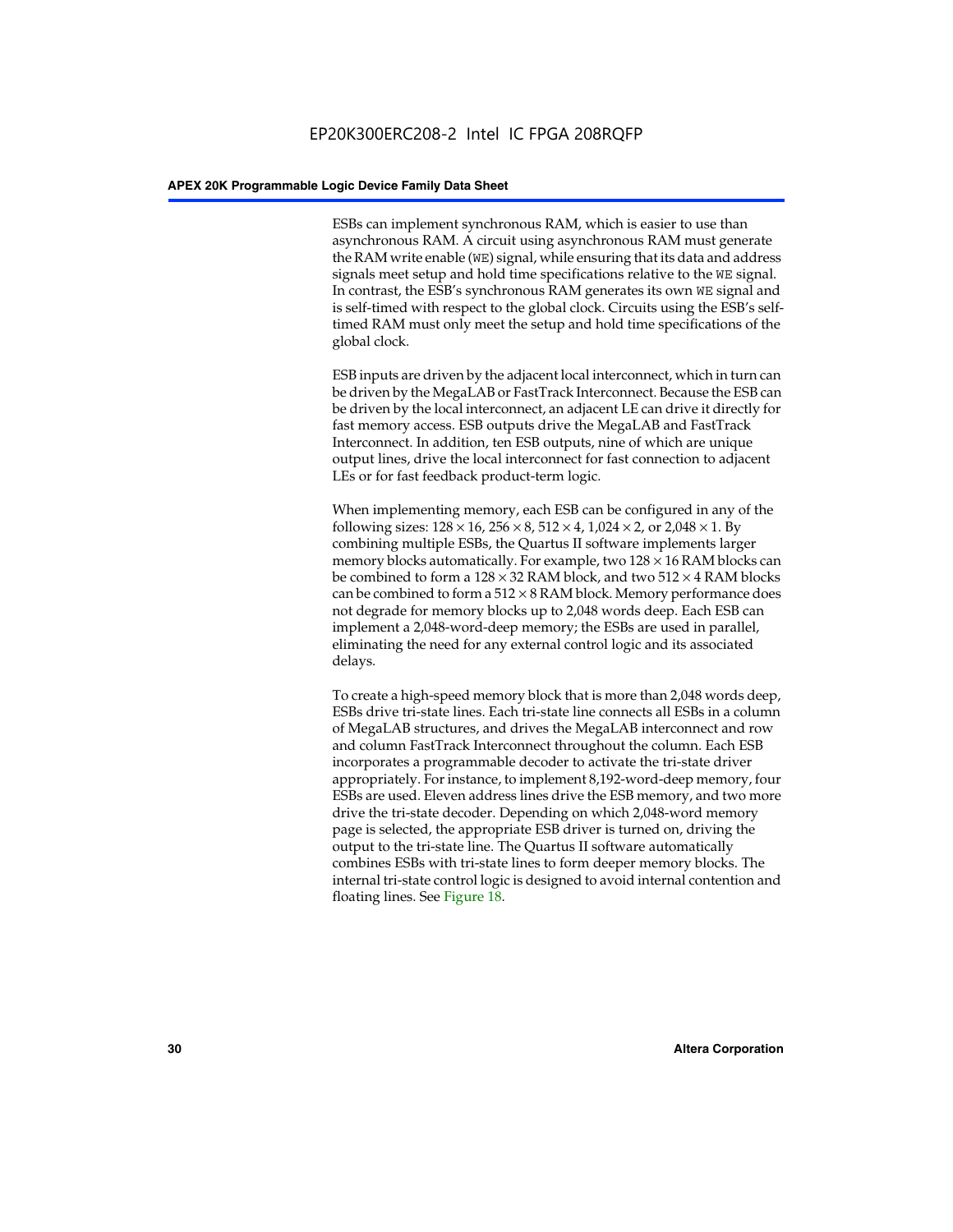

*Figure 18. Deep Memory Block Implemented with Multiple ESBs*

The ESB implements two forms of dual-port memory: read/write clock mode and input/output clock mode. The ESB can also be used for bidirectional, dual-port memory applications in which two ports read or write simultaneously. To implement this type of dual-port memory, two or four ESBs are used to support two simultaneous reads or writes. This functionality is shown in Figure 19.

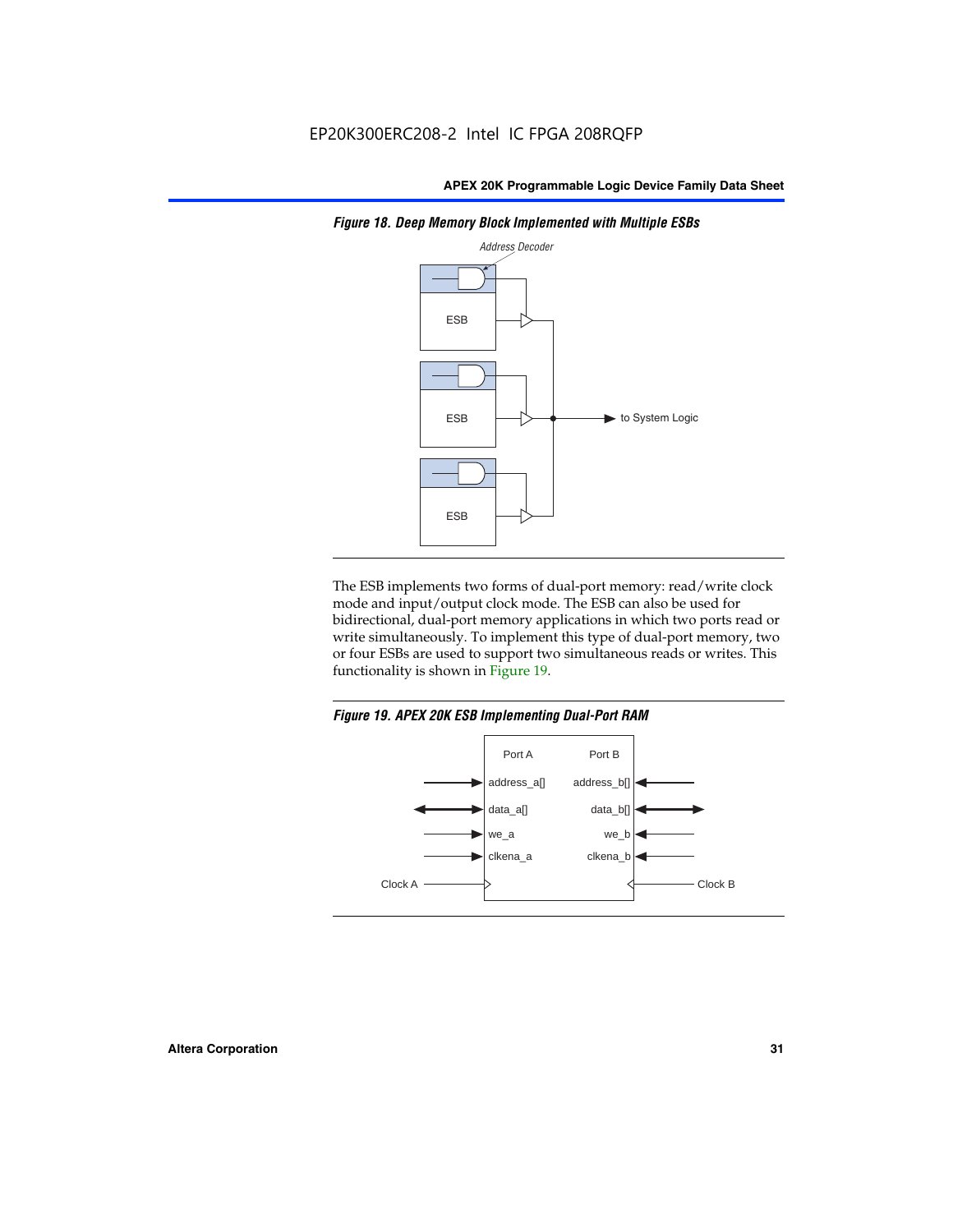#### **Read/Write Clock Mode**

The read/write clock mode contains two clocks. One clock controls all registers associated with writing: data input, WE, and write address. The other clock controls all registers associated with reading: read enable (RE), read address, and data output. The ESB also supports clock enable and asynchronous clear signals; these signals also control the read and write registers independently. Read/write clock mode is commonly used for applications where reads and writes occur at different system frequencies. Figure 20 shows the ESB in read/write clock mode.



### *Notes to Figure 20:*

- (1) All registers can be cleared asynchronously by ESB local interconnect signals, global signals, or the chip-wide reset.
- (2) APEX 20KE devices have four dedicated clocks.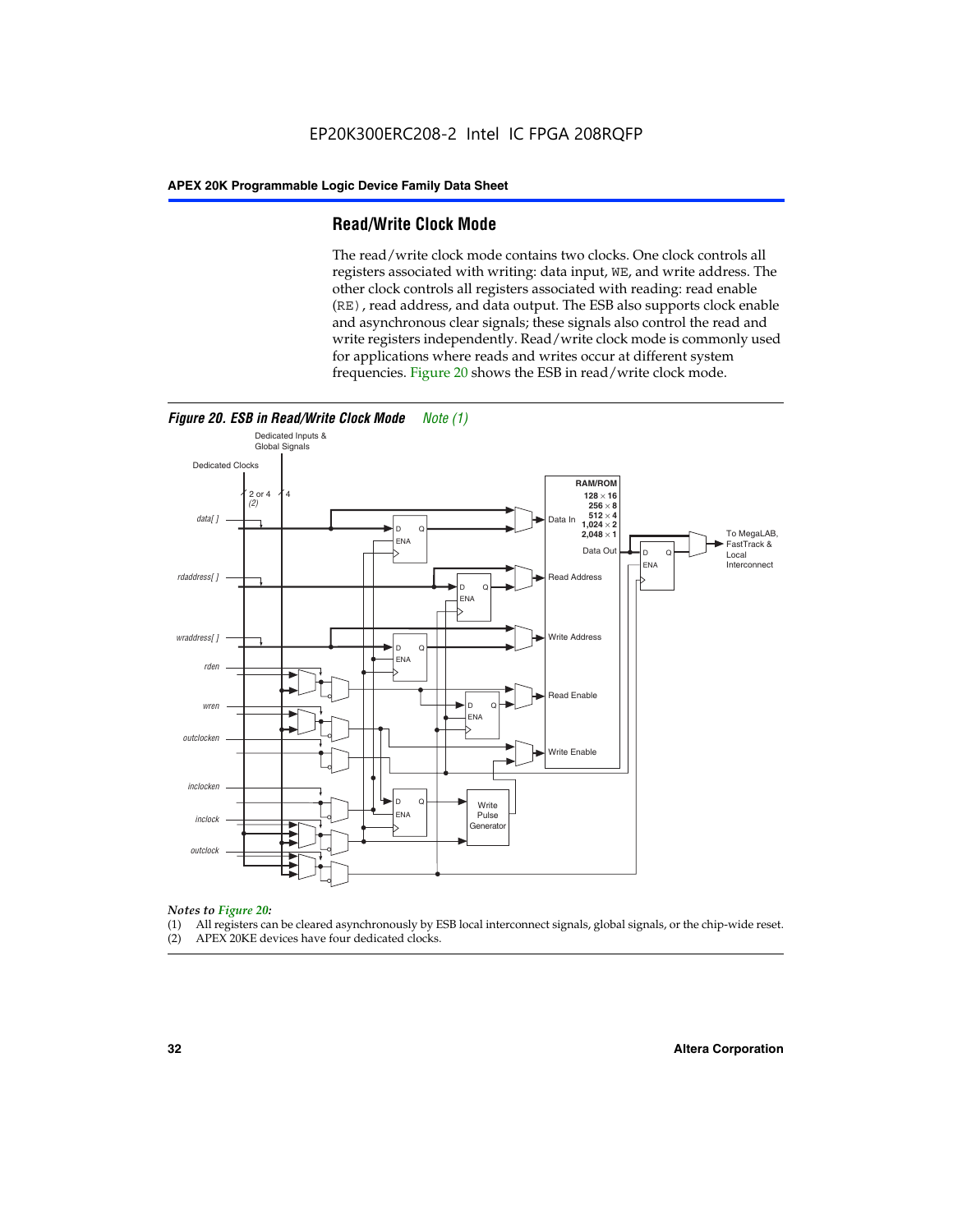#### **Input/Output Clock Mode**

The input/output clock mode contains two clocks. One clock controls all registers for inputs into the ESB: data input, WE, RE, read address, and write address. The other clock controls the ESB data output registers. The ESB also supports clock enable and asynchronous clear signals; these signals also control the reading and writing of registers independently. Input/output clock mode is commonly used for applications where the reads and writes occur at the same system frequency, but require different clock enable signals for the input and output registers. Figure 21 shows the ESB in input/output clock mode.



*Figure 21. ESB in Input/Output Clock Mode Note (1)*

#### *Notes to Figure 21:*

(1) All registers can be cleared asynchronously by ESB local interconnect signals, global signals, or the chip-wide reset.

(2) APEX 20KE devices have four dedicated clocks.

#### **Single-Port Mode**

The APEX 20K ESB also supports a single-port mode, which is used when simultaneous reads and writes are not required. See Figure 22.

#### **Altera Corporation 33**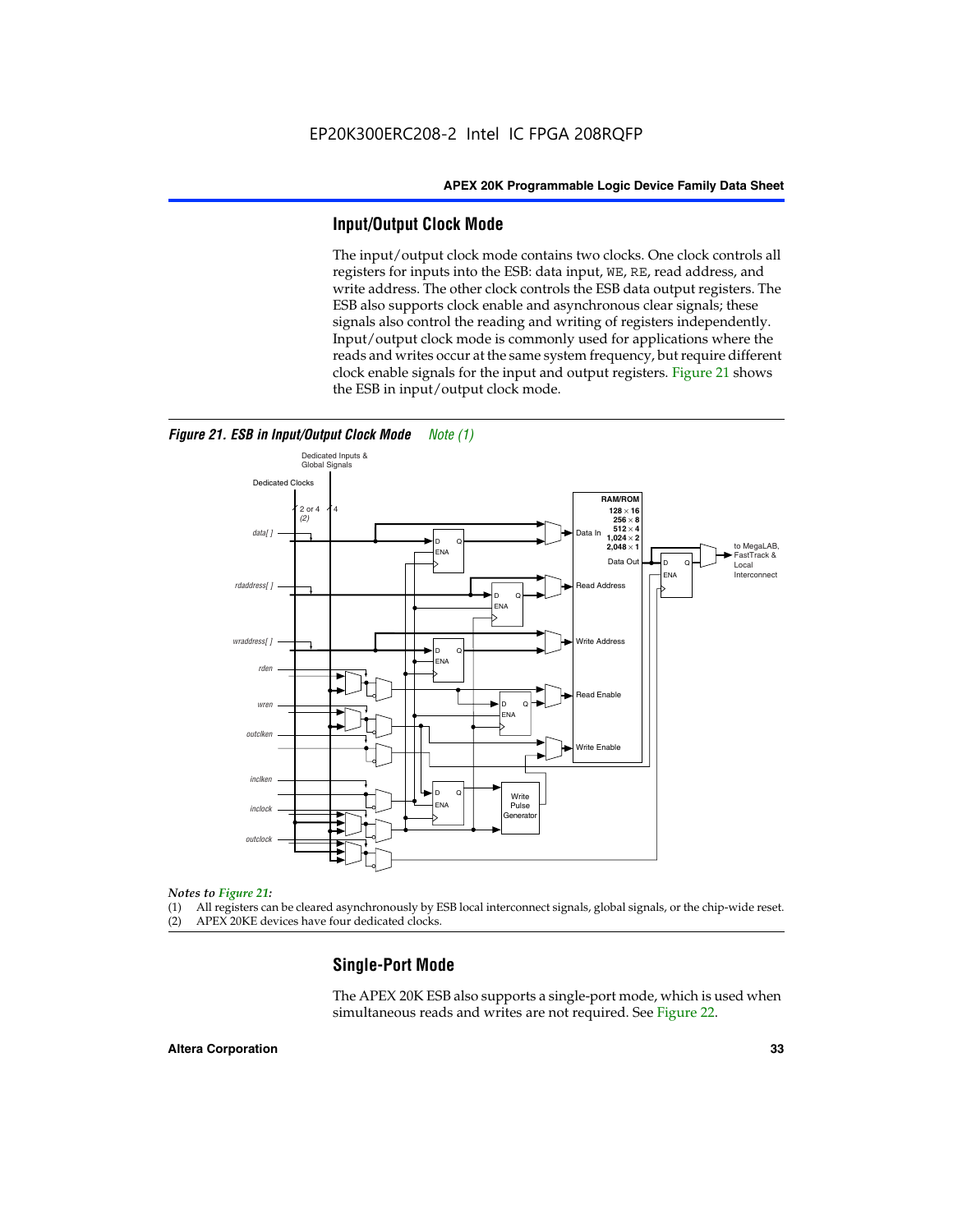#### *Figure 22. ESB in Single-Port Mode Note (1)*



#### *Notes to Figure 22:*

(1) All registers can be asynchronously cleared by ESB local interconnect signals, global signals, or the chip-wide reset.

(2) APEX 20KE devices have four dedicated clocks.

#### **Content-Addressable Memory**

In APEX 20KE devices, the ESB can implement CAM. CAM can be thought of as the inverse of RAM. When read, RAM outputs the data for a given address. Conversely, CAM outputs an address for a given data word. For example, if the data FA12 is stored in address 14, the CAM outputs 14 when FA12 is driven into it.

CAM is used for high-speed search operations. When searching for data within a RAM block, the search is performed serially. Thus, finding a particular data word can take many cycles. CAM searches all addresses in parallel and outputs the address storing a particular word. When a match is found, a match flag is set high. Figure 23 shows the CAM block diagram.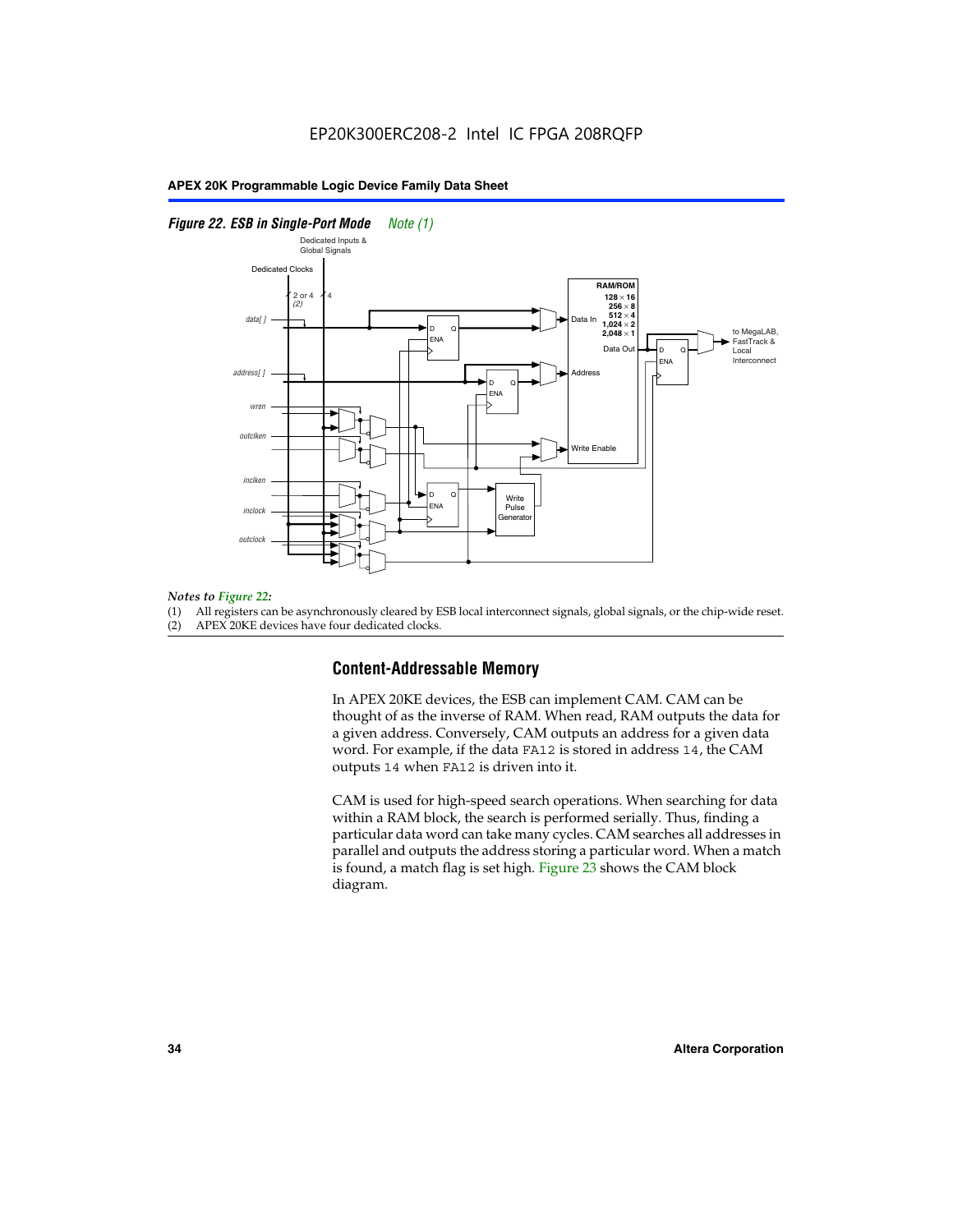

#### *Figure 23. APEX 20KE CAM Block Diagram*

CAM can be used in any application requiring high-speed searches, such as networking, communications, data compression, and cache management.

The APEX 20KE on-chip CAM provides faster system performance than traditional discrete CAM. Integrating CAM and logic into the APEX 20KE device eliminates off-chip and on-chip delays, improving system performance.

When in CAM mode, the ESB implements 32-word, 32-bit CAM. Wider or deeper CAM can be implemented by combining multiple CAMs with some ancillary logic implemented in LEs. The Quartus II software combines ESBs and LEs automatically to create larger CAMs.

CAM supports writing "don't care" bits into words of the memory. The "don't-care" bit can be used as a mask for CAM comparisons; any bit set to "don't-care" has no effect on matches.

The output of the CAM can be encoded or unencoded. When encoded, the ESB outputs an encoded address of the data's location. For instance, if the data is located in address 12, the ESB output is 12. When unencoded, the ESB uses its 16 outputs to show the location of the data over two clock cycles. In this case, if the data is located in address 12, the 12th output line goes high. When using unencoded outputs, two clock cycles are required to read the output because a 16-bit output bus is used to show the status of 32 words.

The encoded output is better suited for designs that ensure duplicate data is not written into the CAM. If duplicate data is written into two locations, the CAM's output will be incorrect. If the CAM may contain duplicate data, the unencoded output is a better solution; CAM with unencoded outputs can distinguish multiple data locations.

CAM can be pre-loaded with data during configuration, or it can be written during system operation. In most cases, two clock cycles are required to write each word into CAM. When "don't-care" bits are used, a third clock cycle is required.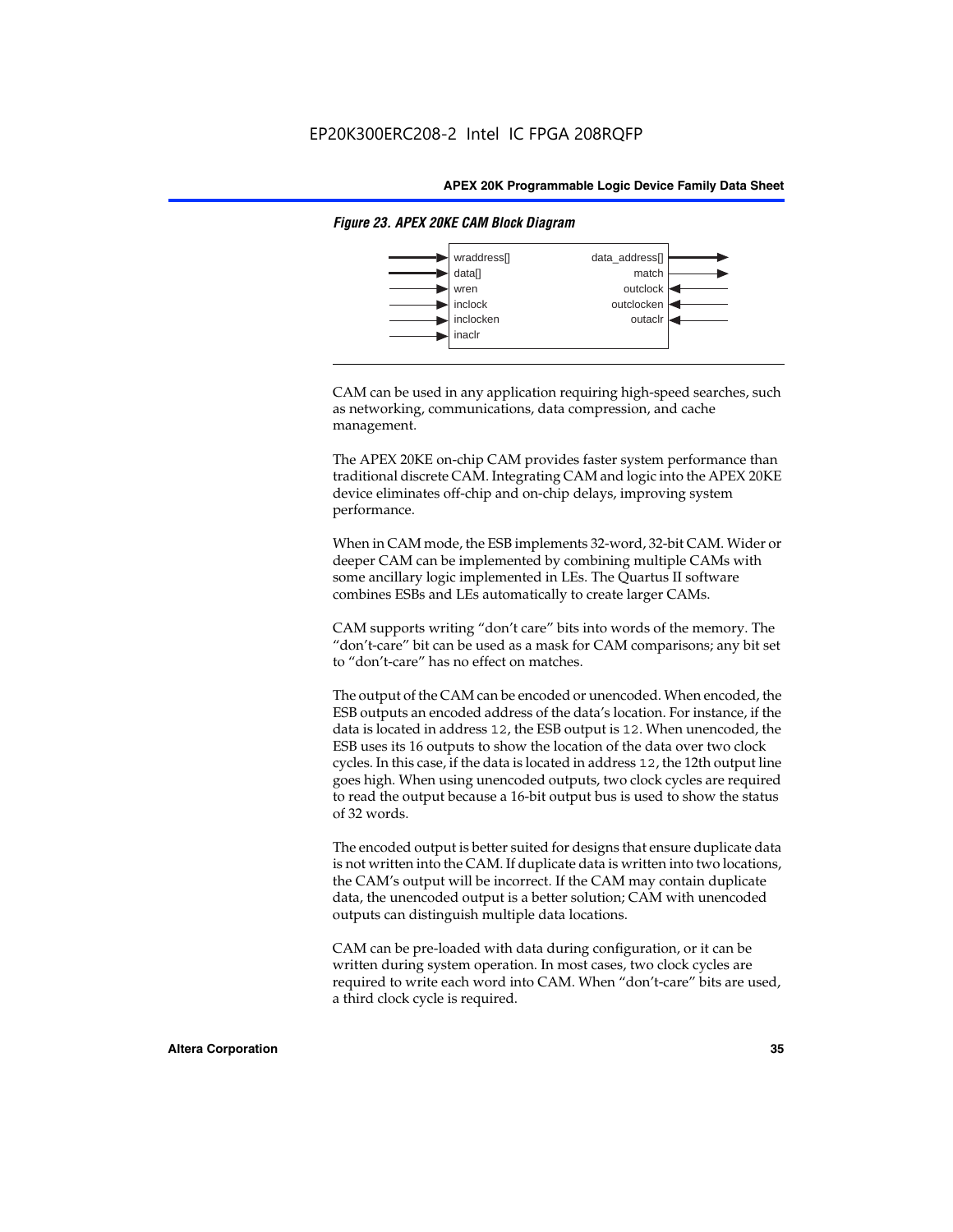

For more information on APEX 20KE devices and CAM, see *Application Note 119 (Implementing High-Speed Search Applications with APEX CAM).*

# **Driving Signals to the ESB**

ESBs provide flexible options for driving control signals. Different clocks can be used for the ESB inputs and outputs. Registers can be inserted independently on the data input, data output, read address, write address, WE, and RE signals. The global signals and the local interconnect can drive the WE and RE signals. The global signals, dedicated clock pins, and local interconnect can drive the ESB clock signals. Because the LEs drive the local interconnect, the LEs can control the WE and RE signals and the ESB clock, clock enable, and asynchronous clear signals. Figure 24 shows the ESB control signal generation logic.





#### *Note to Figure 24:*

(1) APEX 20KE devices have four dedicated clocks.

An ESB is fed by the local interconnect, which is driven by adjacent LEs (for high-speed connection to the ESB) or the MegaLAB interconnect. The ESB can drive the local, MegaLAB, or FastTrack Interconnect routing structure to drive LEs and IOEs in the same MegaLAB structure or anywhere in the device.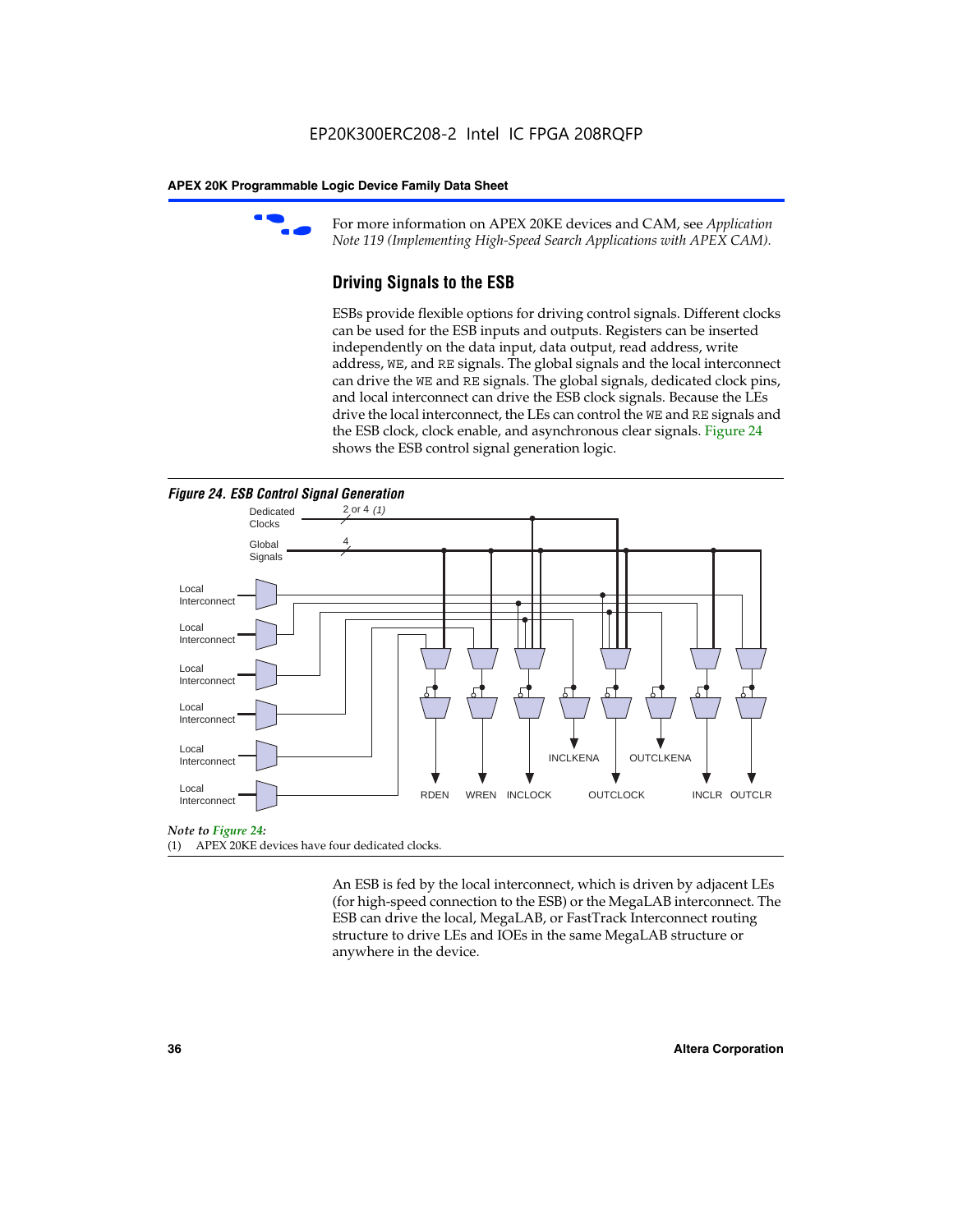# **Implementing Logic in ROM**

In addition to implementing logic with product terms, the ESB can implement logic functions when it is programmed with a read-only pattern during configuration, creating a large LUT. With LUTs, combinatorial functions are implemented by looking up the results, rather than by computing them. This implementation of combinatorial functions can be faster than using algorithms implemented in general logic, a performance advantage that is further enhanced by the fast access times of ESBs. The large capacity of ESBs enables designers to implement complex functions in one logic level without the routing delays associated with linked LEs or distributed RAM blocks. Parameterized functions such as LPM functions can take advantage of the ESB automatically. Further, the Quartus II software can implement portions of a design with ESBs where appropriate.

# **Programmable Speed/Power Control**

APEX 20K ESBs offer a high-speed mode that supports very fast operation on an ESB-by-ESB basis. When high speed is not required, this feature can be turned off to reduce the ESB's power dissipation by up to 50%. ESBs that run at low power incur a nominal timing delay adder. This Turbo  $Bit^{TM}$  option is available for ESBs that implement product-term logic or memory functions. An ESB that is not used will be powered down so that it does not consume DC current.

Designers can program each ESB in the APEX 20K device for either high-speed or low-power operation. As a result, speed-critical paths in the design can run at high speed, while the remaining paths operate at reduced power.

**I/O Structure** The APEX 20K IOE contains a bidirectional I/O buffer and a register that can be used either as an input register for external data requiring fast setup times, or as an output register for data requiring fast clock-to-output performance. IOEs can be used as input, output, or bidirectional pins. For fast bidirectional I/O timing, LE registers using local routing can improve setup times and OE timing. The Quartus II software Compiler uses the programmable inversion option to invert signals from the row and column interconnect automatically where appropriate. Because the APEX 20K IOE offers one output enable per pin, the Quartus II software Compiler can emulate open-drain operation efficiently.

> The APEX 20K IOE includes programmable delays that can be activated to ensure zero hold times, minimum clock-to-output times, input IOE register-to-core register transfers, or core-to-output IOE register transfers. A path in which a pin directly drives a register may require the delay to ensure zero hold time, whereas a path in which a pin drives a register through combinatorial logic may not require the delay.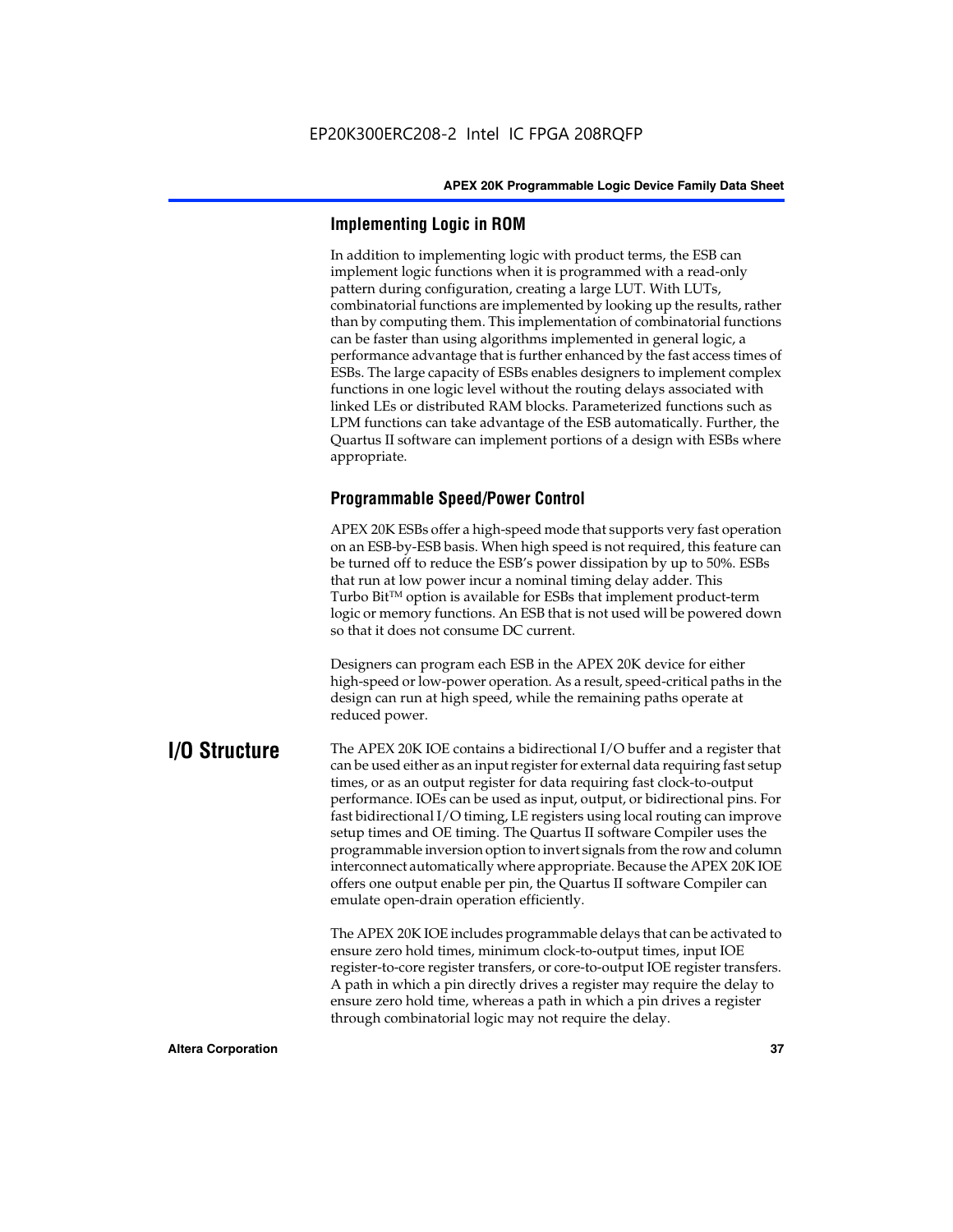Table 10 describes the APEX 20K programmable delays and their logic options in the Quartus II software.

| Table 10. APEX 20K Programmable Delay Chains                 |                                         |  |  |  |
|--------------------------------------------------------------|-----------------------------------------|--|--|--|
| <b>Programmable Delays</b><br><b>Quartus II Logic Option</b> |                                         |  |  |  |
| Input pin to core delay                                      | Decrease input delay to internal cells  |  |  |  |
| Input pin to input register delay                            | Decrease input delay to input register  |  |  |  |
| Core to output register delay                                | Decrease input delay to output register |  |  |  |
| Output register $t_{\rm CO}$ delay                           | Increase delay to output pin            |  |  |  |

The Quartus II software compiler can program these delays automatically to minimize setup time while providing a zero hold time. Figure 25 shows how fast bidirectional I/Os are implemented in APEX 20K devices.

The register in the APEX 20K IOE can be programmed to power-up high or low after configuration is complete. If it is programmed to power-up low, an asynchronous clear can control the register. If it is programmed to power-up high, the register cannot be asynchronously cleared or preset. This feature is useful for cases where the APEX 20K device controls an active-low input or another device; it prevents inadvertent activation of the input upon power-up.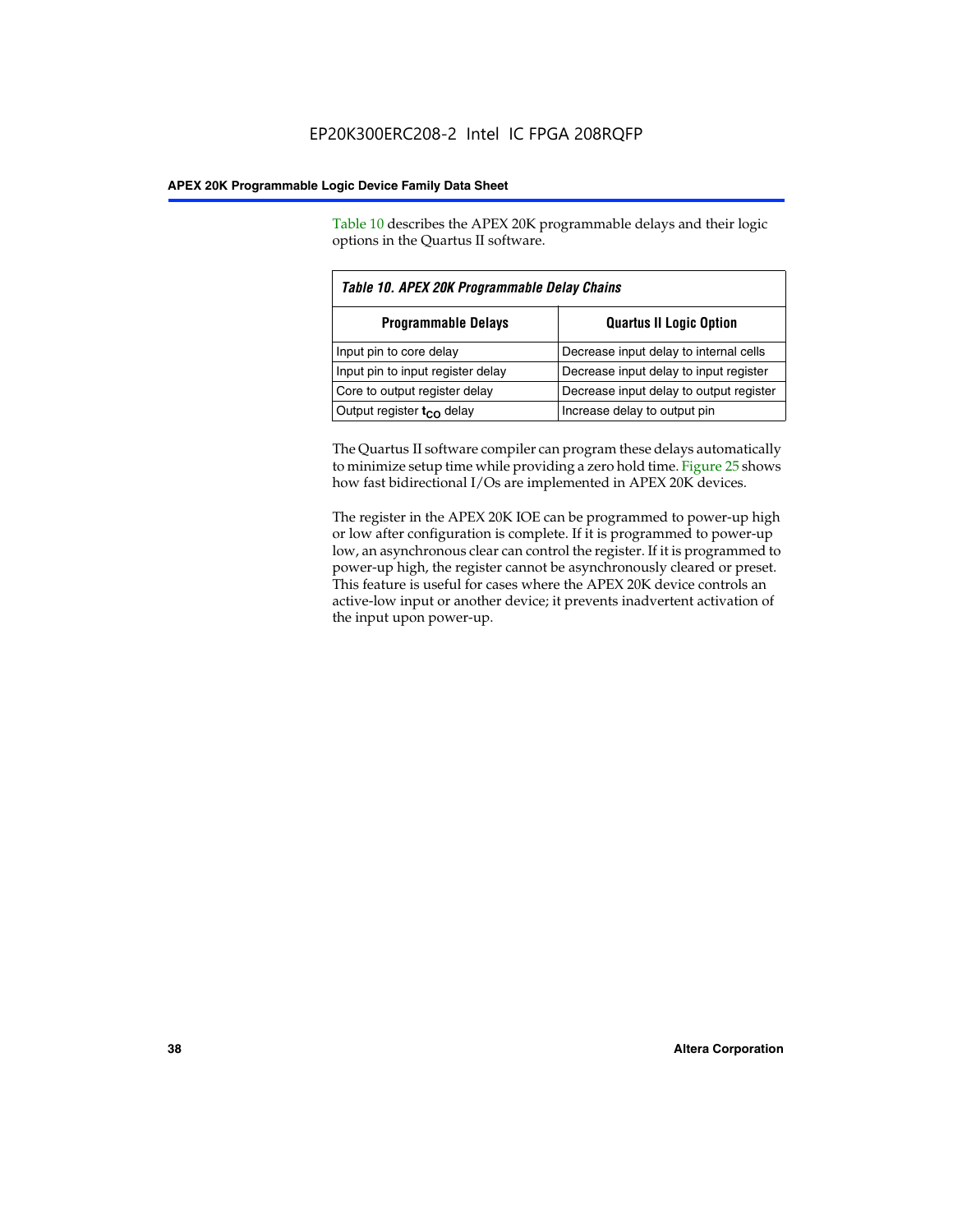

# *Figure 25. APEX 20K Bidirectional I/O Registers Note (1)*



#### **Altera Corporation 39**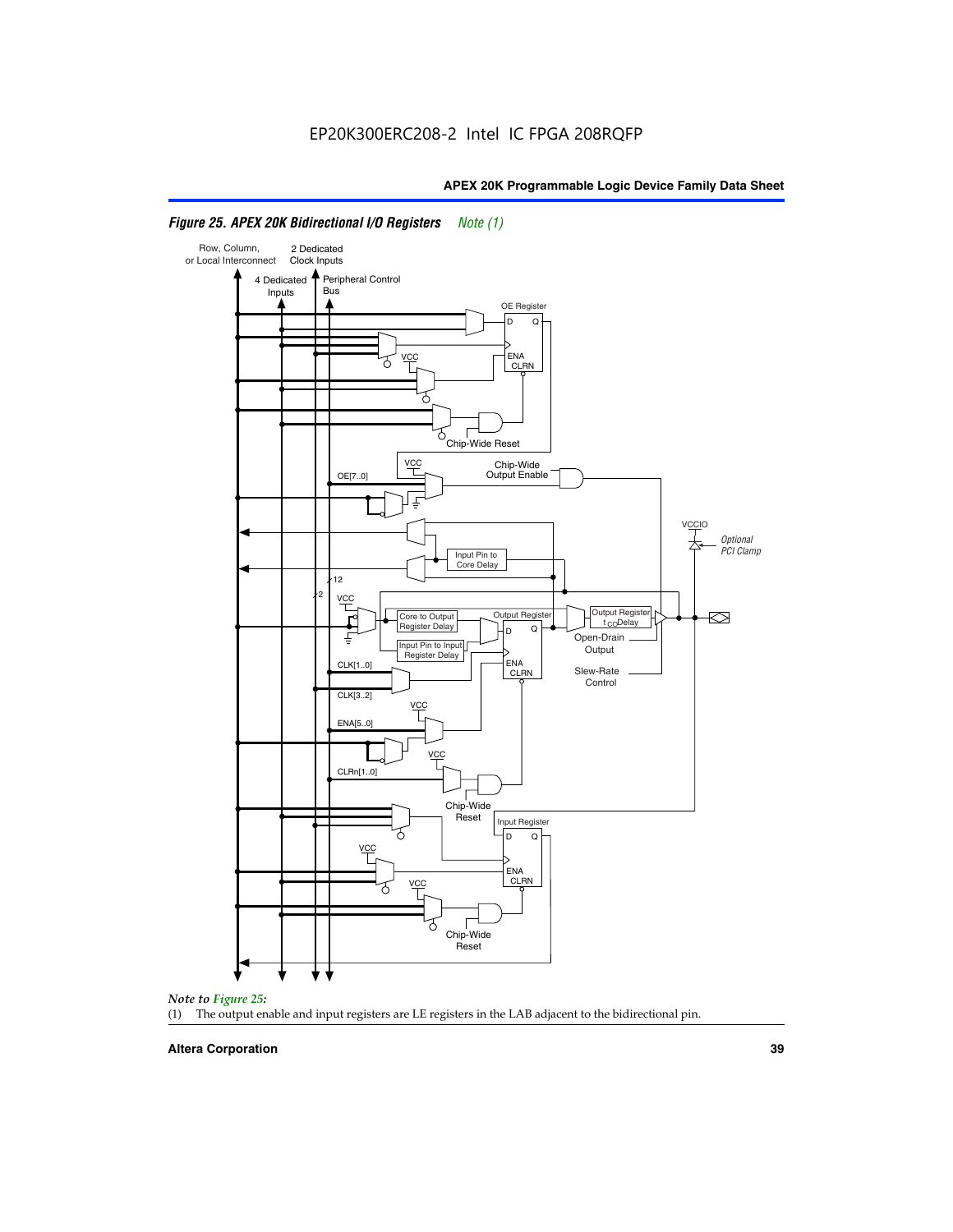APEX 20KE devices include an enhanced IOE, which drives the FastRow interconnect. The FastRow interconnect connects a column I/O pin directly to the LAB local interconnect within two MegaLAB structures. This feature provides fast setup times for pins that drive high fan-outs with complex logic, such as PCI designs. For fast bidirectional I/O timing, LE registers using local routing can improve setup times and OE timing. The APEX 20KE IOE also includes direct support for open-drain operation, giving faster clock-to-output for open-drain signals. Some programmable delays in the APEX 20KE IOE offer multiple levels of delay to fine-tune setup and hold time requirements. The Quartus II software compiler can set these delays automatically to minimize setup time while providing a zero hold time.

Table 11 describes the APEX 20KE programmable delays and their logic options in the Quartus II software.

| Table 11. APEX 20KE Programmable Delay Chains |                                         |  |  |  |
|-----------------------------------------------|-----------------------------------------|--|--|--|
| <b>Programmable Delays</b>                    | <b>Quartus II Logic Option</b>          |  |  |  |
| Input Pin to Core Delay                       | Decrease input delay to internal cells  |  |  |  |
| Input Pin to Input Register Delay             | Decrease input delay to input registers |  |  |  |
| Core to Output Register Delay                 | Decrease input delay to output register |  |  |  |
| Output Register t <sub>CO</sub> Delay         | Increase delay to output pin            |  |  |  |
| <b>Clock Enable Delay</b>                     | Increase clock enable delay             |  |  |  |

The register in the APEX 20KE IOE can be programmed to power-up high or low after configuration is complete. If it is programmed to power-up low, an asynchronous clear can control the register. If it is programmed to power-up high, an asynchronous preset can control the register. Figure 26 shows how fast bidirectional I/O pins are implemented in APEX 20KE devices. This feature is useful for cases where the APEX 20KE device controls an active-low input or another device; it prevents inadvertent activation of the input upon power-up.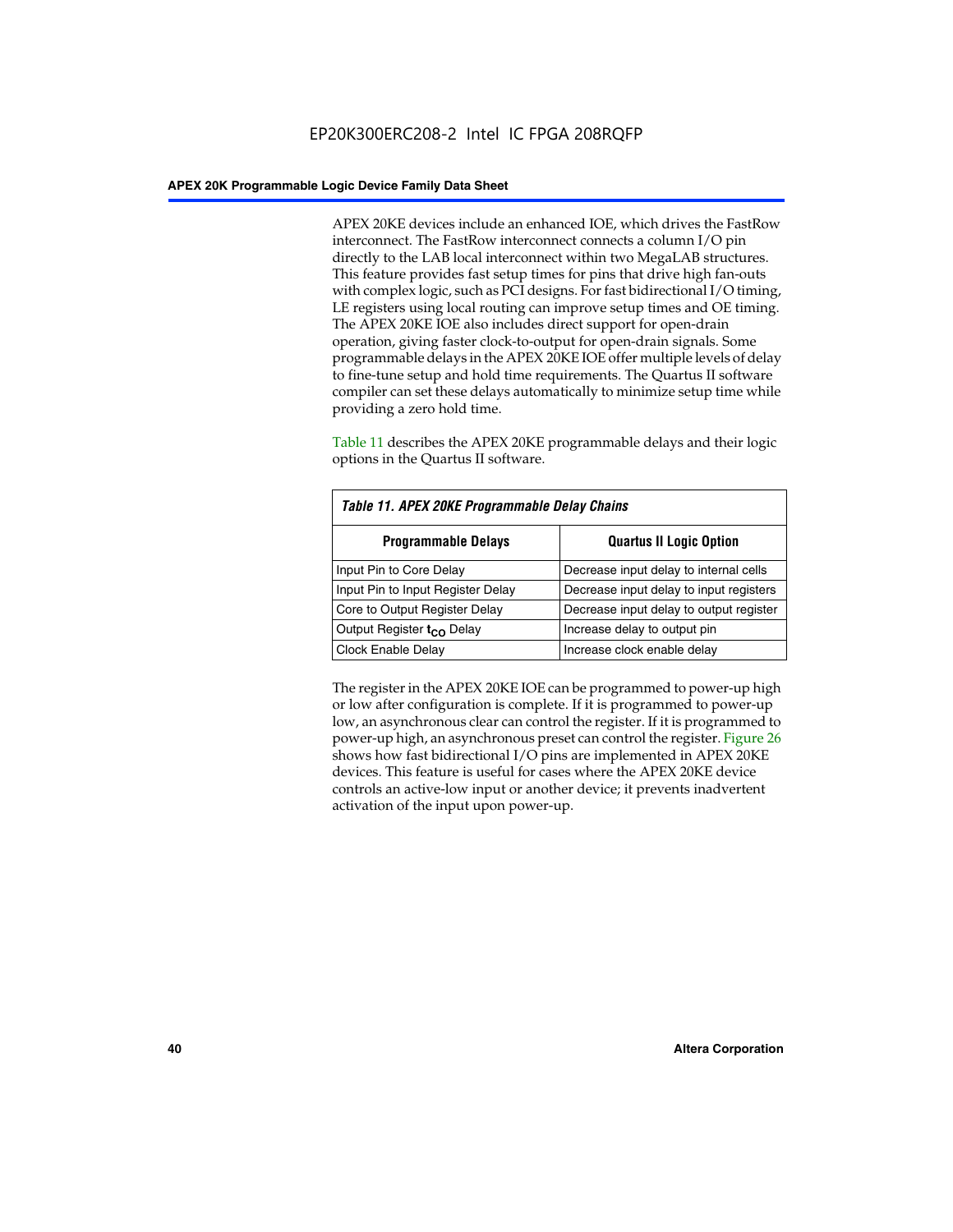#### Row, Column, FastRow, 4 Dedicated or Local Interconnect Clock Inputs Peripheral Control 4 Dedicated **Bus** Inputs OE Register D Q ENA VCC CLRN 7 Chip-Wide Reset vcc Chip-Wide Output Enable OE[7..0] VC Input Pin to **Optional** Core Delay (1) PCI Clamp Input Pin to Core Delay (1) 12 4 **VCC** Output Register **Output Registe**  $\approx$ Core to Output | Output Hegister | Durbut Tropieding | Contput Tropieding | Durbut Tropieding | Output Tropied<br>Register Delay | Durbut Tropieding | Contput Tropieding | Contput Tropieding | O t<sub>CO</sub>Delay  $D$  Q ī Open-Drain Input Pin to Input **Output** Register Delay ENA CLK[1..0] CLRN/ Slew-Rate PR<sub>N</sub> Control CLK[3..0] VCC ENA[5..0] Clock Enable Delay (1) VCC CLRn[1..0] Chip-Wide Input Pin to Core Delay (1) Reset Input Register D Q <u>vcc</u> .<br>ENA CLRN **VCC**

# *Figure 26. APEX 20KE Bidirectional I/O Registers Notes (1), (2)*

#### *Notes to Figure 26:*

- (1) This programmable delay has four settings: off and three levels of delay.<br>(2) The output enable and input registers are LE registers in the LAB adjacer
- The output enable and input registers are LE registers in the LAB adjacent to the bidirectional pin.

Chip-Wide Reset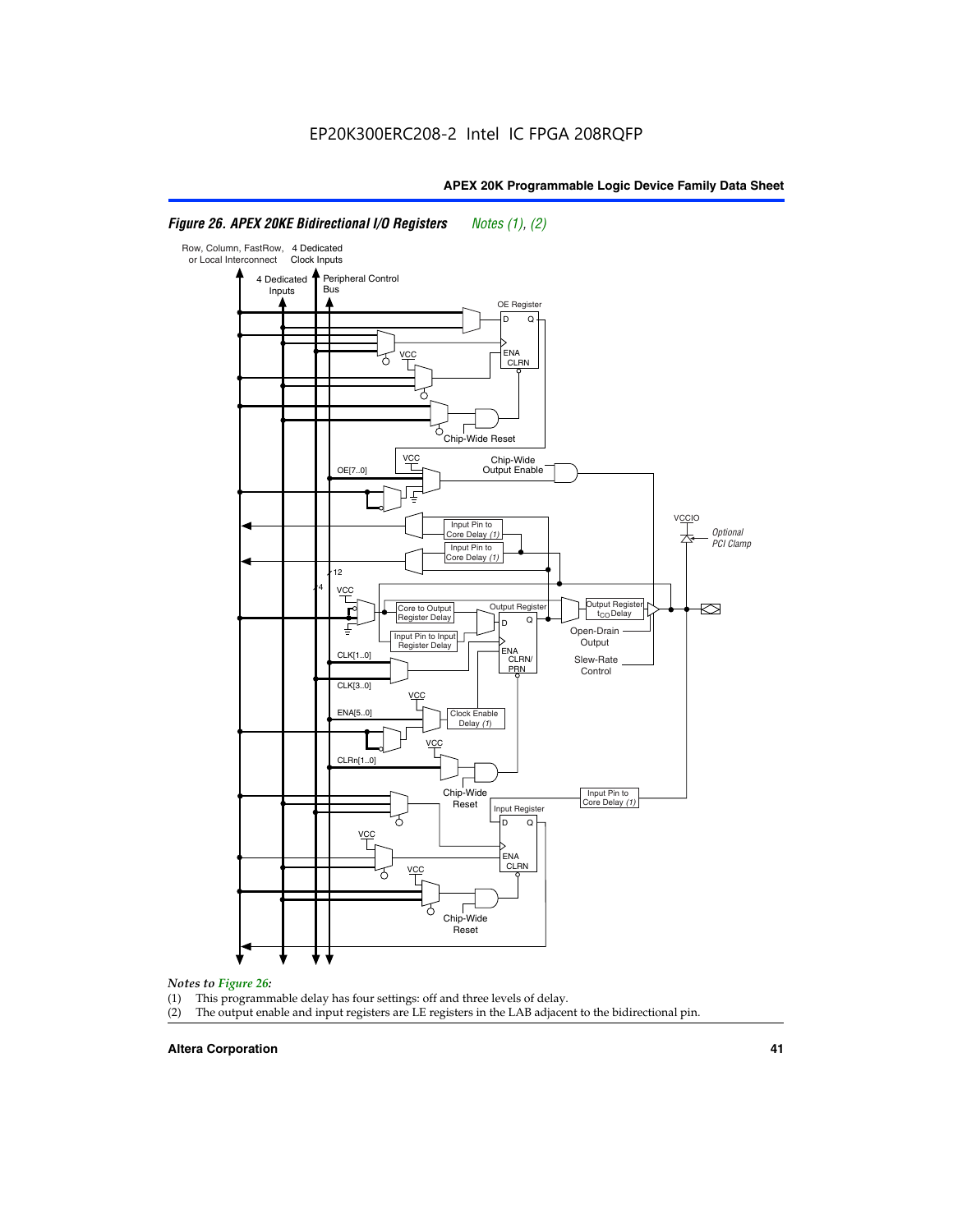Each IOE drives a row, column, MegaLAB, or local interconnect when used as an input or bidirectional pin. A row IOE can drive a local, MegaLAB, row, and column interconnect; a column IOE can drive the column interconnect. Figure 27 shows how a row IOE connects to the interconnect.

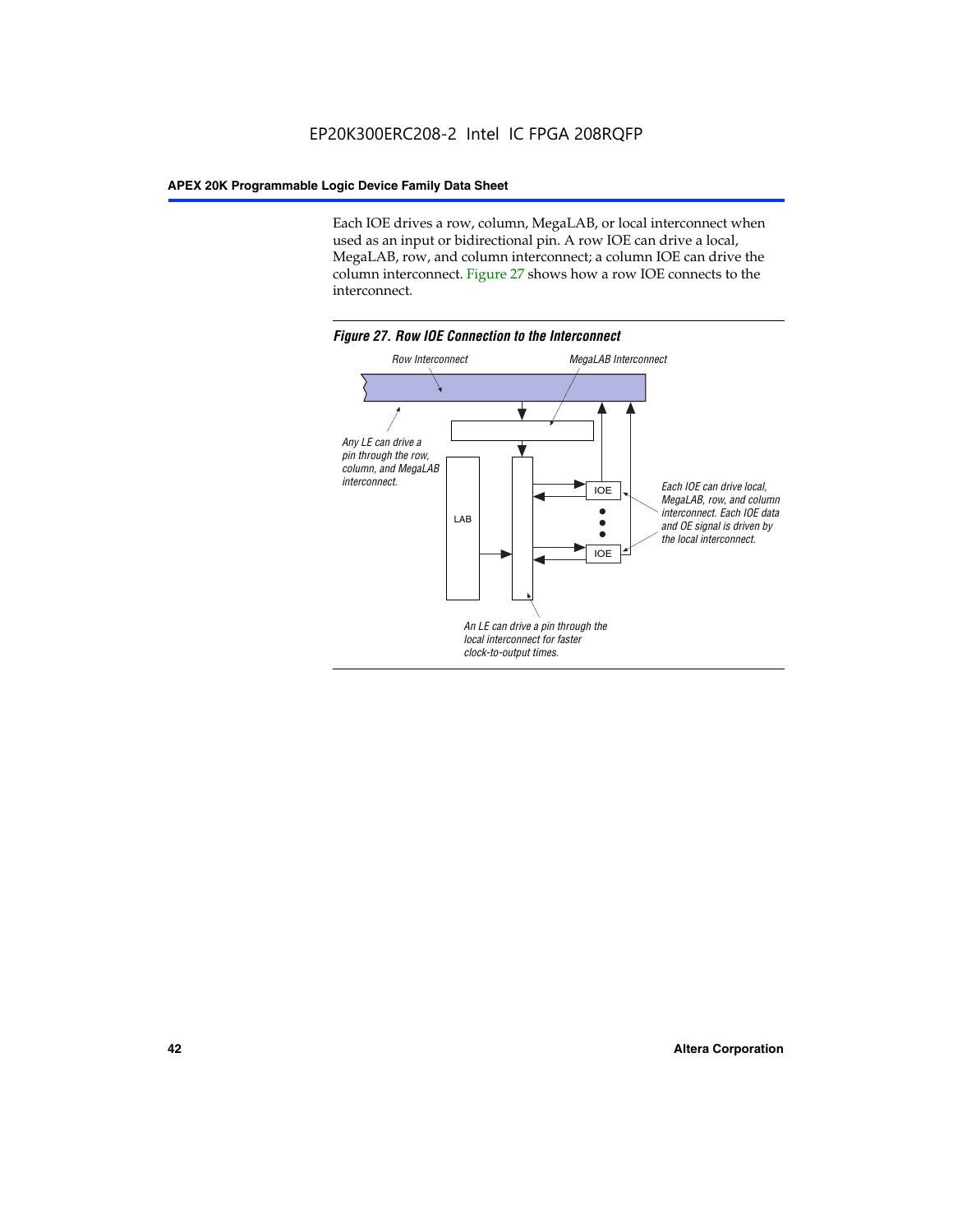Figure 28 shows how a column IOE connects to the interconnect.

#### *Figure 28. Column IOE Connection to the Interconnect*



# **Dedicated Fast I/O Pins**

APEX 20KE devices incorporate an enhancement to support bidirectional pins with high internal fanout such as PCI control signals. These pins are called Dedicated Fast I/O pins (FAST1, FAST2, FAST3, and FAST4) and replace dedicated inputs. These pins can be used for fast clock, clear, or high fanout logic signal distribution. They also can drive out. The Dedicated Fast I/O pin data output and tri-state control are driven by local interconnect from the adjacent MegaLAB for high speed.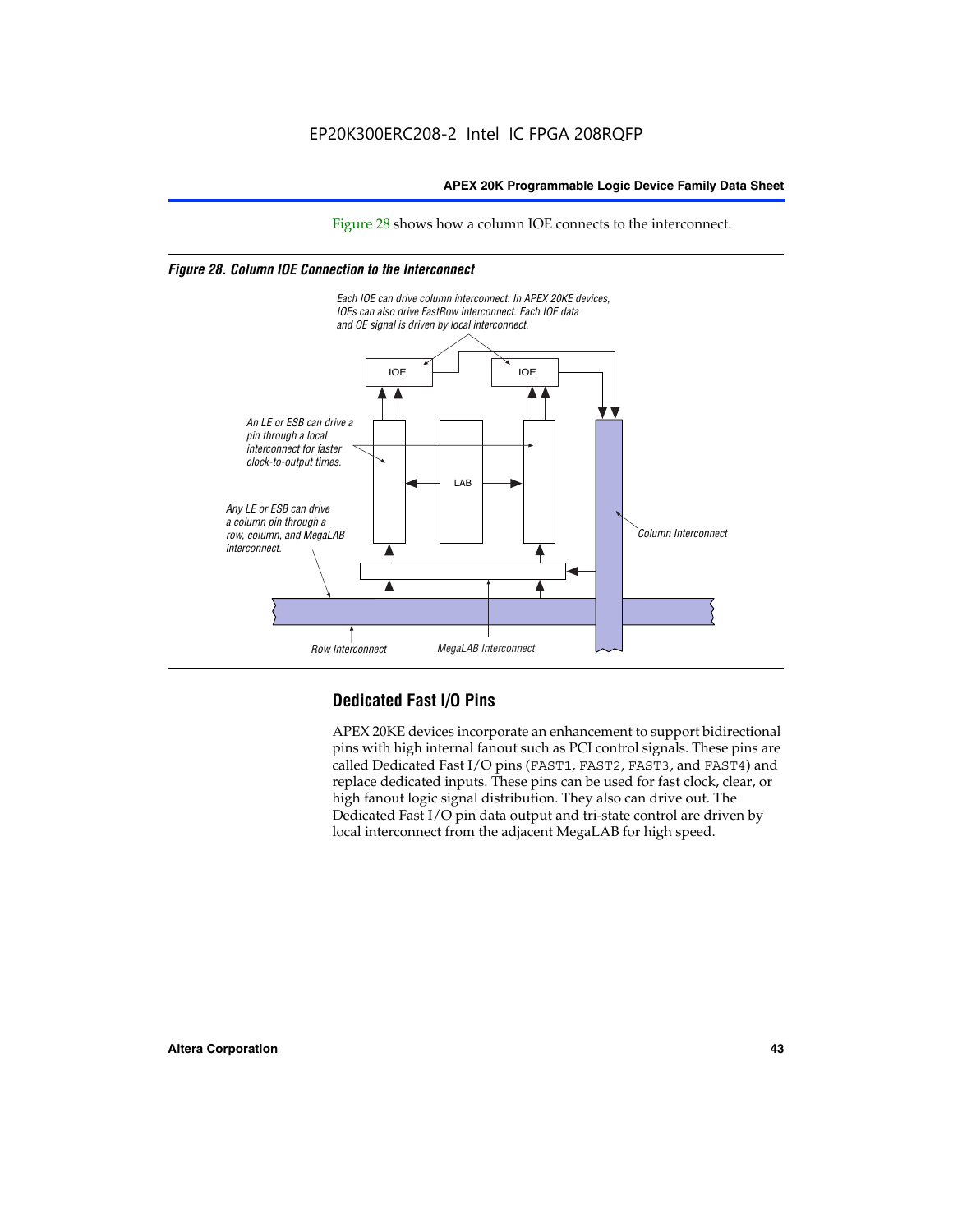# **Advanced I/O Standard Support**

APEX 20KE IOEs support the following I/O standards: LVTTL, LVCMOS, 1.8-V I/O, 2.5-V I/O, 3.3-V PCI, PCI-X, 3.3-V AGP, LVDS, LVPECL, GTL+, CTT, HSTL Class I, SSTL-3 Class I and II, and SSTL-2 Class I and II.



For more information on I/O standards supported by APEX 20KE devices, see *Application Note 117 (Using Selectable I/O Standards in Altera Devices)*.

The APEX 20KE device contains eight I/O banks. In QFP packages, the banks are linked to form four I/O banks. The I/O banks directly support all standards except LVDS and LVPECL. All I/O banks can support LVDS and LVPECL with the addition of external resistors. In addition, one block within a bank contains circuitry to support high-speed True-LVDS and LVPECL inputs, and another block within a particular bank supports high-speed True-LVDS and LVPECL outputs. The LVDS blocks support all of the I/O standards. Each I/O bank has its own VCCIO pins. A single device can support 1.8-V, 2.5-V, and 3.3-V interfaces; each bank can support a different standard independently. Each bank can also use a separate  $V_{\text{REF}}$  level so that each bank can support any of the terminated standards (such as SSTL-3) independently. Within a bank, any one of the terminated standards can be supported. EP20K300E and larger APEX 20KE devices support the LVDS interface for data pins (smaller devices support LVDS clock pins, but not data pins). All EP20K300E and larger devices support the LVDS interface for data pins up to 155 Mbit per channel; EP20K400E devices and larger with an X-suffix on the ordering code add a serializer/deserializer circuit and PLL for higher-speed support.

Each bank can support multiple standards with the same VCCIO for output pins. Each bank can support one voltage-referenced I/O standard, but it can support multiple I/O standards with the same VCCIO voltage level. For example, when VCCIO is 3.3 V, a bank can support LVTTL, LVCMOS, 3.3-V PCI, and SSTL-3 for inputs and outputs.

When the LVDS banks are not used as LVDS I/O banks, they support all of the other I/O standards. Figure 29 shows the arrangement of the APEX 20KE I/O banks.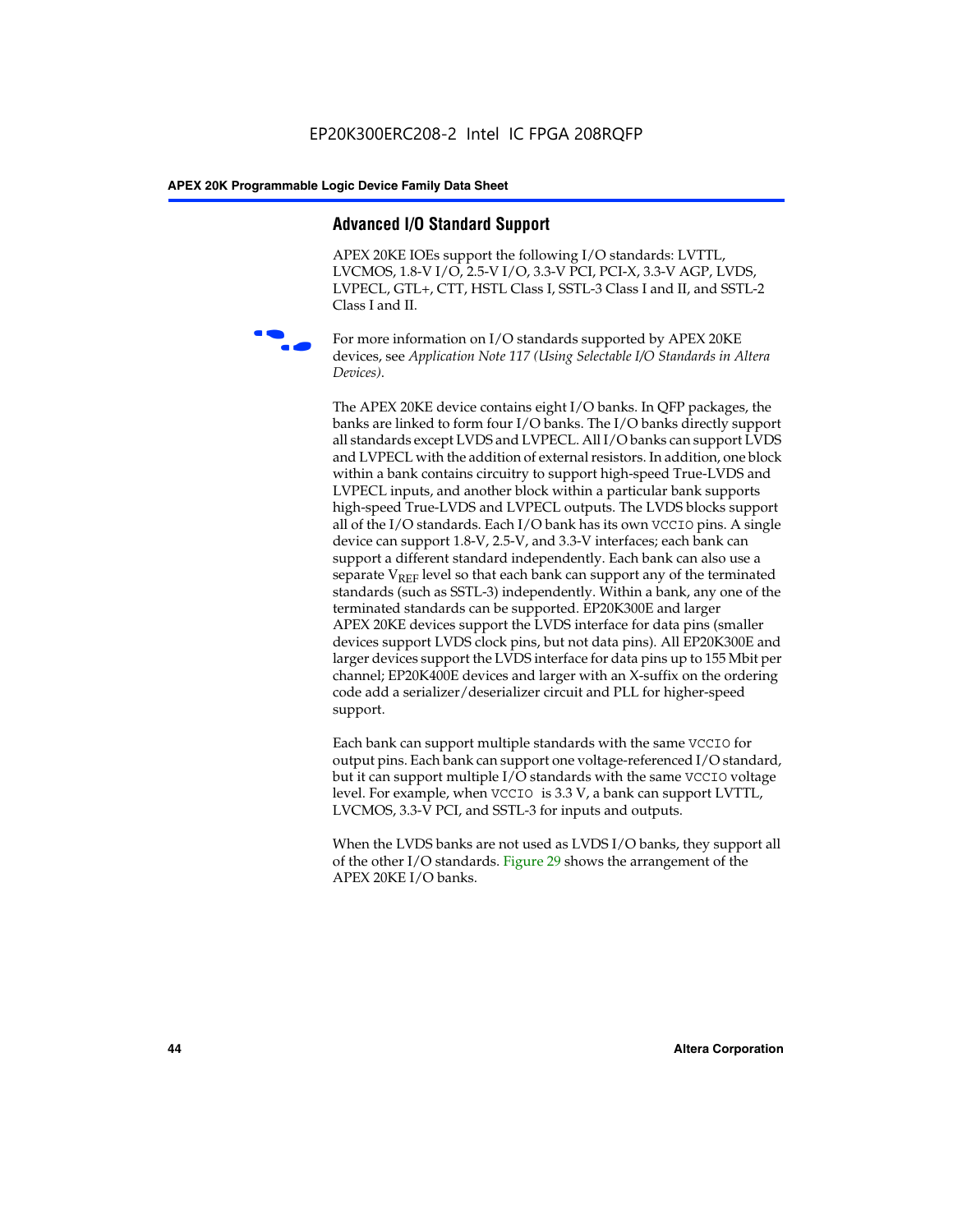

#### *Figure 29. APEX 20KE I/O Banks*

#### *Notes to Figure 29:*

- (1) For more information on placing I/O pins in LVDS blocks, refer to the *Guidelines for Using LVDS Blocks* section in *Application Note 120 (Using LVDS in APEX 20KE Devices*).
- (2) If the LVDS input and output blocks are not used for LVDS, they can support all of the I/O standards and can be used as input, output, or bidirectional pins with  $V_{\text{C} \cap \text{O}}$  set to 3.3 V, 2.5 V, or 1.8 V.

# **Power Sequencing & Hot Socketing**

Because APEX 20K and APEX 20KE devices can be used in a mixedvoltage environment, they have been designed specifically to tolerate any possible power-up sequence. Therefore, the  $V_{\text{CCIO}}$  and  $V_{\text{CCINT}}$  power supplies may be powered in any order.

For more information, please refer to the "Power Sequencing Considerations" section in the *Configuring APEX 20KE & APEX 20KC Devices* chapter of the *Configuration Devices Handbook*.

Signals can be driven into APEX 20K devices before and during power-up without damaging the device. In addition, APEX 20K devices do not drive out during power-up. Once operating conditions are reached and the device is configured, APEX 20K and APEX 20KE devices operate as specified by the user.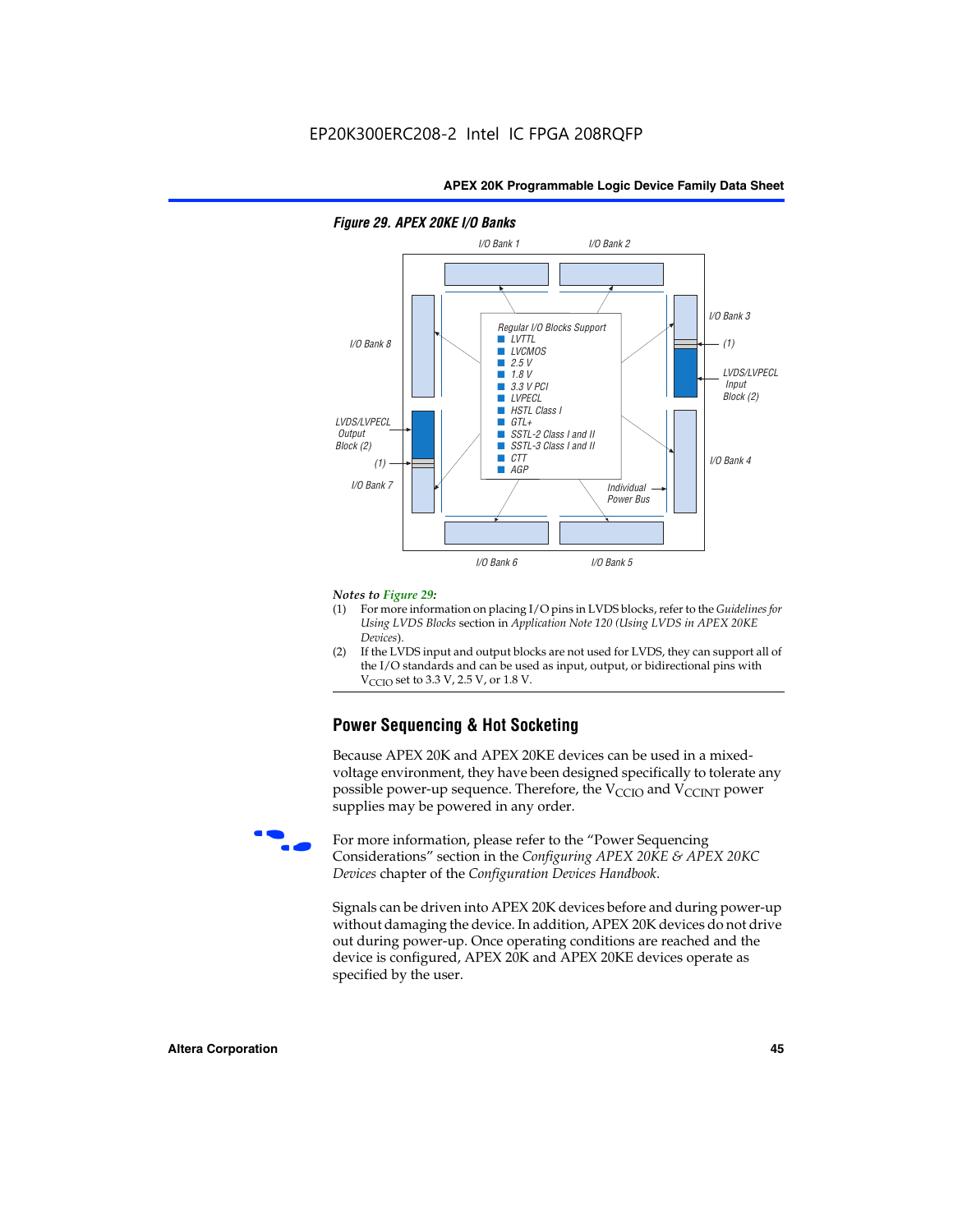Under hot socketing conditions, APEX 20KE devices will not sustain any damage, but the I/O pins will drive out.

# **MultiVolt I/O Interface**

The APEX device architecture supports the MultiVolt I/O interface feature, which allows APEX devices in all packages to interface with systems of different supply voltages. The devices have one set of VCC pins for internal operation and input buffers (VCCINT), and another set for I/O output drivers (VCCIO).

The APEX 20K VCCINT pins must always be connected to a 2.5 V power supply. With a 2.5-V  $V_{\text{CCMT}}$  level, input pins are 2.5-V, 3.3-V, and 5.0-V tolerant. The VCCIO pins can be connected to either a 2.5-V or 3.3-V power supply, depending on the output requirements. When VCCIO pins are connected to a 2.5-V power supply, the output levels are compatible with 2.5-V systems. When the VCCIO pins are connected to a 3.3-V power supply, the output high is 3.3 V and is compatible with 3.3-V or 5.0-V systems.

| Table 12. 5.0-V Tolerant APEX 20K MultiVolt I/O Support |                                                |     |     |     |     |     |  |
|---------------------------------------------------------|------------------------------------------------|-----|-----|-----|-----|-----|--|
| $V_{\text{CCIO}}(V)$                                    | Input Signals (V)<br><b>Output Signals (V)</b> |     |     |     |     |     |  |
|                                                         | 2.5                                            | 3.3 | 5.0 | 2.5 | 3.3 | 5.0 |  |
| 2.5                                                     |                                                |     |     |     |     |     |  |
| 3.3                                                     |                                                |     |     |     |     |     |  |

Table 12 summarizes 5.0-V tolerant APEX 20K MultiVolt I/O support.

#### *Notes to Table 12:*

- (1) The PCI clamping diode must be disabled to drive an input with voltages higher than  $V_{CCIO}$ .
- (2) When  $V_{CCIO} = 3.3 V$ , an APEX 20K device can drive a 2.5-V device with 3.3-V tolerant inputs.

Open-drain output pins on 5.0-V tolerant APEX 20K devices (with a pullup resistor to the 5.0-V supply) can drive 5.0-V CMOS input pins that require a  $V_{IH}$  of 3.5 V. When the pin is inactive, the trace will be pulled up to 5.0 V by the resistor. The open-drain pin will only drive low or tri-state; it will never drive high. The rise time is dependent on the value of the pullup resistor and load impedance. The  $I_{OI}$  current specification should be considered when selecting a pull-up resistor.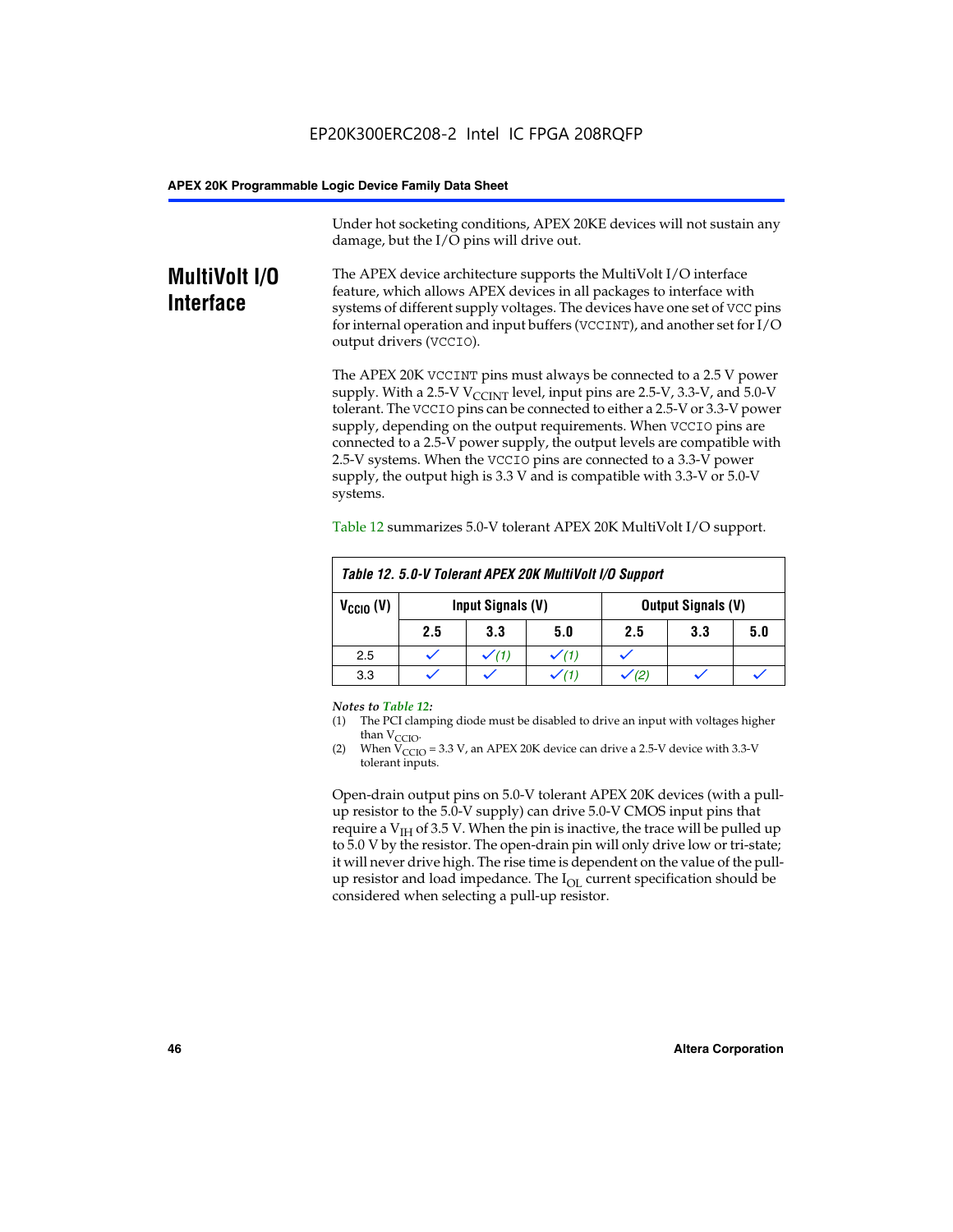APEX 20KE devices also support the MultiVolt I/O interface feature. The APEX 20KE VCCINT pins must always be connected to a 1.8-V power supply. With a 1.8-V  $V_{\text{CCINT}}$  level, input pins are 1.8-V, 2.5-V, and 3.3-V tolerant. The VCCIO pins can be connected to either a 1.8-V, 2.5-V, or 3.3-V power supply, depending on the I/O standard requirements. When the VCCIO pins are connected to a 1.8-V power supply, the output levels are compatible with 1.8-V systems. When VCCIO pins are connected to a 2.5-V power supply, the output levels are compatible with 2.5-V systems. When VCCIO pins are connected to a 3.3-V power supply, the output high is 3.3 V and compatible with 3.3-V or 5.0-V systems. An APEX 20KE device is 5.0-V tolerant with the addition of a resistor.

#### Table 13 summarizes APEX 20KE MultiVolt I/O support.

| Table 13. APEX 20KE MultiVolt I/O Support<br>Note $(1)$ |                   |     |     |     |     |     |                           |     |
|---------------------------------------------------------|-------------------|-----|-----|-----|-----|-----|---------------------------|-----|
| $V_{\text{CCIO}}(V)$                                    | Input Signals (V) |     |     |     |     |     | <b>Output Signals (V)</b> |     |
|                                                         | 1.8               | 2.5 | 3.3 | 5.0 | 1.8 | 2.5 | 3.3                       | 5.0 |
| 1.8                                                     |                   |     |     |     |     |     |                           |     |
| 2.5                                                     |                   |     |     |     |     |     |                           |     |
| 3.3                                                     |                   |     |     | (2) |     |     | (3)                       |     |

#### *Notes to Table 13:*

(1) The PCI clamping diode must be disabled to drive an input with voltages higher than  $V_{CCIO}$ , except for the 5.0-V input case.

(2) An APEX 20KE device can be made 5.0-V tolerant with the addition of an external resistor. You also need a PCI clamp and series resistor.

(3) When  $V_{\text{CCIO}} = 3.3$  V, an APEX 20KE device can drive a 2.5-V device with 3.3-V tolerant inputs.

# **ClockLock & ClockBoost Features**

APEX 20K devices support the ClockLock and ClockBoost clock management features, which are implemented with PLLs. The ClockLock circuitry uses a synchronizing PLL that reduces the clock delay and skew within a device. This reduction minimizes clock-to-output and setup times while maintaining zero hold times. The ClockBoost circuitry, which provides a clock multiplier, allows the designer to enhance device area efficiency by sharing resources within the device. The ClockBoost circuitry allows the designer to distribute a low-speed clock and multiply that clock on-device. APEX 20K devices include a high-speed clock tree; unlike ASICs, the user does not have to design and optimize the clock tree. The ClockLock and ClockBoost features work in conjunction with the APEX 20K device's high-speed clock to provide significant improvements in system performance and band-width. Devices with an X-suffix on the ordering code include the ClockLock circuit.

The ClockLock and ClockBoost features in APEX 20K devices are enabled through the Quartus II software. External devices are not required to use these features.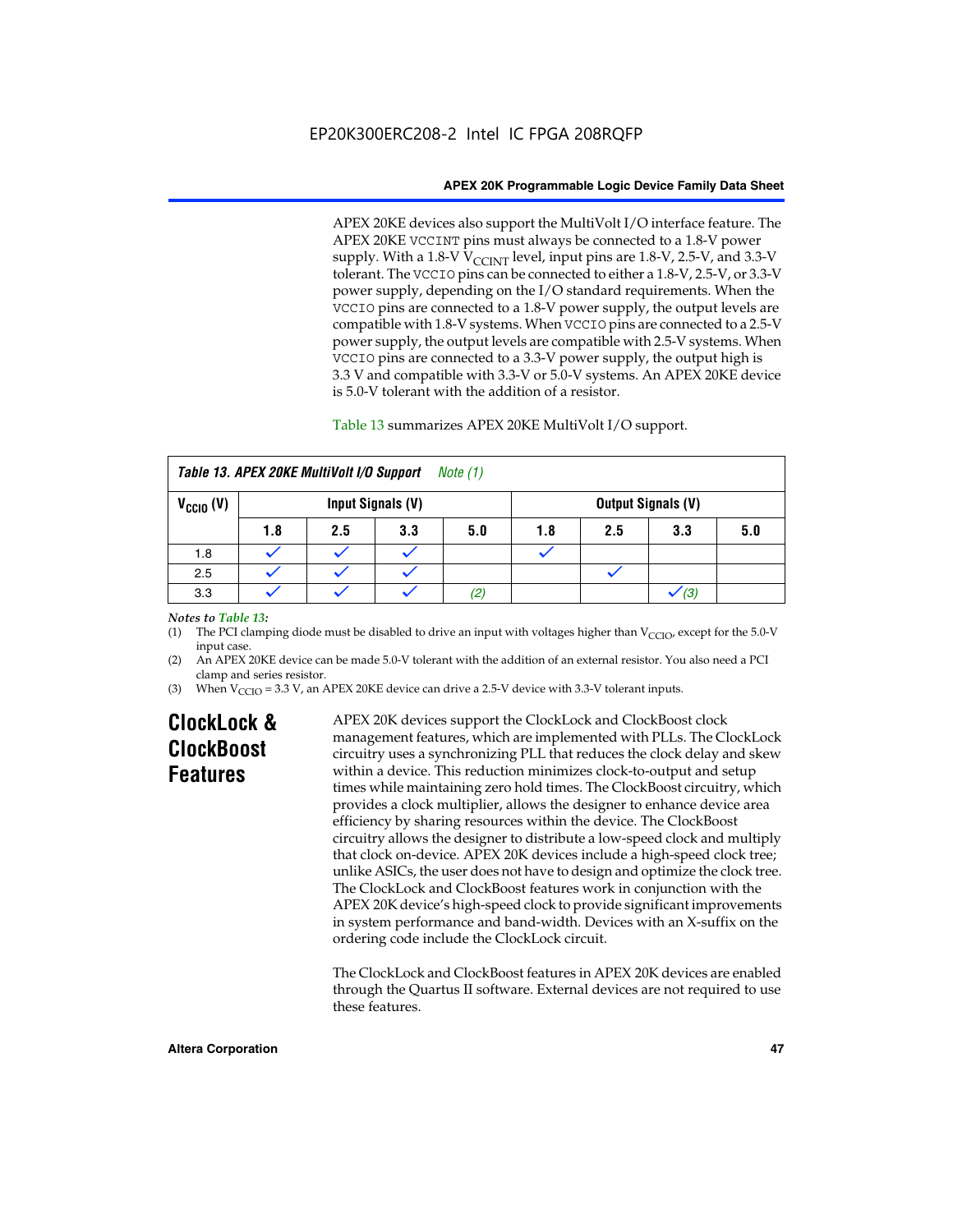For designs that require both a multiplied and non-multiplied clock, the clock trace on the board can be connected to CLK2p. Table 14 shows the combinations supported by the ClockLock and ClockBoost circuitry. The CLK2p pin can feed both the ClockLock and ClockBoost circuitry in the APEX 20K device. However, when both circuits are used, the other clock pin (CLK1p) cannot be used.

| <b>Table 14. Multiplication Factor Combinations</b> |            |  |  |  |
|-----------------------------------------------------|------------|--|--|--|
| Clock 1<br>Clock <sub>2</sub>                       |            |  |  |  |
| ×1                                                  | ×1         |  |  |  |
| $\times$ 1, $\times$ 2                              | $\times 2$ |  |  |  |
| $\times$ 1, $\times$ 2, $\times$ 4                  | ×4         |  |  |  |

# **APEX 20KE ClockLock Feature**

APEX 20KE devices include an enhanced ClockLock feature set. These devices include up to four PLLs, which can be used independently. Two PLLs are designed for either general-purpose use or LVDS use (on devices that support LVDS I/O pins). The remaining two PLLs are designed for general-purpose use. The EP20K200E and smaller devices have two PLLs; the EP20K300E and larger devices have four PLLs.

The following sections describe some of the features offered by the APEX 20KE PLLs.

# *External PLL Feedback*

The ClockLock circuit's output can be driven off-chip to clock other devices in the system; further, the feedback loop of the PLL can be routed off-chip. This feature allows the designer to exercise fine control over the I/O interface between the APEX 20KE device and another high-speed device, such as SDRAM.

# *Clock Multiplication*

The APEX 20KE ClockBoost circuit can multiply or divide clocks by a programmable number. The clock can be multiplied by  $m/(n \times k)$  or  $m/(n \times v)$ , where *m* and *k* range from 2 to 160, and *n* and *v* range from 1 to 16. Clock multiplication and division can be used for time-domain multiplexing and other functions, which can reduce design LE requirements.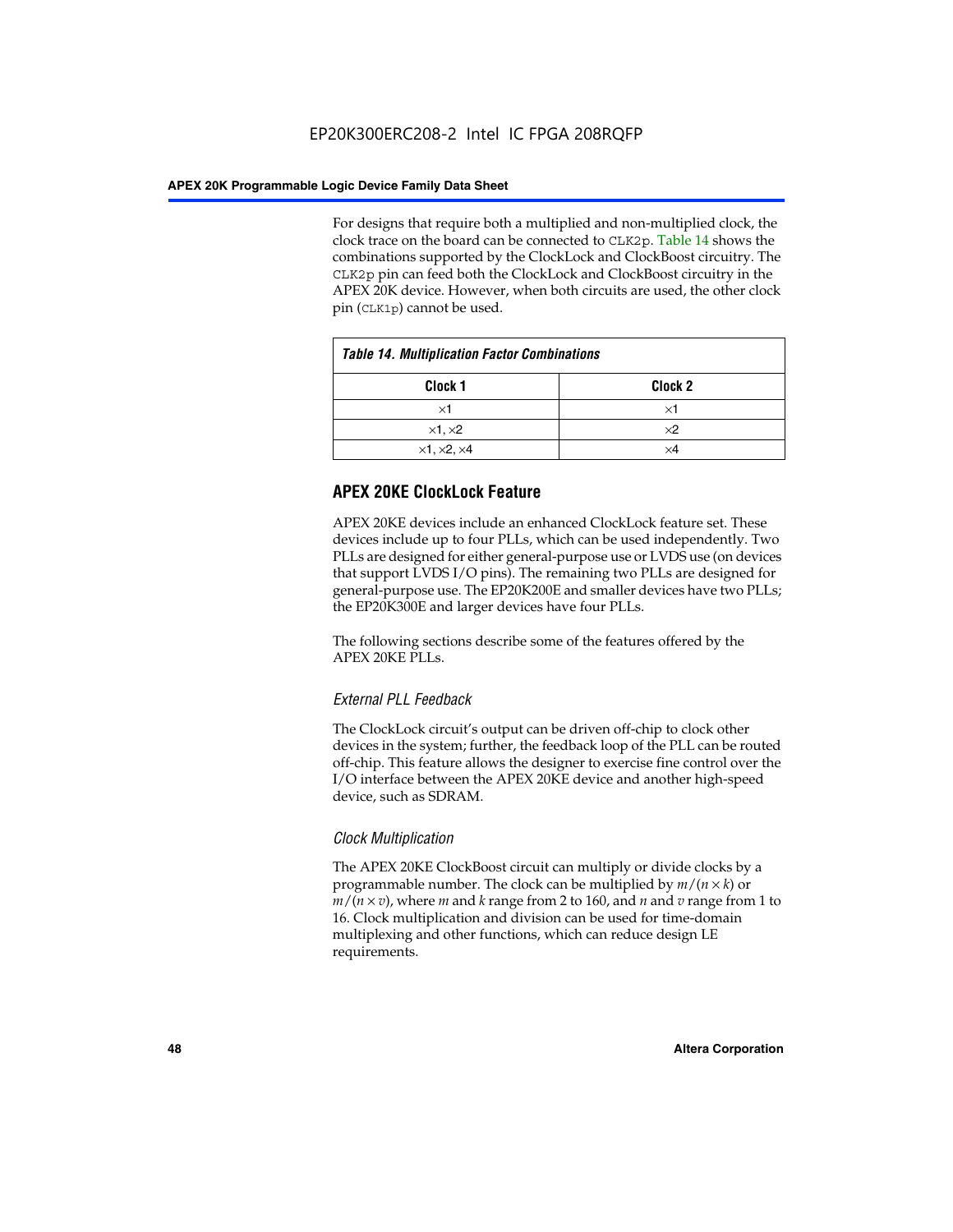#### *Clock Phase & Delay Adjustment*

The APEX 20KE ClockShift feature allows the clock phase and delay to be adjusted. The clock phase can be adjusted by 90° steps. The clock delay can be adjusted to increase or decrease the clock delay by an arbitrary amount, up to one clock period.

## *LVDS Support*

Two PLLs are designed to support the LVDS interface. When using LVDS, the I/O clock runs at a slower rate than the data transfer rate. Thus, PLLs are used to multiply the I/O clock internally to capture the LVDS data. For example, an I/O clock may run at 105 MHz to support 840 megabits per second (Mbps) LVDS data transfer. In this example, the PLL multiplies the incoming clock by eight to support the high-speed data transfer. You can use PLLs in EP20K400E and larger devices for high-speed LVDS interfacing.

### *Lock Signals*

The APEX 20KE ClockLock circuitry supports individual LOCK signals. The LOCK signal drives high when the ClockLock circuit has locked onto the input clock. The LOCK signals are optional for each ClockLock circuit; when not used, they are I/O pins.

# **ClockLock & ClockBoost Timing Parameters**

For the ClockLock and ClockBoost circuitry to function properly, the incoming clock must meet certain requirements. If these specifications are not met, the circuitry may not lock onto the incoming clock, which generates an erroneous clock within the device. The clock generated by the ClockLock and ClockBoost circuitry must also meet certain specifications. If the incoming clock meets these requirements during configuration, the APEX 20K ClockLock and ClockBoost circuitry will lock onto the clock during configuration. The circuit will be ready for use immediately after configuration. In APEX 20KE devices, the clock input standard is programmable, so the PLL cannot respond to the clock until the device is configured. The PLL locks onto the input clock as soon as configuration is complete. Figure 30 shows the incoming and generated clock specifications.

 $\mathbb{I} \mathcal{F}$  For more information on ClockLock and ClockBoost circuitry, see *Application Note 115: Using the ClockLock and ClockBoost PLL Features in APEX Devices*.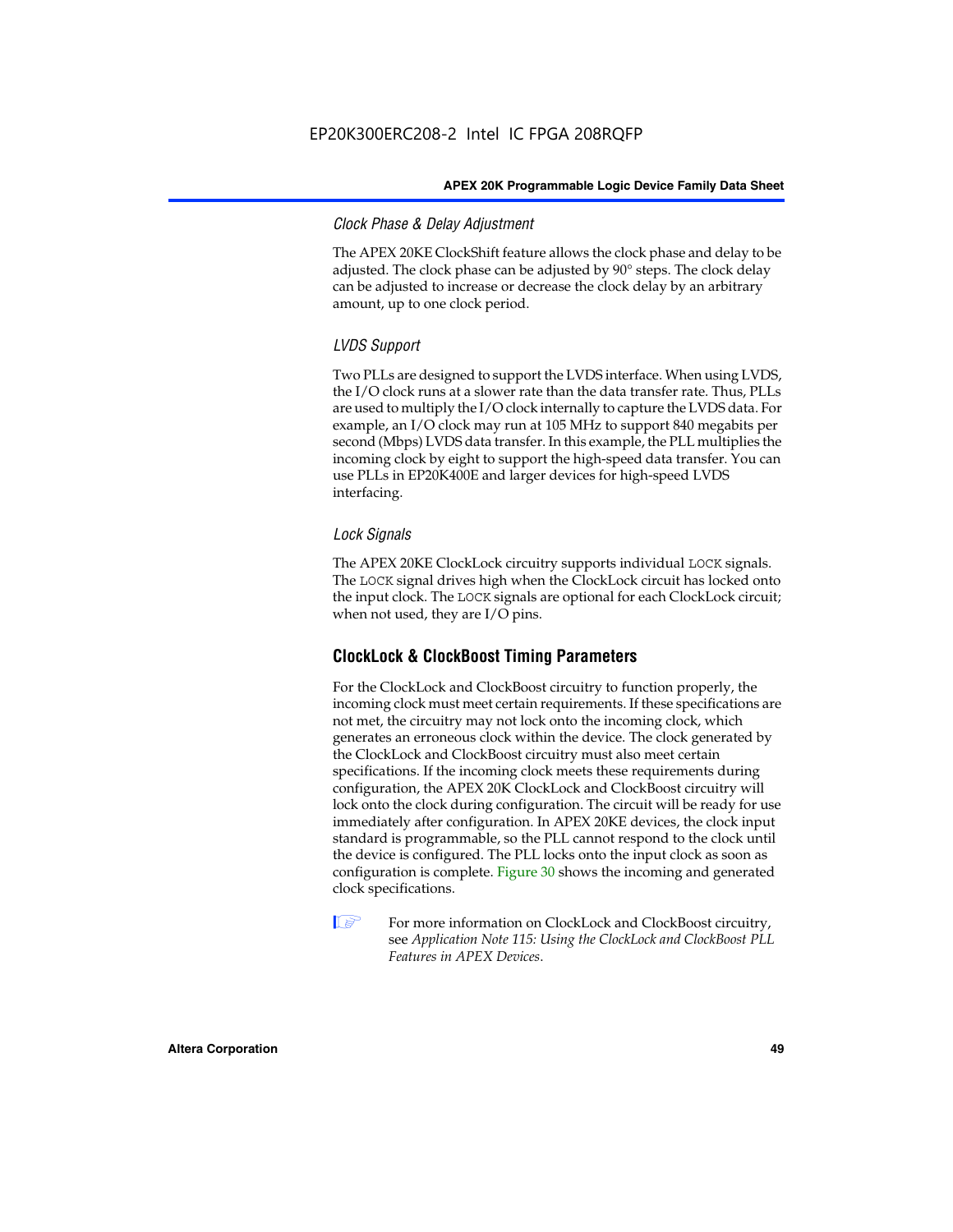

# *Figure 30. Specifications for the Incoming & Generated Clocks Note (1)*

# *Note to Figure 30:*

The tI parameter refers to the nominal input clock period; the tO parameter refers to the nominal output clock period.

Table 15 summarizes the APEX 20K ClockLock and ClockBoost parameters for -1 speed-grade devices.

| <b>Symbol</b>     | <b>Parameter</b>                                                                                                                 | Min | Max       | <b>Unit</b> |  |
|-------------------|----------------------------------------------------------------------------------------------------------------------------------|-----|-----------|-------------|--|
| $f_{OUT}$         | Output frequency                                                                                                                 | 25  | 180       | MHz         |  |
| $f_{CLK1}$ $(1)$  | Input clock frequency (ClockBoost clock<br>multiplication factor equals 1)                                                       | 25  | 180 $(1)$ | <b>MHz</b>  |  |
| $f_{CLK2}$        | Input clock frequency (ClockBoost clock<br>multiplication factor equals 2)                                                       | 16  | 90        | <b>MHz</b>  |  |
| $f_{CLK4}$        | 10<br>Input clock frequency (ClockBoost clock<br>multiplication factor equals 4)                                                 |     | 48        | <b>MHz</b>  |  |
| toutputy          | Duty cycle for ClockLock/ClockBoost-generated<br>clock                                                                           | 40  | 60        | %           |  |
| <b>f</b> CLKDEV   | Input deviation from user specification in the<br>Quartus II software (ClockBoost clock<br>multiplication factor equals 1) $(2)$ |     | 25,000(3) | <b>PPM</b>  |  |
| $t_{\mathsf{R}}$  | Input rise time                                                                                                                  |     | 5         | ns          |  |
| $t_{\mathsf{F}}$  | Input fall time                                                                                                                  |     | 5         | ns          |  |
| <sup>t</sup> LOCK | Time required for ClockLock/ClockBoost to<br>acquire lock (4)                                                                    |     | 10        | μs          |  |

 $\mathsf I$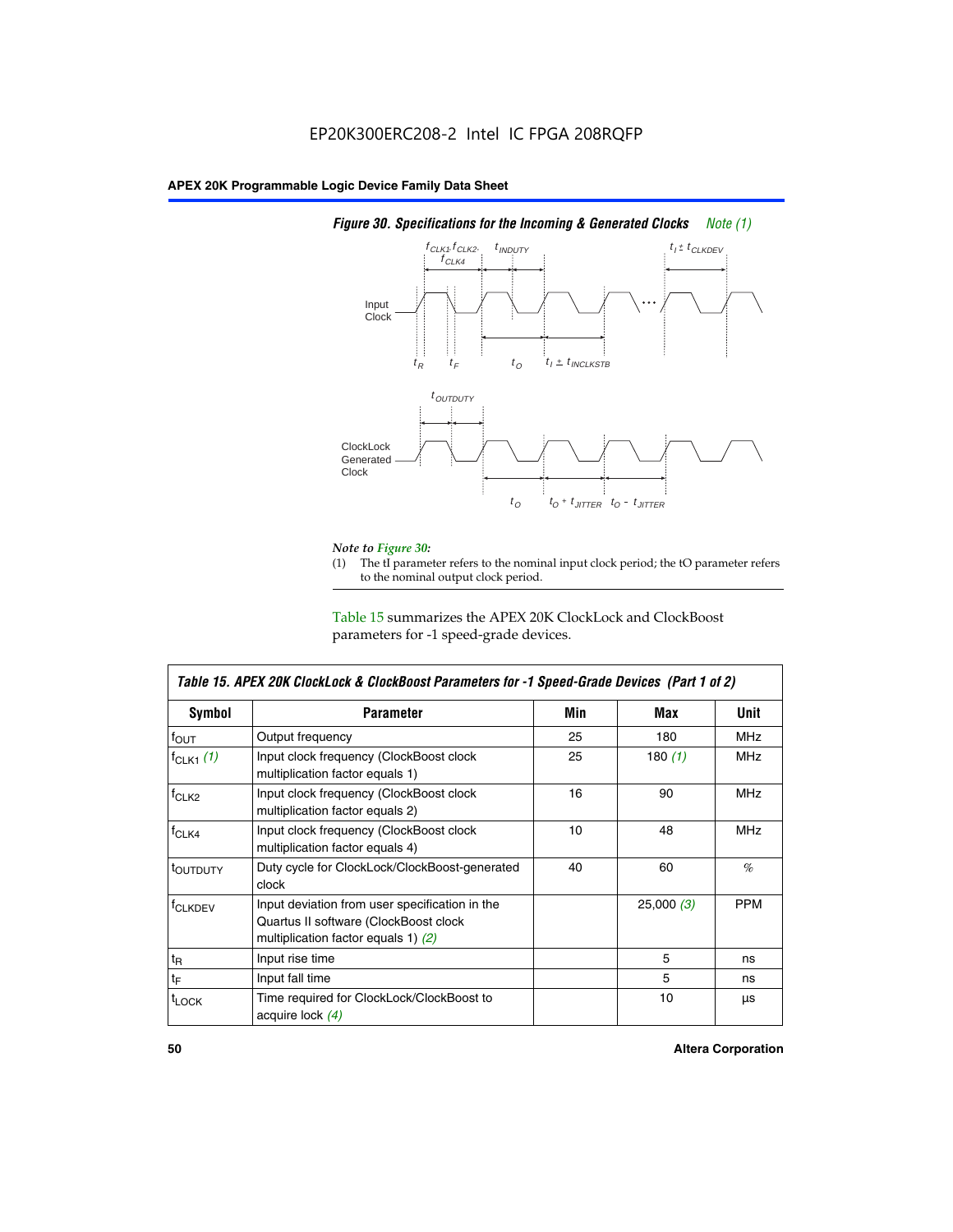| Table 15. APEX 20K ClockLock & ClockBoost Parameters for -1 Speed-Grade Devices (Part 2 of 2) |                                                                     |     |     |      |  |
|-----------------------------------------------------------------------------------------------|---------------------------------------------------------------------|-----|-----|------|--|
| Symbol                                                                                        | <b>Parameter</b>                                                    | Min | Max | Unit |  |
| <sup>t</sup> SKEW                                                                             | Skew delay between related<br>ClockLock/ClockBoost-generated clocks |     | 500 | ps   |  |
| <b>UITTER</b>                                                                                 | Jitter on ClockLock/ClockBoost-generated clock<br>(5)               |     | 200 | ps   |  |
| <b>INCLKSTB</b>                                                                               | Input clock stability (measured between adjacent<br>clocks)         |     | 50  | ps   |  |

*Notes to Table 15:*

- (1) The PLL input frequency range for the EP20K100-1X device for 1x multiplication is 25 MHz to 175 MHz.
- (2) All input clock specifications must be met. The PLL may not lock onto an incoming clock if the clock specifications are not met, creating an erroneous clock within the device.
- (3) During device configuration, the ClockLock and ClockBoost circuitry is configured first. If the incoming clock is supplied during configuration, the ClockLock and ClockBoost circuitry locks during configuration, because the lock time is less than the configuration time.
- (4) The jitter specification is measured under long-term observation.
- (5) If the input clock stability is 100 ps,  $t_{\text{JITTER}}$  is 250 ps.

### Table 16 summarizes the APEX 20K ClockLock and ClockBoost parameters for -2 speed grade devices.

| Symbol                | <b>Parameter</b>                                                                                                                   | Min | Max       | <b>Unit</b> |
|-----------------------|------------------------------------------------------------------------------------------------------------------------------------|-----|-----------|-------------|
| $f_{\text{OUT}}$      | Output frequency                                                                                                                   | 25  | 170       | <b>MHz</b>  |
| $r$ CLK1              | Input clock frequency (ClockBoost clock multiplication<br>factor equals 1)                                                         | 25  | 170       | <b>MHz</b>  |
| f <sub>CLK2</sub>     | 16<br>Input clock frequency (ClockBoost clock multiplication<br>factor equals 2)<br>10                                             |     | 80        | <b>MHz</b>  |
| $f_{CLK4}$            | Input clock frequency (ClockBoost clock multiplication<br>factor equals 4)                                                         |     | 34        | <b>MHz</b>  |
| <sup>t</sup> OUTDUTY  | Duty cycle for ClockLock/ClockBoost-generated clock                                                                                | 40  | 60        | $\%$        |
| <sup>T</sup> CLKDEV   | Input deviation from user specification in the Quartus II<br>software (ClockBoost clock multiplication factor equals<br>one) $(1)$ |     | 25,000(2) | <b>PPM</b>  |
| $t_{\mathsf{R}}$      | Input rise time                                                                                                                    |     | 5         | ns          |
| $t_F$                 | Input fall time                                                                                                                    |     | 5         | ns          |
| $t_{\text{LOCK}}$     | Time required for ClockLock/ ClockBoost to acquire<br>lock $(3)$                                                                   |     | 10        | μs          |
| t <sub>SKEW</sub>     | Skew delay between related ClockLock/ ClockBoost-<br>500<br>generated clock                                                        |     | 500       | ps          |
| <sup>t</sup> JITTER   | Jitter on ClockLock/ ClockBoost-generated clock (4)                                                                                |     | 200       | ps          |
| <sup>I</sup> INCLKSTB | Input clock stability (measured between adjacent<br>clocks)                                                                        |     | 50        | ps          |

# *Table 16. APEX 20K ClockLock & ClockBoost Parameters for -2 Speed Grade Devices*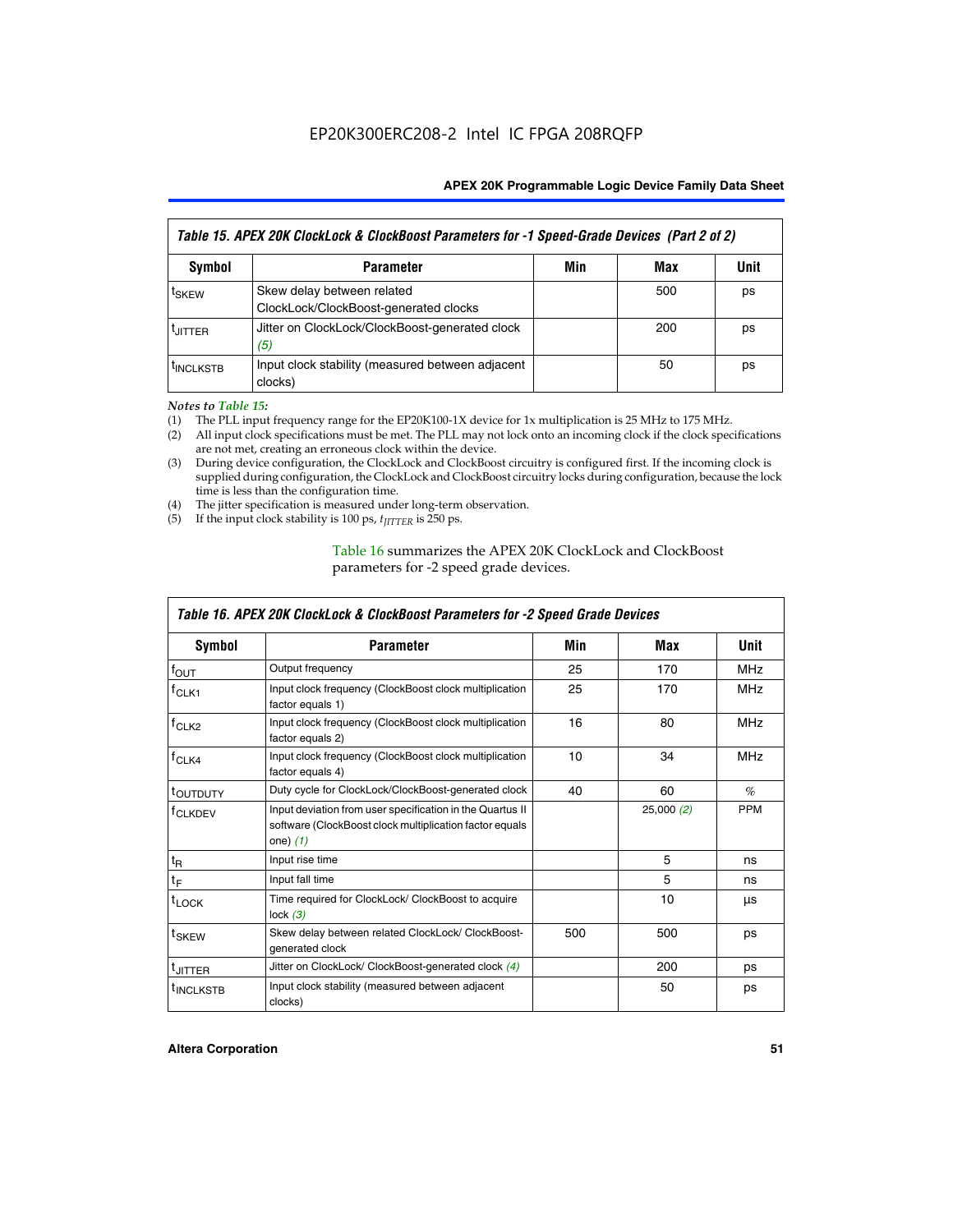#### *Notes to Table 16:*

- (1) To implement the ClockLock and ClockBoost circuitry with the Quartus II software, designers must specify the input frequency. The Quartus II software tunes the PLL in the ClockLock and ClockBoost circuitry to this frequency. The *f<sub>CLKDEV</sub>* parameter specifies how much the incoming clock can differ from the specified frequency during device operation. Simulation does not reflect this parameter.
- (2) Twenty-five thousand parts per million (PPM) equates to 2.5% of input clock period.
- (3) During device configuration, the ClockLock and ClockBoost circuitry is configured before the rest of the device. If the incoming clock is supplied during configuration, the ClockLock and ClockBoost circuitry locks during configuration because the  $t_{LOCK}$  value is less than the time required for configuration.
- (4) The  $t_{\text{ITTTER}}$  specification is measured under long-term observation.

Tables 17 and 18 summarize the ClockLock and ClockBoost parameters for APEX 20KE devices.

| Table 17. APEX 20KE ClockLock & ClockBoost Parameters<br>Note (1) |                                                              |                   |     |     |                             |                  |  |  |
|-------------------------------------------------------------------|--------------------------------------------------------------|-------------------|-----|-----|-----------------------------|------------------|--|--|
| Symbol                                                            | <b>Parameter</b>                                             | <b>Conditions</b> | Min | Typ | Max                         | <b>Unit</b>      |  |  |
| $t_{R}$                                                           | Input rise time                                              |                   |     |     | 5                           | ns               |  |  |
| tF                                                                | Input fall time                                              |                   |     |     | 5                           | ns               |  |  |
| <sup>t</sup> INDUTY                                               | Input duty cycle                                             |                   | 40  |     | 60                          | %                |  |  |
| <sup>t</sup> INJITTER                                             | Input jitter peak-to-peak                                    |                   |     |     | 2% of input<br>period       | peak-to-<br>peak |  |  |
| <sup>t</sup> OUTJITTER                                            | Jitter on ClockLock or ClockBoost-<br>generated clock        |                   |     |     | $0.35%$ of<br>output period | <b>RMS</b>       |  |  |
| t <sub>outputy</sub>                                              | Duty cycle for ClockLock or<br>ClockBoost-generated clock    |                   | 45  |     | 55                          | $\%$             |  |  |
| $t_{\text{LOCK}}$ (2), (3)                                        | Time required for ClockLock or<br>ClockBoost to acquire lock |                   |     |     | 40                          | μs               |  |  |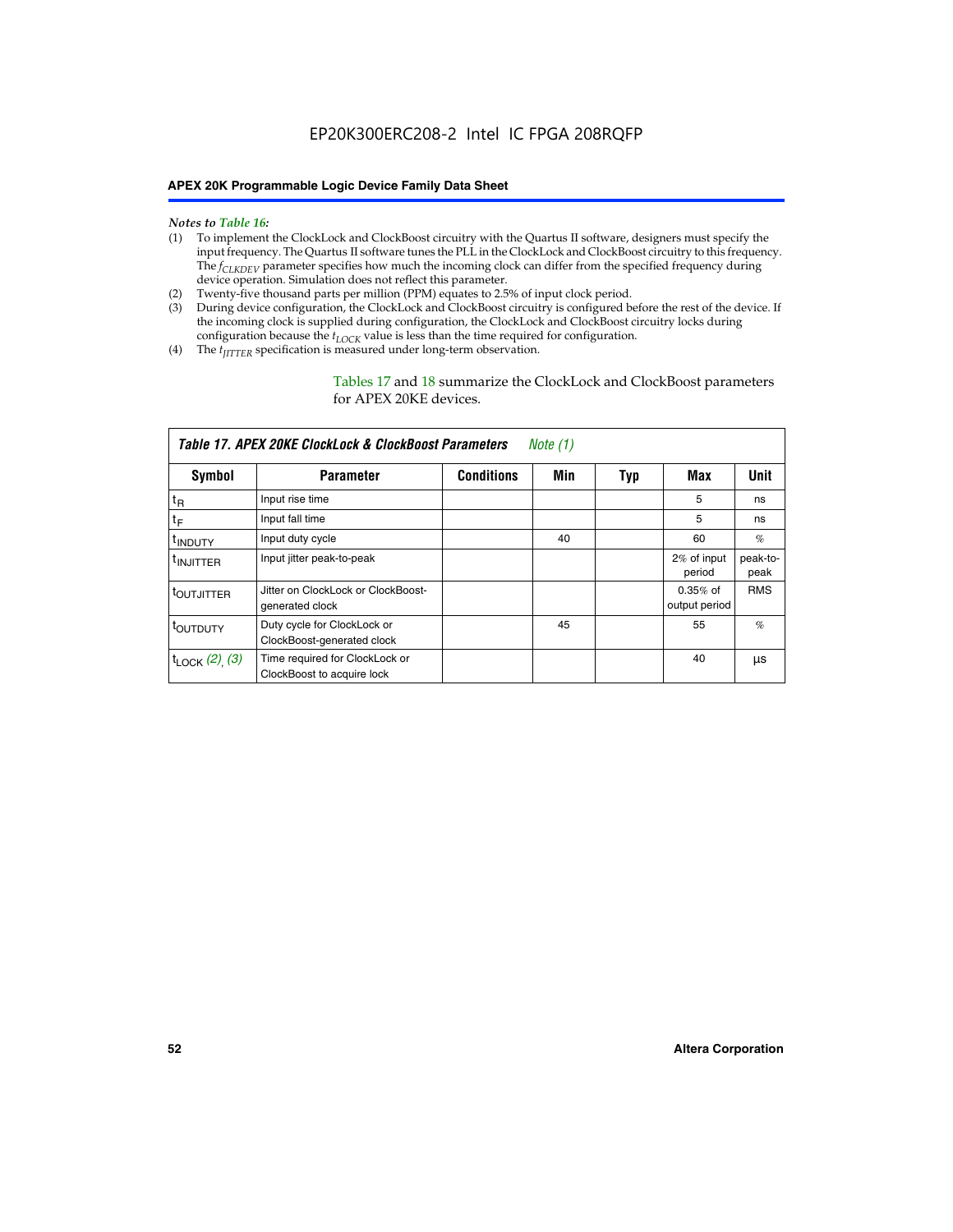|                         | Table 18. APEX 20KE Clock Input & Output Parameters<br>(Part 1 of 2)<br>Note $(1)$ |                   |     |                 |                 |     |              |
|-------------------------|------------------------------------------------------------------------------------|-------------------|-----|-----------------|-----------------|-----|--------------|
| <b>Symbol</b>           | <b>Parameter</b>                                                                   | I/O Standard      |     | -1X Speed Grade | -2X Speed Grade |     | <b>Units</b> |
|                         |                                                                                    |                   | Min | Max             | Min             | Max |              |
| $f_{VCO}$ (4)           | Voltage controlled oscillator<br>operating range                                   |                   | 200 | 500             | 200             | 500 | <b>MHz</b>   |
| f <sub>CLOCK0</sub>     | Clock0 PLL output frequency<br>for internal use                                    |                   | 1.5 | 335             | 1.5             | 200 | <b>MHz</b>   |
| f <sub>CLOCK1</sub>     | Clock1 PLL output frequency<br>for internal use                                    |                   | 20  | 335             | 20              | 200 | <b>MHz</b>   |
| f <sub>CLOCK0_EXT</sub> | Output clock frequency for                                                         | 3.3-V LVTTL       | 1.5 | 245             | 1.5             | 226 | <b>MHz</b>   |
|                         | external clock0 output                                                             | 2.5-V LVTTL       | 1.5 | 234             | 1.5             | 221 | <b>MHz</b>   |
|                         |                                                                                    | 1.8-V LVTTL       | 1.5 | 223             | 1.5             | 216 | <b>MHz</b>   |
|                         |                                                                                    | $GTL+$            | 1.5 | 205             | 1.5             | 193 | <b>MHz</b>   |
|                         |                                                                                    | SSTL-2 Class      | 1.5 | 158             | 1.5             | 157 | <b>MHz</b>   |
|                         |                                                                                    | SSTL-2 Class<br>Ш | 1.5 | 142             | 1.5             | 142 | <b>MHz</b>   |
|                         |                                                                                    | SSTL-3 Class<br>ı | 1.5 | 166             | 1.5             | 162 | <b>MHz</b>   |
|                         |                                                                                    | SSTL-3 Class<br>Ш | 1.5 | 149             | 1.5             | 146 | <b>MHz</b>   |
|                         |                                                                                    | <b>LVDS</b>       | 1.5 | 420             | 1.5             | 350 | <b>MHz</b>   |
| f <sub>CLOCK1_EXT</sub> | Output clock frequency for                                                         | 3.3-V LVTTL       | 20  | 245             | 20              | 226 | MHz          |
|                         | external clock1 output                                                             | 2.5-V LVTTL       | 20  | 234             | 20              | 221 | <b>MHz</b>   |
|                         |                                                                                    | 1.8-V LVTTL       | 20  | 223             | 20              | 216 | <b>MHz</b>   |
|                         |                                                                                    | $GTL+$            | 20  | 205             | 20              | 193 | <b>MHz</b>   |
|                         |                                                                                    | SSTL-2 Class      | 20  | 158             | 20              | 157 | <b>MHz</b>   |
|                         |                                                                                    | SSTL-2 Class<br>Ш | 20  | 142             | 20              | 142 | <b>MHz</b>   |
|                         |                                                                                    | SSTL-3 Class      | 20  | 166             | 20              | 162 | <b>MHz</b>   |
|                         |                                                                                    | SSTL-3 Class<br>Ш | 20  | 149             | 20              | 146 | <b>MHz</b>   |
|                         |                                                                                    | <b>LVDS</b>       | 20  | 420             | 20              | 350 | MHz          |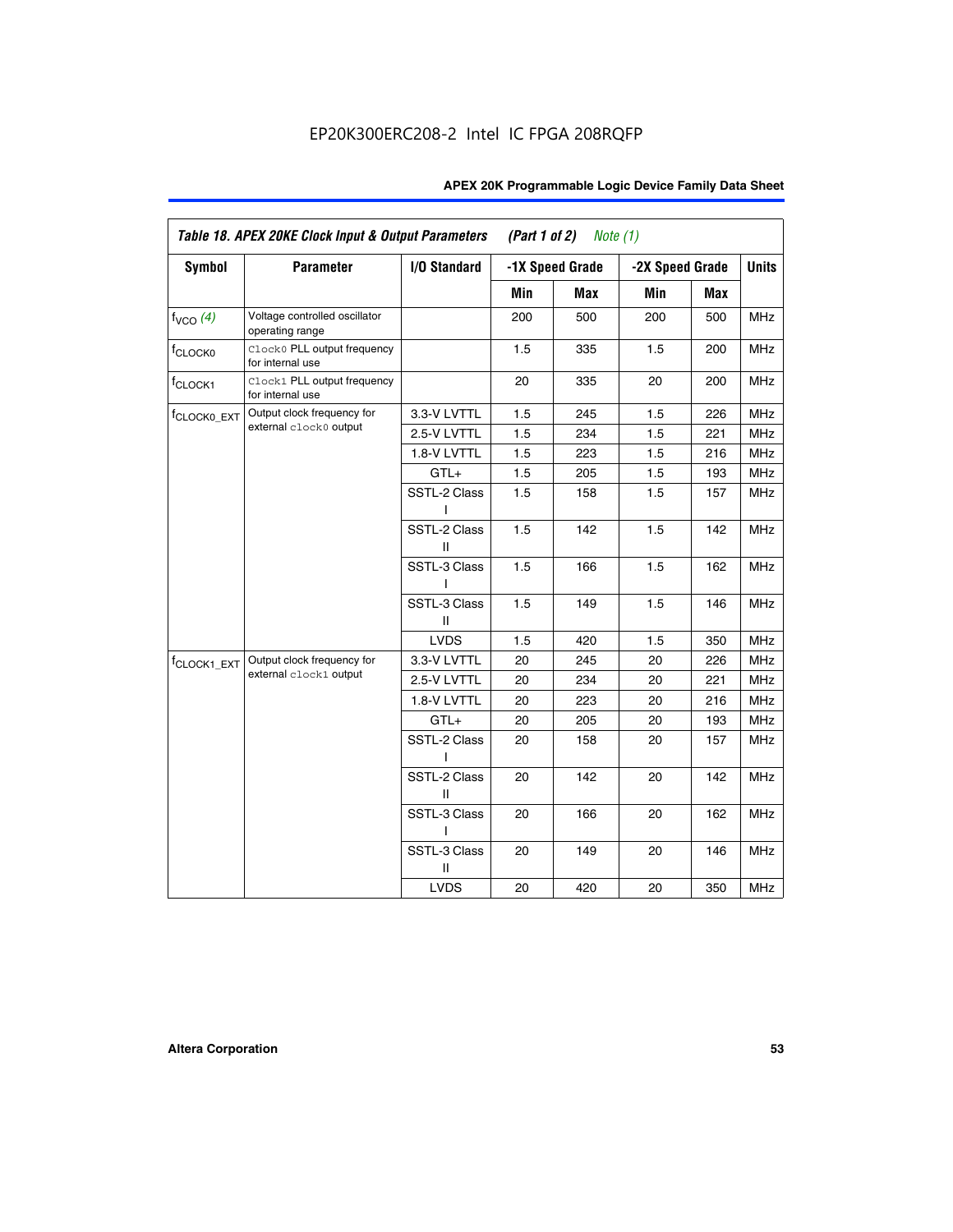| <b>APEX 20K Programmable Logic Device Family Data Sheet</b> |  |
|-------------------------------------------------------------|--|
|-------------------------------------------------------------|--|

|                 | Table 18. APEX 20KE Clock Input & Output Parameters<br><i>(Part 2 of 2)</i><br>Note (1) |                   |                 |     |                 |     |              |  |  |
|-----------------|-----------------------------------------------------------------------------------------|-------------------|-----------------|-----|-----------------|-----|--------------|--|--|
| <b>Symbol</b>   | <b>Parameter</b>                                                                        | I/O Standard      | -1X Speed Grade |     | -2X Speed Grade |     | <b>Units</b> |  |  |
|                 |                                                                                         |                   | Min             | Max | Min             | Max |              |  |  |
| $f_{\text{IN}}$ | Input clock frequency                                                                   | 3.3-V LVTTL       | 1.5             | 290 | 1.5             | 257 | <b>MHz</b>   |  |  |
|                 |                                                                                         | 2.5-V LVTTL       | 1.5             | 281 | 1.5             | 250 | <b>MHz</b>   |  |  |
|                 |                                                                                         | 1.8-V LVTTL       | 1.5             | 272 | 1.5             | 243 | <b>MHz</b>   |  |  |
|                 |                                                                                         | $GTL+$            | 1.5             | 303 | 1.5             | 261 | <b>MHz</b>   |  |  |
|                 |                                                                                         | SSTL-2 Class      | 1.5             | 291 | 1.5             | 253 | <b>MHz</b>   |  |  |
|                 |                                                                                         | SSTL-2 Class<br>Ш | 1.5             | 291 | 1.5             | 253 | <b>MHz</b>   |  |  |
|                 |                                                                                         | SSTL-3 Class      | 1.5             | 300 | 1.5             | 260 | <b>MHz</b>   |  |  |
|                 |                                                                                         | SSTL-3 Class<br>Ш | 1.5             | 300 | 1.5             | 260 | <b>MHz</b>   |  |  |
|                 |                                                                                         | <b>LVDS</b>       | 1.5             | 420 | 1.5             | 350 | <b>MHz</b>   |  |  |

#### *Notes to Tables 17 and 18:*

(1) All input clock specifications must be met. The PLL may not lock onto an incoming clock if the clock specifications are not met, creating an erroneous clock within the device.

- (2) The maximum lock time is 40 µs or 2000 input clock cycles, whichever occurs first.
- (3) Before configuration, the PLL circuits are disable and powered down. During configuration, the PLLs are still disabled. The PLLs begin to lock once the device is in the user mode. If the clock enable feature is used, lock begins once the CLKLK\_ENA pin goes high in user mode.
- (4) The PLL VCO operating range is 200 MHz  $\delta f_{VCO}$   $\delta$  840 MHz for LVDS mode.

# **SignalTap Embedded Logic Analyzer**

APEX 20K devices include device enhancements to support the SignalTap embedded logic analyzer. By including this circuitry, the APEX 20K device provides the ability to monitor design operation over a period of time through the IEEE Std. 1149.1 (JTAG) circuitry; a designer can analyze internal logic at speed without bringing internal signals to the I/O pins. This feature is particularly important for advanced packages such as FineLine BGA packages because adding a connection to a pin during the debugging process can be difficult after a board is designed and manufactured.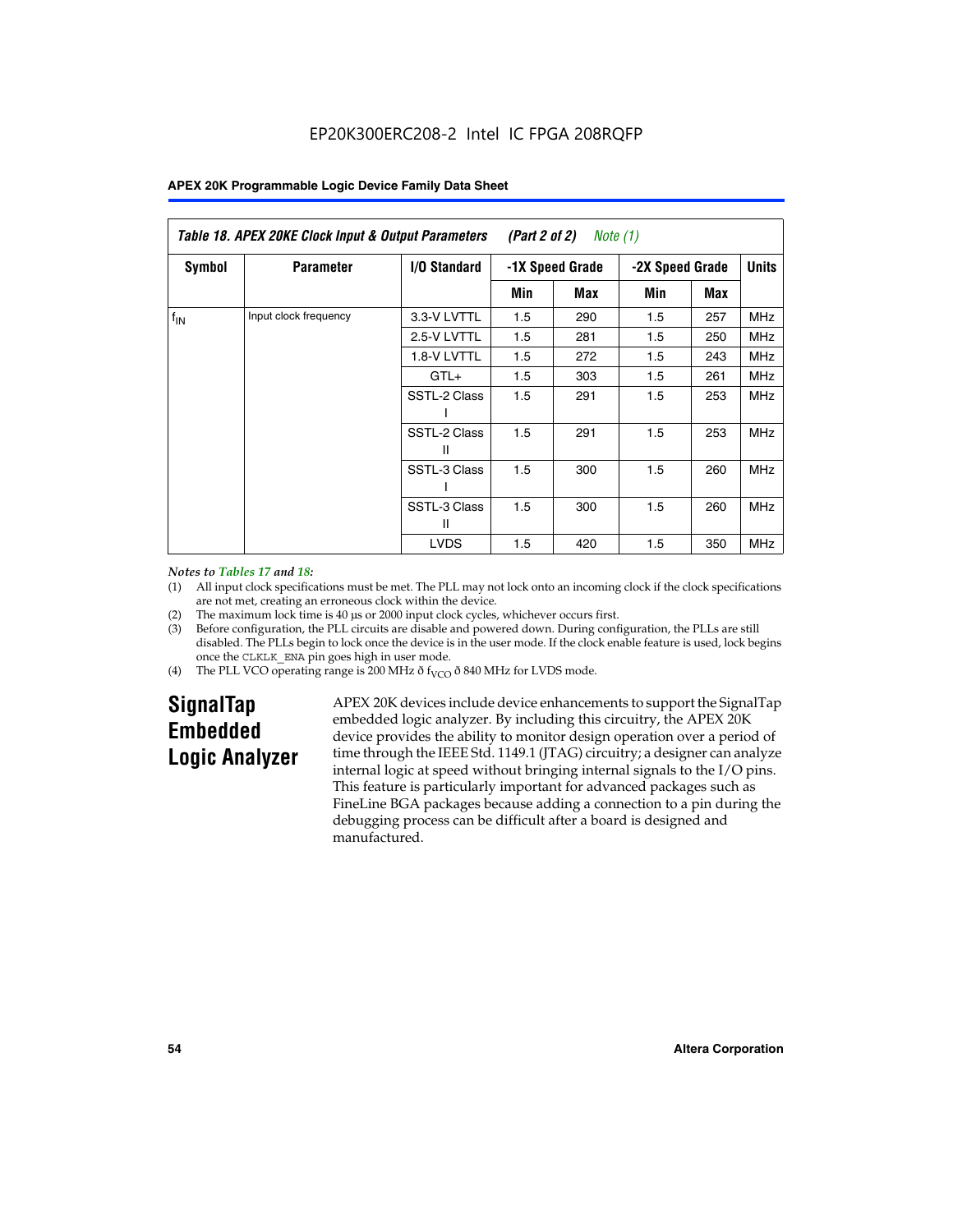# **IEEE Std. 1149.1 (JTAG) Boundary-Scan Support**

All APEX 20K devices provide JTAG BST circuitry that complies with the IEEE Std. 1149.1-1990 specification. JTAG boundary-scan testing can be performed before or after configuration, but not during configuration. APEX 20K devices can also use the JTAG port for configuration with the Quartus II software or with hardware using either Jam Files (**.jam**) or Jam Byte-Code Files (**.jbc**). Finally, APEX 20K devices use the JTAG port to monitor the logic operation of the device with the SignalTap embedded logic analyzer. APEX 20K devices support the JTAG instructions shown in Table 19. Although EP20K1500E devices support the JTAG BYPASS and SignalTap instructions, they do not support boundary-scan testing or the use of the JTAG port for configuration.

| <i><b>Table 19. APEX 20K JTAG Instructions</b></i> |                                                                                                                                                                                                                                            |  |  |  |
|----------------------------------------------------|--------------------------------------------------------------------------------------------------------------------------------------------------------------------------------------------------------------------------------------------|--|--|--|
| <b>JTAG Instruction</b>                            | <b>Description</b>                                                                                                                                                                                                                         |  |  |  |
| SAMPLE/PRELOAD                                     | Allows a snapshot of signals at the device pins to be captured and examined during<br>normal device operation, and permits an initial data pattern to be output at the device<br>pins. Also used by the SignalTap embedded logic analyzer. |  |  |  |
| <b>EXTEST</b>                                      | Allows the external circuitry and board-level interconnections to be tested by forcing a<br>test pattern at the output pins and capturing test results at the input pins.                                                                  |  |  |  |
| BYPASS (1)                                         | Places the 1-bit bypass register between the TDI and TDO pins, which allows the BST<br>data to pass synchronously through selected devices to adjacent devices during<br>normal device operation.                                          |  |  |  |
| <b>USERCODE</b>                                    | Selects the 32-bit USERCODE register and places it between the TDI and TDO pins,<br>allowing the USERCODE to be serially shifted out of TDO.                                                                                               |  |  |  |
| <b>IDCODE</b>                                      | Selects the IDCODE register and places it between TDI and TDO, allowing the<br>IDCODE to be serially shifted out of TDO.                                                                                                                   |  |  |  |
| <b>ICR Instructions</b>                            | Used when configuring an APEX 20K device via the JTAG port with a MasterBlaster™<br>or ByteBlasterMV™ download cable, or when using a Jam File or Jam Byte-Code File<br>via an embedded processor.                                         |  |  |  |
| SignalTap Instructions<br>(1)                      | Monitors internal device operation with the SignalTap embedded logic analyzer.                                                                                                                                                             |  |  |  |

 $\overline{\phantom{a}}$ 

#### *Note to Table 19:*

(1) The EP20K1500E device supports the JTAG BYPASS instruction and the SignalTap instructions.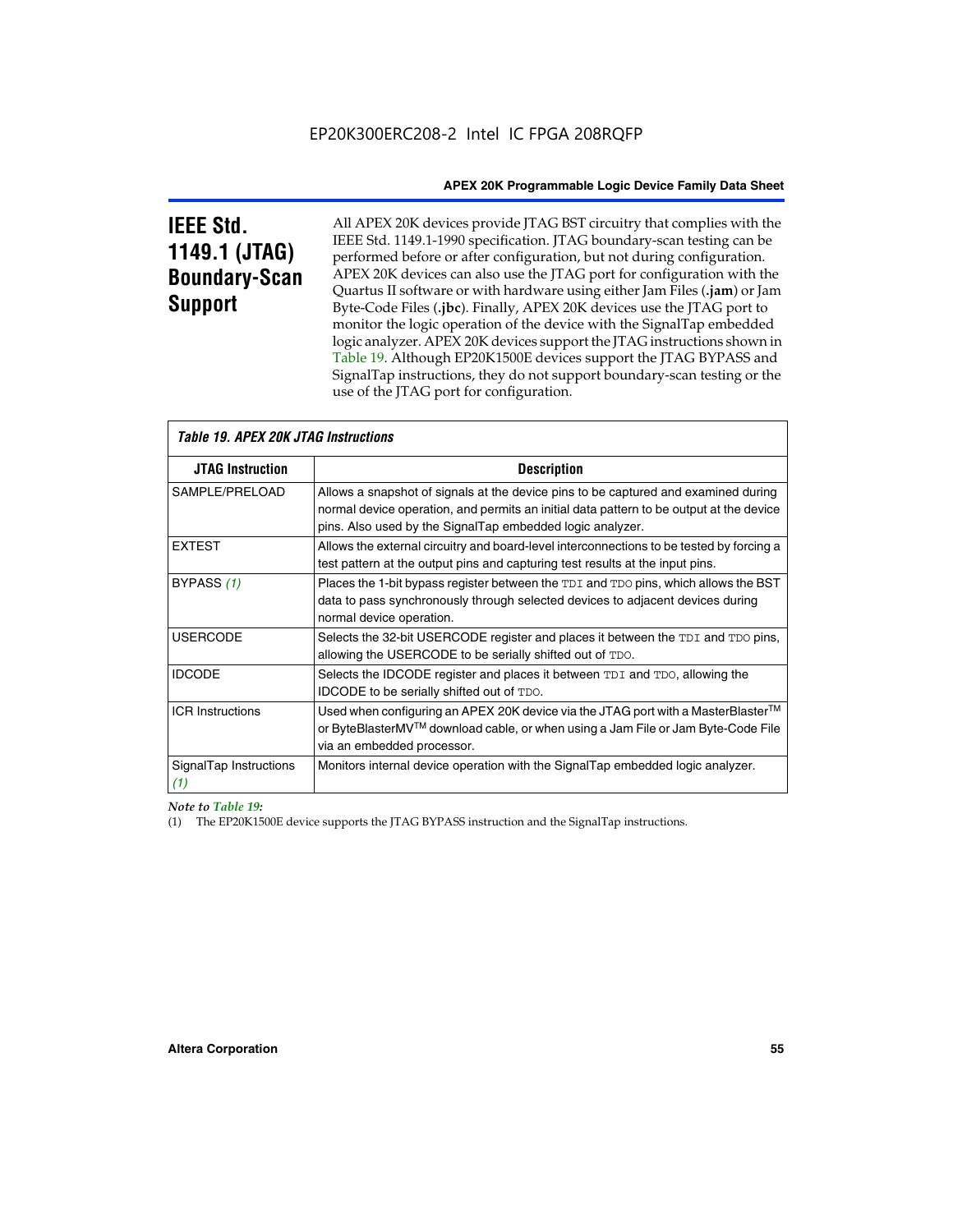The APEX 20K device instruction register length is 10 bits. The APEX 20K device USERCODE register length is 32 bits. Tables 20 and 21 show the boundary-scan register length and device IDCODE information for APEX 20K devices.

| Table 20. APEX 20K Boundary-Scan Register Length |                                      |
|--------------------------------------------------|--------------------------------------|
| <b>Device</b>                                    | <b>Boundary-Scan Register Length</b> |
| EP20K30E                                         | 420                                  |
| EP20K60E                                         | 624                                  |
| EP20K100                                         | 786                                  |
| EP20K100E                                        | 774                                  |
| EP20K160E                                        | 984                                  |
| EP20K200                                         | 1,176                                |
| EP20K200E                                        | 1,164                                |
| EP20K300E                                        | 1,266                                |
| EP20K400                                         | 1,536                                |
| EP20K400E                                        | 1,506                                |
| EP20K600E                                        | 1,806                                |
| EP20K1000E                                       | 2,190                                |
| EP20K1500E                                       | 1 $(1)$                              |

#### *Note to Table 20:*

(1) This device does not support JTAG boundary scan testing.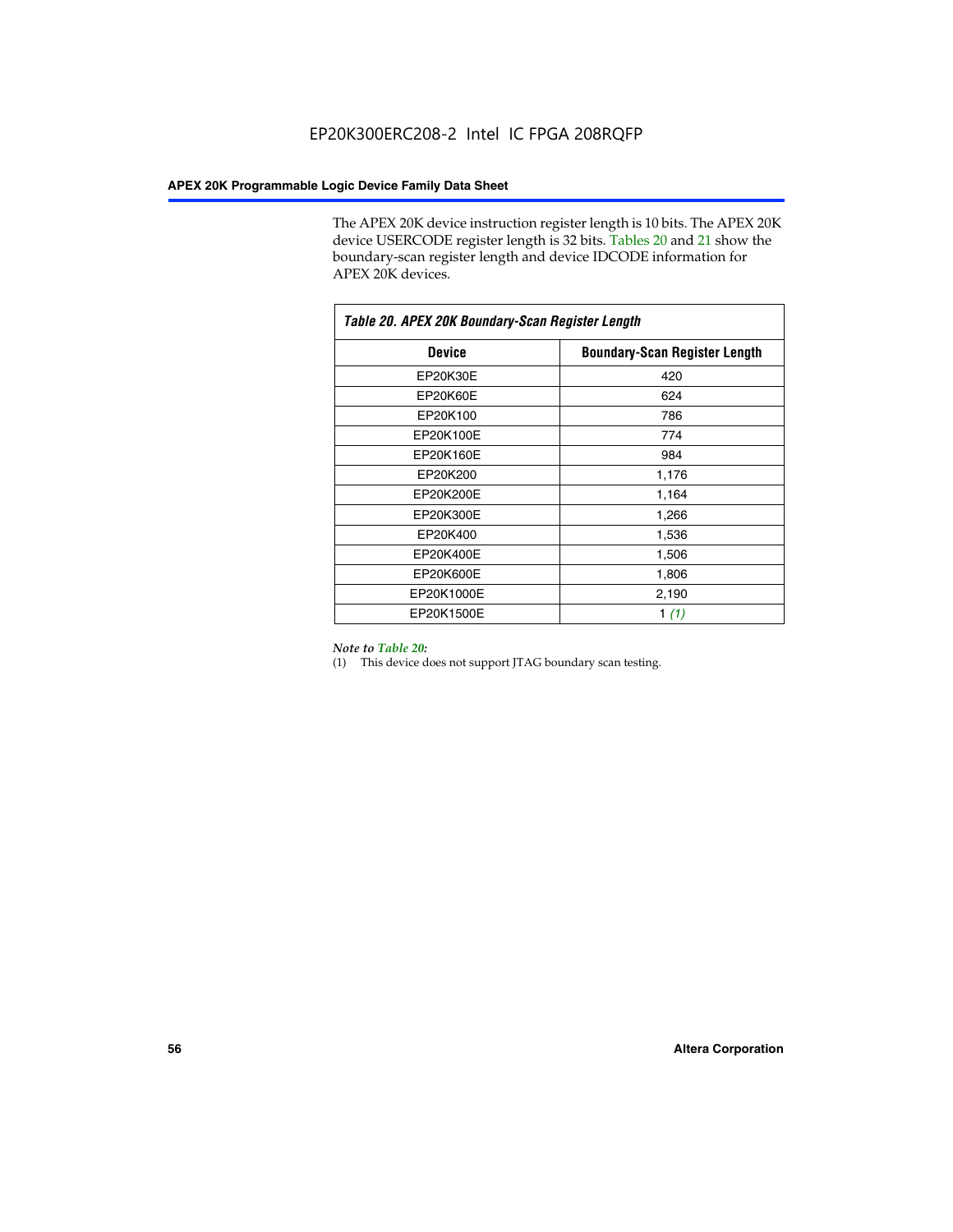| <i>Table 21. 32-Bit APEX 20K Device IDCODE</i> |                     |                                          |                                           |                  |  |  |
|------------------------------------------------|---------------------|------------------------------------------|-------------------------------------------|------------------|--|--|
| <b>Device</b>                                  |                     | <b>IDCODE (32 Bits) <math>(1)</math></b> |                                           |                  |  |  |
|                                                | Version<br>(4 Bits) | Part Number (16 Bits)                    | <b>Manufacturer</b><br>Identity (11 Bits) | 1 (1 Bit)<br>(2) |  |  |
| EP20K30E                                       | 0000                | 0011 0000<br>0000<br>1000                | 0110 1110<br>000                          | 1                |  |  |
| EP20K60E                                       | 0000                | 0000<br>0110<br>0000<br>1000             | 0110 1110<br>000                          | 1                |  |  |
| EP20K100                                       | 0000                | 0100<br>0001 0110<br>0000                | 0110 1110<br>000                          | 1                |  |  |
| EP20K100E                                      | 0000                | 0000 0000<br>1000<br>0001                | 0110 1110<br>000                          | 1                |  |  |
| EP20K160E                                      | 0000                | 0001<br>0110 0000<br>1000                | 0110 1110<br>000                          | 1                |  |  |
| EP20K200                                       | 0000                | 1000<br>0011 0010<br>0000                | 0110 1110<br>000                          |                  |  |  |
| EP20K200E                                      | 0000                | 0010<br>0000 0000<br>1000                | 0110 1110<br>000                          | 1                |  |  |
| EP20K300E                                      | 0000                | 0000 0000<br>1000<br>0011                | 0110 1110<br>000                          | 1                |  |  |
| EP20K400                                       | 0000                | 0110<br>0001<br>0110<br>0100             | 0110 1110<br>000                          |                  |  |  |
| EP20K400E                                      | 0000                | 0100<br>0000<br>0000<br>1000             | 0110 1110<br>000                          | 1                |  |  |
| EP20K600E                                      | 0000                | 1000<br>0110<br>0000<br>0000             | 0110 1110<br>000                          | 1                |  |  |
| EP20K1000E                                     | 0000                | 0000<br>0000 0000<br>1001                | 000 0110 1110                             |                  |  |  |

*Notes to Table 21:*

The most significant bit (MSB) is on the left.

(2) The IDCODE's least significant bit (LSB) is always 1.

## Figure 31 shows the timing requirements for the JTAG signals.



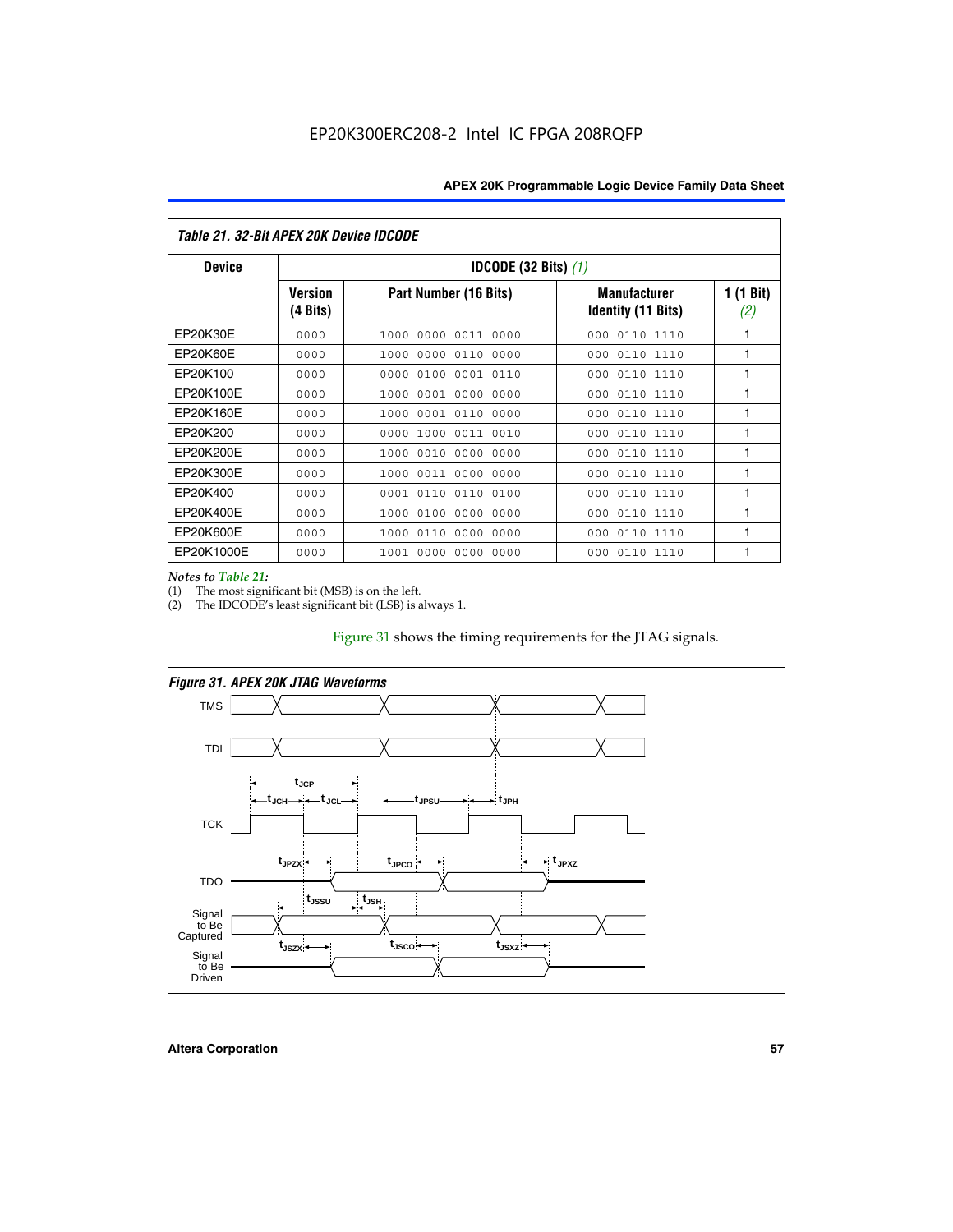Table 22 shows the JTAG timing parameters and values for APEX 20K devices.

| TADIE ZZ. AFEA ZUN JTAU TIIIIIIU FAIAIIIEIEIS & VAIUES |                                                |     |            |      |  |  |
|--------------------------------------------------------|------------------------------------------------|-----|------------|------|--|--|
| Symbol                                                 | Parameter                                      | Min | <b>Max</b> | Unit |  |  |
| $t_{JCP}$                                              | TCK clock period                               | 100 |            | ns   |  |  |
| $t_{JCH}$                                              | TCK clock high time                            | 50  |            | ns   |  |  |
| tjcl                                                   | TCK clock low time                             | 50  |            | ns   |  |  |
| t <sub>JPSU</sub>                                      | JTAG port setup time                           | 20  |            | ns   |  |  |
| t <sub>JPH</sub>                                       | JTAG port hold time                            | 45  |            | ns   |  |  |
| <sup>t</sup> JPCO                                      | JTAG port clock to output                      |     | 25         | ns   |  |  |
| t <sub>JPZX</sub>                                      | JTAG port high impedance to valid output       |     | 25         | ns   |  |  |
| t <sub>JPXZ</sub>                                      | JTAG port valid output to high impedance       |     | 25         | ns   |  |  |
| tussu                                                  | Capture register setup time                    | 20  |            | ns   |  |  |
| $t_{\sf JSH}$                                          | Capture register hold time                     | 45  |            | ns   |  |  |
| t <sub>JSCO</sub>                                      | Update register clock to output                |     | 35         | ns   |  |  |
| t <sub>JSZX</sub>                                      | Update register high impedance to valid output |     | 35         | ns   |  |  |
| t <sub>JSXZ</sub>                                      | Update register valid output to high impedance |     | 35         | ns   |  |  |

*Table 22. APEX 20K JTAG Timing Parameters & Values*

For more information, see the following documents:

- *Application Note 39 (IEEE Std. 1149.1 (JTAG) Boundary-Scan Testing in Altera Devices)*
- Jam Programming & Test Language Specification

**Generic Testing** Each APEX 20K device is functionally tested. Complete testing of each configurable static random access memory (SRAM) bit and all logic functionality ensures 100% yield. AC test measurements for APEX 20K devices are made under conditions equivalent to those shown in Figure 32. Multiple test patterns can be used to configure devices during all stages of the production flow.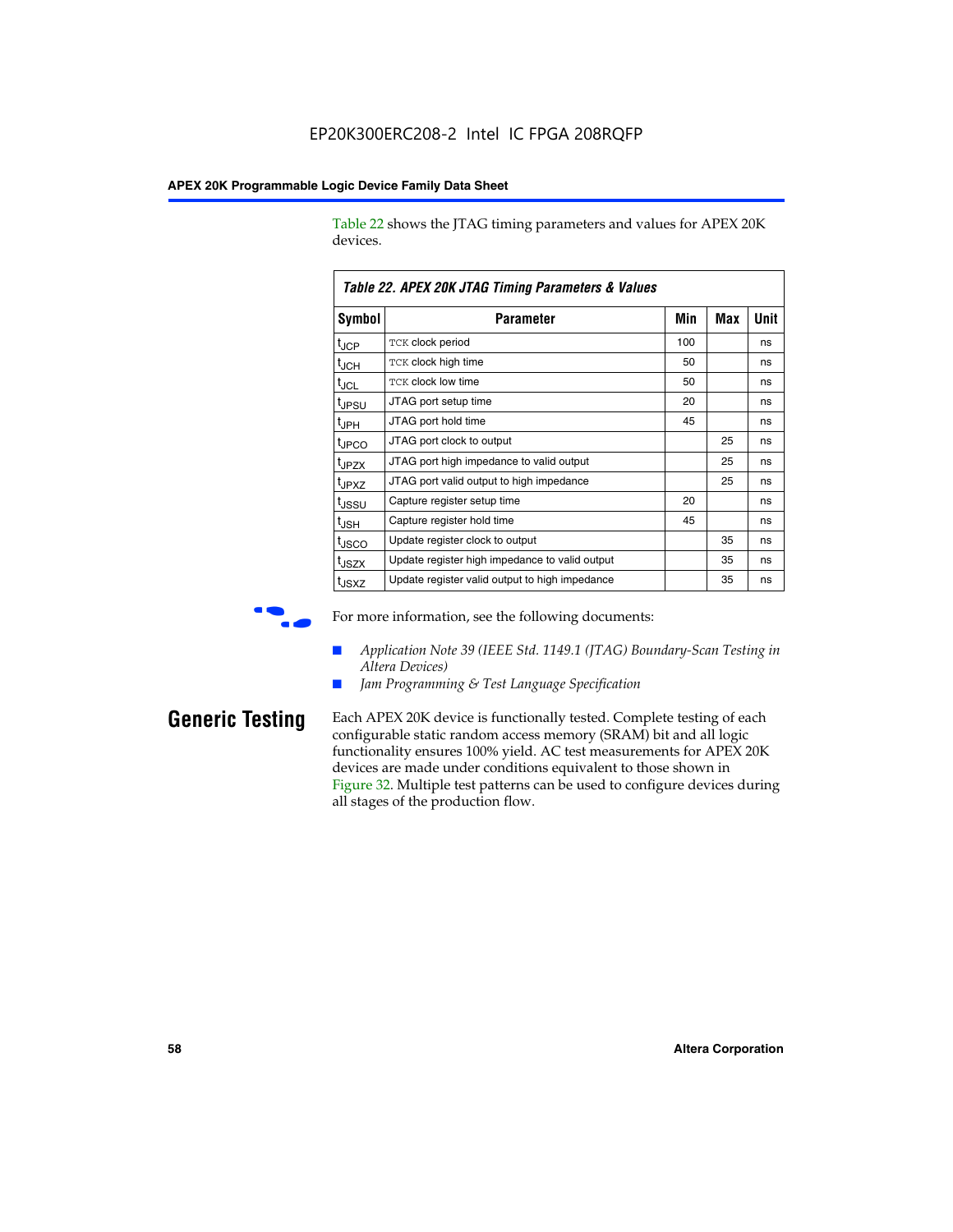

#### *Note to Figure 32:*

(1) Power supply transients can affect AC measurements. Simultaneous transitions of multiple outputs should be avoided for accurate measurement. Threshold tests must not be performed under AC conditions. Large-amplitude, fast-groundcurrent transients normally occur as the device outputs discharge the load capacitances. When these transients flow through the parasitic inductance between the device ground pin and the test system ground, significant reductions in observable noise immunity can result.

# **Operating Conditions**

Tables 23 through 26 provide information on absolute maximum ratings, recommended operating conditions, DC operating conditions, and capacitance for 2.5-V APEX 20K devices.

|                           | $1.00100 + 1.011 + 1.001$  |                                                   |        |      |              |  |  |  |
|---------------------------|----------------------------|---------------------------------------------------|--------|------|--------------|--|--|--|
| <b>Symbol</b>             | <b>Parameter</b>           | <b>Conditions</b>                                 | Min    | Max  | Unit         |  |  |  |
| $V_{\text{CCINT}}$        | Supply voltage             | With respect to ground $(3)$                      | $-0.5$ | 3.6  | v            |  |  |  |
| V <sub>CCIO</sub>         |                            |                                                   | $-0.5$ | 4.6  | $\vee$       |  |  |  |
| $V_1$                     | DC input voltage           |                                                   | $-2.0$ | 5.75 | v            |  |  |  |
| $I_{\text{OUT}}$          | DC output current, per pin |                                                   | $-25$  | 25   | mA           |  |  |  |
| $\mathsf{T}_{\text{STG}}$ | Storage temperature        | No bias                                           | $-65$  | 150  | $^{\circ}$ C |  |  |  |
| Т <sub>АМВ</sub>          | Ambient temperature        | Under bias                                        | $-65$  | 135  | $^{\circ}$ C |  |  |  |
| $T_{\rm J}$               | Junction temperature       | PQFP, RQFP, TQFP, and BGA packages,<br>under bias |        | 135  | $^{\circ}$ C |  |  |  |
|                           |                            | Ceramic PGA packages, under bias                  |        | 150  | $^{\circ}$ C |  |  |  |

| Table 23. APEX 20K 5.0-V Tolerant Device Absolute Maximum Ratings Notes (1), (2) |  |
|----------------------------------------------------------------------------------|--|
|----------------------------------------------------------------------------------|--|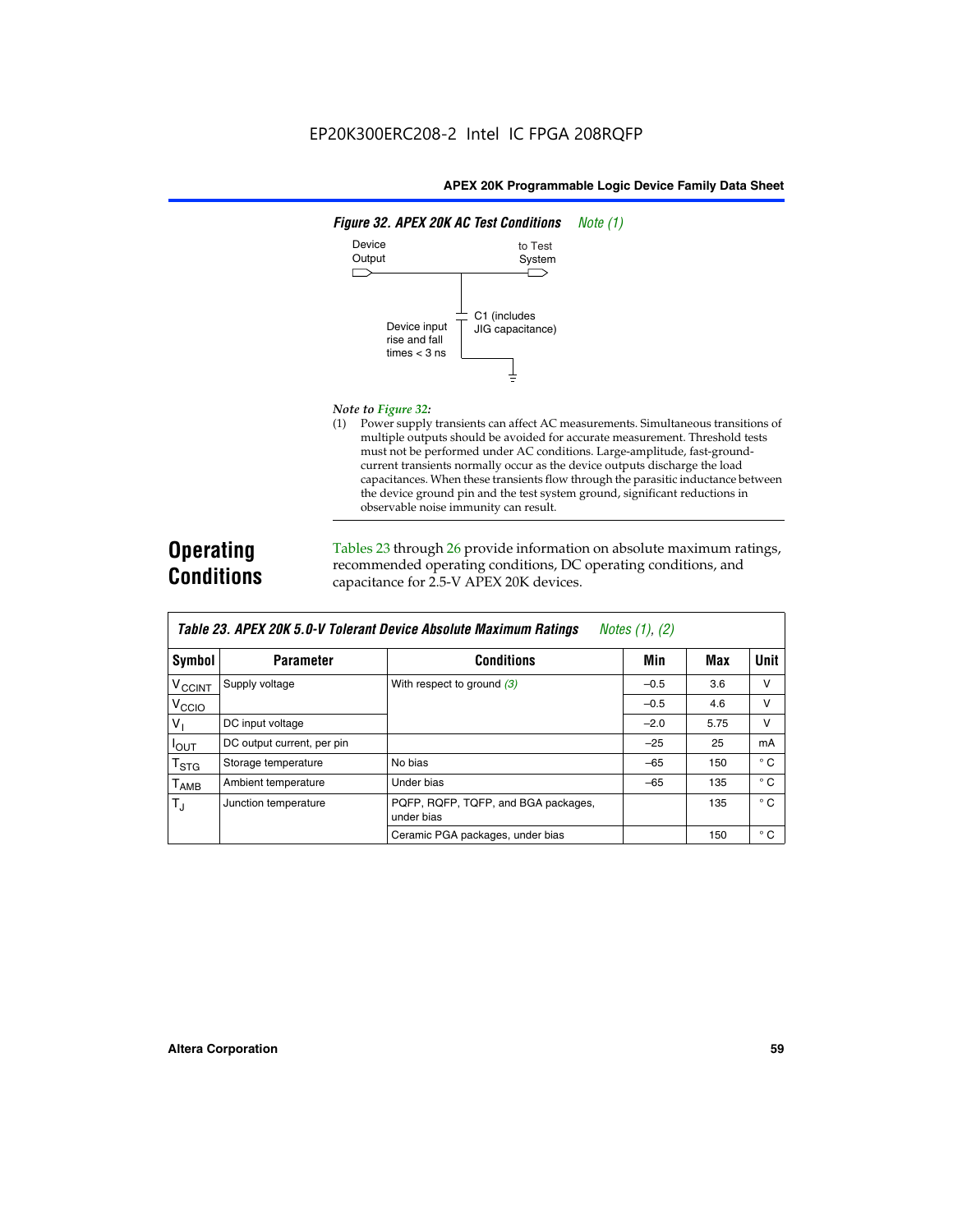# EP20K300ERC208-2 Intel IC FPGA 208RQFP

# **APEX 20K Programmable Logic Device Family Data Sheet**

| Table 24. APEX 20K 5.0-V Tolerant Device Recommended Operating Conditions<br><i>Note</i> $(2)$ |                                                        |                    |                  |                   |              |  |
|------------------------------------------------------------------------------------------------|--------------------------------------------------------|--------------------|------------------|-------------------|--------------|--|
| <b>Symbol</b>                                                                                  | <b>Parameter</b>                                       | <b>Conditions</b>  | Min              | Max               | <b>Unit</b>  |  |
| <b>V<sub>CCINT</sub></b>                                                                       | Supply voltage for internal logic<br>and input buffers | $(4)$ , $(5)$      | 2.375<br>(2.375) | 2.625<br>(2.625)  | $\vee$       |  |
| V <sub>CCIO</sub>                                                                              | Supply voltage for output buffers,<br>3.3-V operation  | (4), (5)           | 3.00(3.00)       | 3.60(3.60)        | $\vee$       |  |
|                                                                                                | Supply voltage for output buffers,<br>2.5-V operation  | (4), (5)           | 2.375<br>(2.375) | 2.625<br>(2.625)  | $\vee$       |  |
| $V_{1}$                                                                                        | Input voltage                                          | (3), (6)           | $-0.5$           | 5.75              | $\vee$       |  |
| $V_{\rm O}$                                                                                    | Output voltage                                         |                    | $\Omega$         | V <sub>CCIO</sub> | $\vee$       |  |
| $T_{\rm J}$                                                                                    | Junction temperature                                   | For commercial use | $\Omega$         | 85                | $^{\circ}$ C |  |
|                                                                                                |                                                        | For industrial use | $-40$            | 100               | $^{\circ}$ C |  |
| $t_{R}$                                                                                        | Input rise time                                        |                    |                  | 40                | ns           |  |
| $t_{\mathsf{F}}$                                                                               | Input fall time                                        |                    |                  | 40                | ns           |  |

| Table 25. APEX 20K 5.0-V Tolerant Device DC Operating Conditions (Part 1 of 2) Notes (2), (7), (8) |                                         |                                                                                       |                                          |     |                                          |              |  |
|----------------------------------------------------------------------------------------------------|-----------------------------------------|---------------------------------------------------------------------------------------|------------------------------------------|-----|------------------------------------------|--------------|--|
| Symbol                                                                                             | <b>Parameter</b>                        | <b>Conditions</b>                                                                     | Min                                      | Typ | Max                                      | Unit         |  |
| $V_{\text{IH}}$                                                                                    | High-level input voltage                |                                                                                       | 1.7, $0.5 \times V_{\text{CCIO}}$<br>(9) |     | 5.75                                     | v            |  |
| $V_{\parallel}$                                                                                    | Low-level input voltage                 |                                                                                       | $-0.5$                                   |     | 0.8, $0.3 \times V_{\text{CCIO}}$<br>(9) | $\vee$       |  |
| $V_{OH}$                                                                                           | 3.3-V high-level TTL output<br>voltage  | $I_{OH} = -8$ mA DC,<br>$V_{\text{CCIO}} = 3.00 \text{ V} (10)$                       | 2.4                                      |     |                                          | $\vee$       |  |
|                                                                                                    | 3.3-V high-level CMOS output<br>voltage | $I_{\text{OH}} = -0.1 \text{ mA DC},$<br>$V_{\text{CCIO}} = 3.00 \text{ V} (10)$      | $V_{\text{CCIO}} - 0.2$                  |     |                                          | $\mathsf{V}$ |  |
|                                                                                                    | 3.3-V high-level PCI output voltage     | $I_{OH} = -0.5$ mA DC,<br>$V_{\text{CClO}} = 3.00 \text{ to } 3.60 \text{ V}$<br>(10) | $0.9 \times V_{\text{CCIO}}$             |     |                                          | $\mathsf{V}$ |  |
|                                                                                                    | 2.5-V high-level output voltage         | $I_{OH} = -0.1$ mA DC,<br>$V_{\text{CCIO}} = 2.30 \text{ V} (10)$                     | 2.1                                      |     |                                          | $\mathsf{V}$ |  |
|                                                                                                    |                                         | $I_{\text{OH}} = -1 \text{ mA DC},$<br>$V_{\text{CCIO}} = 2.30 V (10)$                | 2.0                                      |     |                                          | $\vee$       |  |
|                                                                                                    |                                         | $I_{OH} = -2$ mA DC,<br>$V_{\text{CCIO}} = 2.30 V (10)$                               | 1.7                                      |     |                                          | v            |  |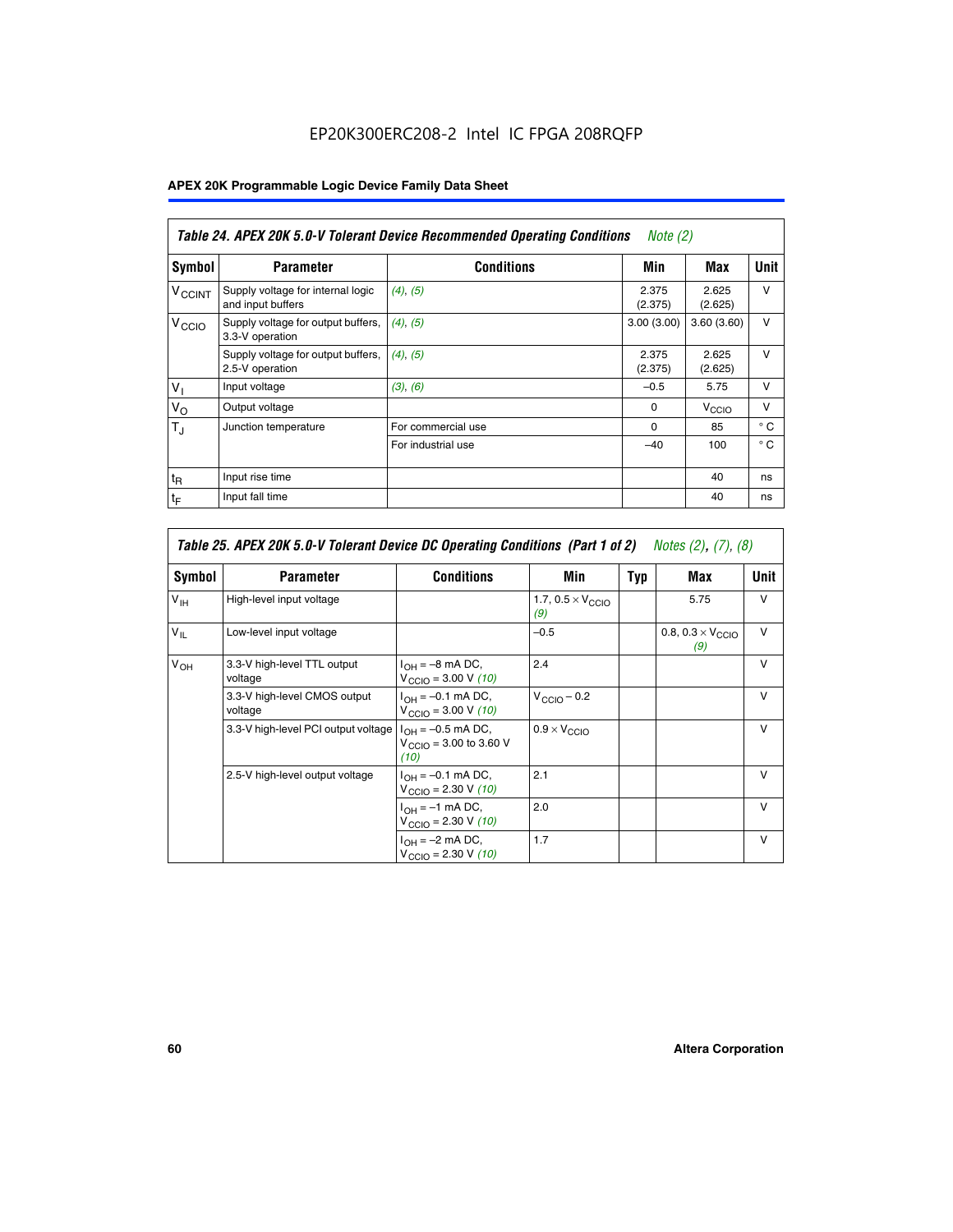|                                                     | Table 25. APEX 20K 5.0-V Tolerant Device DC Operating Conditions (Part 2 of 2) Notes (2), (7), (8) |                                                                                    |       |     |                              |        |  |  |
|-----------------------------------------------------|----------------------------------------------------------------------------------------------------|------------------------------------------------------------------------------------|-------|-----|------------------------------|--------|--|--|
| Symbol                                              | <b>Parameter</b>                                                                                   | <b>Conditions</b>                                                                  | Min   | Typ | Max                          | Unit   |  |  |
| $V_{OL}$                                            | 3.3-V low-level TTL output voltage                                                                 | $I_{\Omega}$ = 12 mA DC,<br>$V_{\text{CCIO}} = 3.00 V (11)$                        |       |     | 0.45                         | $\vee$ |  |  |
|                                                     | 3.3-V low-level CMOS output<br>voltage                                                             | $I_{\Omega I} = 0.1$ mA DC,<br>$V_{\text{CCIO}} = 3.00 V (11)$                     |       |     | 0.2                          | $\vee$ |  |  |
|                                                     | 3.3-V low-level PCI output voltage                                                                 | $I_{\Omega}$ = 1.5 mA DC,<br>$V_{\text{CCIO}} = 3.00$ to 3.60 V<br>(11)            |       |     | $0.1 \times V_{\text{CCLO}}$ | $\vee$ |  |  |
| h,<br>$I_{OZ}$<br>$_{\rm LCO}$<br>R <sub>CONF</sub> | 2.5-V low-level output voltage                                                                     | $I_{\Omega I} = 0.1$ mA DC,<br>$V_{\text{CCIO}} = 2.30 V (11)$                     |       |     | 0.2                          | $\vee$ |  |  |
|                                                     |                                                                                                    | $I_{\Omega}$ = 1 mA DC,<br>$V_{\text{CCIO}} = 2.30 V (11)$                         |       |     | 0.4                          | $\vee$ |  |  |
|                                                     |                                                                                                    | $I_{\Omega}$ = 2 mA DC,<br>$V_{\text{CCIO}} = 2.30 V (11)$                         |       |     | 0.7                          | $\vee$ |  |  |
|                                                     | Input pin leakage current                                                                          | $V_1 = 5.75$ to $-0.5$ V                                                           | $-10$ |     | 10                           | μA     |  |  |
|                                                     | Tri-stated I/O pin leakage current                                                                 | $V_{\Omega}$ = 5.75 to -0.5 V                                                      | $-10$ |     | 10                           | μA     |  |  |
|                                                     | $V_{CC}$ supply current (standby)<br>(All ESBs in power-down mode)                                 | $V_1$ = ground, no load, no<br>toggling inputs, -1 speed<br>grade $(12)$           |       | 10  |                              | mA     |  |  |
|                                                     |                                                                                                    | $V_1$ = ground, no load, no<br>toggling inputs,<br>$-2$ , $-3$ speed grades $(12)$ |       | 5   |                              | mA     |  |  |
|                                                     | Value of I/O pin pull-up resistor                                                                  | $V_{\text{CCIO}} = 3.0 V (13)$                                                     | 20    |     | 50                           | W      |  |  |
|                                                     | before and during configuration                                                                    | $V_{\text{CCIO}} = 2.375 \text{ V} (13)$                                           | 30    |     | 80                           | W      |  |  |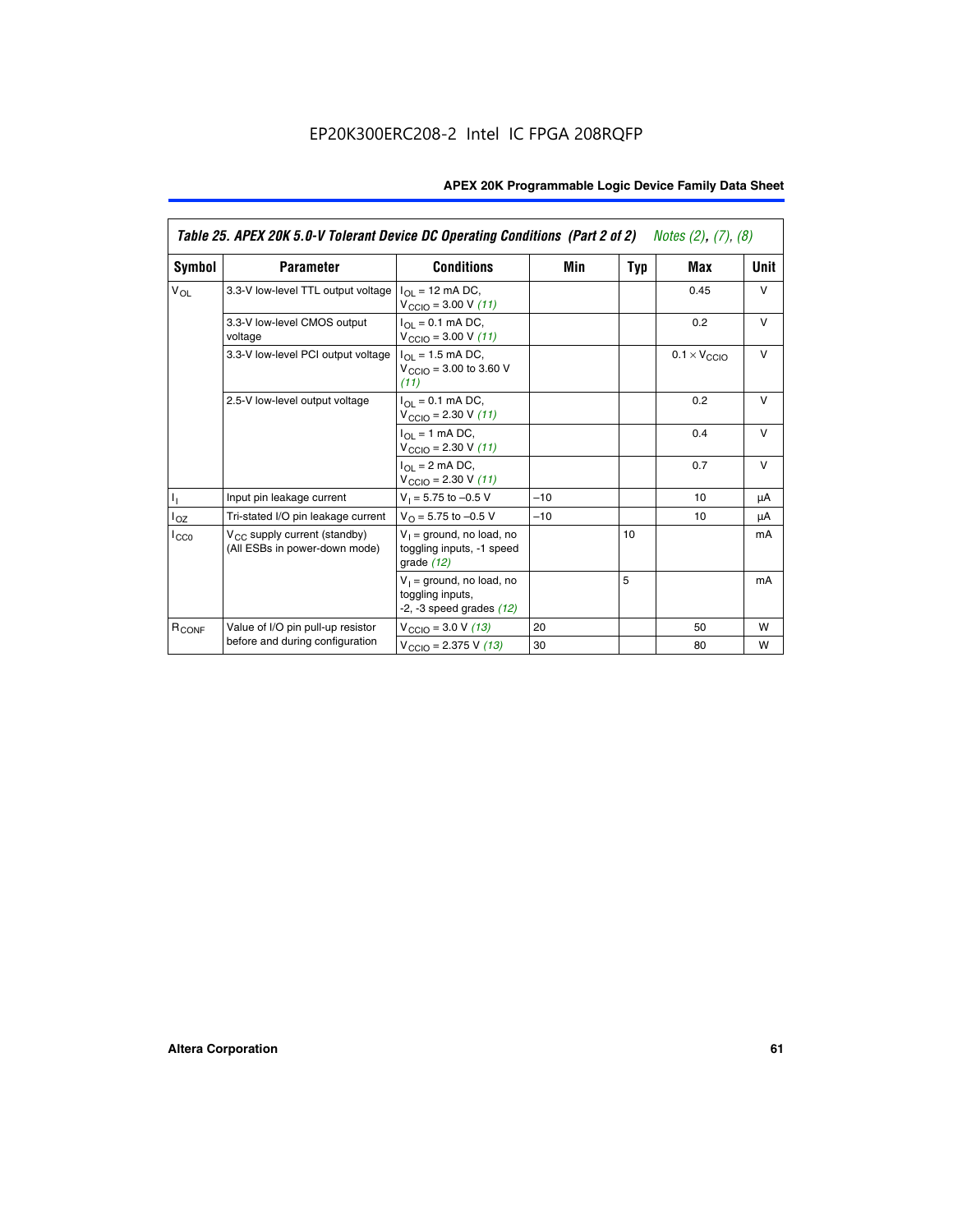| Table 26. APEX 20K 5.0-V Tolerant Device Capacitance<br>Notes (2), (14) |                                             |                               |     |     |      |  |
|-------------------------------------------------------------------------|---------------------------------------------|-------------------------------|-----|-----|------|--|
| Symbol                                                                  | <b>Parameter</b>                            | <b>Conditions</b>             | Min | Max | Unit |  |
| $C_{\text{IN}}$                                                         | Input capacitance                           | $V_{IN} = 0 V$ , f = 1.0 MHz  |     | 8   | pF   |  |
| C <sub>INCLK</sub>                                                      | Input capacitance on dedicated<br>clock pin | $V_{IN} = 0 V$ , f = 1.0 MHz  |     | 12  | pF   |  |
| $C_{OUT}$                                                               | Output capacitance                          | $V_{OUT} = 0 V$ , f = 1.0 MHz |     | 8   | pF   |  |

#### *Notes to Tables 23 through 26:*

- (1) See the *Operating Requirements for Altera Devices Data Sheet*.
- (2) All APEX 20K devices are 5.0-V tolerant.
- (3) Minimum DC input is –0.5 V. During transitions, the inputs may undershoot to –2.0 V or overshoot to 5.75 V for input currents less than 100 mA and periods shorter than 20 ns.
- (4) Numbers in parentheses are for industrial-temperature-range devices.
- (5) Maximum  $V_{CC}$  rise time is 100 ms, and  $V_{CC}$  must rise monotonically.<br>(6) All pins, including dedicated inputs, clock I/O, and JTAG pins, may b
- All pins, including dedicated inputs, clock I/O, and JTAG pins, may be driven before  $V_{\text{CCINT}}$  and  $V_{\text{CCIO}}$  are powered.
- (7) Typical values are for  $T_A = 25^\circ$  C, V<sub>CCINT</sub> = 2.5 V, and V<sub>CCIO</sub> = 2.5 or 3.3 V.<br>(8) These values are specified in the APEX 20K device recommended operat
- These values are specified in the APEX 20K device recommended operating conditions, shown in Table 26 on page 62.
- (9) The APEX 20K input buffers are compatible with 2.5-V and 3.3-V (LVTTL and LVCMOS) signals. Additionally, the input buffers are 3.3-V PCI compliant when  $V_{\text{CCIO}}$  and  $V_{\text{CCINI}}$  meet the relationship shown in Figure 33 on page 68.
- (10) The  $I<sub>OH</sub>$  parameter refers to high-level TTL, PCI or CMOS output current.
- (11) The I<sub>OL</sub> parameter refers to low-level TTL, PCI, or CMOS output current. This parameter applies to open-drain pins as well as output pins.
- (12) This value is specified for normal device operation. The value may vary during power-up.
- (13) Pin pull-up resistance values will be lower if an external source drives the pin higher than  $V_{\text{CCIO}}$ .
- (14) Capacitance is sample-tested only.

Tables 27 through 30 provide information on absolute maximum ratings, recommended operating conditions, DC operating conditions, and capacitance for 1.8-V APEX 20KE devices.

| Table 27. APEX 20KE Device Absolute Maximum Ratings<br>Note (1) |                            |                                                   |        |     |              |  |
|-----------------------------------------------------------------|----------------------------|---------------------------------------------------|--------|-----|--------------|--|
| Symbol                                                          | <b>Parameter</b>           | <b>Conditions</b>                                 | Min    | Max | Unit I       |  |
| $V_{\text{CCINT}}$                                              | Supply voltage             | With respect to ground $(2)$                      | $-0.5$ | 2.5 | v            |  |
| V <sub>CCIO</sub>                                               |                            |                                                   | $-0.5$ | 4.6 | v            |  |
| $V_{1}$                                                         | DC input voltage           |                                                   | $-0.5$ | 4.6 | v            |  |
| $I_{\text{OUT}}$                                                | DC output current, per pin |                                                   | $-25$  | 25  | mA           |  |
| $\mathsf{T}_{\text{STG}}$                                       | Storage temperature        | No bias                                           | $-65$  | 150 | $^{\circ}$ C |  |
| Т <sub>АМВ</sub>                                                | Ambient temperature        | Under bias                                        | $-65$  | 135 | $^{\circ}$ C |  |
| $\mathsf{T}_{\text{d}}$                                         | Junction temperature       | PQFP, RQFP, TQFP, and BGA packages,<br>under bias |        | 135 | $^{\circ}$ C |  |
|                                                                 |                            | Ceramic PGA packages, under bias                  |        | 150 | $^{\circ}$ C |  |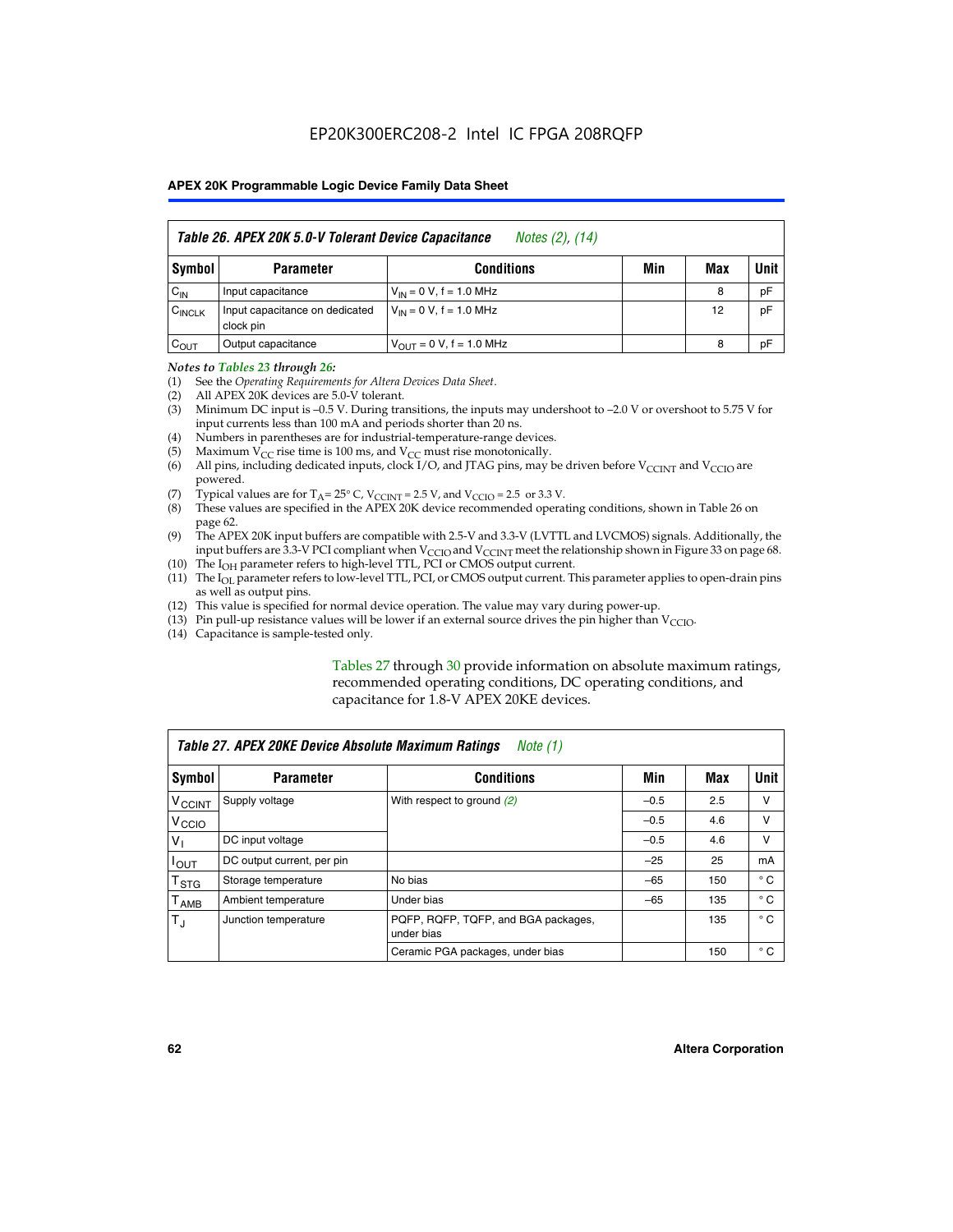|                          | <b>Table 28. APEX 20KE Device Recommended Operating Conditions</b> |                    |                  |                   |              |
|--------------------------|--------------------------------------------------------------------|--------------------|------------------|-------------------|--------------|
| <b>Symbol</b>            | <b>Parameter</b>                                                   | <b>Conditions</b>  | Min              | Max               | <b>Unit</b>  |
| <b>V<sub>CCINT</sub></b> | Supply voltage for internal logic and<br>input buffers             | (3), (4)           | 1.71(1.71)       | 1.89(1.89)        | V            |
| V <sub>CCIO</sub>        | Supply voltage for output buffers, 3.3-V<br>operation              | (3), (4)           | 3.00(3.00)       | 3.60(3.60)        | v            |
|                          | Supply voltage for output buffers, 2.5-V<br>operation              | (3), (4)           | 2.375<br>(2.375) | 2.625<br>(2.625)  | $\vee$       |
|                          | Supply voltage for output buffers, 1.8-V<br>operation              | (3), (4)           | 1.71(1.71)       | 1.89(1.89)        | v            |
| $V_1$                    | Input voltage                                                      | (5), (6)           | $-0.5$           | 4.0               | $\vee$       |
| $V_{\rm O}$              | Output voltage                                                     |                    | $\Omega$         | V <sub>CCIO</sub> | $\vee$       |
| $T_{\rm J}$              | Junction temperature                                               | For commercial use | $\Omega$         | 85                | $^{\circ}$ C |
|                          |                                                                    | For industrial use | $-40$            | 100               | $^{\circ}$ C |
| $t_{R}$                  | Input rise time                                                    |                    |                  | 40                | ns           |
| $t_{\mathsf{F}}$         | Input fall time                                                    |                    |                  | 40                | ns           |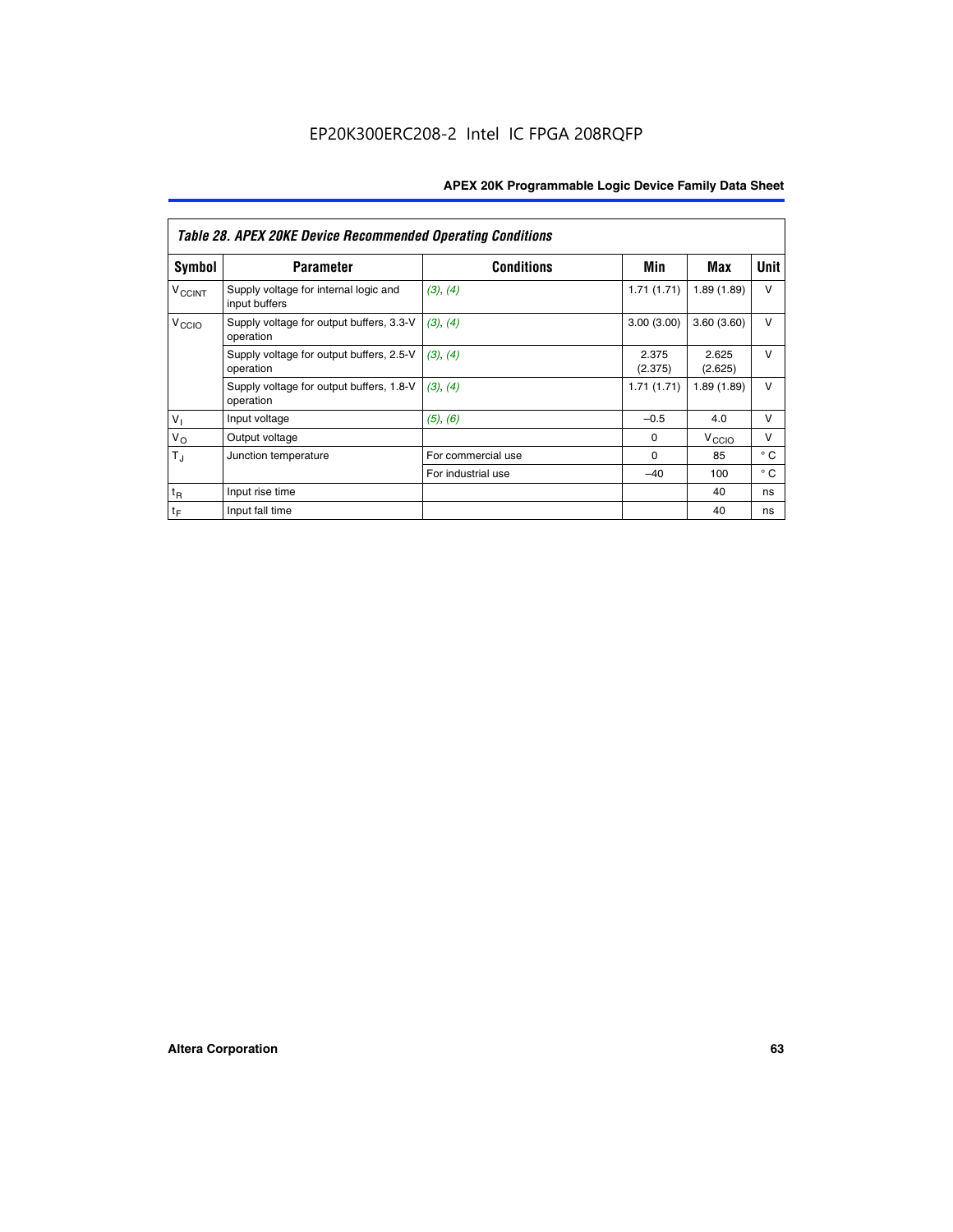# EP20K300ERC208-2 Intel IC FPGA 208RQFP

# **APEX 20K Programmable Logic Device Family Data Sheet**

| Symbol            | <b>Parameter</b>                                                          | <b>Conditions</b>                                                                    | Min                                       | <b>Typ</b> | Max                                       | Unit      |
|-------------------|---------------------------------------------------------------------------|--------------------------------------------------------------------------------------|-------------------------------------------|------------|-------------------------------------------|-----------|
| V <sub>IH</sub>   | High-level LVTTL, CMOS, or 3.3-V<br>PCI input voltage                     |                                                                                      | 1.7, $0.5 \times V_{\text{CCIO}}$<br>(10) |            | 4.1                                       | V         |
| $V_{IL}$          | Low-level LVTTL, CMOS, or 3.3-V<br>PCI input voltage                      |                                                                                      | $-0.5$                                    |            | 0.8, $0.3 \times V_{\text{CCIO}}$<br>(10) | $\vee$    |
| V <sub>OH</sub>   | 3.3-V high-level LVTTL output<br>voltage                                  | $I_{OH} = -12$ mA DC,<br>$V_{\text{CCIO}} = 3.00 V (11)$                             | 2.4                                       |            |                                           | v         |
|                   | 3.3-V high-level LVCMOS output<br>voltage                                 | $I_{OH} = -0.1$ mA DC,<br>$V_{\text{CCIO}} = 3.00 V (11)$                            | $V_{\text{CCIO}} - 0.2$                   |            |                                           | v         |
|                   | 3.3-V high-level PCI output voltage $ I_{OH} = -0.5$ mA DC,               | $V_{CGIO} = 3.00$ to 3.60 V<br>(11)                                                  | $0.9 \times V_{\text{CCIO}}$              |            |                                           | $\vee$    |
|                   | 2.5-V high-level output voltage                                           | $I_{OH} = -0.1$ mA DC,<br>$V_{\text{CCIO}} = 2.30 V (11)$                            | 2.1                                       |            |                                           | v         |
|                   |                                                                           | $I_{OH} = -1$ mA DC,<br>$V_{\text{CCIO}} = 2.30 V (11)$                              | 2.0                                       |            |                                           | $\vee$    |
|                   |                                                                           | $I_{OH} = -2$ mA DC,<br>$V_{\text{CCIO}} = 2.30 V (11)$                              | 1.7                                       |            |                                           | v         |
| $V_{OL}$          | 3.3-V low-level LVTTL output<br>voltage                                   | $I_{\Omega}$ = 12 mA DC,<br>$V_{\text{CCIO}} = 3.00 \text{ V} (12)$                  |                                           |            | 0.4                                       | v         |
|                   | 3.3-V low-level LVCMOS output<br>voltage                                  | $I_{\text{OI}} = 0.1 \text{ mA DC}$ ,<br>$V_{\text{CCIO}} = 3.00 V (12)$             |                                           |            | 0.2                                       | $\vee$    |
|                   | 3.3-V low-level PCI output voltage                                        | $I_{OL}$ = 1.5 mA DC,<br>$V_{\text{CCIO}} = 3.00 \text{ to } 3.60 \text{ V}$<br>(12) |                                           |            | $0.1 \times V_{\text{CCIO}}$              | V         |
|                   | 2.5-V low-level output voltage                                            | $I_{\Omega} = 0.1$ mA DC,<br>$V_{\text{CCIO}} = 2.30 \text{ V} (12)$                 |                                           |            | 0.2                                       | $\vee$    |
|                   |                                                                           | $I_{\Omega}$ = 1 mA DC,<br>$V_{\text{CCIO}} = 2.30 V (12)$                           |                                           |            | 0.4                                       | v         |
|                   |                                                                           | $I_{\Omega}$ = 2 mA DC,<br>$V_{\text{CCIO}} = 2.30 \text{ V} (12)$                   |                                           |            | 0.7                                       | v         |
| Ъ.                | Input pin leakage current                                                 | $V_1 = 4.1$ to -0.5 V (13)                                                           | $-10$                                     |            | 10                                        | μA        |
| l <sub>OZ</sub>   | Tri-stated I/O pin leakage current                                        | $V_{\Omega}$ = 4.1 to -0.5 V (13)                                                    | $-10$                                     |            | 10                                        | μA        |
| $_{\rm l_{CC0}}$  | V <sub>CC</sub> supply current (standby)<br>(All ESBs in power-down mode) | $V_1$ = ground, no load, no<br>toggling inputs, -1 speed<br>grade                    |                                           | 10         |                                           | mA        |
|                   |                                                                           | $V_1$ = ground, no load, no<br>toggling inputs,<br>-2, -3 speed grades               |                                           | 5          |                                           | mA        |
| R <sub>CONF</sub> | Value of I/O pin pull-up resistor                                         | $V_{\text{CCIO}} = 3.0 V (14)$                                                       | 20                                        |            | 50                                        | $k\Omega$ |
|                   | before and during configuration                                           | $V_{\text{CCIO}} = 2.375 V (14)$                                                     | 30                                        |            | 80                                        | kΩ        |
|                   |                                                                           | $V_{\text{CCIO}} = 1.71 V (14)$                                                      | 60                                        |            | 150                                       | kΩ        |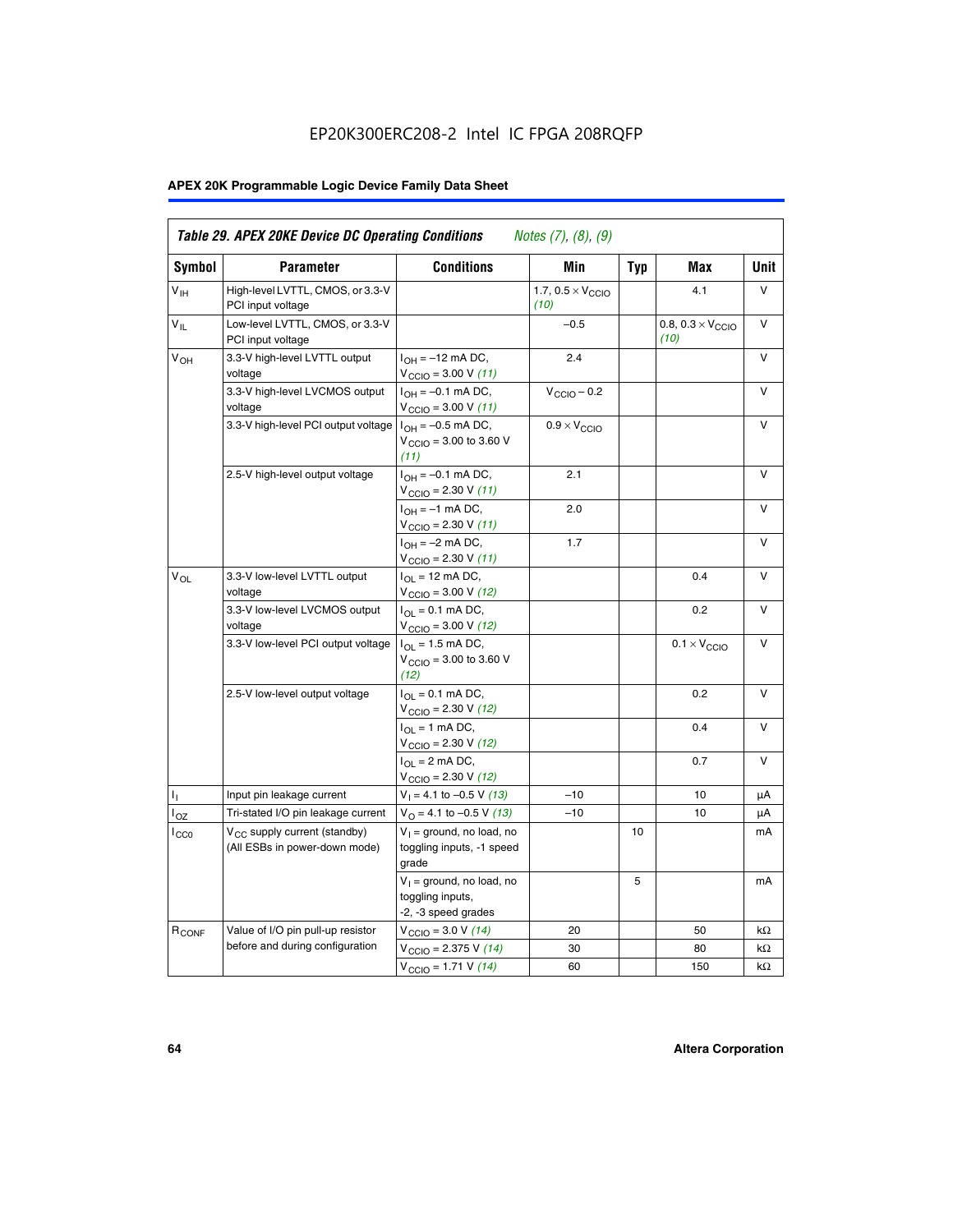**1 For DC Operating Specifications on APEX 20KE I/O standards,** please refer to *Application Note 117 (Using Selectable I/O Standards in Altera Devices).*

| Table 30. APEX 20KE Device Capacitance<br><i>Note</i> (15) |                                             |                                |     |     |      |  |  |  |
|------------------------------------------------------------|---------------------------------------------|--------------------------------|-----|-----|------|--|--|--|
| Symbol                                                     | <b>Parameter</b>                            | <b>Conditions</b>              | Min | Max | Unit |  |  |  |
| $C_{IN}$                                                   | Input capacitance                           | $V_{IN} = 0 V$ , f = 1.0 MHz   |     | 8   | рF   |  |  |  |
| $C_{\text{INCLK}}$                                         | Input capacitance on<br>dedicated clock pin | $V_{IN} = 0 V$ , f = 1.0 MHz   |     | 12  | pF   |  |  |  |
| $C_{\text{OUT}}$                                           | Output capacitance                          | $V_{OUIT} = 0 V$ , f = 1.0 MHz |     | 8   | рF   |  |  |  |

- *Notes to Tables 27 through 30:* (1) See the *Operating Requirements for Altera Devices Data Sheet*.
- (2) Minimum DC input is –0.5 V. During transitions, the inputs may undershoot to –2.0 V or overshoot to 5.75 V for input currents less than 100 mA and periods shorter than 20 ns.
- (3) Numbers in parentheses are for industrial-temperature-range devices.
- (4) Maximum  $V_{CC}$  rise time is 100 ms, and  $V_{CC}$  must rise monotonically.<br>(5) Minimum DC input is -0.5 V. During transitions, the inputs may und
- Minimum DC input is  $-0.5$  V. During transitions, the inputs may undershoot to  $-2.0$  V or overshoot to the voltage shown in the following table based on input duty cycle for input currents less than 100 mA. The overshoot is dependent upon duty cycle of the signal. The DC case is equivalent to 100% duty cycle.

| Vin  | Max. Duty Cycle |
|------|-----------------|
| 4.0V | 100% (DC)       |
| 4.1  | 90%             |
| 4.2  | 50%             |
| 4.3  | 30%             |
|      |                 |

- 4.4  $17\%$ <br>4.5  $10\%$
- 10%
- (6) All pins, including dedicated inputs, clock, I/O, and JTAG pins, may be driven before  $V_{\text{CCINT}}$  and  $V_{\text{CCIO}}$  are powered.
- (7) Typical values are for  $T_A = 25^\circ$  C, V<sub>CCINT</sub> = 1.8 V, and V<sub>CCIO</sub> = 1.8 V, 2.5 V or 3.3 V.
- (8) These values are specified under the APEX 20KE device recommended operating conditions, shown in Table 24 on page 60.
- (9) Refer to *Application Note 117 (Using Selectable I/O Standards in Altera Devices)* for the V<sub>IH</sub>, V<sub>IL</sub>, V<sub>OH</sub>, V<sub>OL</sub>, and I<sub>I</sub> parameters when VCCIO = 1.8 V.
- (10) The APEX 20KE input buffers are compatible with 1.8-V, 2.5-V and 3.3-V (LVTTL and LVCMOS) signals. Additionally, the input buffers are 3.3-V PCI compliant. Input buffers also meet specifications for GTL+, CTT, AGP, SSTL-2, SSTL-3, and HSTL.
- (11) The  $I_{OH}$  parameter refers to high-level TTL, PCI, or CMOS output current.
- (12) The I<sub>OL</sub> parameter refers to low-level TTL, PCI, or CMOS output current. This parameter applies to open-drain pins as well as output pins.
- (13) This value is specified for normal device operation. The value may vary during power-up.
- (14) Pin pull-up resistance values will be lower if an external source drives the pin higher than  $V_{CCIO}$ .
- (15) Capacitance is sample-tested only.

Figure 33 shows the relationship between  $V_{\text{CCIO}}$  and  $V_{\text{CCINT}}$  for 3.3-V PCI compliance on APEX 20K devices.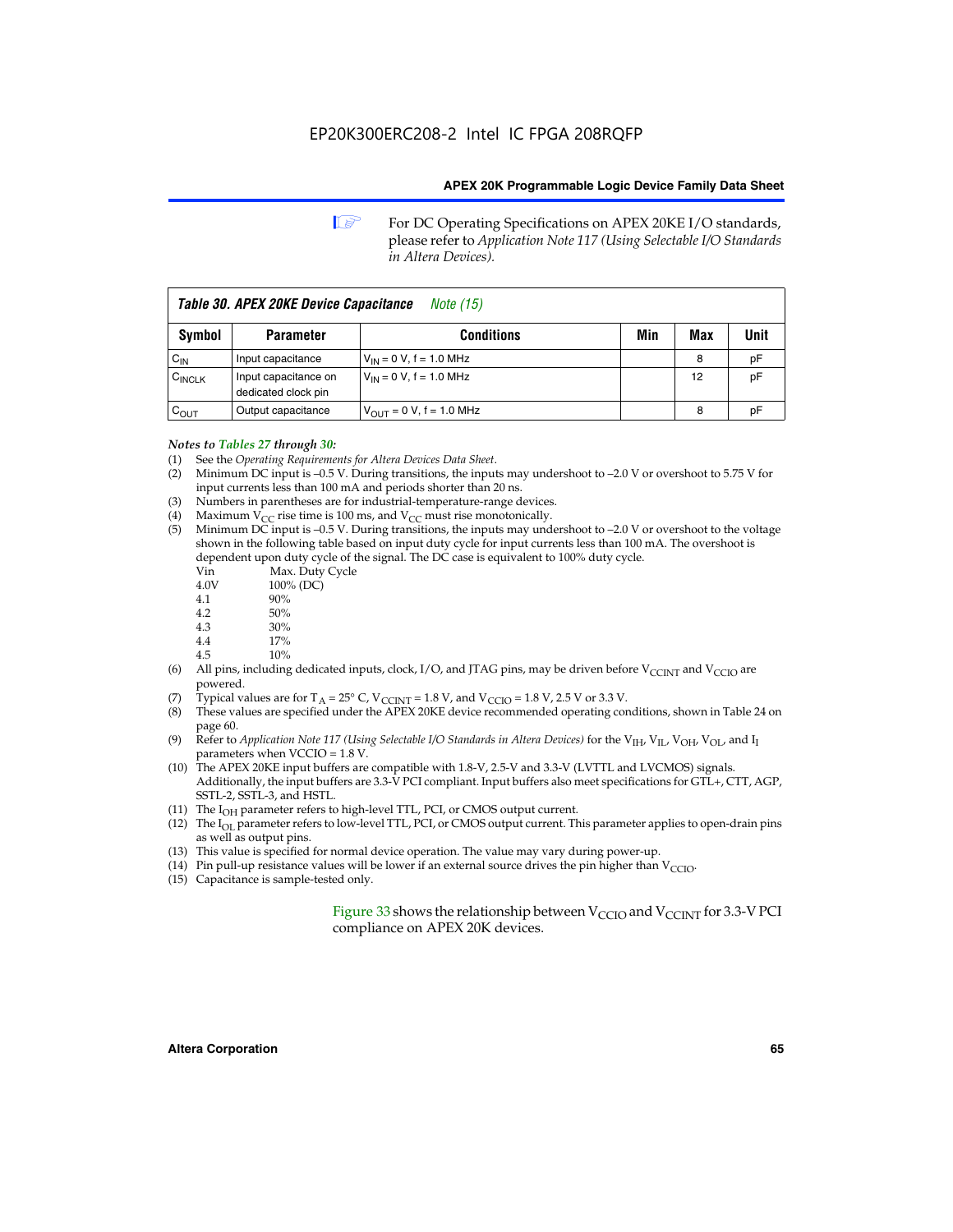



Figure 34 shows the typical output drive characteristics of APEX 20K devices with 3.3-V and 2.5-V V<sub>CCIO</sub>. The output driver is compatible with the 3.3-V *PCI Local Bus Specification, Revision 2.2* (when VCCIO pins are connected to 3.3 V). 5-V tolerant APEX 20K devices in the -1 speed grade are 5-V PCI compliant over all operating conditions.

*Figure 34. Output Drive Characteristics of APEX 20K Device Note (1)*





**66 Altera Corporation**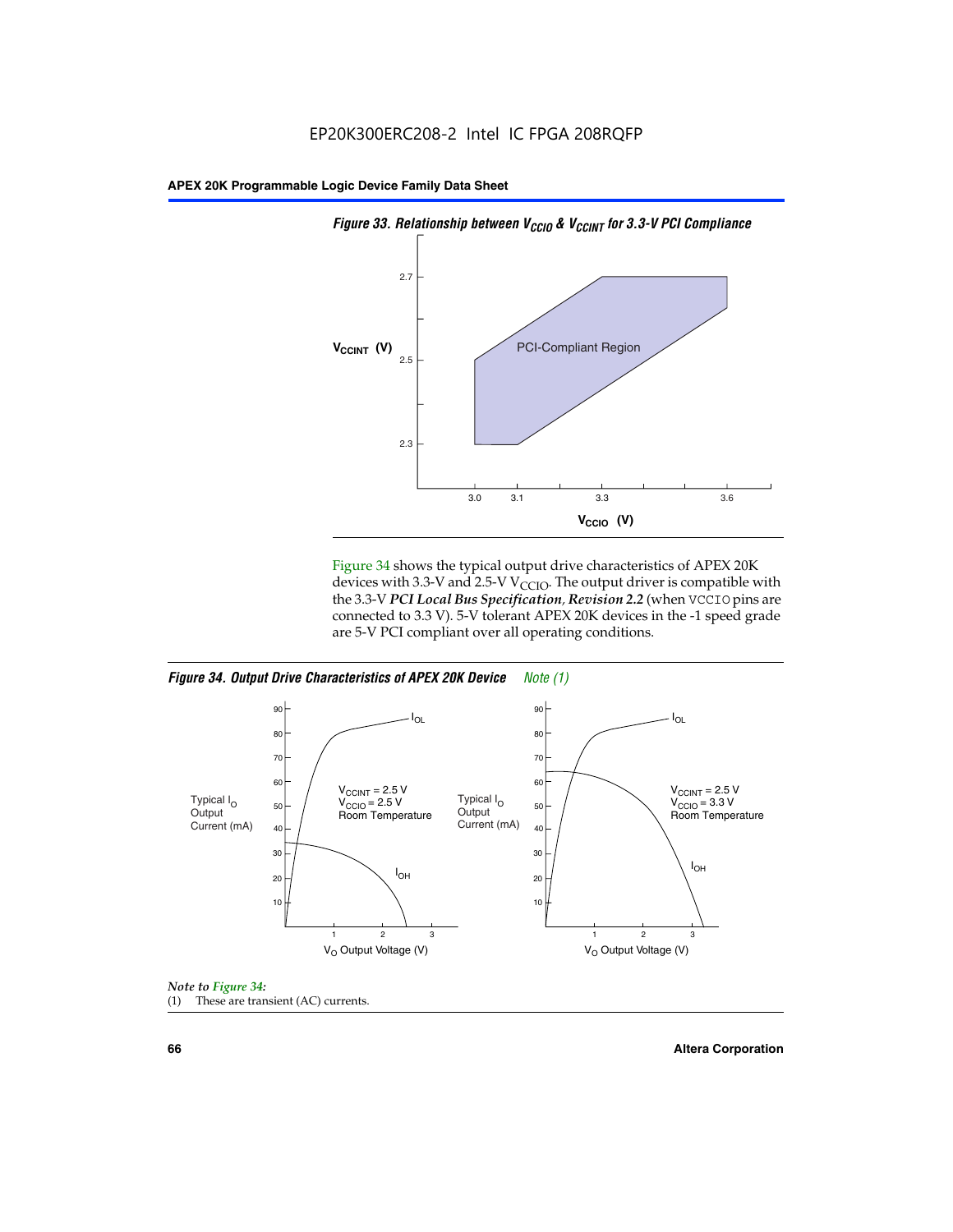

Figure 35 shows the output drive characteristics of APEX 20KE devices.

*Note to Figure 35:* (1) These are transient (AC) currents.

**Timing Model** The high-performance FastTrack and MegaLAB interconnect routing resources ensure predictable performance, accurate simulation, and accurate timing analysis. This predictable performance contrasts with that of FPGAs, which use a segmented connection scheme and therefore have unpredictable performance.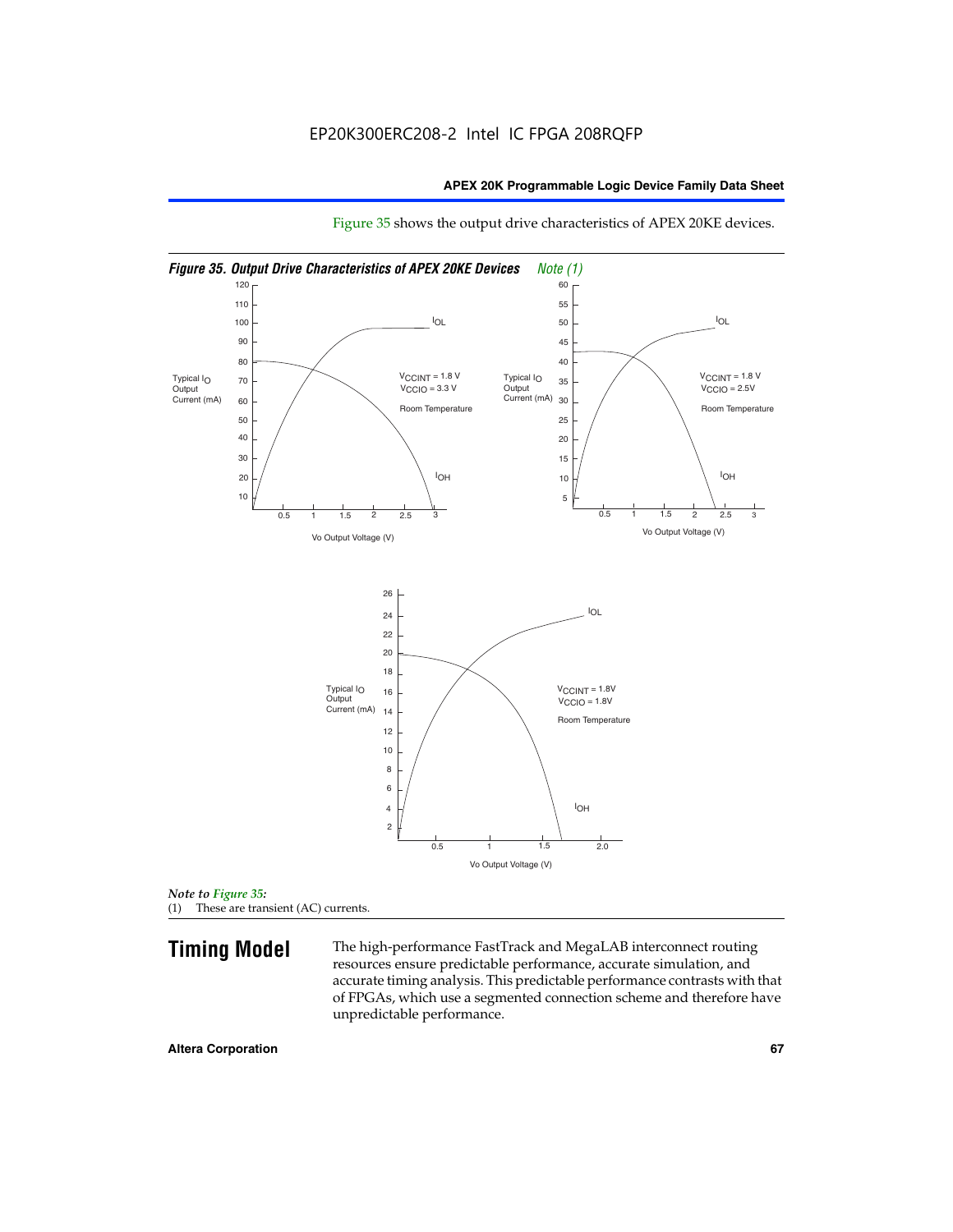All specifications are always representative of worst-case supply voltage and junction temperature conditions. All output-pin-timing specifications are reported for maximum driver strength.

Figure  $36$  shows the  $f_{MAX}$  timing model for APEX 20K devices.



Figure 37 shows the  $f_{MAX}$  timing model for APEX 20KE devices. These parameters can be used to estimate  $f_{MAX}$  for multiple levels of logic. Quartus II software timing analysis should be used for more accurate timing information.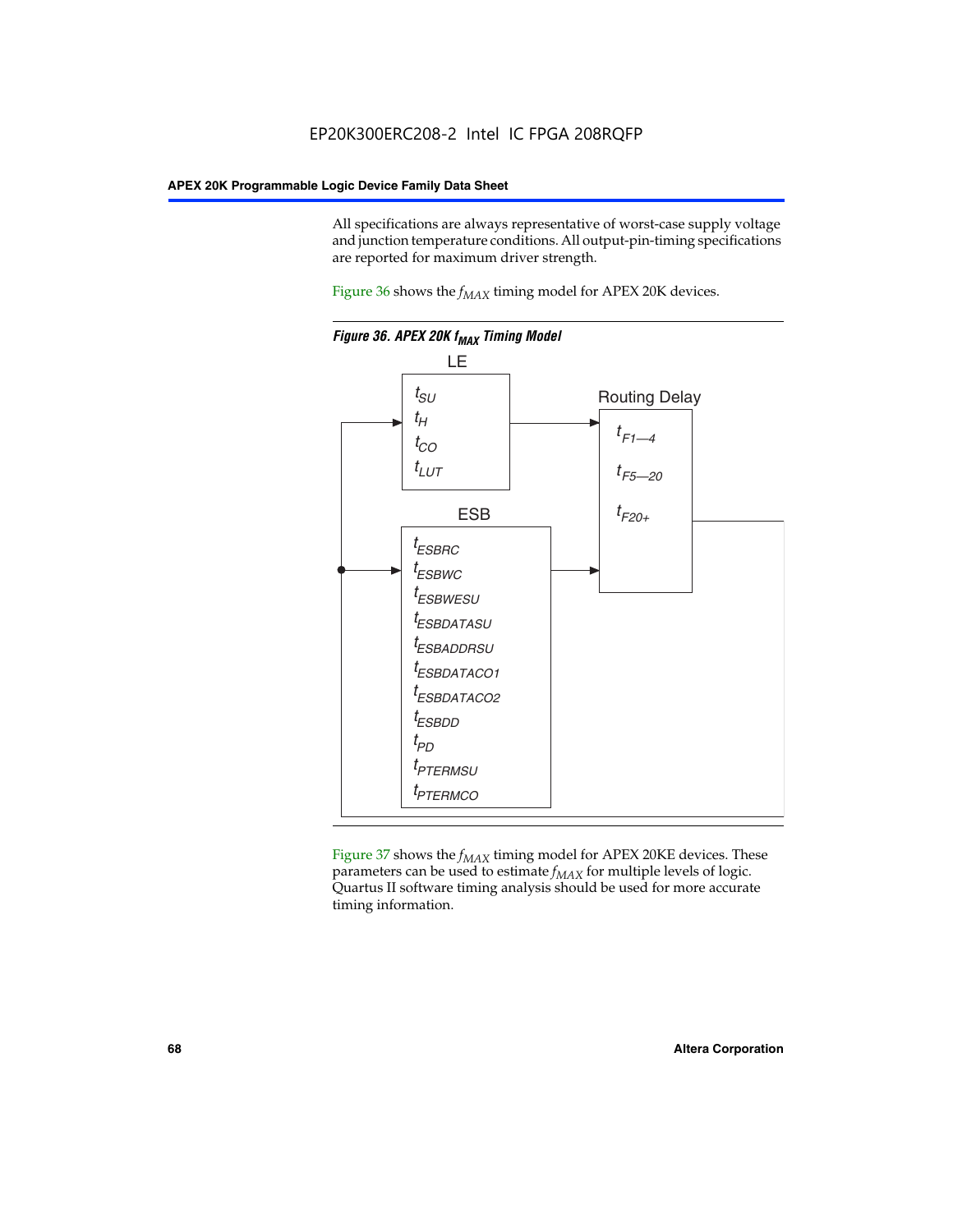

**Figure 37. APEX 20KE f<sub>MAX</sub> Timing Model**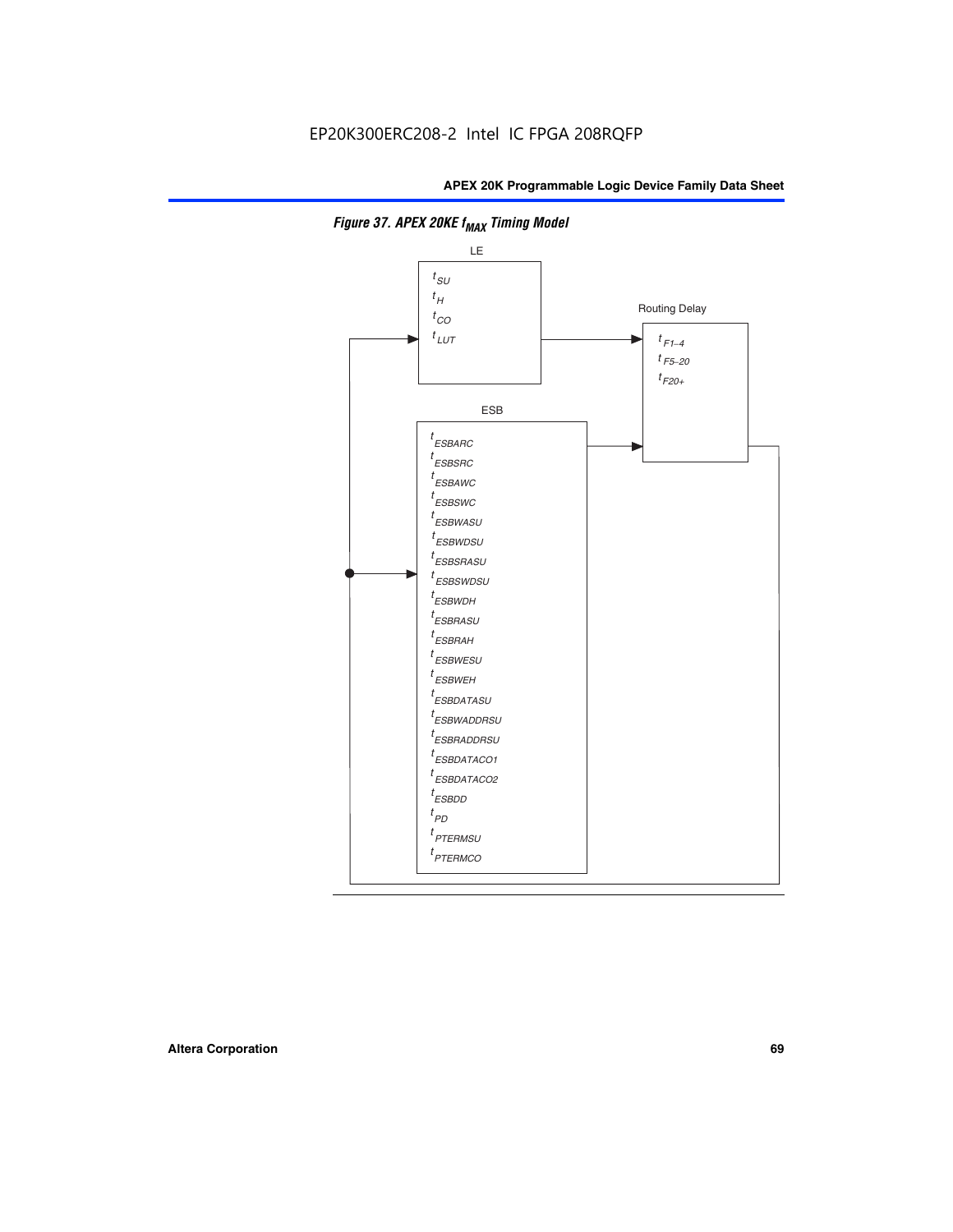Figures 38 and 39 show the asynchronous and synchronous timing waveforms, respectively, for the ESB macroparameters in Table 31.



*Figure 38. ESB Asynchronous Timing Waveforms*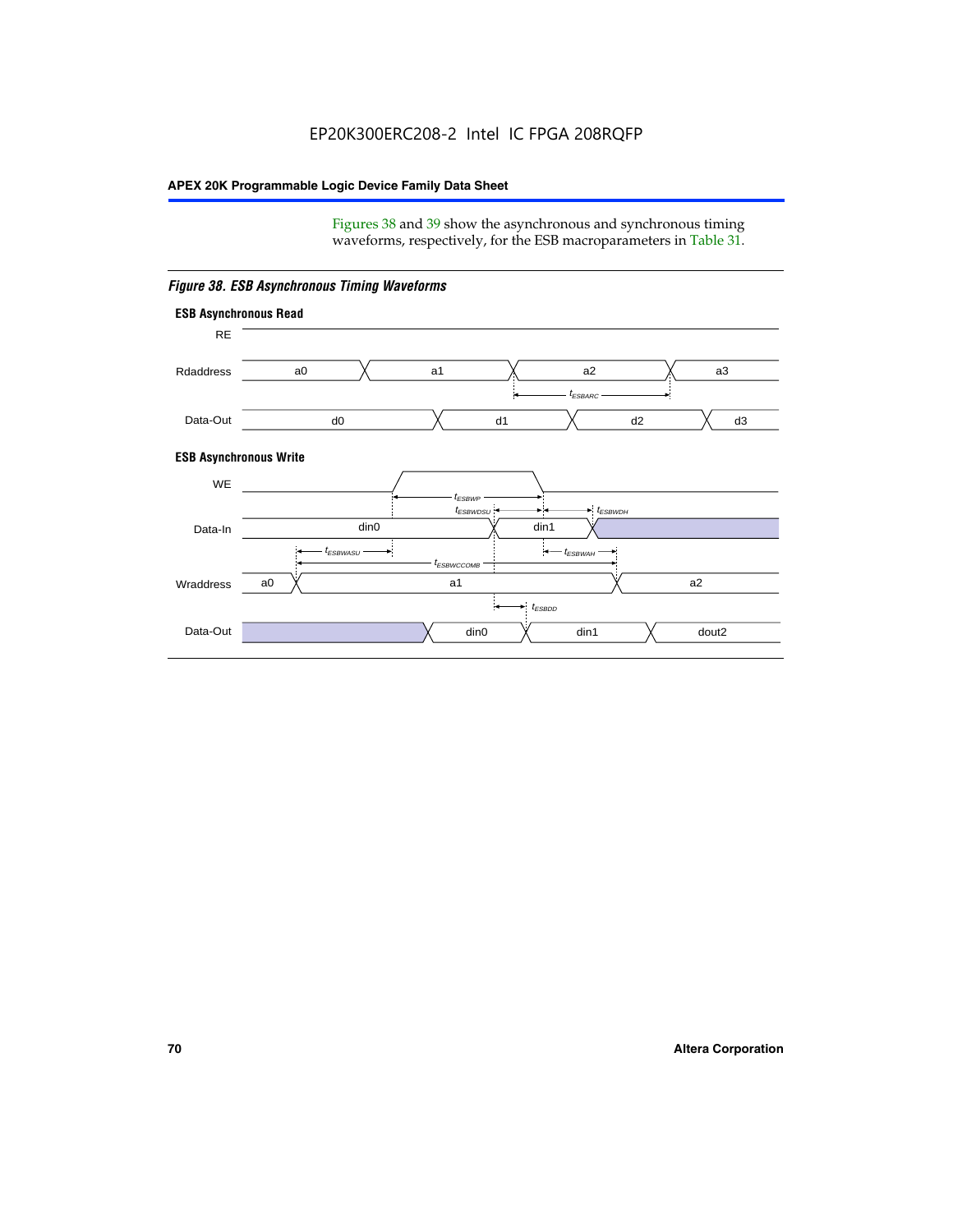

# *Figure 39. ESB Synchronous Timing Waveforms*

#### **ESB Synchronous Write (ESB Output Registers Used)**



Figure 40 shows the timing model for bidirectional I/O pin timing.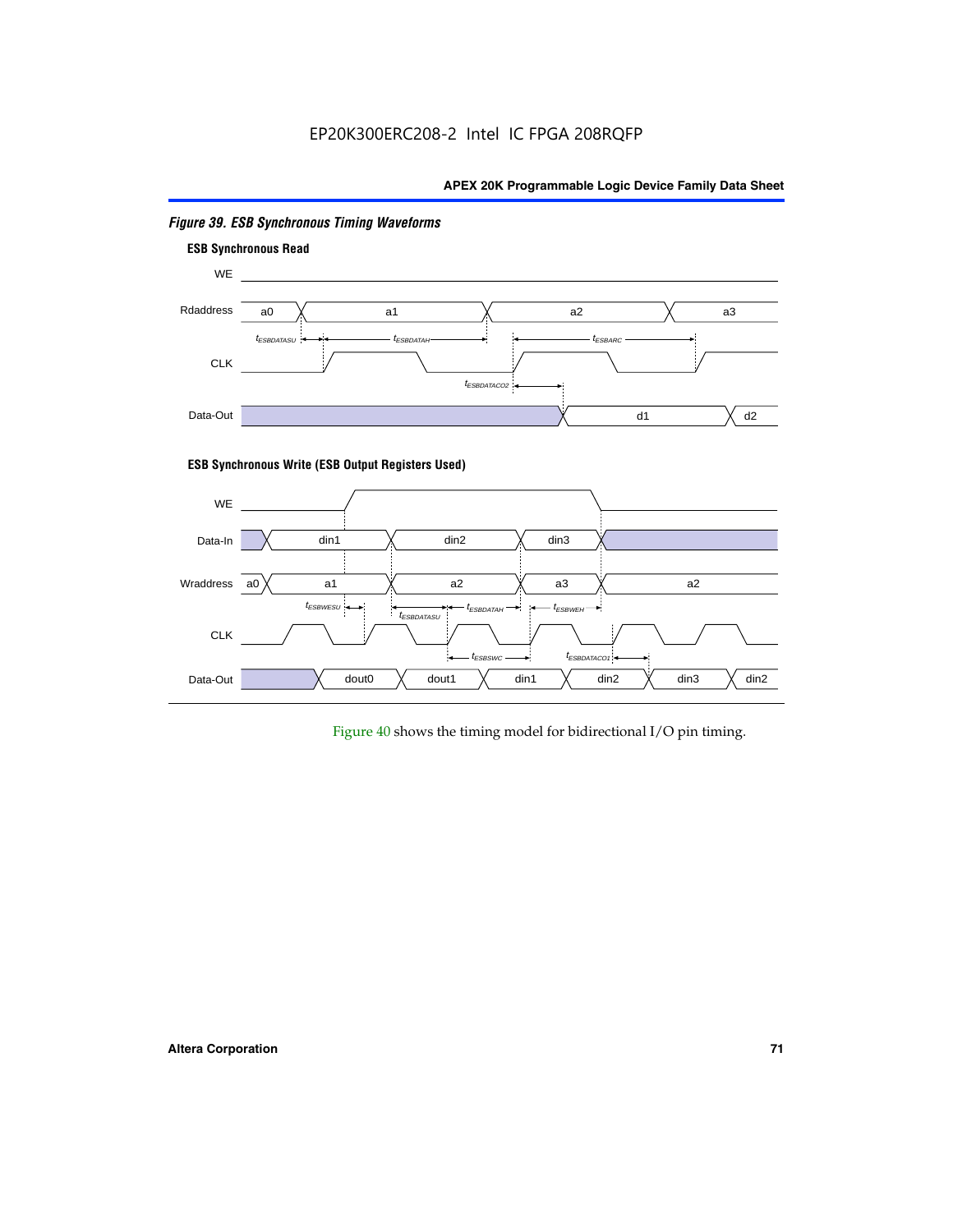

### *Figure 40. Synchronous Bidirectional Pin External Timing*

# *Notes to Figure 40:*

- The output enable and input registers are LE registers in the LAB adjacent to a bidirectional row pin. The output enable register is set with "Output Enable Routing= Signal-Pin" option in the Quartus II software.
- (2) The LAB adjacent input register is set with "Decrease Input Delay to Internal Cells= Off". This maintains a zero hold time for lab adjacent registers while giving a fast, position independent setup time. A faster setup time with zero hold time is possible by setting "Decrease Input Delay to Internal Cells= ON" and moving the input register farther away from the bidirectional pin. The exact position where zero hold occurs with the minimum setup time, varies with device density and speed grade.

Table 31 describes the  $f_{MAX}$  timing parameters shown in Figure 36 on page 68.

| Table 31. APEX 20K f <sub>MAX</sub> Timing Parameters<br>(Part 1 of 2) |                                                                |  |  |  |  |
|------------------------------------------------------------------------|----------------------------------------------------------------|--|--|--|--|
| Symbol<br><b>Parameter</b>                                             |                                                                |  |  |  |  |
| $t_{\text{SU}}$                                                        | LE register setup time before clock                            |  |  |  |  |
| $t_H$                                                                  | LE register hold time after clock                              |  |  |  |  |
| $t_{CO}$                                                               | LE register clock-to-output delay                              |  |  |  |  |
| t <sub>LUT</sub>                                                       | LUT delay for data-in                                          |  |  |  |  |
| <sup>t</sup> ESBRC                                                     | ESB Asynchronous read cycle time                               |  |  |  |  |
| <sup>t</sup> ESBWC                                                     | ESB Asynchronous write cycle time                              |  |  |  |  |
| <sup>t</sup> ESBWESU                                                   | ESB WE setup time before clock when using input register       |  |  |  |  |
| <sup>t</sup> ESBDATASU                                                 | ESB data setup time before clock when using input register     |  |  |  |  |
| <sup>t</sup> ESBDATAH                                                  | ESB data hold time after clock when using input register       |  |  |  |  |
| <sup>t</sup> ESBADDRSU                                                 | ESB address setup time before clock when using input registers |  |  |  |  |
| ESBDATACO1                                                             | ESB clock-to-output delay when using output registers          |  |  |  |  |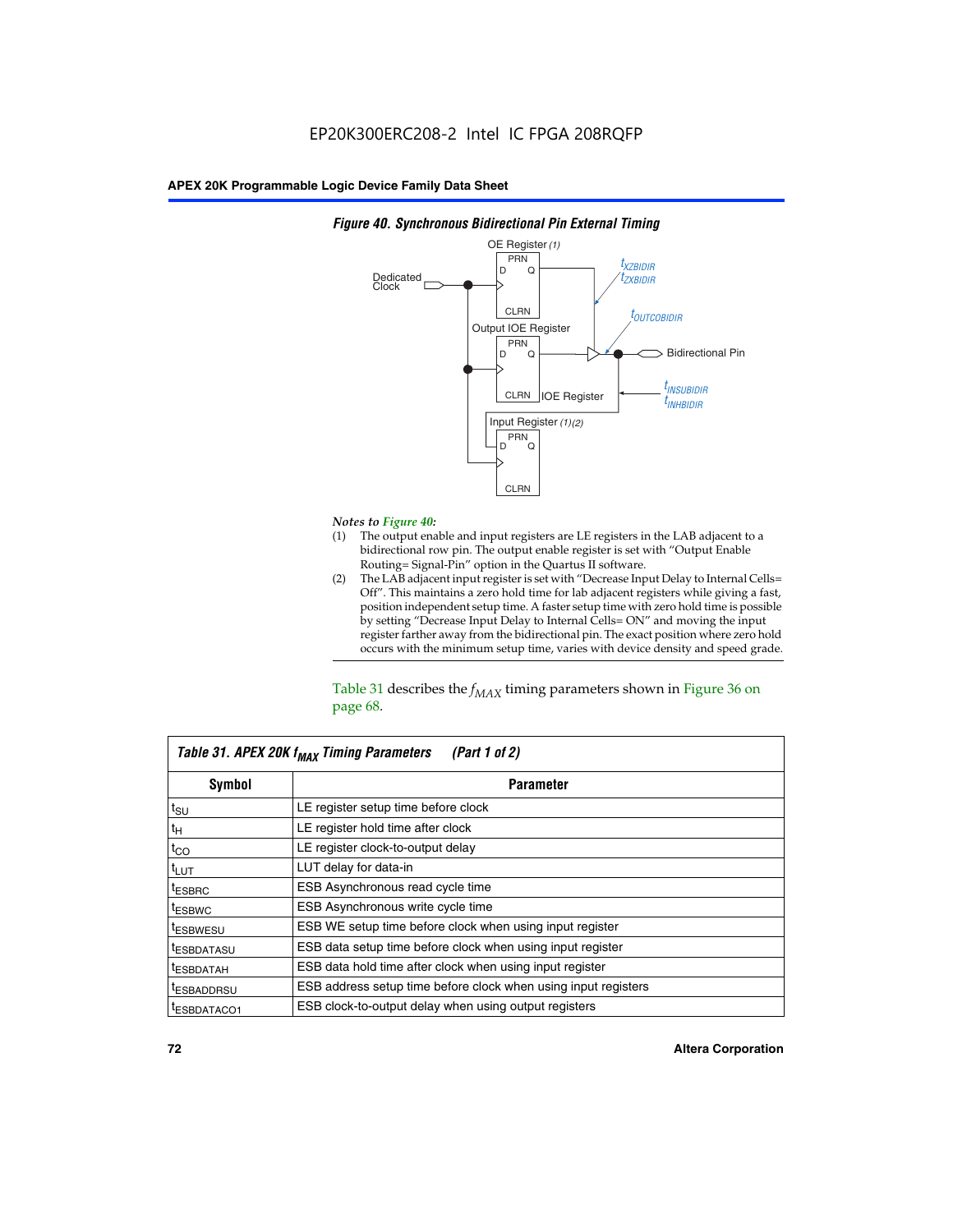| Table 31. APEX 20K f <sub>MAX</sub> Timing Parameters<br>(Part 2 of 2) |                                                    |  |  |  |  |
|------------------------------------------------------------------------|----------------------------------------------------|--|--|--|--|
| Symbol                                                                 | <b>Parameter</b>                                   |  |  |  |  |
| <sup>t</sup> ESBDATACO2                                                | ESB clock-to-output delay without output registers |  |  |  |  |
| <sup>t</sup> ESBDD                                                     | ESB data-in to data-out delay for RAM mode         |  |  |  |  |
| t <sub>PD</sub>                                                        | ESB macrocell input to non-registered output       |  |  |  |  |
| <sup>t</sup> PTERMSU                                                   | ESB macrocell register setup time before clock     |  |  |  |  |
| <sup>t</sup> PTERMCO                                                   | ESB macrocell register clock-to-output delay       |  |  |  |  |
| $t_{F1-4}$                                                             | Fanout delay using local interconnect              |  |  |  |  |
| $t_{F5-20}$                                                            | Fanout delay using MegaLab Interconnect            |  |  |  |  |
| $t_{F20+}$                                                             | Fanout delay using FastTrack Interconnect          |  |  |  |  |
| $t_{CH}$                                                               | Minimum clock high time from clock pin             |  |  |  |  |
| $t_{CL}$                                                               | Minimum clock low time from clock pin              |  |  |  |  |
| t <sub>CLRP</sub>                                                      | LE clear pulse width                               |  |  |  |  |
| t <sub>PREP</sub>                                                      | LE preset pulse width                              |  |  |  |  |
| <sup>t</sup> ESBCH                                                     | Clock high time                                    |  |  |  |  |
| <sup>t</sup> ESBCL                                                     | Clock low time                                     |  |  |  |  |
| <sup>t</sup> ESBWP                                                     | Write pulse width                                  |  |  |  |  |
| <sup>t</sup> ESBRP                                                     | Read pulse width                                   |  |  |  |  |

## Tables 32 and 33 describe APEX 20K external timing parameters.

| Table 32. APEX 20K External Timing Parameters<br>Note (1) |                                                         |  |  |  |  |
|-----------------------------------------------------------|---------------------------------------------------------|--|--|--|--|
| Symbol                                                    | <b>Clock Parameter</b>                                  |  |  |  |  |
| <sup>t</sup> insu                                         | Setup time with global clock at IOE register            |  |  |  |  |
| $t_{\mathsf{INH}}$                                        | Hold time with global clock at IOE register             |  |  |  |  |
| toutco                                                    | Clock-to-output delay with global clock at IOE register |  |  |  |  |

| Table 33. APEX 20K External Bidirectional Timing Parameters<br>Note (1) |                                                                                                |              |  |  |  |  |
|-------------------------------------------------------------------------|------------------------------------------------------------------------------------------------|--------------|--|--|--|--|
| Symbol                                                                  | <b>Parameter</b>                                                                               |              |  |  |  |  |
| <sup>I</sup> INSUBIDIR                                                  | Setup time for bidirectional pins with global clock at same-row or same-<br>column LE register |              |  |  |  |  |
| <sup>t</sup> INHBIDIR                                                   | Hold time for bidirectional pins with global clock at same-row or same-<br>column LE register  |              |  |  |  |  |
| <sup>t</sup> OUTCOBIDIR                                                 | Clock-to-output delay for bidirectional pins with global clock at IOE<br>register              | $C1 = 10 pF$ |  |  |  |  |
| <sup>T</sup> XZBIDIR                                                    | Synchronous IOE output buffer disable delay                                                    | $C1 = 10 pF$ |  |  |  |  |
| <sup>I</sup> ZXBIDIR                                                    | Synchronous IOE output buffer enable delay, slow slew rate $=$ off                             | $C1 = 10 pF$ |  |  |  |  |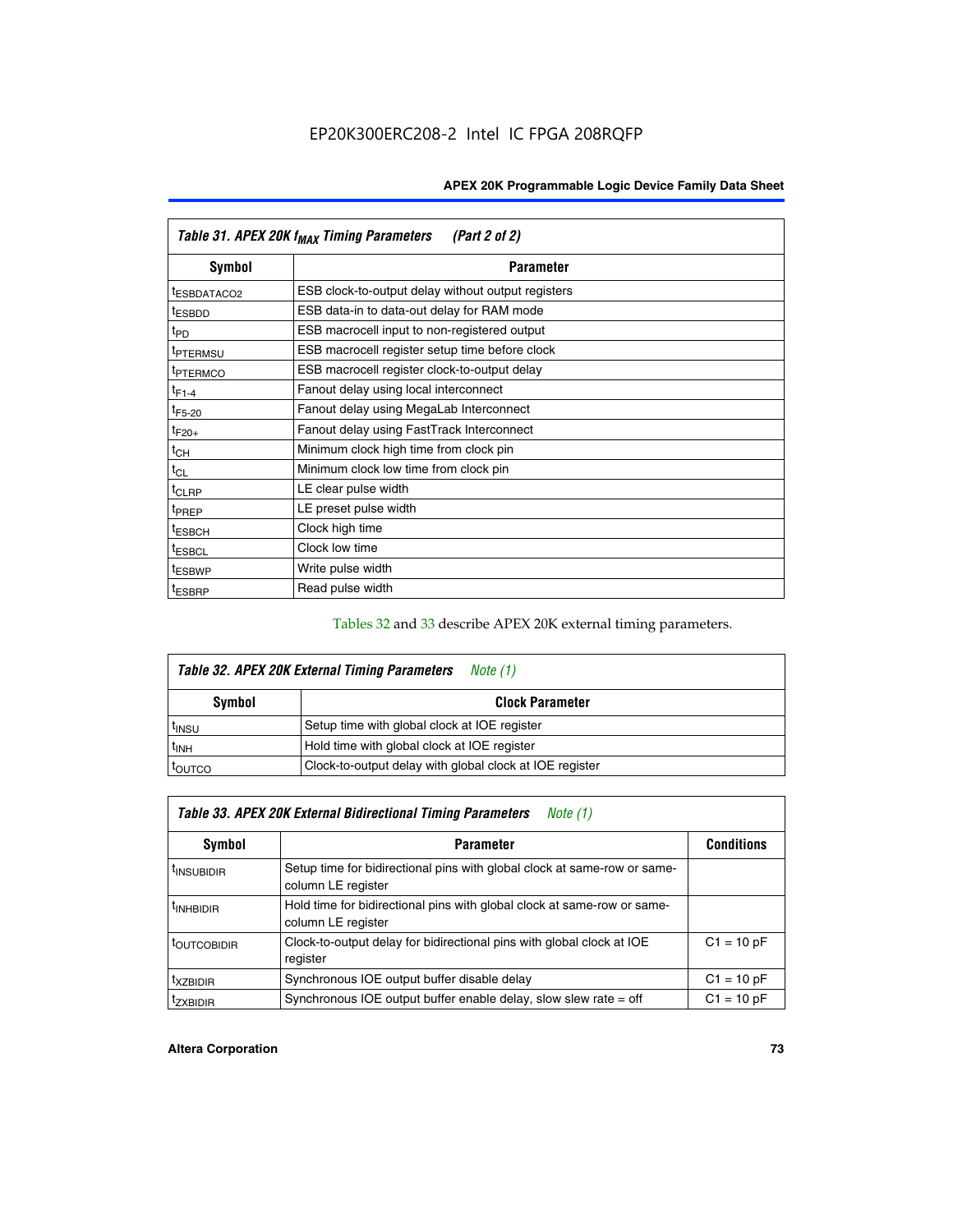#### *Note to Tables 32 and 33:*

(1) These timing parameters are sample-tested only.

Tables 34 through 37 show APEX 20KE LE, ESB, routing, and functional timing microparameters for the  $f_{MAX}$  timing model.

| <b>Table 34. APEX 20KE LE Timing Microparameters</b> |                                     |  |  |  |  |
|------------------------------------------------------|-------------------------------------|--|--|--|--|
| Symbol<br><b>Parameter</b>                           |                                     |  |  |  |  |
| t <sub>SU</sub>                                      | LE register setup time before clock |  |  |  |  |
| $t_H$                                                | LE register hold time after clock   |  |  |  |  |
| $t_{CO}$                                             | LE register clock-to-output delay   |  |  |  |  |
|                                                      | LUT delay for data-in to data-out   |  |  |  |  |

| <b>Table 35. APEX 20KE ESB Timing Microparameters</b> |                                                            |  |  |  |
|-------------------------------------------------------|------------------------------------------------------------|--|--|--|
| Symbol                                                | <b>Parameter</b>                                           |  |  |  |
| <sup>t</sup> ESBARC                                   | ESB Asynchronous read cycle time                           |  |  |  |
| <sup>t</sup> ESBSRC                                   | ESB Synchronous read cycle time                            |  |  |  |
| <b><i>ESBAWC</i></b>                                  | ESB Asynchronous write cycle time                          |  |  |  |
| t <sub>ESBSWC</sub>                                   | ESB Synchronous write cycle time                           |  |  |  |
| t <sub>ESBWASU</sub>                                  | ESB write address setup time with respect to WE            |  |  |  |
| <sup>t</sup> ESBWAH                                   | ESB write address hold time with respect to WE             |  |  |  |
| t <sub>ESBWDSU</sub>                                  | ESB data setup time with respect to WE                     |  |  |  |
| <sup>t</sup> ESBWDH                                   | ESB data hold time with respect to WE                      |  |  |  |
| tESBRASU                                              | ESB read address setup time with respect to RE             |  |  |  |
| <sup>t</sup> ESBRAH                                   | ESB read address hold time with respect to RE              |  |  |  |
| <i>ESBWESU</i>                                        | ESB WE setup time before clock when using input register   |  |  |  |
| t <sub>ESBWEH</sub>                                   | ESB WE hold time after clock when using input register     |  |  |  |
| <b><i>t</i>ESBDATASU</b>                              | ESB data setup time before clock when using input register |  |  |  |
| t <sub>ESBDATAH</sub>                                 | ESB data hold time after clock when using input register   |  |  |  |
| t <sub>ESBWADDRSU</sub>                               | ESB write address setup time before clock when using input |  |  |  |
|                                                       | registers                                                  |  |  |  |
| <i><b>LESBRADDRSU</b></i>                             | ESB read address setup time before clock when using input  |  |  |  |
|                                                       | registers                                                  |  |  |  |
| t <sub>ESBDATACO1</sub>                               | ESB clock-to-output delay when using output registers      |  |  |  |
| t <sub>ESBDATACO2</sub>                               | ESB clock-to-output delay without output registers         |  |  |  |
| $t_{ESBDD}$                                           | ESB data-in to data-out delay for RAM mode                 |  |  |  |
| $t_{\mathsf{PD}}$                                     | ESB Macrocell input to non-registered output               |  |  |  |
| t <sub>PTERMSU</sub>                                  | ESB Macrocell register setup time before clock             |  |  |  |
| t <sub>PTERMCO</sub>                                  | ESB Macrocell register clock-to-output delay               |  |  |  |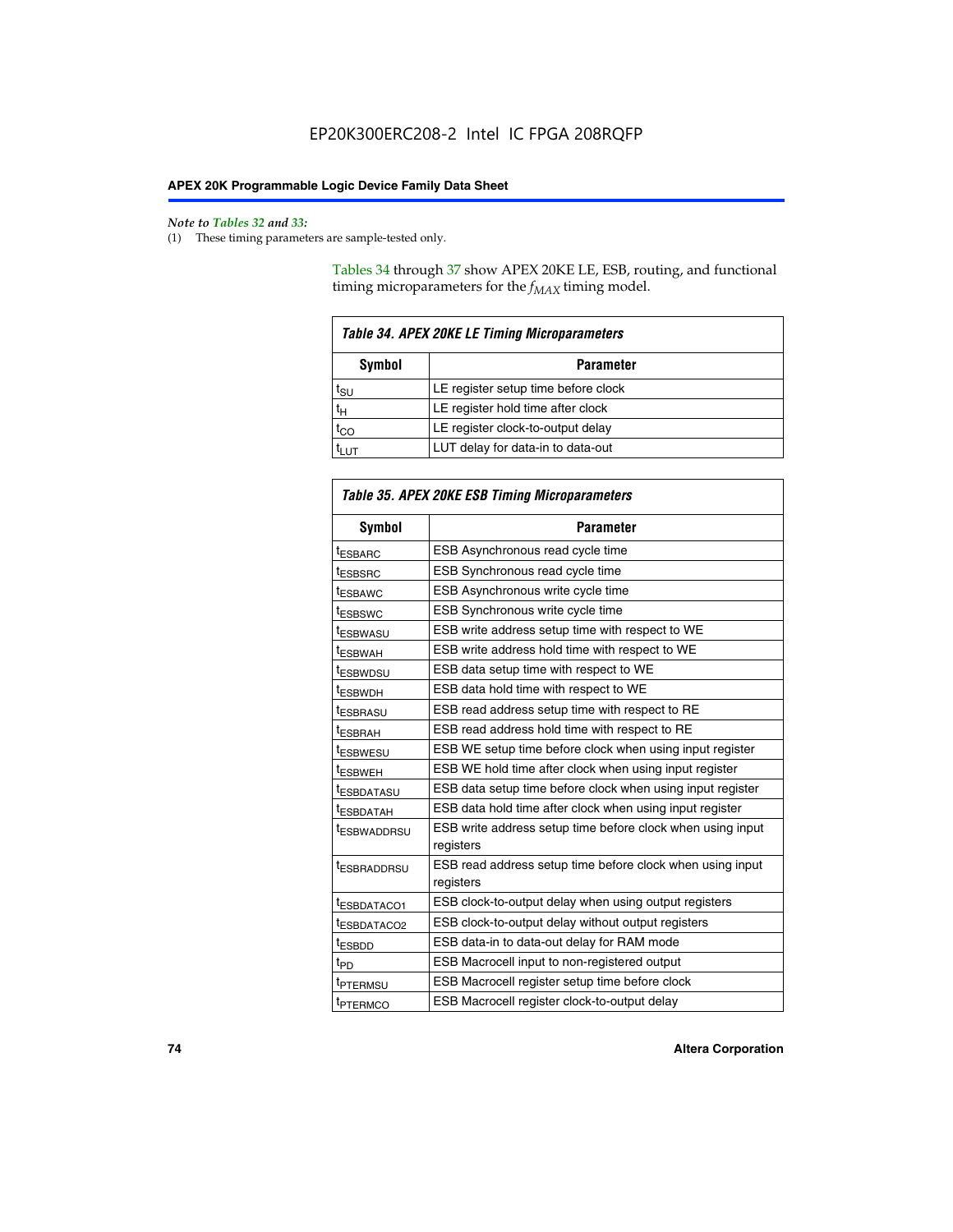| <b>Table 36. APEX 20KE Routing Timing Microparameters</b><br>Note (1) |                                                    |  |  |  |
|-----------------------------------------------------------------------|----------------------------------------------------|--|--|--|
| Symbol                                                                | <b>Parameter</b>                                   |  |  |  |
| $t_{F1-4}$                                                            | Fanout delay using Local Interconnect              |  |  |  |
| $t_{F5-20}$                                                           | Fanout delay estimate using MegaLab Interconnect   |  |  |  |
| t <sub>F20+</sub>                                                     | Fanout delay estimate using FastTrack Interconnect |  |  |  |

#### *Note to Table 36:*

(1) These parameters are worst-case values for typical applications. Post-compilation timing simulation and timing analysis are required to determine actual worst-case performance.

| Symbol        | <b>Parameter</b>                       |  |  |  |  |  |
|---------------|----------------------------------------|--|--|--|--|--|
| <b>TCH</b>    | Minimum clock high time from clock pin |  |  |  |  |  |
| <b>TCL</b>    | Minimum clock low time from clock pin  |  |  |  |  |  |
| <b>TCLRP</b>  | LE clear Pulse Width                   |  |  |  |  |  |
| <b>TPREP</b>  | LE preset pulse width                  |  |  |  |  |  |
| <b>TESBCH</b> | Clock high time for ESB                |  |  |  |  |  |
| <b>TESBCL</b> | Clock low time for ESB                 |  |  |  |  |  |
| <b>TESBWP</b> | Write pulse width                      |  |  |  |  |  |
| <b>TESBRP</b> | Read pulse width                       |  |  |  |  |  |

## *Table 37. APEX 20KE Functional Timing Microparameters*

Tables 38 and 39 describe the APEX 20KE external timing parameters.

| Table 38. APEX 20KE External Timing Parameters<br>Note (1) |                                                                |              |  |  |  |  |
|------------------------------------------------------------|----------------------------------------------------------------|--------------|--|--|--|--|
| <b>Clock Parameter</b><br>Symbol<br><b>Conditions</b>      |                                                                |              |  |  |  |  |
| <sup>t</sup> insu                                          | Setup time with global clock at IOE input register             |              |  |  |  |  |
| $t_{\text{INH}}$                                           | Hold time with global clock at IOE input register              |              |  |  |  |  |
| toutco                                                     | Clock-to-output delay with global clock at IOE output register | $C1 = 10 pF$ |  |  |  |  |
| <sup>t</sup> INSUPLL                                       | Setup time with PLL clock at IOE input register                |              |  |  |  |  |
| <sup>t</sup> INHPLL                                        | Hold time with PLL clock at IOE input register                 |              |  |  |  |  |
| <sup>I</sup> OUTCOPLL                                      | Clock-to-output delay with PLL clock at IOE output register    | $C1 = 10 pF$ |  |  |  |  |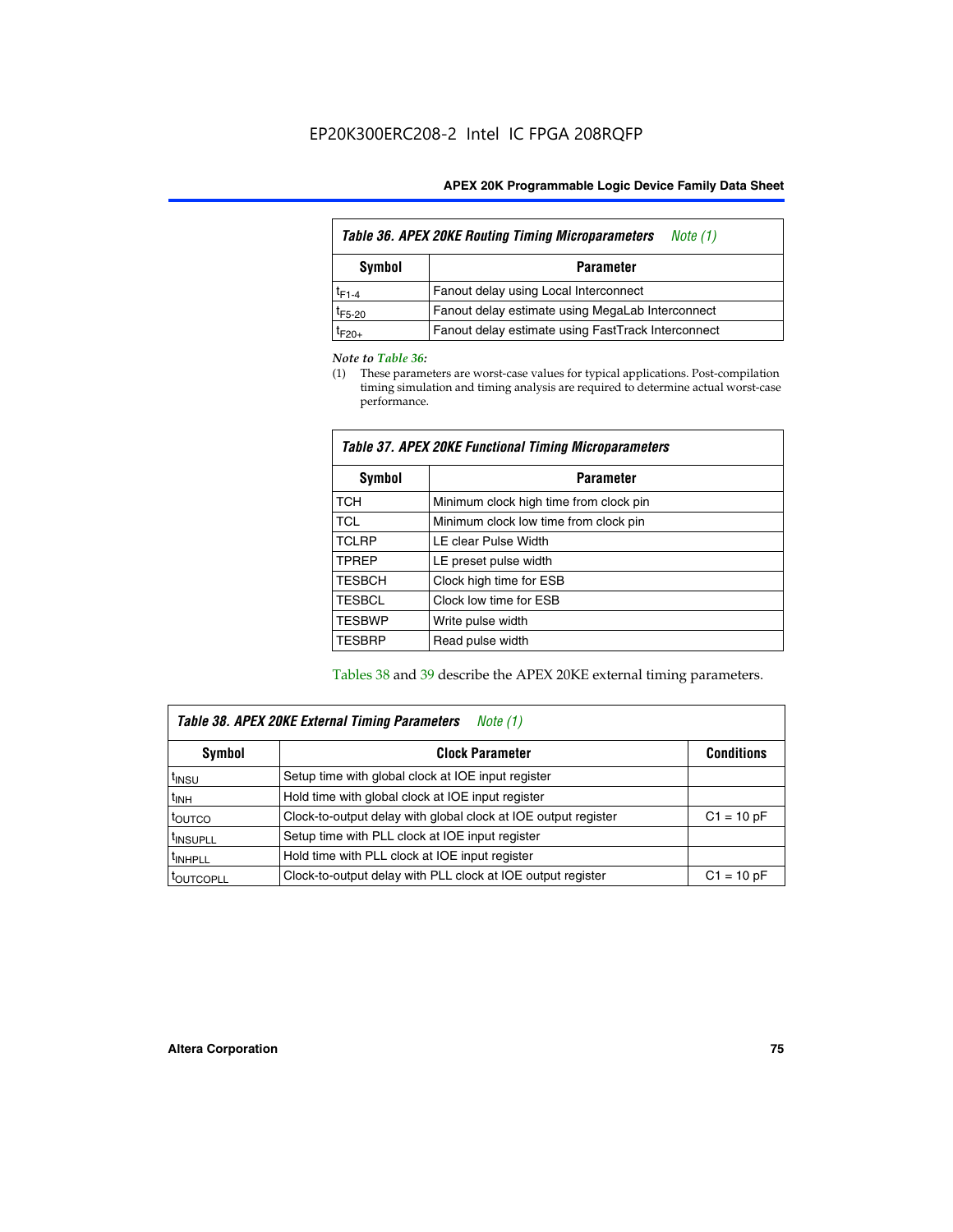| <b>Table 39. APEX 20KE External Bidirectional Timing Parameters</b><br>Note (1) |                                                                                                          |                   |  |  |  |  |
|---------------------------------------------------------------------------------|----------------------------------------------------------------------------------------------------------|-------------------|--|--|--|--|
| Symbol                                                                          | <b>Parameter</b>                                                                                         | <b>Conditions</b> |  |  |  |  |
| <sup>t</sup> INSUBIDIR                                                          | Setup time for bidirectional pins with global clock at LAB adjacent Input<br>Register                    |                   |  |  |  |  |
| <sup>t</sup> INHBIDIR                                                           | Hold time for bidirectional pins with global clock at LAB adjacent Input<br>Register                     |                   |  |  |  |  |
| <sup>t</sup> OUTCOBIDIR                                                         | $C1 = 10 pF$<br>Clock-to-output delay for bidirectional pins with global clock at IOE output<br>register |                   |  |  |  |  |
| <sup>t</sup> xzbidir                                                            | $C1 = 10 pF$<br>Synchronous Output Enable Register to output buffer disable delay                        |                   |  |  |  |  |
| <sup>t</sup> zxbidir                                                            | Synchronous Output Enable Register output buffer enable delay                                            | $C1 = 10 pF$      |  |  |  |  |
| <sup>I</sup> INSUBIDIRPLL                                                       | Setup time for bidirectional pins with PLL clock at LAB adjacent Input<br>Register                       |                   |  |  |  |  |
| <sup>t</sup> INHBIDIRPLL                                                        | Hold time for bidirectional pins with PLL clock at LAB adjacent Input<br>Register                        |                   |  |  |  |  |
| <sup>t</sup> OUTCOBIDIRPLL                                                      | Clock-to-output delay for bidirectional pins with PLL clock at IOE output<br>register                    | $C1 = 10 pF$      |  |  |  |  |
| <sup>t</sup> XZBIDIRPLL                                                         | Synchronous Output Enable Register to output buffer disable delay with<br><b>PLL</b>                     | $C1 = 10 pF$      |  |  |  |  |
| <sup>I</sup> ZXBIDIRPLL                                                         | Synchronous Output Enable Register output buffer enable delay with PLL                                   | $C1 = 10 pF$      |  |  |  |  |

*Note to Tables 38 and 39:*

(1) These timing parameters are sample-tested only.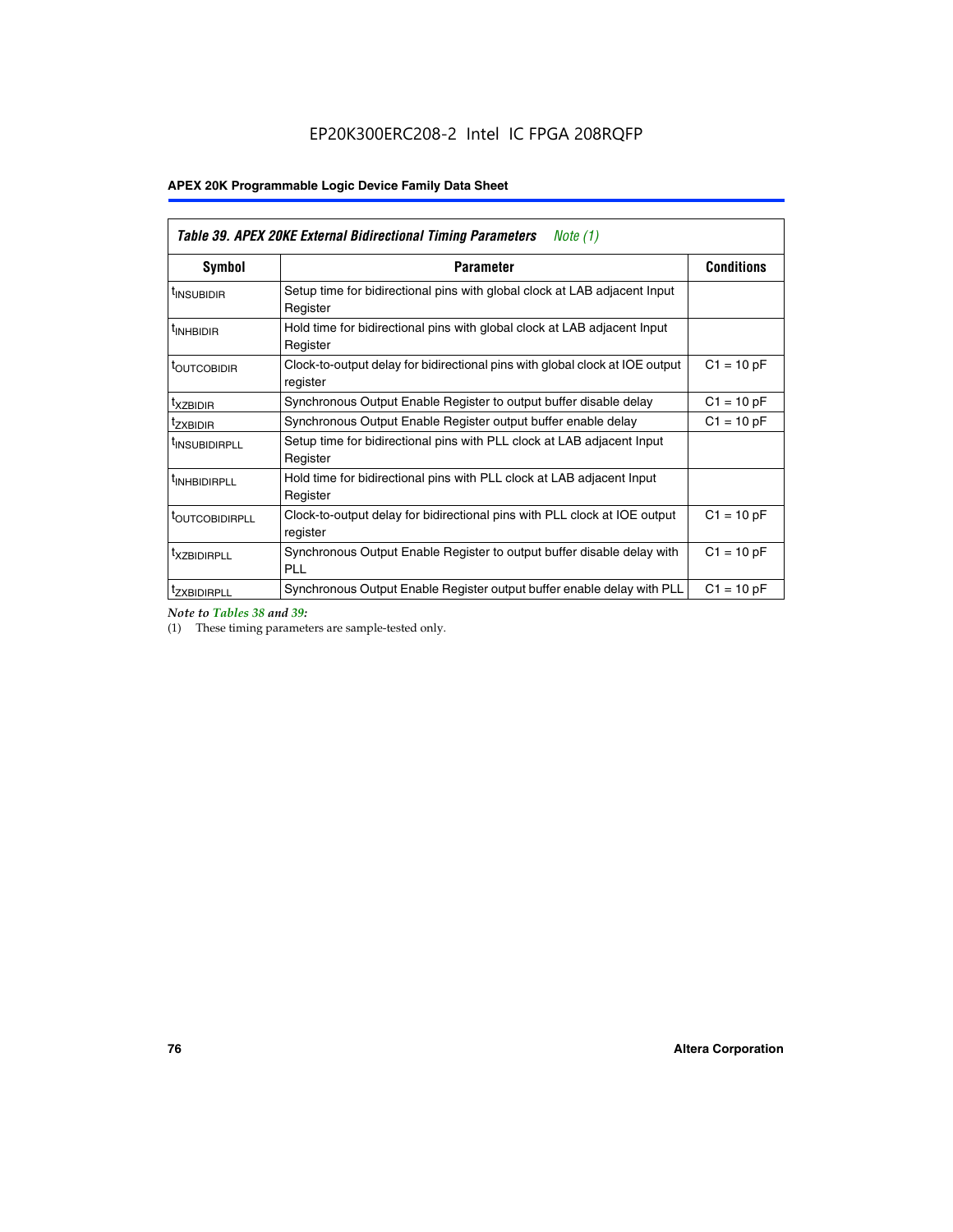Tables 40 through 42 show the **f<sub>MAX</sub>** timing parameters for EP20K100, EP20K200, and EP20K400 APEX 20K devices.

| Table 40. EP20K100 f <sub>MAX</sub> Timing Parameters |                |     |                |     |                |     |              |
|-------------------------------------------------------|----------------|-----|----------------|-----|----------------|-----|--------------|
| <b>Symbol</b>                                         | -1 Speed Grade |     | -2 Speed Grade |     | -3 Speed Grade |     | <b>Units</b> |
|                                                       | Min            | Max | Min            | Max | Min            | Max |              |
| $t_{\text{SU}}$                                       | 0.5            |     | 0.6            |     | 0.8            |     | ns           |
| $t_H$                                                 | 0.7            |     | 0.8            |     | 1.0            |     | ns           |
| $t_{\underline{CO}}$                                  |                | 0.3 |                | 0.4 |                | 0.5 | ns           |
| $t_{LUT}$                                             |                | 0.8 |                | 1.0 |                | 1.3 | ns           |
| <sup>t</sup> ESBRC                                    |                | 1.7 |                | 2.1 |                | 2.4 | ns           |
| <sup>t</sup> ESBWC                                    |                | 5.7 |                | 6.9 |                | 8.1 | ns           |
| <sup>t</sup> ESBWESU                                  | 3.3            |     | 3.9            |     | 4.6            |     | ns           |
| <sup>t</sup> ESBDATASU                                | 2.2            |     | 2.7            |     | 3.1            |     | ns           |
| <sup>t</sup> ESBDATAH                                 | 0.6            |     | 0.8            |     | 0.9            |     | ns           |
| <sup>t</sup> ESBADDRSU                                | 2.4            |     | 2.9            |     | 3.3            |     | ns           |
| t <sub>ESBDATACO1</sub>                               |                | 1.3 |                | 1.6 |                | 1.8 | ns           |
| <sup>t</sup> ESBDATACO2                               |                | 2.6 |                | 3.1 |                | 3.6 | ns           |
| <sup>t</sup> ESBDD                                    |                | 2.5 |                | 3.3 |                | 3.6 | ns           |
| t <sub>PD</sub>                                       |                | 2.5 |                | 3.0 |                | 3.6 | ns           |
| <sup>t</sup> PTERMSU                                  | 2.3            |     | 2.6            |     | 3.2            |     | ns           |
| t <sub>PTERMCO</sub>                                  |                | 1.5 |                | 1.8 |                | 2.1 | ns           |
| $t_{F1-4}$                                            |                | 0.5 |                | 0.6 |                | 0.7 | ns           |
| $t_{F5-20}$                                           |                | 1.6 |                | 1.7 |                | 1.8 | ns           |
| $t_{F20+}$                                            |                | 2.2 |                | 2.2 |                | 2.3 | ns           |
| $t_{CH}$                                              | 2.0            |     | 2.5            |     | 3.0            |     | ns           |
| $t_{CL}$                                              | 2.0            |     | 2.5            |     | 3.0            |     | ns           |
| t <sub>CLRP</sub>                                     | 0.3            |     | 0.4            |     | 0.4            |     | ns           |
| t <sub>PREP</sub>                                     | 0.5            |     | 0.5            |     | 0.5            |     | ns           |
| t <sub>ESBCH</sub>                                    | 2.0            |     | 2.5            |     | 3.0            |     | ns           |
| t <sub>ESBCL</sub>                                    | 2.0            |     | 2.5            |     | 3.0            |     | ns           |
| t <sub>ESBWP</sub>                                    | 1.6            |     | 1.9            |     | 2.2            |     | ns           |
| $t_{ESBRP}$                                           | 1.0            |     | 1.3            |     | 1.4            |     | ns           |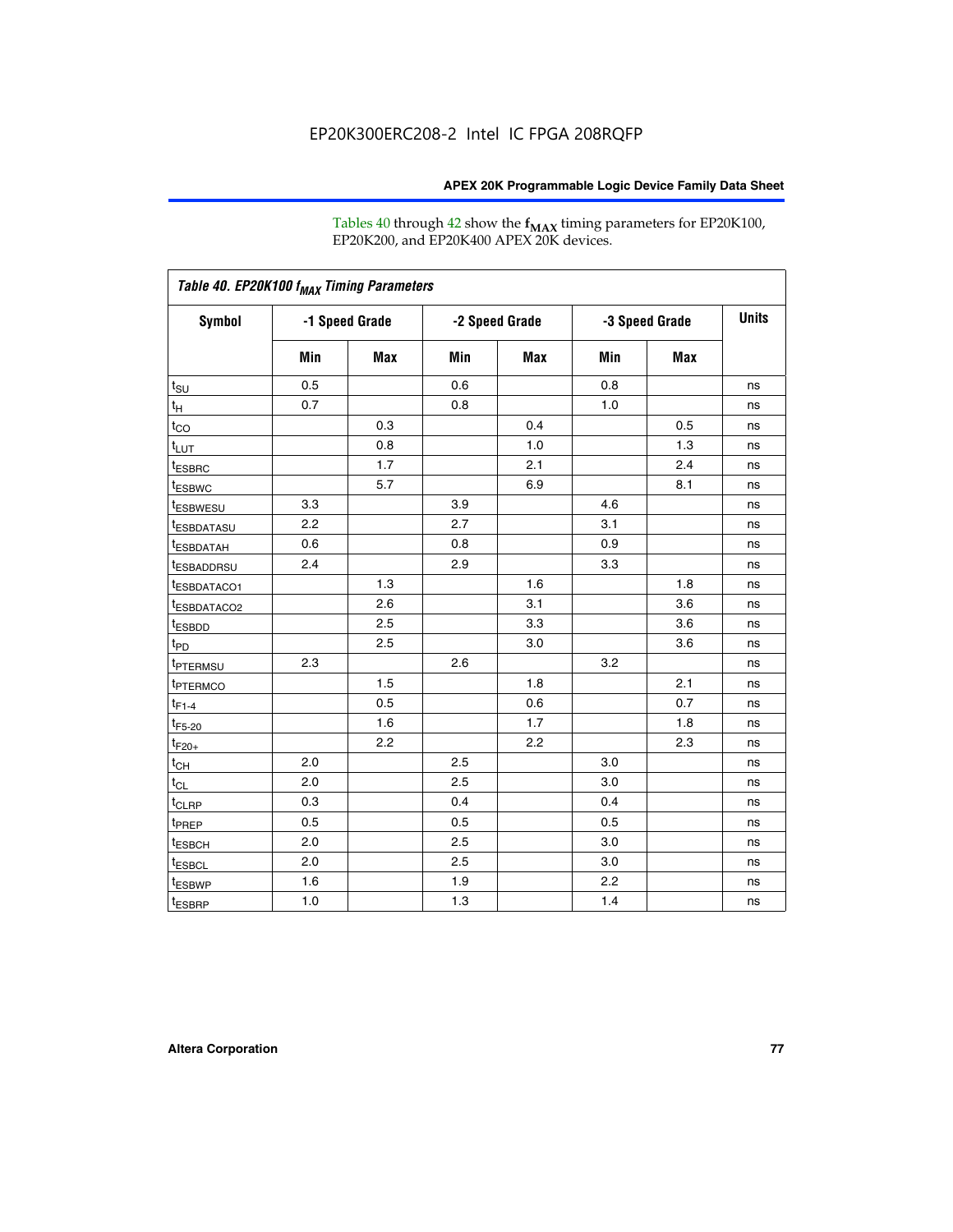| Table 41. EP20K200 f <sub>MAX</sub> Timing Parameters |                |     |     |                |     |                |    |
|-------------------------------------------------------|----------------|-----|-----|----------------|-----|----------------|----|
| Symbol                                                | -1 Speed Grade |     |     | -2 Speed Grade |     | -3 Speed Grade |    |
|                                                       | Min            | Max | Min | Max            | Min | Max            |    |
| $t_{\text{SU}}$                                       | 0.5            |     | 0.6 |                | 0.8 |                | ns |
| $t_H$                                                 | 0.7            |     | 0.8 |                | 1.0 |                | ns |
| $t_{CO}$                                              |                | 0.3 |     | 0.4            |     | 0.5            | ns |
| $t_{LUT}$                                             |                | 0.8 |     | 1.0            |     | 1.3            | ns |
| t <sub>ESBRC</sub>                                    |                | 1.7 |     | 2.1            |     | 2.4            | ns |
| <sup>t</sup> ESBWC                                    |                | 5.7 |     | 6.9            |     | 8.1            | ns |
| t <sub>ESBWESU</sub>                                  | 3.3            |     | 3.9 |                | 4.6 |                | ns |
| <sup>t</sup> ESBDATASU                                | 2.2            |     | 2.7 |                | 3.1 |                | ns |
| t <sub>ESBDATAH</sub>                                 | 0.6            |     | 0.8 |                | 0.9 |                | ns |
| t <sub>ESBADDRSU</sub>                                | 2.4            |     | 2.9 |                | 3.3 |                | ns |
| <u>t<sub>ESBDATACO1</sub></u>                         |                | 1.3 |     | 1.6            |     | 1.8            | ns |
| <sup>t</sup> ESBDATACO2                               |                | 2.6 |     | 3.1            |     | 3.6            | ns |
| t <sub>ESBDD</sub>                                    |                | 2.5 |     | 3.3            |     | 3.6            | ns |
| t <sub>PD</sub>                                       |                | 2.5 |     | 3.0            |     | 3.6            | ns |
| t <sub>PTERMSU</sub>                                  | 2.3            |     | 2.7 |                | 3.2 |                | ns |
| t <sub>PTERMCO</sub>                                  |                | 1.5 |     | 1.8            |     | 2.1            | ns |
| $t_{F1-4}$                                            |                | 0.5 |     | 0.6            |     | 0.7            | ns |
| $t_{F5-20}$                                           |                | 1.6 |     | 1.7            |     | 1.8            | ns |
| $t_{F20+}$                                            |                | 2.2 |     | 2.2            |     | 2.3            | ns |
| $\textnormal{t}_{\textnormal{CH}}$                    | 2.0            |     | 2.5 |                | 3.0 |                | ns |
| $t_{CL}$                                              | 2.0            |     | 2.5 |                | 3.0 |                | ns |
| t <sub>CLRP</sub>                                     | 0.3            |     | 0.4 |                | 0.4 |                | ns |
| t <sub>PREP</sub>                                     | 0.4            |     | 0.5 |                | 0.5 |                | ns |
| t <sub>ESBCH</sub>                                    | 2.0            |     | 2.5 |                | 3.0 |                | ns |
| t <sub>ESBCL</sub>                                    | 2.0            |     | 2.5 |                | 3.0 |                | ns |
| t <sub>ESBWP</sub>                                    | 1.6            |     | 1.9 |                | 2.2 |                | ns |
| t <sub>ESBRP</sub>                                    | 1.0            |     | 1.3 |                | 1.4 |                | ns |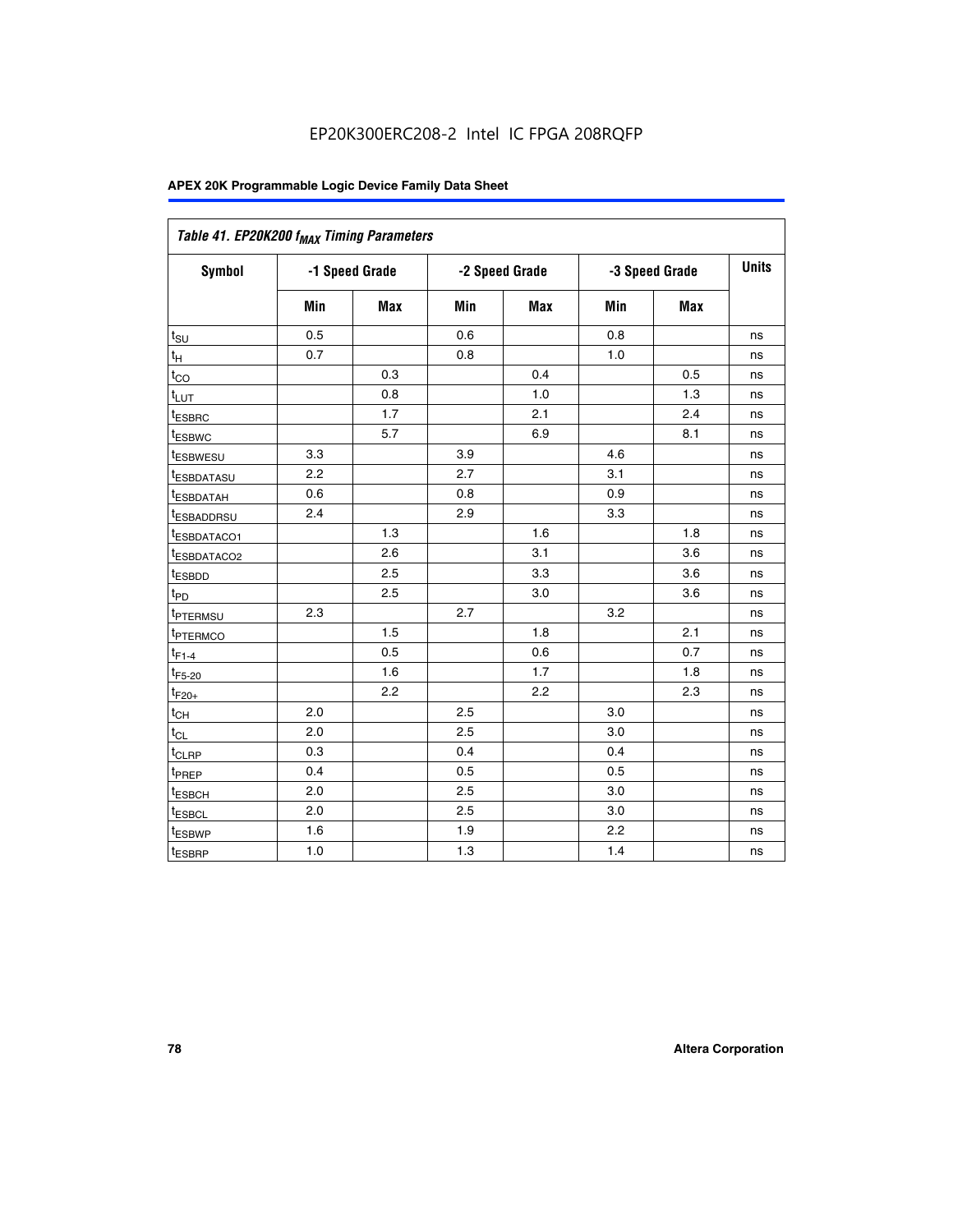| Table 42. EP20K400 f <sub>MAX</sub> Timing Parameters |     |                |     |                |     |                |              |  |
|-------------------------------------------------------|-----|----------------|-----|----------------|-----|----------------|--------------|--|
| <b>Symbol</b>                                         |     | -1 Speed Grade |     | -2 Speed Grade |     | -3 Speed Grade | <b>Units</b> |  |
|                                                       | Min | Max            | Min | <b>Max</b>     | Min | <b>Max</b>     |              |  |
| $t_{\text{SU}}$                                       | 0.1 |                | 0.3 |                | 0.6 |                | ns           |  |
| $t_H$                                                 | 0.5 |                | 0.8 |                | 0.9 |                | ns           |  |
| $t_{CO}$                                              |     | 0.1            |     | 0.4            |     | 0.6            | ns           |  |
| $t_{LUT}$                                             |     | 1.0            |     | 1.2            |     | 1.4            | ns           |  |
| t <sub>ESBRC</sub>                                    |     | 1.7            |     | 2.1            |     | 2.4            | ns           |  |
| t <sub>ESBWC</sub>                                    |     | 5.7            |     | 6.9            |     | 8.1            | ns           |  |
| <i>t</i> ESBWESU                                      | 3.3 |                | 3.9 |                | 4.6 |                | ns           |  |
| <i>t</i> ESBDATASU                                    | 2.2 |                | 2.7 |                | 3.1 |                | ns           |  |
| <sup>t</sup> ESBDATAH                                 | 0.6 |                | 0.8 |                | 0.9 |                | ns           |  |
| <sup>t</sup> ESBADDRSU                                | 2.4 |                | 2.9 |                | 3.3 |                | ns           |  |
| t <sub>ESBDATACO1</sub>                               |     | 1.3            |     | 1.6            |     | 1.8            | ns           |  |
| t <sub>ESBDATACO2</sub>                               |     | 2.5            |     | 3.1            |     | 3.6            | ns           |  |
| t <sub>ESBDD</sub>                                    |     | 2.5            |     | 3.3            |     | 3.6            | ns           |  |
| t <sub>PD</sub>                                       |     | 2.5            |     | 3.1            |     | 3.6            | ns           |  |
| t <sub>PTERMSU</sub>                                  | 1.7 |                | 2.1 |                | 2.4 |                | ns           |  |
| <sup>t</sup> PTERMCO                                  |     | 1.0            |     | 1.2            |     | 1.4            | ns           |  |
| $t_{F1-4}$                                            |     | 0.4            |     | 0.5            |     | 0.6            | ns           |  |
| $t_{F5-20}$                                           |     | 2.6            |     | 2.8            |     | 2.9            | ns           |  |
| $t_{F20+}$                                            |     | 3.7            |     | 3.8            |     | 3.9            | ns           |  |
| $t_{\text{CH}}$                                       | 2.0 |                | 2.5 |                | 3.0 |                | ns           |  |
| $t_{CL}$                                              | 2.0 |                | 2.5 |                | 3.0 |                | ns           |  |
| $t_{CLRP}$                                            | 0.5 |                | 0.6 |                | 0.8 |                | ns           |  |
| t <sub>PREP</sub>                                     | 0.5 |                | 0.5 |                | 0.5 |                | ns           |  |
| <sup>t</sup> ESBCH                                    | 2.0 |                | 2.5 |                | 3.0 |                | ns           |  |
| t <sub>ESBCL</sub>                                    | 2.0 |                | 2.5 |                | 3.0 |                | ns           |  |
| t <sub>ESBWP</sub>                                    | 1.5 |                | 1.9 |                | 2.2 |                | ns           |  |
| t <sub>ESBRP</sub>                                    | 1.0 |                | 1.2 |                | 1.4 |                | ns           |  |

Tables 43 through 48 show the I/O external and external bidirectional timing parameter values for EP20K100, EP20K200, and EP20K400 APEX 20K devices.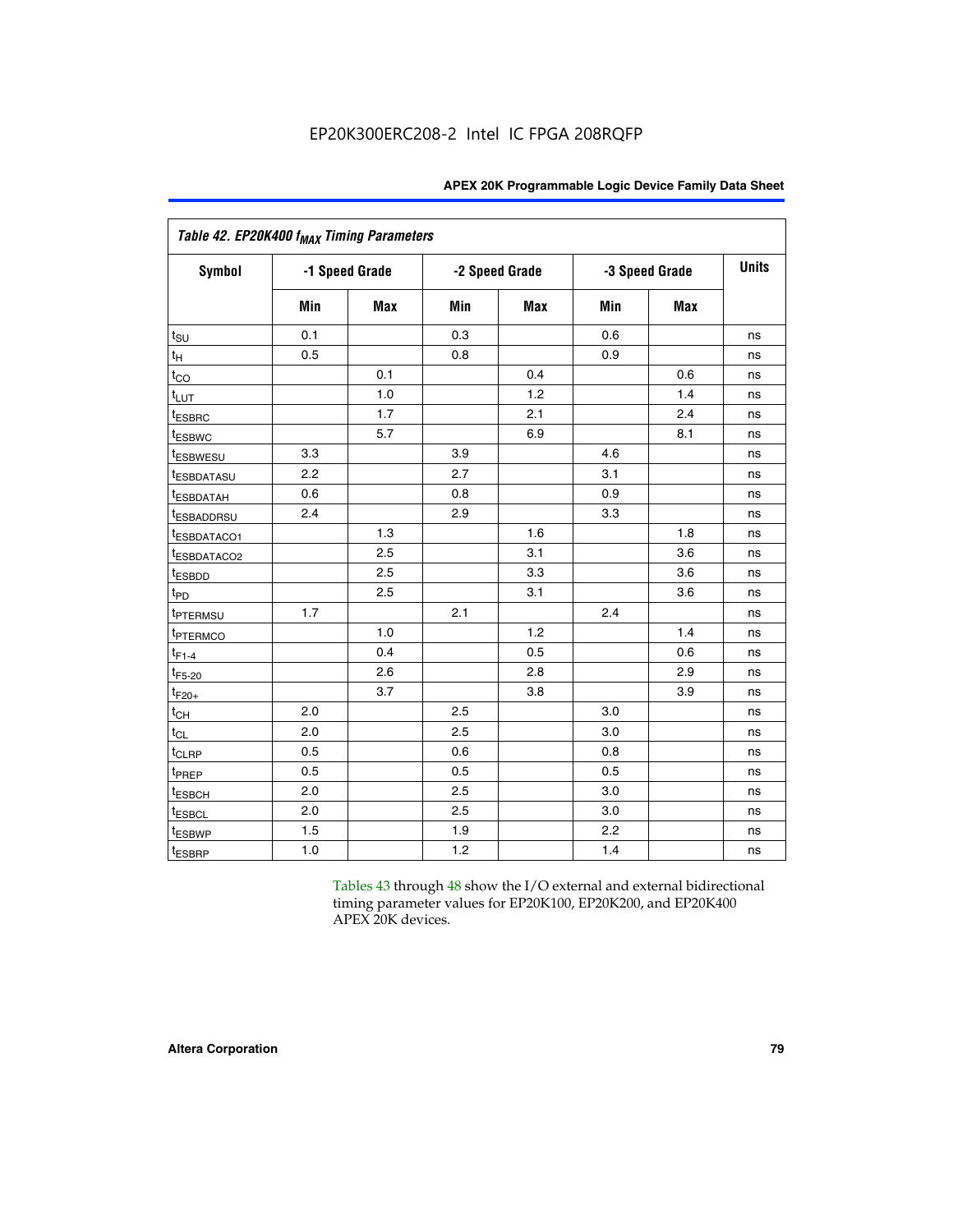## EP20K300ERC208-2 Intel IC FPGA 208RQFP

| Table 43. EP20K100 External Timing Parameters |     |                |     |                |     |                |             |  |  |  |  |
|-----------------------------------------------|-----|----------------|-----|----------------|-----|----------------|-------------|--|--|--|--|
| Symbol                                        |     | -1 Speed Grade |     | -2 Speed Grade |     | -3 Speed Grade | <b>Unit</b> |  |  |  |  |
|                                               | Min | Max            | Min | <b>Max</b>     | Min | <b>Max</b>     |             |  |  |  |  |
| $t_{INSU}$ (1)                                | 2.3 |                | 2.8 |                | 3.2 |                | ns          |  |  |  |  |
| $t_{INH}$ (1)                                 | 0.0 |                | 0.0 |                | 0.0 |                | ns          |  |  |  |  |
| $t_{\text{OUTCO}}(1)$                         | 2.0 | 4.5            | 2.0 | 4.9            | 2.0 | 6.6            | ns          |  |  |  |  |
| $t_{INSU}$ (2)                                | 1.1 |                | 1.2 |                |     |                | ns          |  |  |  |  |
| $t_{INH}$ (2)                                 | 0.0 |                | 0.0 |                |     |                | ns          |  |  |  |  |
| $t_{\text{OUTCO}}(2)$                         | 0.5 | 2.7            | 0.5 | 3.1            |     | 4.8            | ns          |  |  |  |  |

| <b>Table 44. EP20K100 External Bidirectional Timing Parameters</b> |     |                |     |                |     |                |    |
|--------------------------------------------------------------------|-----|----------------|-----|----------------|-----|----------------|----|
| <b>Symbol</b>                                                      |     | -1 Speed Grade |     | -2 Speed Grade |     | -3 Speed Grade |    |
|                                                                    | Min | Max            | Min | Max            | Min | Max            |    |
| $t_{\text{INSUBIDIR}}(1)$                                          | 2.3 |                | 2.8 |                | 3.2 |                | ns |
| $t_{INHBIDIR}$ (1)                                                 | 0.0 |                | 0.0 |                | 0.0 |                | ns |
| <sup>t</sup> OUTCOBIDIR<br>(1)                                     | 2.0 | 4.5            | 2.0 | 4.9            | 2.0 | 6.6            | ns |
| $t_{XZBIDIR}$ (1)                                                  |     | 5.0            |     | 5.9            |     | 6.9            | ns |
| $t_{ZXBIDIR}$ (1)                                                  |     | 5.0            |     | 5.9            |     | 6.9            | ns |
| $t_{INSUBIDIR}$ (2)                                                | 1.0 |                | 1.2 |                |     |                | ns |
| $t_{\text{INHBIDIR}}$ (2)                                          | 0.0 |                | 0.0 |                |     |                | ns |
| <sup>t</sup> OUTCOBIDIR<br>(2)                                     | 0.5 | 2.7            | 0.5 | 3.1            |     |                | ns |
| $t_{XZBIDIR}$ (2)                                                  |     | 4.3            |     | 5.0            |     |                | ns |
| $t_{ZXBIDIR}$ (2)                                                  |     | 4.3            |     | 5.0            |     |                | ns |

| Table 45. EP20K200 External Timing Parameters |     |                |     |                |     |                |             |  |  |  |  |
|-----------------------------------------------|-----|----------------|-----|----------------|-----|----------------|-------------|--|--|--|--|
| Symbol                                        |     | -1 Speed Grade |     | -2 Speed Grade |     | -3 Speed Grade | <b>Unit</b> |  |  |  |  |
|                                               | Min | Max            | Min | <b>Max</b>     | Min | <b>Max</b>     |             |  |  |  |  |
| $t_{INSU}$ (1)                                | 1.9 |                | 2.3 |                | 2.6 |                | ns          |  |  |  |  |
| $t_{INH}$ (1)                                 | 0.0 |                | 0.0 |                | 0.0 |                | ns          |  |  |  |  |
| $t_{\text{OUTCO}}(1)$                         | 2.0 | 4.6            | 2.0 | 5.6            | 2.0 | 6.8            | ns          |  |  |  |  |
| $t_{INSU}$ (2)                                | 1.1 |                | 1.2 |                |     |                | ns          |  |  |  |  |
| $t_{INH}$ (2)                                 | 0.0 |                | 0.0 |                |     |                | ns          |  |  |  |  |
| $t_{\text{OUTCO}}$ (2)                        | 0.5 | 2.7            | 0.5 | 3.1            |     |                | ns          |  |  |  |  |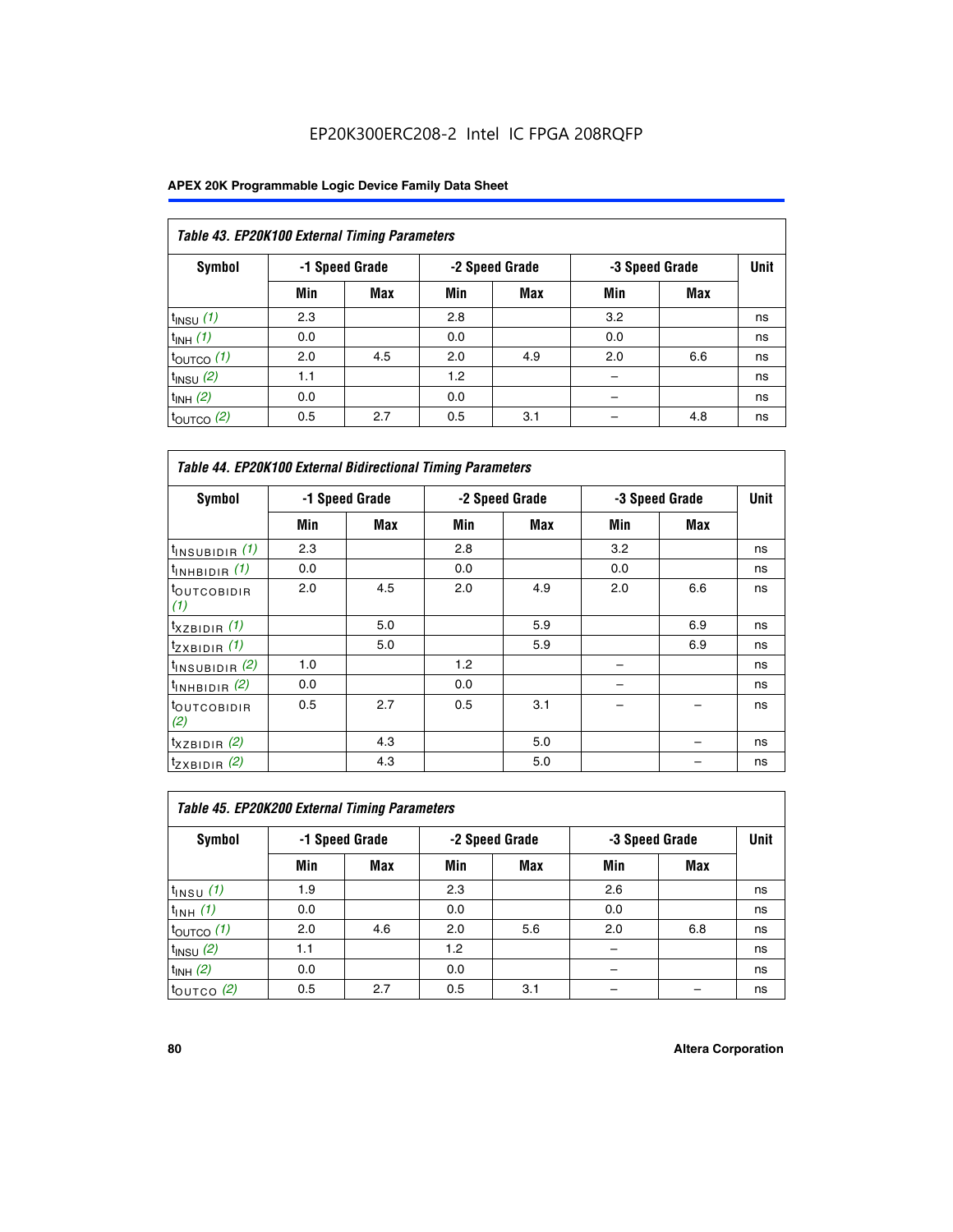|                            | Table 46. EP20K200 External Bidirectional Timing Parameters |                |     |                |     |                |             |  |  |  |  |
|----------------------------|-------------------------------------------------------------|----------------|-----|----------------|-----|----------------|-------------|--|--|--|--|
| <b>Symbol</b>              |                                                             | -1 Speed Grade |     | -2 Speed Grade |     | -3 Speed Grade | <b>Unit</b> |  |  |  |  |
|                            | Min                                                         | Max            | Min | Max            | Min | Max            |             |  |  |  |  |
| $t_{\text{INSUBIDIR}}(1)$  | 1.9                                                         |                | 2.3 |                | 2.6 |                | ns          |  |  |  |  |
| $t_{INHBIDIR}$ (1)         | 0.0                                                         |                | 0.0 |                | 0.0 |                | ns          |  |  |  |  |
| $t_{\text{OUTCOBIDIR}}(1)$ | 2.0                                                         | 4.6            | 2.0 | 5.6            | 2.0 | 6.8            | ns          |  |  |  |  |
| $t_{XZBIDIR}$ (1)          |                                                             | 5.0            |     | 5.9            |     | 6.9            | ns          |  |  |  |  |
| $t_{ZXBIDIR}$ (1)          |                                                             | 5.0            |     | 5.9            |     | 6.9            | ns          |  |  |  |  |
| $t_{\text{INSUBIDIR}}(2)$  | 1.1                                                         |                | 1.2 |                |     |                | ns          |  |  |  |  |
| $t_{\text{INHBIDIR}}(2)$   | 0.0                                                         |                | 0.0 |                |     |                | ns          |  |  |  |  |
| $t_{\text{OUTCOBIDIR}}(2)$ | 0.5                                                         | 2.7            | 0.5 | 3.1            |     |                | ns          |  |  |  |  |
| $t_{XZBIDIR}$ $(2)$        |                                                             | 4.3            |     | 5.0            |     |                | ns          |  |  |  |  |
| $t_{ZXBIDIR}$ (2)          |                                                             | 4.3            |     | 5.0            |     |                | ns          |  |  |  |  |

## *Table 47. EP20K400 External Timing Parameters*

| Symbol                | -1 Speed Grade |            |     | -2 Speed Grade | -3 Speed Grade |            | <b>Unit</b> |
|-----------------------|----------------|------------|-----|----------------|----------------|------------|-------------|
|                       | Min            | <b>Max</b> | Min | <b>Max</b>     | Min            | <b>Max</b> |             |
| $t_{INSU}$ (1)        | 1.4            |            | 1.8 |                | 2.0            |            | ns          |
| $t_{INH}$ (1)         | 0.0            |            | 0.0 |                | 0.0            |            | ns          |
| $t_{\text{OUTCO}}(1)$ | 2.0            | 4.9        | 2.0 | 6.1            | 2.0            | 7.0        | ns          |
| $t_{INSU}$ (2)        | 0.4            |            | 1.0 |                |                |            | ns          |
| $t_{INH}$ (2)         | 0.0            |            | 0.0 |                | -              |            | ns          |
| $t_{\text{OUTCO}}(2)$ | 0.5            | 3.1        | 0.5 | 4.1            |                |            | ns          |

*Table 48. EP20K400 External Bidirectional Timing Parameters*

| Symbol                      | -1 Speed Grade |     | -2 Speed Grade |     |     | -3 Speed Grade | <b>Unit</b> |
|-----------------------------|----------------|-----|----------------|-----|-----|----------------|-------------|
|                             | Min            | Max | Min            | Max | Min | Max            |             |
| $t_{\text{INSUBIDIR}}(1)$   | 1.4            |     | 1.8            |     | 2.0 |                | ns          |
| $t_{INHBIDIR}$ (1)          | 0.0            |     | 0.0            |     | 0.0 |                | ns          |
| $t_{\text{OUTCOBIDIR}}(1)$  | 2.0            | 4.9 | 2.0            | 6.1 | 2.0 | 7.0            | ns          |
| $t_{XZBIDIR}$ (1)           |                | 7.3 |                | 8.9 |     | 10.3           | ns          |
| $t_{ZXBIDIR}$ (1)           |                | 7.3 |                | 8.9 |     | 10.3           | ns          |
| $t_{\text{INSUBIDIR}}(2)$   | 0.5            |     | 1.0            |     |     |                | ns          |
| $t_{INHBIDIR}$ (2)          | 0.0            |     | 0.0            |     |     |                | ns          |
| $t_{\text{OUTCOBIDIR}}$ (2) | 0.5            | 3.1 | 0.5            | 4.1 |     |                | ns          |
| $t_{XZBIDIR}$ (2)           |                | 6.2 |                | 7.6 |     |                | ns          |
| $t_{ZXBIDIR}$ (2)           |                | 6.2 |                | 7.6 |     |                | ns          |

#### **Altera Corporation 81**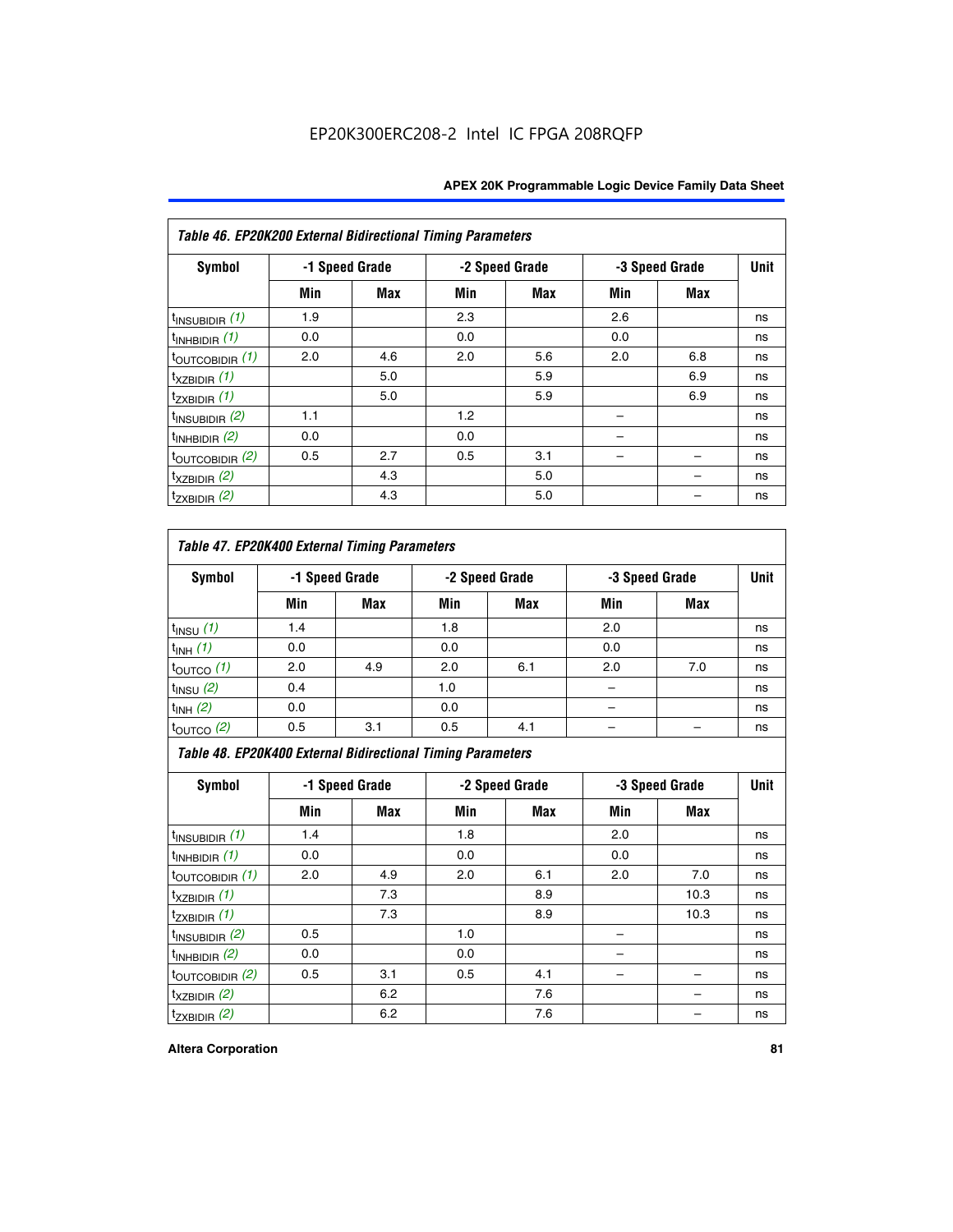#### *Notes to Tables 43 through 48:*

- (1) This parameter is measured without using ClockLock or ClockBoost circuits.
- (2) This parameter is measured using ClockLock or ClockBoost circuits.

Tables 49 through 54 describe  $f_{MAX}$  LE Timing Microparameters,  $f_{MAX}$ ESB Timing Microparameters, *f<sub>MAX</sub>* Routing Delays, Minimum Pulse Width Timing Parameters, External Timing Parameters, and External Bidirectional Timing Parameters for EP20K30E APEX 20KE devices.

| Table 49. EP20K30E f <sub>MAX</sub> LE Timing Microparameters |      |      |      |            |      |      |    |  |  |  |  |
|---------------------------------------------------------------|------|------|------|------------|------|------|----|--|--|--|--|
| <b>Symbol</b>                                                 |      | -1   |      | -2         | -3   |      |    |  |  |  |  |
|                                                               | Min  | Max  | Min  | <b>Max</b> | Min  | Max  |    |  |  |  |  |
| t <sub>SU</sub>                                               | 0.01 |      | 0.02 |            | 0.02 |      | ns |  |  |  |  |
| $t_H$                                                         | 0.11 |      | 0.16 |            | 0.23 |      | ns |  |  |  |  |
| $t_{CO}$                                                      |      | 0.32 |      | 0.45       |      | 0.67 | ns |  |  |  |  |
| t <sub>LUT</sub>                                              |      | 0.85 |      | 1.20       |      | 1.77 | ns |  |  |  |  |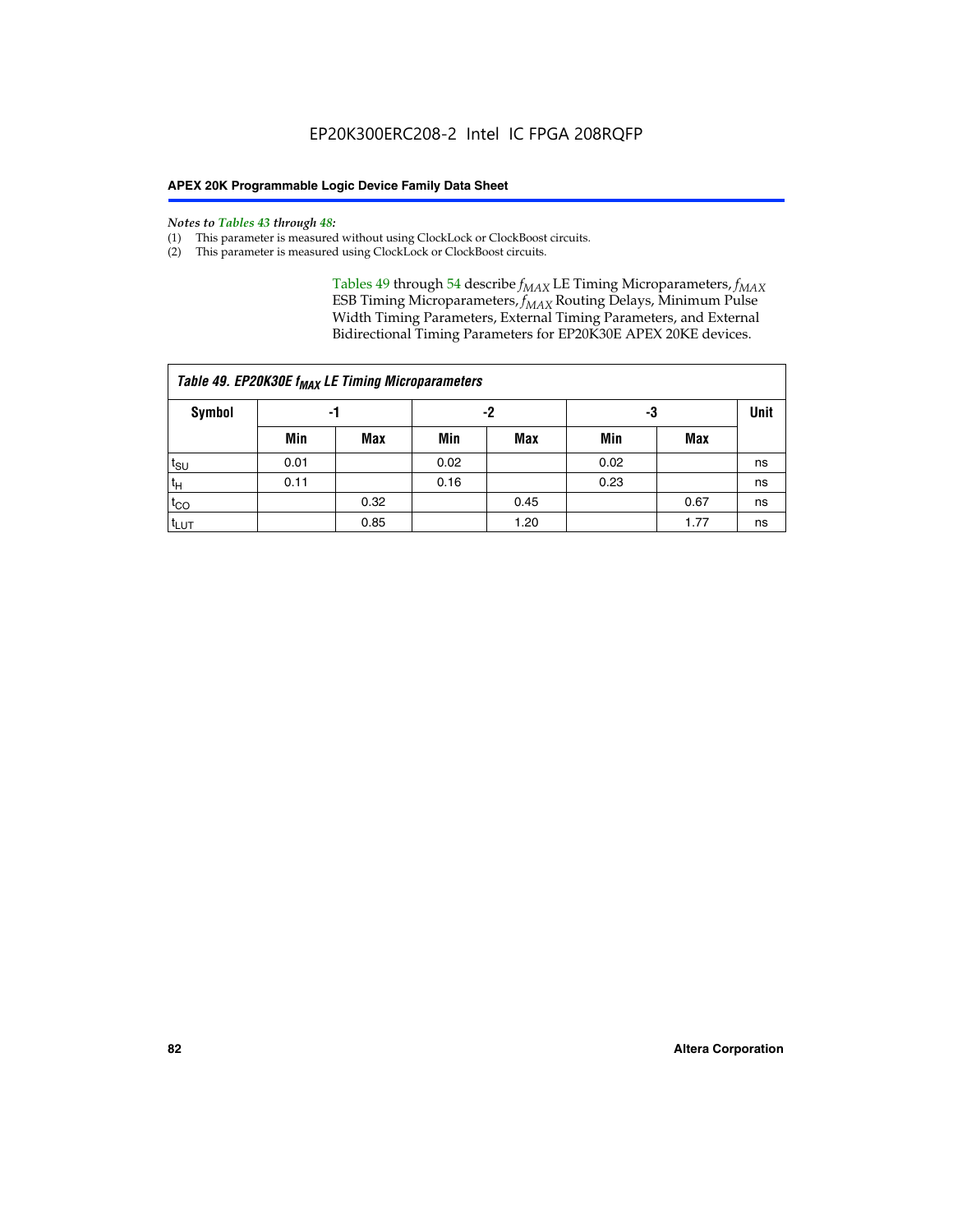| Table 50. EP20K30E f <sub>MAX</sub> ESB Timing Microparameters |      |      |      |      |      |            |             |
|----------------------------------------------------------------|------|------|------|------|------|------------|-------------|
| Symbol                                                         |      | $-1$ |      | $-2$ | -3   |            | <b>Unit</b> |
|                                                                | Min  | Max  | Min  | Max  | Min  | <b>Max</b> |             |
| <sup>t</sup> ESBARC                                            |      | 2.03 |      | 2.86 |      | 4.24       | ns          |
| <sup>t</sup> ESBSRC                                            |      | 2.58 |      | 3.49 |      | 5.02       | ns          |
| <sup>t</sup> ESBAWC                                            |      | 3.88 |      | 5.45 |      | 8.08       | ns          |
| t <sub>ESBSWC</sub>                                            |      | 4.08 |      | 5.35 |      | 7.48       | ns          |
| <sup>t</sup> ESBWASU                                           | 1.77 |      | 2.49 |      | 3.68 |            | ns          |
| <sup>t</sup> ESBWAH                                            | 0.00 |      | 0.00 |      | 0.00 |            | ns          |
| <sup>t</sup> ESBWDSU                                           | 1.95 |      | 2.74 |      | 4.05 |            | ns          |
| <sup>t</sup> ESBWDH                                            | 0.00 |      | 0.00 |      | 0.00 |            | ns          |
| <sup>t</sup> ESBRASU                                           | 1.96 |      | 2.75 |      | 4.07 |            | ns          |
| <sup>t</sup> ESBRAH                                            | 0.00 |      | 0.00 |      | 0.00 |            | ns          |
| <i>t</i> ESBWESU                                               | 1.80 |      | 2.73 |      | 4.28 |            | ns          |
| <sup>t</sup> ESBWEH                                            | 0.00 |      | 0.00 |      | 0.00 |            | ns          |
| <sup>t</sup> ESBDATASU                                         | 0.07 |      | 0.48 |      | 1.17 |            | ns          |
| <sup>t</sup> ESBDATAH                                          | 0.13 |      | 0.13 |      | 0.13 |            | ns          |
| <sup>t</sup> ESBWADDRSU                                        | 0.30 |      | 0.80 |      | 1.64 |            | ns          |
| <sup>t</sup> ESBRADDRSU                                        | 0.37 |      | 0.90 |      | 1.78 |            | ns          |
| <sup>t</sup> ESBDATACO1                                        |      | 1.11 |      | 1.32 |      | 1.67       | ns          |
| <sup>t</sup> ESBDATACO2                                        |      | 2.65 |      | 3.73 |      | 5.53       | ns          |
| t <sub>ESBDD</sub>                                             |      | 3.88 |      | 5.45 |      | 8.08       | ns          |
| t <sub>PD</sub>                                                |      | 1.91 |      | 2.69 |      | 3.98       | ns          |
| <sup>t</sup> PTERMSU                                           | 1.04 |      | 1.71 |      | 2.82 |            | ns          |
| t <sub>PTERMCO</sub>                                           |      | 1.13 |      | 1.34 |      | 1.69       | ns          |

## **Table 51. EP20K30E f<sub>MAX</sub> Routing Delays**

| Symbol      | .,  |            | -2  |            | -3  |            | Unit |
|-------------|-----|------------|-----|------------|-----|------------|------|
|             | Min | <b>Max</b> | Min | <b>Max</b> | Min | <b>Max</b> |      |
| $t_{F1-4}$  |     | 0.24       |     | 0.27       |     | 0.31       | ns   |
| $t_{F5-20}$ |     | 1.03       |     | 1.14       |     | 1.30       | ns   |
| $t_{F20+}$  |     | 1.42       |     | 1.54       |     | 1.77       | ns   |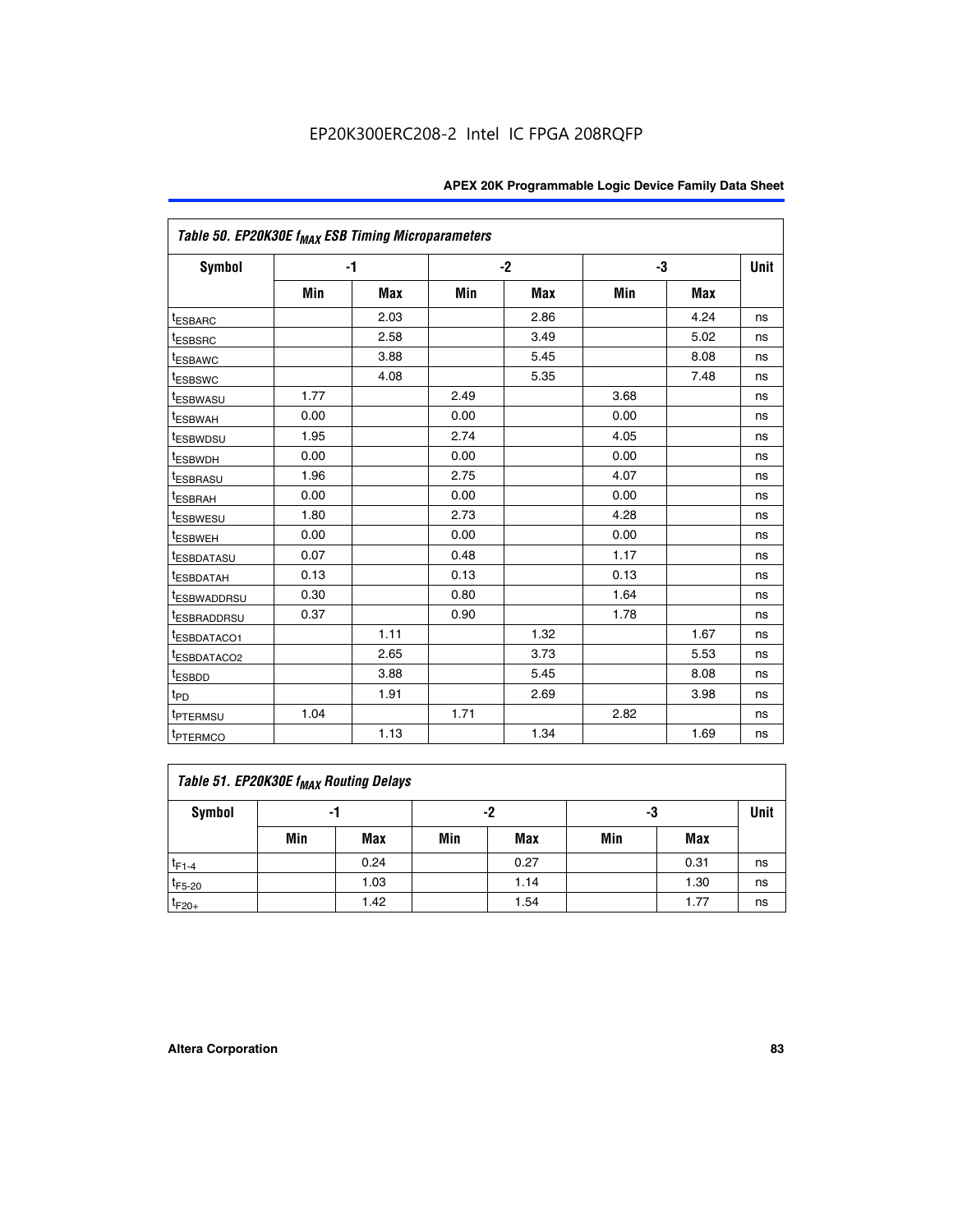## EP20K300ERC208-2 Intel IC FPGA 208RQFP

|                    | Table 52. EP20K30E Minimum Pulse Width Timing Parameters |            |      |            |      |            |             |  |  |  |  |  |
|--------------------|----------------------------------------------------------|------------|------|------------|------|------------|-------------|--|--|--|--|--|
| <b>Symbol</b>      | -1                                                       |            |      | $-2$       | -3   |            | <b>Unit</b> |  |  |  |  |  |
|                    | Min                                                      | <b>Max</b> | Min  | <b>Max</b> | Min  | <b>Max</b> |             |  |  |  |  |  |
| $t_{CH}$           | 0.55                                                     |            | 0.78 |            | 1.15 |            | ns          |  |  |  |  |  |
| $t_{CL}$           | 0.55                                                     |            | 0.78 |            | 1.15 |            | ns          |  |  |  |  |  |
| $t_{CLRP}$         | 0.22                                                     |            | 0.31 |            | 0.46 |            | ns          |  |  |  |  |  |
| <sup>t</sup> PREP  | 0.22                                                     |            | 0.31 |            | 0.46 |            | ns          |  |  |  |  |  |
| <sup>t</sup> ESBCH | 0.55                                                     |            | 0.78 |            | 1.15 |            | ns          |  |  |  |  |  |
| t <sub>ESBCL</sub> | 0.55                                                     |            | 0.78 |            | 1.15 |            | ns          |  |  |  |  |  |
| <sup>t</sup> ESBWP | 1.43                                                     |            | 2.01 |            | 2.97 |            | ns          |  |  |  |  |  |
| <sup>t</sup> ESBRP | 1.15                                                     |            | 1.62 |            | 2.39 |            | ns          |  |  |  |  |  |

| Table 53. EP20K30E External Timing Parameters |      |            |      |            |                |            |             |  |  |  |  |
|-----------------------------------------------|------|------------|------|------------|----------------|------------|-------------|--|--|--|--|
| <b>Symbol</b>                                 |      | -1         |      | -2         |                | -3         | <b>Unit</b> |  |  |  |  |
|                                               | Min  | <b>Max</b> | Min  | <b>Max</b> | Min            | <b>Max</b> |             |  |  |  |  |
| $t_{INSU}$                                    | 2.02 |            | 2.13 |            | 2.24           |            | ns          |  |  |  |  |
| $t_{\rm INH}$                                 | 0.00 |            | 0.00 |            | 0.00           |            | ns          |  |  |  |  |
| <b>t</b> outco                                | 2.00 | 4.88       | 2.00 | 5.36       | 2.00           | 5.88       | ns          |  |  |  |  |
| <sup>t</sup> INSUPLL                          | 2.11 |            | 2.23 |            |                |            | ns          |  |  |  |  |
| <sup>t</sup> INHPLL                           | 0.00 |            | 0.00 |            | $\blacksquare$ |            | ns          |  |  |  |  |
| <b>LOUTCOPLL</b>                              | 0.50 | 2.60       | 0.50 | 2.88       | -              |            | ns          |  |  |  |  |

| <b>Table 54. EP20K30E External Bidirectional Timing Parameters</b> |      |      |      |      |                          |      |             |  |  |  |  |
|--------------------------------------------------------------------|------|------|------|------|--------------------------|------|-------------|--|--|--|--|
| Symbol                                                             | -1   |      | -2   |      | -3                       |      | <b>Unit</b> |  |  |  |  |
|                                                                    | Min  | Max  | Min  | Max  | Min                      | Max  |             |  |  |  |  |
| <sup>t</sup> INSUBIDIR                                             | 1.85 |      | 1.77 |      | 1.54                     |      | ns          |  |  |  |  |
| <sup>t</sup> INHBIDIR                                              | 0.00 |      | 0.00 |      | 0.00                     |      | ns          |  |  |  |  |
| <b>LOUTCOBIDIR</b>                                                 | 2.00 | 4.88 | 2.00 | 5.36 | 2.00                     | 5.88 | ns          |  |  |  |  |
| <sup>t</sup> xzbidir                                               |      | 7.48 |      | 8.46 |                          | 9.83 | ns          |  |  |  |  |
| <sup>t</sup> zxbidir                                               |      | 7.48 |      | 8.46 |                          | 9.83 | ns          |  |  |  |  |
| <sup>t</sup> INSUBIDIRPLL                                          | 4.12 |      | 4.24 |      |                          |      | ns          |  |  |  |  |
| <sup>t</sup> INHBIDIRPLL                                           | 0.00 |      | 0.00 |      |                          |      | ns          |  |  |  |  |
| <b><i>LOUTCOBIDIRPLL</i></b>                                       | 0.50 | 2.60 | 0.50 | 2.88 | $\overline{\phantom{0}}$ |      | ns          |  |  |  |  |
| <sup>T</sup> XZBIDIRPLL                                            |      | 5.21 |      | 5.99 |                          |      | ns          |  |  |  |  |
| <sup>I</sup> ZXBIDIRPLL                                            |      | 5.21 |      | 5.99 |                          |      | ns          |  |  |  |  |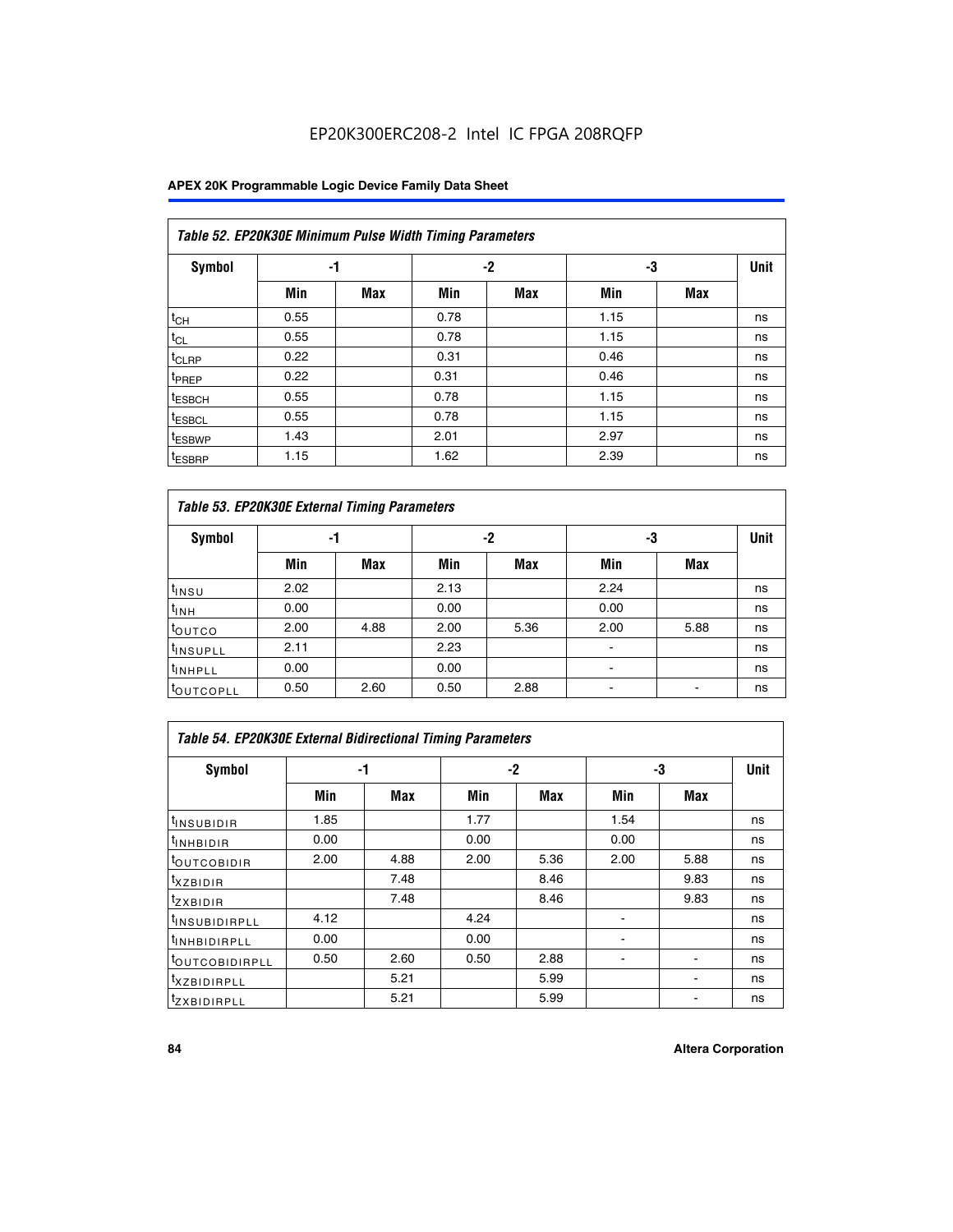Tables 55 through 60 describe *f<sub>MAX</sub>* LE Timing Microparameters, *f<sub>MAX</sub>* ESB Timing Microparameters, *f<sub>MAX</sub>* Routing Delays, Minimum Pulse Width Timing Parameters, External Timing Parameters, and External Bidirectional Timing Parameters for EP20K60E APEX 20KE devices.

|                  | Table 55. EP20K60E f <sub>MAX</sub> LE Timing Microparameters |      |      |      |      |      |    |  |  |  |  |  |
|------------------|---------------------------------------------------------------|------|------|------|------|------|----|--|--|--|--|--|
| <b>Symbol</b>    | -1                                                            |      |      | -2   |      | -3   |    |  |  |  |  |  |
|                  | Min                                                           | Max  | Min  | Max  | Min  | Max  |    |  |  |  |  |  |
| $t_{\text{SU}}$  | 0.17                                                          |      | 0.15 |      | 0.16 |      | ns |  |  |  |  |  |
| $t_H$            | 0.32                                                          |      | 0.33 |      | 0.39 |      | ns |  |  |  |  |  |
| $t_{CO}$         |                                                               | 0.29 |      | 0.40 |      | 0.60 | ns |  |  |  |  |  |
| t <sub>lut</sub> |                                                               | 0.77 |      | 1.07 |      | 1.59 | ns |  |  |  |  |  |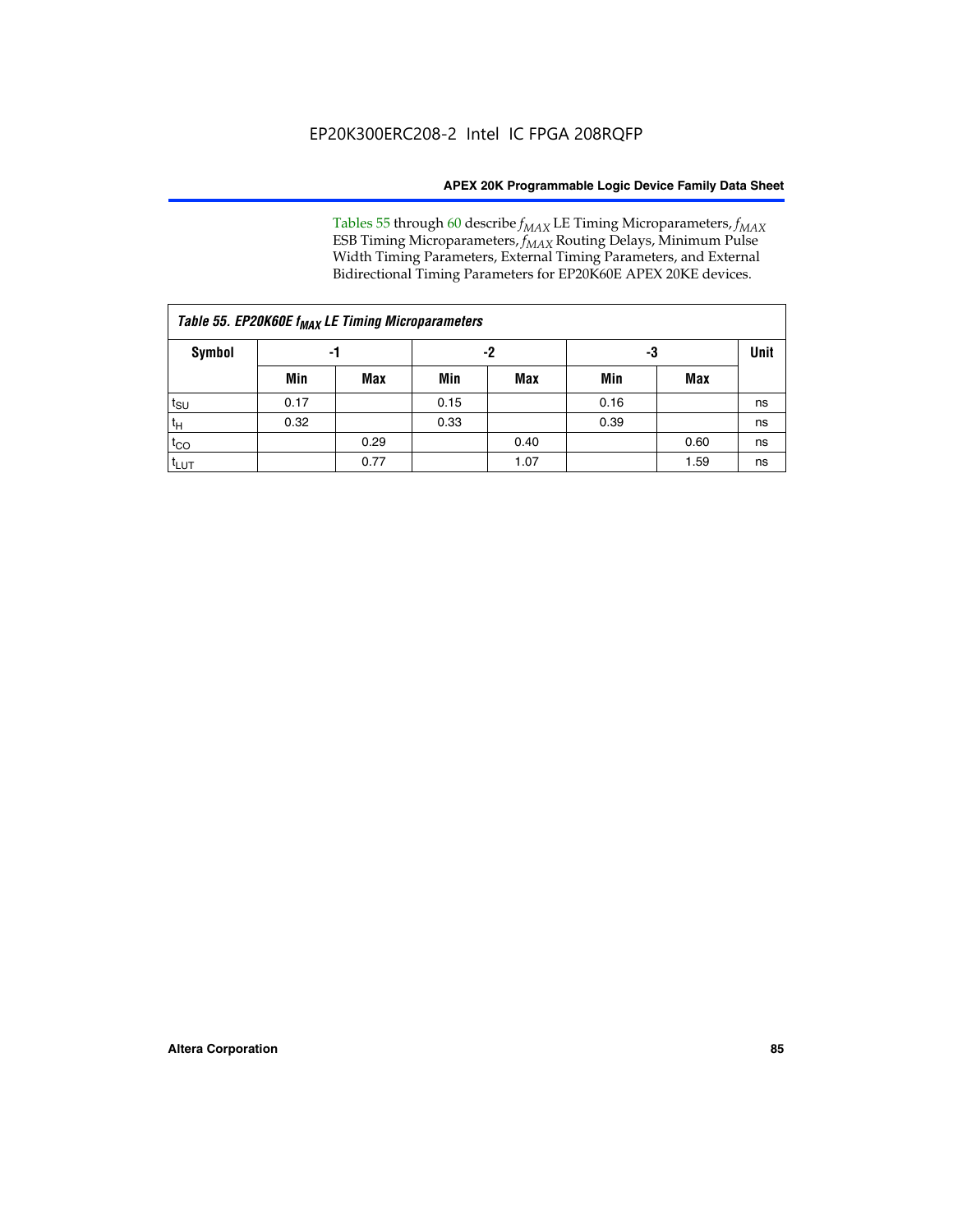## EP20K300ERC208-2 Intel IC FPGA 208RQFP

| Table 56. EP20K60E f <sub>MAX</sub> ESB Timing Microparameters |      |      |      |            |      |      |             |
|----------------------------------------------------------------|------|------|------|------------|------|------|-------------|
| <b>Symbol</b>                                                  |      | $-1$ |      | $-2$       |      | -3   | <b>Unit</b> |
|                                                                | Min  | Max  | Min  | <b>Max</b> | Min  | Max  |             |
| <sup>t</sup> ESBARC                                            |      | 1.83 |      | 2.57       |      | 3.79 | ns          |
| t <sub>ESBSRC</sub>                                            |      | 2.46 |      | 3.26       |      | 4.61 | ns          |
| <sup>t</sup> ESBAWC                                            |      | 3.50 |      | 4.90       |      | 7.23 | ns          |
| <sup>t</sup> ESBSWC                                            |      | 3.77 |      | 4.90       |      | 6.79 | ns          |
| <sup>t</sup> ESBWASU                                           | 1.59 |      | 2.23 |            | 3.29 |      | ns          |
| <sup>t</sup> ESBWAH                                            | 0.00 |      | 0.00 |            | 0.00 |      | ns          |
| t <sub>ESBWDSU</sub>                                           | 1.75 |      | 2.46 |            | 3.62 |      | ns          |
| t <sub>ESBWDH</sub>                                            | 0.00 |      | 0.00 |            | 0.00 |      | ns          |
| t <sub>ESBRASU</sub>                                           | 1.76 |      | 2.47 |            | 3.64 |      | ns          |
| <sup>t</sup> ESBRAH                                            | 0.00 |      | 0.00 |            | 0.00 |      | ns          |
| t <sub>ESBWESU</sub>                                           | 1.68 |      | 2.49 |            | 3.87 |      | ns          |
| t <sub>ESBWEH</sub>                                            | 0.00 |      | 0.00 |            | 0.00 |      | ns          |
| t <sub>ESBDATASU</sub>                                         | 0.08 |      | 0.43 |            | 1.04 |      | ns          |
| t <sub>ESBDATAH</sub>                                          | 0.13 |      | 0.13 |            | 0.13 |      | ns          |
| <sup>t</sup> ESBWADDRSU                                        | 0.29 |      | 0.72 |            | 1.46 |      | ns          |
| <sup>t</sup> ESBRADDRSU                                        | 0.36 |      | 0.81 |            | 1.58 |      | ns          |
| <sup>t</sup> ESBDATACO1                                        |      | 1.06 |      | 1.24       |      | 1.55 | ns          |
| <sup>t</sup> ESBDATACO2                                        |      | 2.39 |      | 3.35       |      | 4.94 | ns          |
| <sup>t</sup> ESBDD                                             |      | 3.50 |      | 4.90       |      | 7.23 | ns          |
| t <sub>PD</sub>                                                |      | 1.72 |      | 2.41       |      | 3.56 | ns          |
| t <sub>PTERMSU</sub>                                           | 0.99 |      | 1.56 |            | 2.55 |      | ns          |
| t <sub>PTERMCO</sub>                                           |      | 1.07 |      | 1.26       |      | 1.08 | ns          |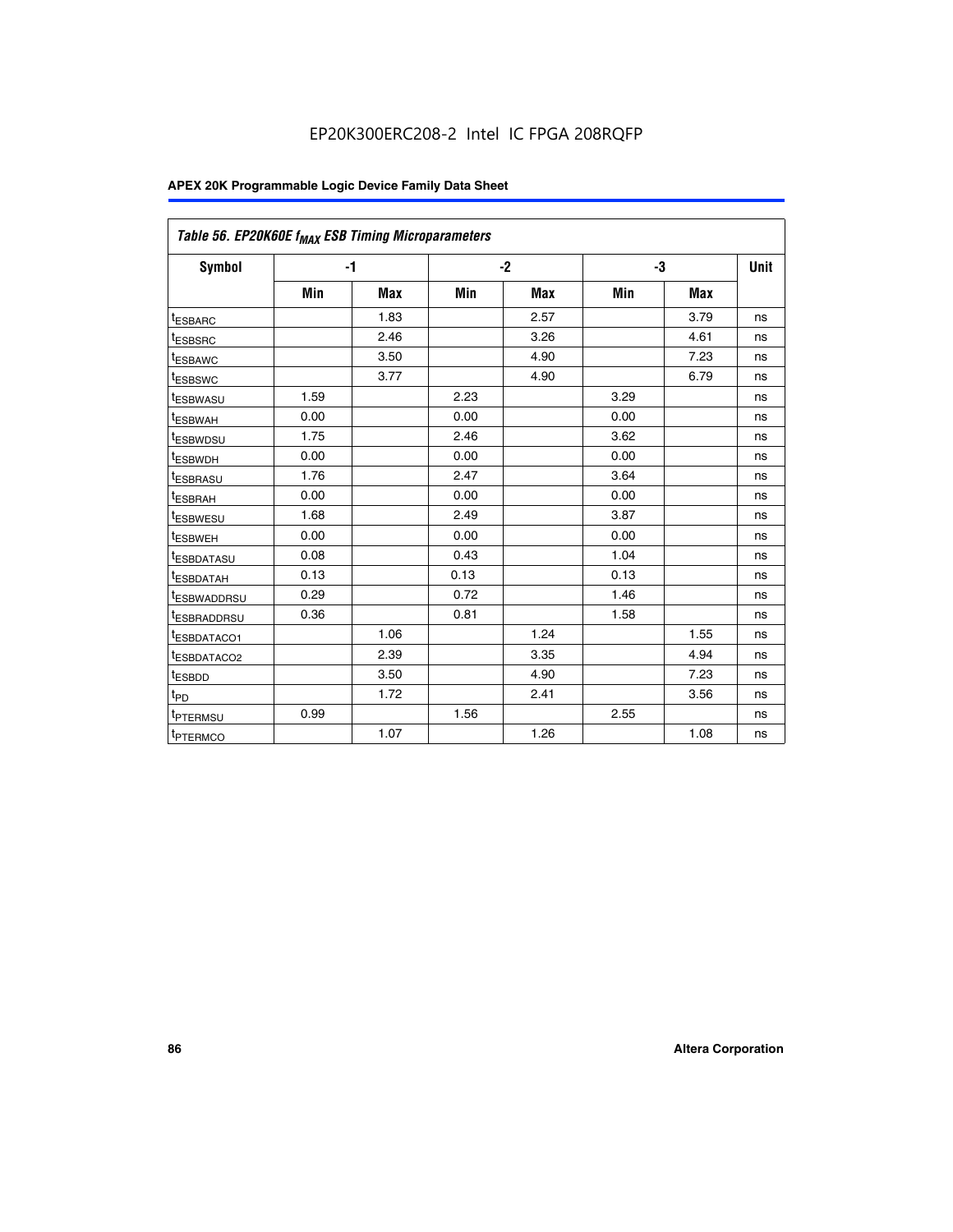## EP20K300ERC208-2 Intel IC FPGA 208RQFP

| Table 57. EP20K60E f <sub>MAX</sub> Routing Delays |     |            |     |      |     |      |    |  |  |  |  |
|----------------------------------------------------|-----|------------|-----|------|-----|------|----|--|--|--|--|
| Symbol                                             | -1  |            |     | -2   |     | -3   |    |  |  |  |  |
|                                                    | Min | <b>Max</b> | Min | Max  | Min | Max  |    |  |  |  |  |
| $t_{F1-4}$                                         |     | 0.24       |     | 0.26 |     | 0.30 | ns |  |  |  |  |
| $t_{F5-20}$                                        |     | 1.45       |     | 1.58 |     | 1.79 | ns |  |  |  |  |
| $t_{F20+}$                                         |     | 1.96       |     | 2.14 |     | 2.45 | ns |  |  |  |  |

|                    | Table 58. EP20K60E Minimum Pulse Width Timing Parameters |            |      |            |      |     |             |  |  |  |  |  |
|--------------------|----------------------------------------------------------|------------|------|------------|------|-----|-------------|--|--|--|--|--|
| Symbol             |                                                          | -1         |      | $-2$       |      | -3  | <b>Unit</b> |  |  |  |  |  |
|                    | Min                                                      | <b>Max</b> | Min  | <b>Max</b> | Min  | Max |             |  |  |  |  |  |
| $t_{CH}$           | 2.00                                                     |            | 2.50 |            | 2.75 |     | ns          |  |  |  |  |  |
| $t_{CL}$           | 2.00                                                     |            | 2.50 |            | 2.75 |     | ns          |  |  |  |  |  |
| t <sub>CLRP</sub>  | 0.20                                                     |            | 0.28 |            | 0.41 |     | ns          |  |  |  |  |  |
| t <sub>PREP</sub>  | 0.20                                                     |            | 0.28 |            | 0.41 |     | ns          |  |  |  |  |  |
| <sup>t</sup> ESBCH | 2.00                                                     |            | 2.50 |            | 2.75 |     | ns          |  |  |  |  |  |
| <sup>t</sup> ESBCL | 2.00                                                     |            | 2.50 |            | 2.75 |     | ns          |  |  |  |  |  |
| t <sub>ESBWP</sub> | 1.29                                                     |            | 1.80 |            | 2.66 |     | ns          |  |  |  |  |  |
| <sup>t</sup> ESBRP | 1.04                                                     |            | 1.45 |            | 2.14 |     | ns          |  |  |  |  |  |

|                      | Table 59. EP20K60E External Timing Parameters |      |      |      |      |      |    |  |  |  |  |  |
|----------------------|-----------------------------------------------|------|------|------|------|------|----|--|--|--|--|--|
| Symbol               | -1                                            |      |      | -2   | -3   | Unit |    |  |  |  |  |  |
|                      | Min                                           | Max  | Min  | Max  | Min  | Max  |    |  |  |  |  |  |
| $t_{INSU}$           | 2.03                                          |      | 2.12 |      | 2.23 |      | ns |  |  |  |  |  |
| t <sub>INH</sub>     | 0.00                                          |      | 0.00 |      | 0.00 |      | ns |  |  |  |  |  |
| toutco               | 2.00                                          | 4.84 | 2.00 | 5.31 | 2.00 | 5.81 | ns |  |  |  |  |  |
| <sup>t</sup> INSUPLL | 1.12                                          |      | 1.15 |      |      |      | ns |  |  |  |  |  |
| <sup>t</sup> INHPLL  | 0.00                                          |      | 0.00 |      | ۰    |      | ns |  |  |  |  |  |
| toutcopll            | 0.50                                          | 3.37 | 0.50 | 3.69 |      |      | ns |  |  |  |  |  |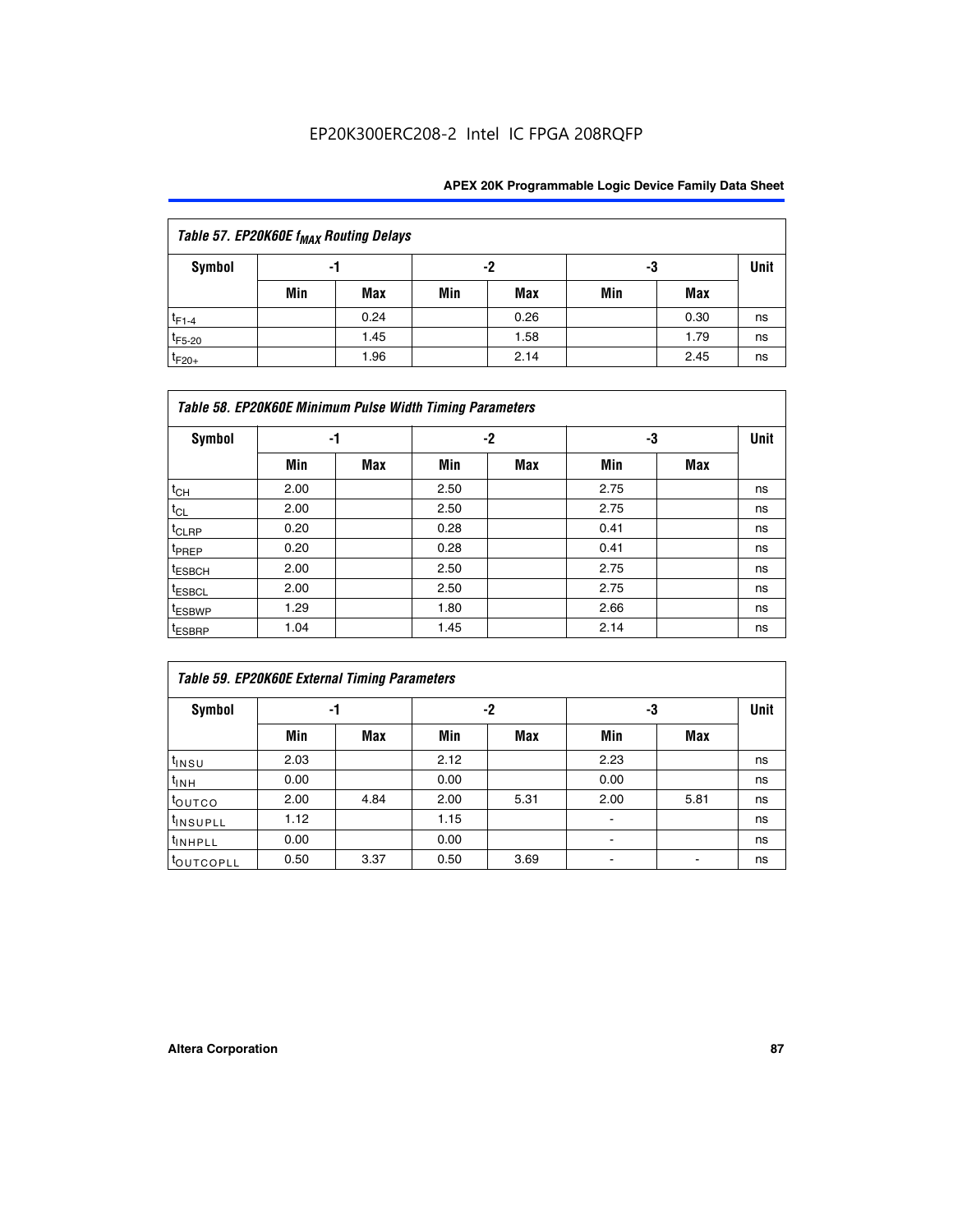|                            | Table 60. EP20K60E External Bidirectional Timing Parameters |      |      |      |      |      |             |  |  |  |  |
|----------------------------|-------------------------------------------------------------|------|------|------|------|------|-------------|--|--|--|--|
| <b>Symbol</b>              | -1                                                          |      |      | -2   | -3   |      | <b>Unit</b> |  |  |  |  |
|                            | Min                                                         | Max  | Min  | Max  | Min  | Max  |             |  |  |  |  |
| t <sub>INSUBIDIR</sub>     | 2.77                                                        |      | 2.91 |      | 3.11 |      | ns          |  |  |  |  |
| $t_{\rm INHBIDIR}$         | 0.00                                                        |      | 0.00 |      | 0.00 |      | ns          |  |  |  |  |
| <sup>t</sup> OUTCOBIDIR    | 2.00                                                        | 4.84 | 2.00 | 5.31 | 2.00 | 5.81 | ns          |  |  |  |  |
| $t_{XZBIDIR}$              |                                                             | 6.47 |      | 7.44 |      | 8.65 | ns          |  |  |  |  |
| tzxbidir                   |                                                             | 6.47 |      | 7.44 |      | 8.65 | ns          |  |  |  |  |
| <sup>t</sup> INSUBIDIRPLL  | 3.44                                                        |      | 3.24 |      |      |      | ns          |  |  |  |  |
| <sup>t</sup> INHBIDIRPLL   | 0.00                                                        |      | 0.00 |      |      |      | ns          |  |  |  |  |
| <sup>t</sup> OUTCOBIDIRPLL | 0.50                                                        | 3.37 | 0.50 | 3.69 |      |      | ns          |  |  |  |  |
| <sup>t</sup> XZBIDIRPLL    |                                                             | 5.00 |      | 5.82 |      |      | ns          |  |  |  |  |
| <sup>t</sup> zxbidirpll    |                                                             | 5.00 |      | 5.82 |      |      | ns          |  |  |  |  |

Tables 61 through 66 describe  $f_{MAX}$  LE Timing Microparameters, *fMAX* ESB Timing Microparameters, *fMAX* Routing Delays, Minimum Pulse Width Timing Parameters, External Timing Parameters, and External Bidirectional Timing Parameters for EP20K100E APEX 20KE devices.

| Table 61. EP20K100E f <sub>MAX</sub> LE Timing Microparameters |      |      |      |            |      |            |    |  |  |  |  |
|----------------------------------------------------------------|------|------|------|------------|------|------------|----|--|--|--|--|
| <b>Symbol</b>                                                  | -1   |      |      | -2         |      | -3         |    |  |  |  |  |
|                                                                | Min  | Max  | Min  | <b>Max</b> | Min  | <b>Max</b> |    |  |  |  |  |
| t <sub>SU</sub>                                                | 0.25 |      | 0.25 |            | 0.25 |            | ns |  |  |  |  |
| tμ                                                             | 0.25 |      | 0.25 |            | 0.25 |            | ns |  |  |  |  |
| $t_{CO}$                                                       |      | 0.28 |      | 0.28       |      | 0.34       | ns |  |  |  |  |
| t <sub>LUT</sub>                                               |      | 0.80 |      | 0.95       |      | 1.13       | ns |  |  |  |  |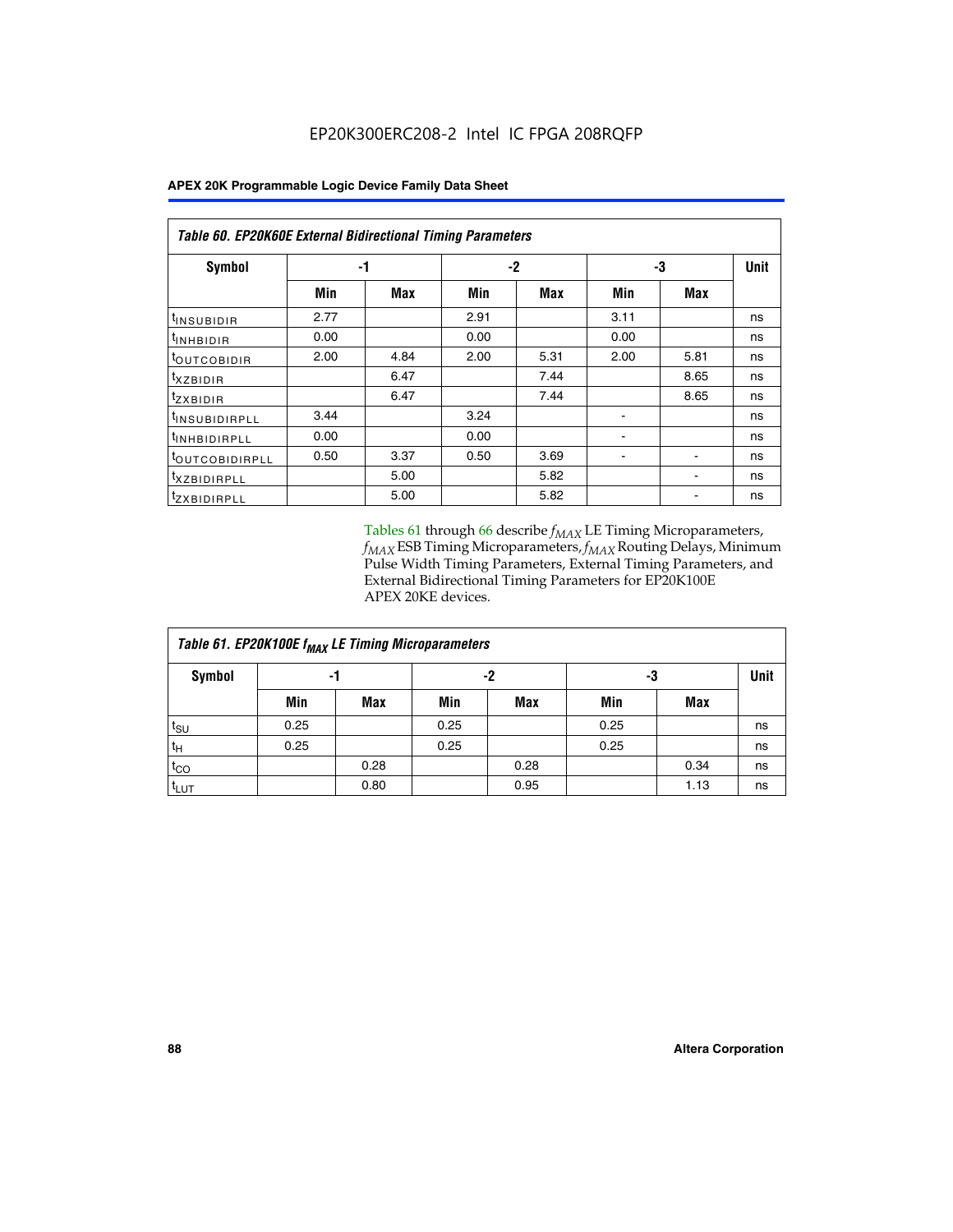| Table 62. EP20K100E f <sub>MAX</sub> ESB Timing Microparameters |         |      |         |      |         |      |             |
|-----------------------------------------------------------------|---------|------|---------|------|---------|------|-------------|
| <b>Symbol</b>                                                   |         | $-1$ |         | $-2$ |         | -3   | <b>Unit</b> |
|                                                                 | Min     | Max  | Min     | Max  | Min     | Max  |             |
| <sup>t</sup> ESBARC                                             |         | 1.61 |         | 1.84 |         | 1.97 | ns          |
| t <sub>ESBSRC</sub>                                             |         | 2.57 |         | 2.97 |         | 3.20 | ns          |
| <sup>t</sup> ESBAWC                                             |         | 0.52 |         | 4.09 |         | 4.39 | ns          |
| <sup>t</sup> ESBSWC                                             |         | 3.17 |         | 3.78 |         | 4.09 | ns          |
| <sup>t</sup> ESBWASU                                            | 0.56    |      | 6.41    |      | 0.63    |      | ns          |
| <sup>t</sup> ESBWAH                                             | 0.48    |      | 0.54    |      | 0.55    |      | ns          |
| t <sub>ESBWDSU</sub>                                            | 0.71    |      | 0.80    |      | 0.81    |      | ns          |
| t <sub>ESBWDH</sub>                                             | .048    |      | 0.54    |      | 0.55    |      | ns          |
| <sup>t</sup> ESBRASU                                            | 1.57    |      | 1.75    |      | 1.87    |      | ns          |
| <sup>t</sup> ESBRAH                                             | 0.00    |      | 0.00    |      | 0.20    |      | ns          |
| <i>t</i> <sub>ESBWESU</sub>                                     | 1.54    |      | 1.72    |      | 1.80    |      | ns          |
| t <sub>ESBWEH</sub>                                             | 0.00    |      | 0.00    |      | 0.00    |      | ns          |
| <sup>t</sup> ESBDATASU                                          | $-0.16$ |      | $-0.20$ |      | $-0.20$ |      | ns          |
| <sup>t</sup> ESBDATAH                                           | 0.13    |      | 0.13    |      | 0.13    |      | ns          |
| <sup>t</sup> ESBWADDRSU                                         | 0.12    |      | 0.08    |      | 0.13    |      | ns          |
| <sup>I</sup> ESBRADDRSU                                         | 0.17    |      | 0.15    |      | 0.19    |      | ns          |
| <sup>t</sup> ESBDATACO1                                         |         | 1.20 |         | 1.39 |         | 1.52 | ns          |
| <sup>t</sup> ESBDATACO2                                         |         | 2.54 |         | 2.99 |         | 3.22 | ns          |
| <sup>t</sup> ESBDD                                              |         | 3.06 |         | 3.56 |         | 3.85 | ns          |
| t <sub>PD</sub>                                                 |         | 1.73 |         | 2.02 |         | 2.20 | ns          |
| <sup>t</sup> PTERMSU                                            | 1.11    |      | 1.26    |      | 1.38    |      | ns          |
| t <sub>PTERMCO</sub>                                            |         | 1.19 |         | 1.40 |         | 1.08 | ns          |

| Table 63. EP20K100E f <sub>MAX</sub> Routing Delays |     |          |     |            |     |      |             |  |  |  |  |
|-----------------------------------------------------|-----|----------|-----|------------|-----|------|-------------|--|--|--|--|
| Symbol                                              |     | -2<br>-1 |     |            | -3  |      | <b>Unit</b> |  |  |  |  |
|                                                     | Min | Max      | Min | <b>Max</b> | Min | Max  |             |  |  |  |  |
| $t_{F1-4}$                                          |     | 0.24     |     | 0.27       |     | 0.29 | ns          |  |  |  |  |
| $t_{F5-20}$                                         |     | 1.04     |     | 1.26       |     | 1.52 | ns          |  |  |  |  |
| $t_{F20+}$                                          |     | 1.12     |     | 1.36       |     | 1.86 | ns          |  |  |  |  |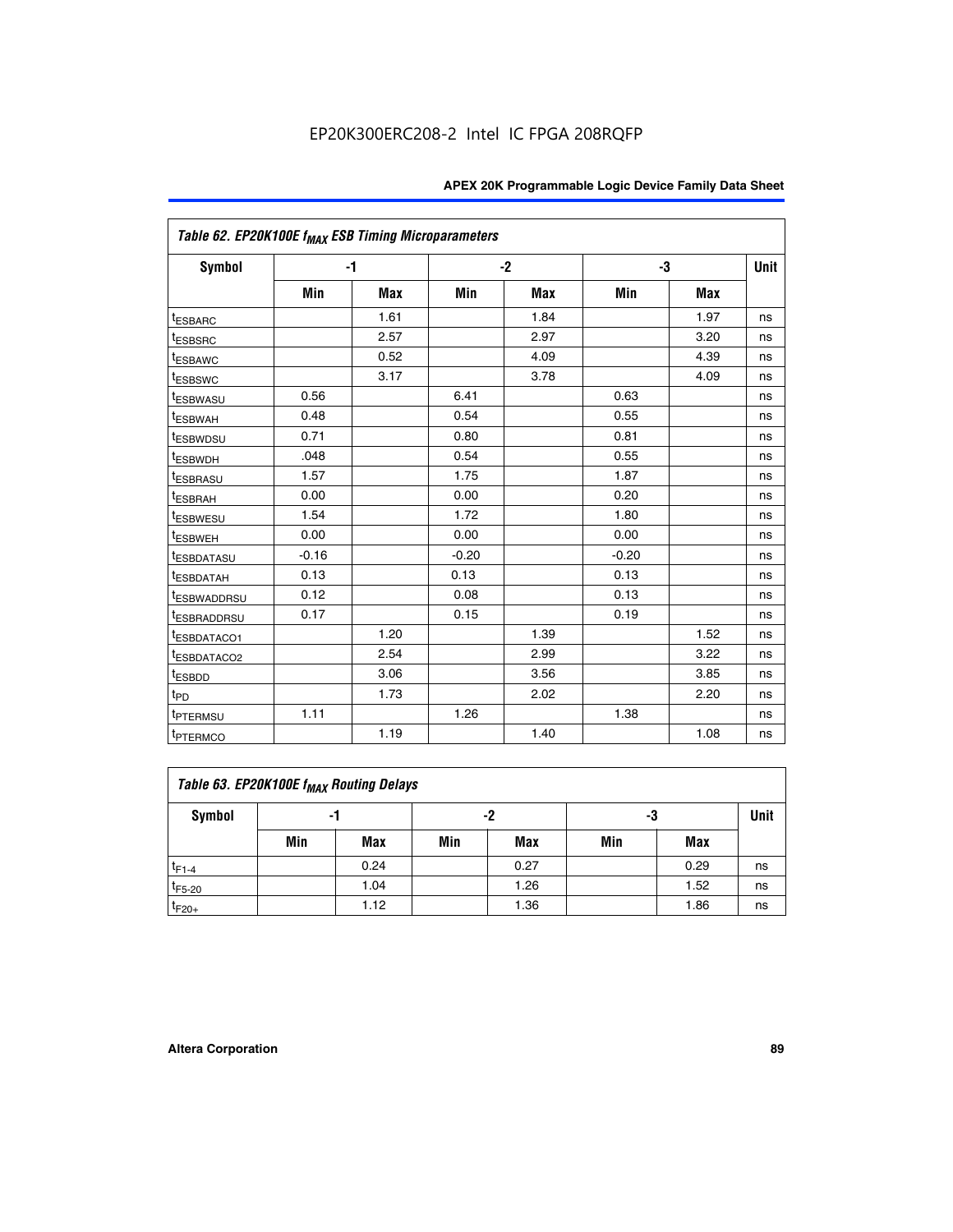## EP20K300ERC208-2 Intel IC FPGA 208RQFP

|                    | Table 64. EP20K100E Minimum Pulse Width Timing Parameters |            |      |            |      |     |             |  |  |  |  |  |
|--------------------|-----------------------------------------------------------|------------|------|------------|------|-----|-------------|--|--|--|--|--|
| <b>Symbol</b>      | -1                                                        |            |      | $-2$       | -3   |     | <b>Unit</b> |  |  |  |  |  |
|                    | Min                                                       | <b>Max</b> | Min  | <b>Max</b> | Min  | Max |             |  |  |  |  |  |
| $t_{CH}$           | 2.00                                                      |            | 2.00 |            | 2.00 |     | ns          |  |  |  |  |  |
| $t_{CL}$           | 2.00                                                      |            | 2.00 |            | 2.00 |     | ns          |  |  |  |  |  |
| t <sub>CLRP</sub>  | 0.20                                                      |            | 0.20 |            | 0.20 |     | ns          |  |  |  |  |  |
| <sup>t</sup> PREP  | 0.20                                                      |            | 0.20 |            | 0.20 |     | ns          |  |  |  |  |  |
| <sup>t</sup> ESBCH | 2.00                                                      |            | 2.00 |            | 2.00 |     | ns          |  |  |  |  |  |
| <sup>t</sup> ESBCL | 2.00                                                      |            | 2.00 |            | 2.00 |     | ns          |  |  |  |  |  |
| <sup>t</sup> ESBWP | 1.29                                                      |            | 1.53 |            | 1.66 |     | ns          |  |  |  |  |  |
| <sup>t</sup> ESBRP | 1.11                                                      |            | 1.29 |            | 1.41 |     | ns          |  |  |  |  |  |

| Table 65. EP20K100E External Timing Parameters |      |            |      |            |                |            |             |  |  |  |  |
|------------------------------------------------|------|------------|------|------------|----------------|------------|-------------|--|--|--|--|
| <b>Symbol</b>                                  | -1   |            |      | -2         |                | -3         | <b>Unit</b> |  |  |  |  |
|                                                | Min  | <b>Max</b> | Min  | <b>Max</b> | Min            | <b>Max</b> |             |  |  |  |  |
| $t_{INSU}$                                     | 2.23 |            | 2.32 |            | 2.43           |            | ns          |  |  |  |  |
| $t_{\rm INH}$                                  | 0.00 |            | 0.00 |            | 0.00           |            | ns          |  |  |  |  |
| toutco                                         | 2.00 | 4.86       | 2.00 | 5.35       | 2.00           | 5.84       | ns          |  |  |  |  |
| <sup>t</sup> INSUPLL                           | 1.58 |            | 1.66 |            |                |            | ns          |  |  |  |  |
| <sup>t</sup> INHPLL                            | 0.00 |            | 0.00 |            | $\blacksquare$ |            | ns          |  |  |  |  |
| <b>LOUTCOPLL</b>                               | 0.50 | 2.96       | 0.50 | 3.29       | -              |            | ns          |  |  |  |  |

|                              | <b>Table 66. EP20K100E External Bidirectional Timing Parameters</b> |      |      |      |      |                          |             |  |  |  |  |  |
|------------------------------|---------------------------------------------------------------------|------|------|------|------|--------------------------|-------------|--|--|--|--|--|
| Symbol                       | -1                                                                  |      | -2   |      | -3   |                          | <b>Unit</b> |  |  |  |  |  |
|                              | Min                                                                 | Max  | Min  | Max  | Min  | Max                      |             |  |  |  |  |  |
| <sup>t</sup> INSUBIDIR       | 2.74                                                                |      | 2.96 |      | 3.19 |                          | ns          |  |  |  |  |  |
| <sup>t</sup> INHBIDIR        | 0.00                                                                |      | 0.00 |      | 0.00 |                          | ns          |  |  |  |  |  |
| <b>LOUTCOBIDIR</b>           | 2.00                                                                | 4.86 | 2.00 | 5.35 | 2.00 | 5.84                     | ns          |  |  |  |  |  |
| txzBIDIR                     |                                                                     | 5.00 |      | 5.48 |      | 5.89                     | ns          |  |  |  |  |  |
| <sup>t</sup> zxbidir         |                                                                     | 5.00 |      | 5.48 |      | 5.89                     | ns          |  |  |  |  |  |
| <sup>t</sup> INSUBIDIRPLL    | 4.64                                                                |      | 5.03 |      |      |                          | ns          |  |  |  |  |  |
| <sup>t</sup> INHBIDIRPLL     | 0.00                                                                |      | 0.00 |      |      |                          | ns          |  |  |  |  |  |
| <b><i>LOUTCOBIDIRPLL</i></b> | 0.50                                                                | 2.96 | 0.50 | 3.29 |      | $\overline{\phantom{a}}$ | ns          |  |  |  |  |  |
| <sup>t</sup> XZBIDIRPLL      |                                                                     | 3.10 |      | 3.42 |      |                          | ns          |  |  |  |  |  |
| <sup>I</sup> ZXBIDIRPLL      |                                                                     | 3.10 |      | 3.42 |      |                          | ns          |  |  |  |  |  |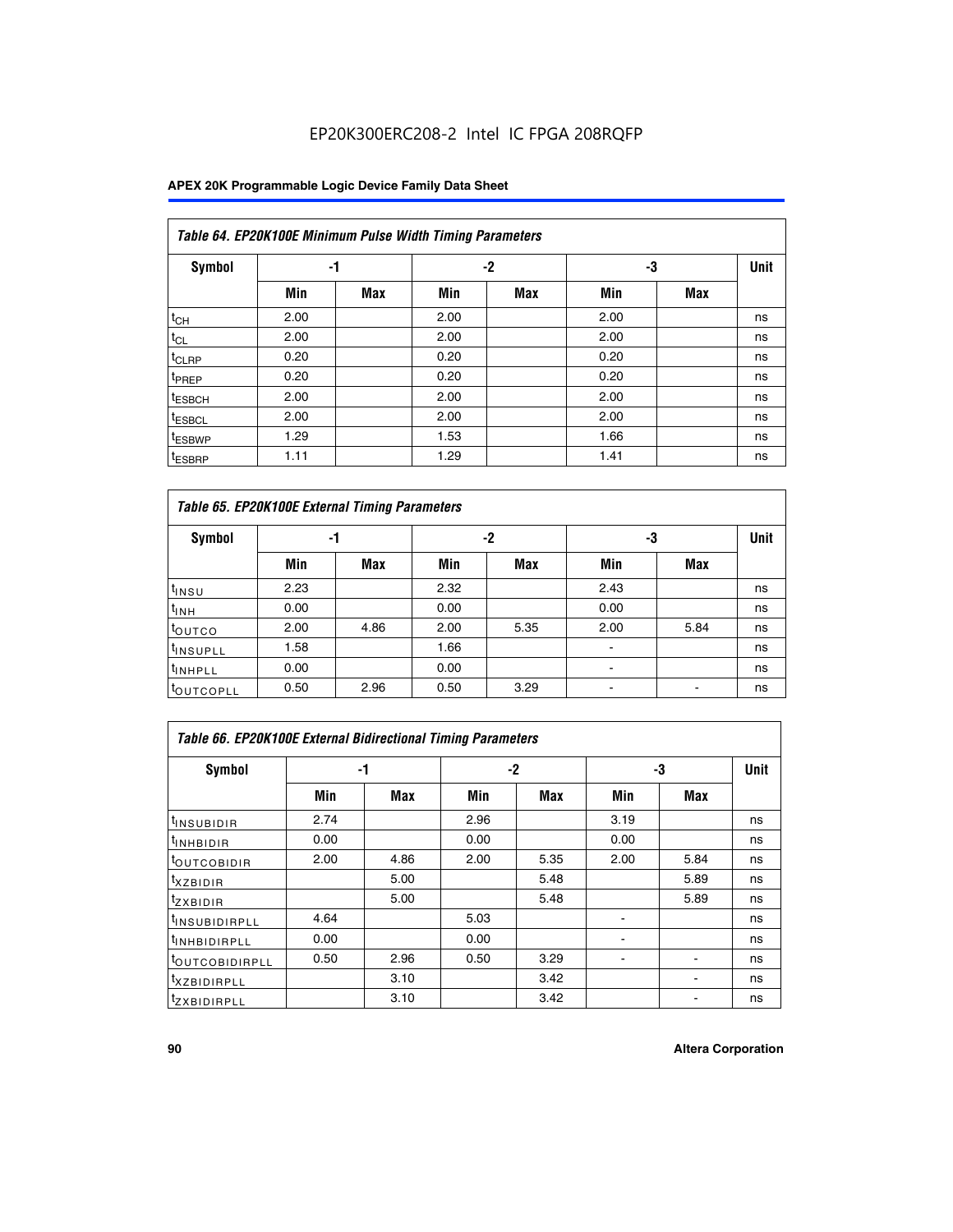Tables 67 through 72 describe *f<sub>MAX</sub>* LE Timing Microparameters, *f<sub>MAX</sub>* ESB Timing Microparameters, *f<sub>MAX</sub>* Routing Delays, Minimum Pulse Width Timing Parameters, External Timing Parameters, and External Bidirectional Timing Parameters for EP20K160E APEX 20KE devices.

| Table 67. EP20K160E f <sub>MAX</sub> LE Timing Microparameters |      |            |      |            |      |      |    |  |  |  |  |  |
|----------------------------------------------------------------|------|------------|------|------------|------|------|----|--|--|--|--|--|
| Symbol                                                         |      | -1         |      | -2         |      | -3   |    |  |  |  |  |  |
|                                                                | Min  | <b>Max</b> | Min  | <b>Max</b> | Min  | Max  |    |  |  |  |  |  |
| $t_{\text{SU}}$                                                | 0.22 |            | 0.24 |            | 0.26 |      | ns |  |  |  |  |  |
| $t_H$                                                          | 0.22 |            | 0.24 |            | 0.26 |      | ns |  |  |  |  |  |
| $t_{CO}$                                                       |      | 0.25       |      | 0.31       |      | 0.35 | ns |  |  |  |  |  |
| t <sub>LUT</sub>                                               |      | 0.69       |      | 0.88       |      | 1.12 | ns |  |  |  |  |  |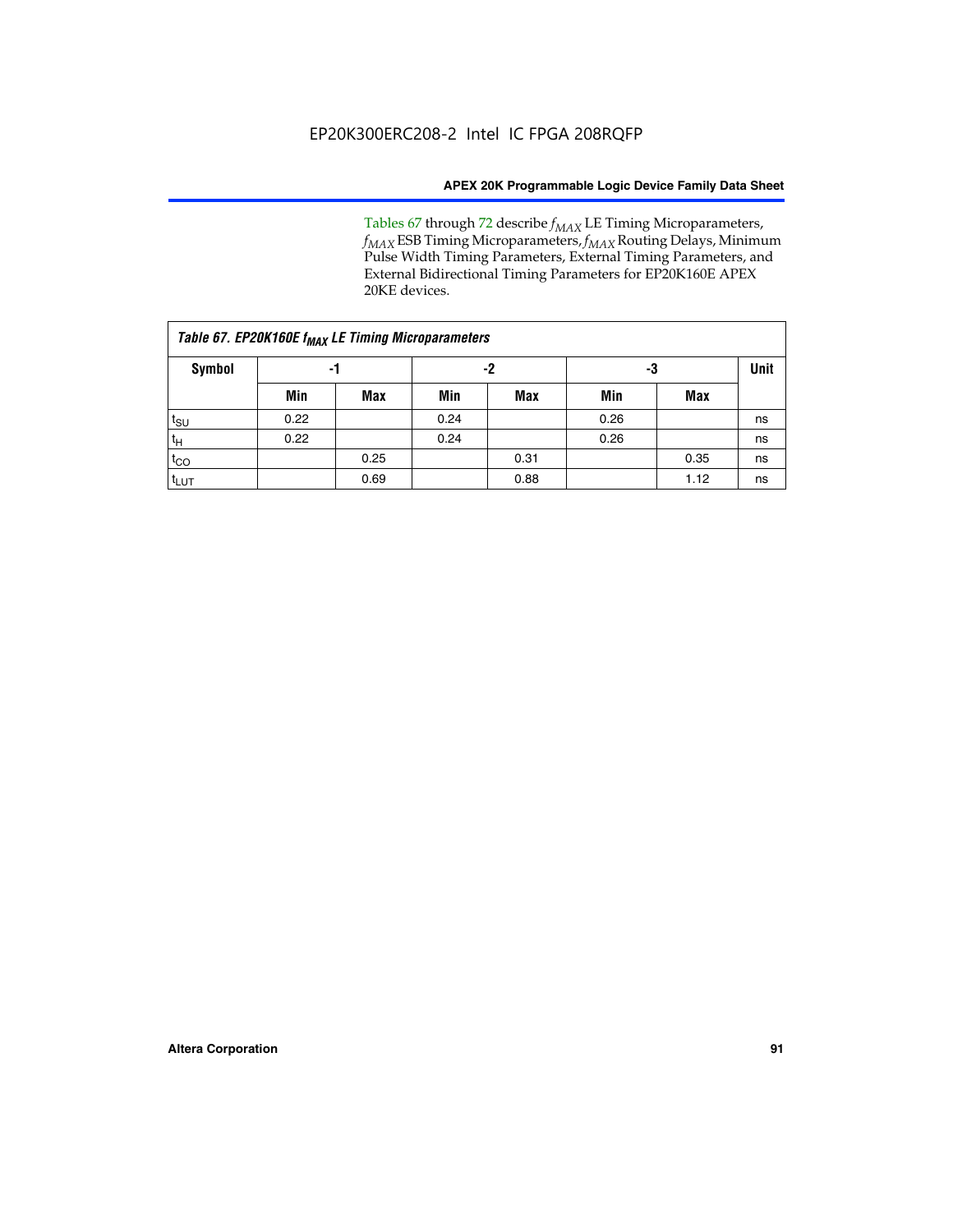| Table 68. EP20K160E f <sub>MAX</sub> ESB Timing Microparameters |         |            |         |            |      |            |      |
|-----------------------------------------------------------------|---------|------------|---------|------------|------|------------|------|
| <b>Symbol</b>                                                   |         | $-1$       |         | $-2$       |      | -3         | Unit |
|                                                                 | Min     | <b>Max</b> | Min     | <b>Max</b> | Min  | <b>Max</b> |      |
| <sup>I</sup> ESBARC                                             |         | 1.65       |         | 2.02       |      | 2.11       | ns   |
| <sup>t</sup> ESBSRC                                             |         | 2.21       |         | 2.70       |      | 3.11       | ns   |
| <sup>t</sup> ESBAWC                                             |         | 3.04       |         | 3.79       |      | 4.42       | ns   |
| <sup>I</sup> ESBSWC                                             |         | 2.81       |         | 3.56       |      | 4.10       | ns   |
| <sup>t</sup> ESBWASU                                            | 0.54    |            | 0.66    |            | 0.73 |            | ns   |
| <sup>t</sup> ESBWAH                                             | 0.36    |            | 0.45    |            | 0.47 |            | ns   |
| <sup>I</sup> ESBWDSU                                            | 0.68    |            | 0.81    |            | 0.94 |            | ns   |
| <sup>t</sup> ESBWDH                                             | 0.36    |            | 0.45    |            | 0.47 |            | ns   |
| <sup>t</sup> ESBRASU                                            | 1.58    |            | 1.87    |            | 2.06 |            | ns   |
| <sup>t</sup> ESBRAH                                             | 0.00    |            | 0.00    |            | 0.01 |            | ns   |
| <sup>t</sup> ESBWESU                                            | 1.41    |            | 1.71    |            | 2.00 |            | ns   |
| t <sub>ESBWEH</sub>                                             | 0.00    |            | 0.00    |            | 0.00 |            | ns   |
| <sup>t</sup> ESBDATASU                                          | $-0.02$ |            | $-0.03$ |            | 0.09 |            | ns   |
| <sup>t</sup> ESBDATAH                                           | 0.13    |            | 0.13    |            | 0.13 |            | ns   |
| <sup>t</sup> ESBWADDRSU                                         | 0.14    |            | 0.17    |            | 0.35 |            | ns   |
| <sup>t</sup> ESBRADDRSU                                         | 0.21    |            | 0.27    |            | 0.43 |            | ns   |
| IESBDATACO1                                                     |         | 1.04       |         | 1.30       |      | 1.46       | ns   |
| <sup>t</sup> ESBDATACO2                                         |         | 2.15       |         | 2.70       |      | 3.16       | ns   |
| <sup>t</sup> ESBDD                                              |         | 2.69       |         | 3.35       |      | 3.97       | ns   |
| t <sub>PD</sub>                                                 |         | 1.55       |         | 1.93       |      | 2.29       | ns   |
| t <sub>PTERMSU</sub>                                            | 1.01    |            | 1.23    |            | 1.52 |            | ns   |
| <sup>t</sup> PTERMCO                                            |         | 1.06       |         | 1.32       |      | 1.04       | ns   |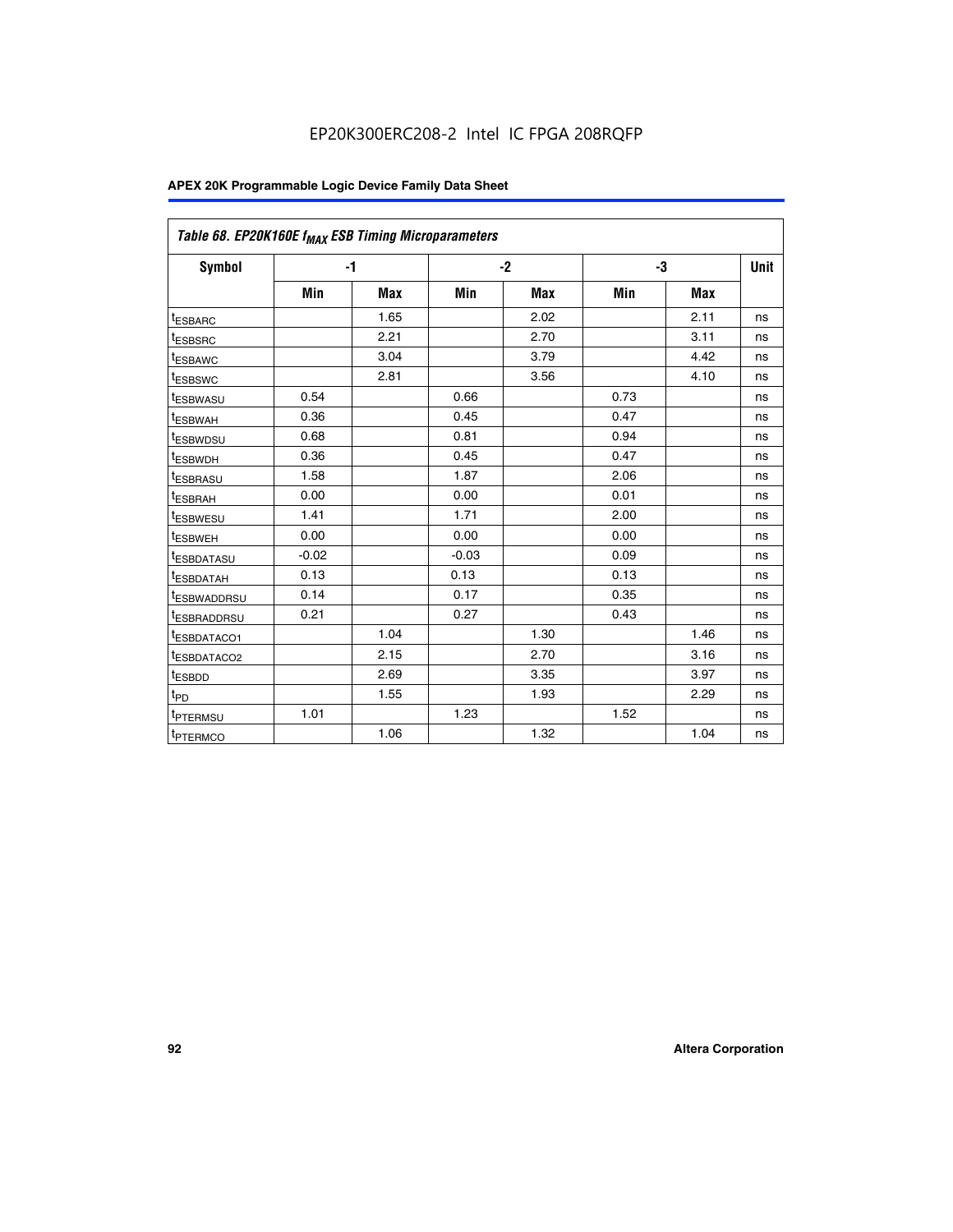| Table 69. EP20K160E f <sub>MAX</sub> Routing Delays |                |            |     |      |     |      |    |  |  |  |
|-----------------------------------------------------|----------------|------------|-----|------|-----|------|----|--|--|--|
| Symbol                                              | -2<br>-3<br>-1 |            |     |      |     |      |    |  |  |  |
|                                                     | Min            | <b>Max</b> | Min | Max  | Min | Max  |    |  |  |  |
| $t_{F1-4}$                                          |                | 0.25       |     | 0.26 |     | 0.28 | ns |  |  |  |
| $t_{F5-20}$                                         |                | 1.00       |     | 1.18 |     | 1.35 | ns |  |  |  |
| $t_{F20+}$                                          |                | 1.95       |     | 2.19 |     | 2.30 | ns |  |  |  |

|                    | Table 70. EP20K160E Minimum Pulse Width Timing Parameters |     |      |     |      |     |             |  |  |  |  |
|--------------------|-----------------------------------------------------------|-----|------|-----|------|-----|-------------|--|--|--|--|
| <b>Symbol</b>      | -1                                                        |     |      | -2  |      | -3  | <b>Unit</b> |  |  |  |  |
|                    | Min                                                       | Max | Min  | Max | Min  | Max |             |  |  |  |  |
| $t_{CH}$           | 1.34                                                      |     | 1.43 |     | 1.55 |     | ns          |  |  |  |  |
| $t_{CL}$           | 1.34                                                      |     | 1.43 |     | 1.55 |     | ns          |  |  |  |  |
| $t_{CLRP}$         | 0.18                                                      |     | 0.19 |     | 0.21 |     | ns          |  |  |  |  |
| t <sub>PREP</sub>  | 0.18                                                      |     | 0.19 |     | 0.21 |     | ns          |  |  |  |  |
| <sup>t</sup> ESBCH | 1.34                                                      |     | 1.43 |     | 1.55 |     | ns          |  |  |  |  |
| <sup>t</sup> ESBCL | 1.34                                                      |     | 1.43 |     | 1.55 |     | ns          |  |  |  |  |
| <sup>t</sup> ESBWP | 1.15                                                      |     | 1.45 |     | 1.73 |     | ns          |  |  |  |  |
| <sup>t</sup> ESBRP | 0.93                                                      |     | 1.15 |     | 1.38 |     | ns          |  |  |  |  |

|                      | Table 71. EP20K160E External Timing Parameters |      |      |      |      |      |      |  |  |  |  |  |  |
|----------------------|------------------------------------------------|------|------|------|------|------|------|--|--|--|--|--|--|
| Symbol               |                                                | -1   |      | -2   |      | -3   | Unit |  |  |  |  |  |  |
|                      | Min                                            | Max  | Min  | Max  | Min  | Max  |      |  |  |  |  |  |  |
| $t_{INSU}$           | 2.23                                           |      | 2.34 |      | 2.47 |      | ns   |  |  |  |  |  |  |
| $t_{INH}$            | 0.00                                           |      | 0.00 |      | 0.00 |      | ns   |  |  |  |  |  |  |
| toutco               | 2.00                                           | 5.07 | 2.00 | 5.59 | 2.00 | 6.13 | ns   |  |  |  |  |  |  |
| <sup>t</sup> INSUPLL | 2.12                                           |      | 2.07 |      |      |      | ns   |  |  |  |  |  |  |
| <sup>t</sup> INHPLL  | 0.00                                           |      | 0.00 |      | ۰    |      | ns   |  |  |  |  |  |  |
| toutcopll            | 0.50                                           | 3.00 | 0.50 | 3.35 | ۰    |      | ns   |  |  |  |  |  |  |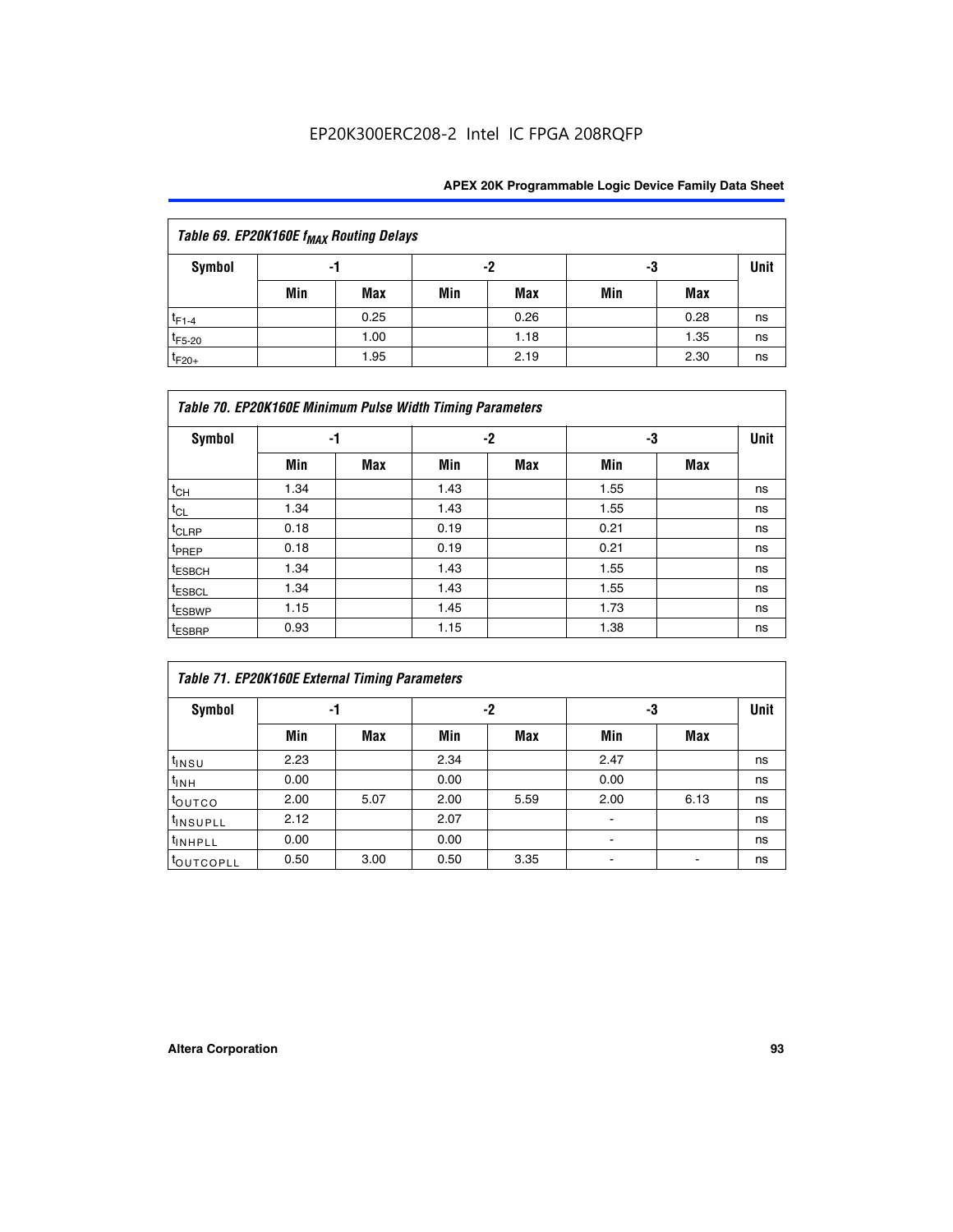| Symbol                       | -1   |      |      | $-2$ | -3   | <b>Unit</b> |    |
|------------------------------|------|------|------|------|------|-------------|----|
|                              | Min  | Max  | Min  | Max  | Min  | Max         |    |
| <sup>t</sup> INSUBIDIR       | 2.86 |      | 3.24 |      | 3.54 |             | ns |
| <b>UNHBIDIR</b>              | 0.00 |      | 0.00 |      | 0.00 |             | ns |
| <b>LOUTCOBIDIR</b>           | 2.00 | 5.07 | 2.00 | 5.59 | 2.00 | 6.13        | ns |
| <sup>T</sup> XZBIDIR         |      | 7.43 |      | 8.23 |      | 8.58        | ns |
| <sup>t</sup> zxbidir         |      | 7.43 |      | 8.23 |      | 8.58        | ns |
| <sup>I</sup> INSUBIDIRPLL    | 4.93 |      | 5.48 |      |      |             | ns |
| <b>INHBIDIRPLL</b>           | 0.00 |      | 0.00 |      |      |             | ns |
| <b><i>LOUTCOBIDIRPLL</i></b> | 0.50 | 3.00 | 0.50 | 3.35 |      |             | ns |
| <sup>I</sup> XZBIDIRPLL      |      | 5.36 |      | 5.99 |      |             | ns |
| <sup>t</sup> ZXBIDIRPLL      |      | 5.36 |      | 5.99 |      |             | ns |

Tables 73 through 78 describe  $f_{MAX}$  LE Timing Microparameters,  $f_{MAX}$ ESB Timing Microparameters, *f<sub>MAX</sub>* Routing Delays, Minimum Pulse Width Timing Parameters, External Timing Parameters, and External Bidirectional Timing Parameters for EP20K200E APEX 20KE devices.

| Table 73. EP20K200E f <sub>MAX</sub> LE Timing Microparameters |      |            |      |            |      |             |    |  |  |  |  |
|----------------------------------------------------------------|------|------------|------|------------|------|-------------|----|--|--|--|--|
| <b>Symbol</b>                                                  |      | -1         |      | -2         | -3   | <b>Unit</b> |    |  |  |  |  |
|                                                                | Min  | <b>Max</b> | Min  | <b>Max</b> | Min  | <b>Max</b>  |    |  |  |  |  |
| $t_{\text{SU}}$                                                | 0.23 |            | 0.24 |            | 0.26 |             | ns |  |  |  |  |
| $t_H$                                                          | 0.23 |            | 0.24 |            | 0.26 |             | ns |  |  |  |  |
| $t_{CO}$                                                       |      | 0.26       |      | 0.31       |      | 0.36        | ns |  |  |  |  |
| <sup>t</sup> LUT                                               |      | 0.70       |      | 0.90       |      | 1.14        | ns |  |  |  |  |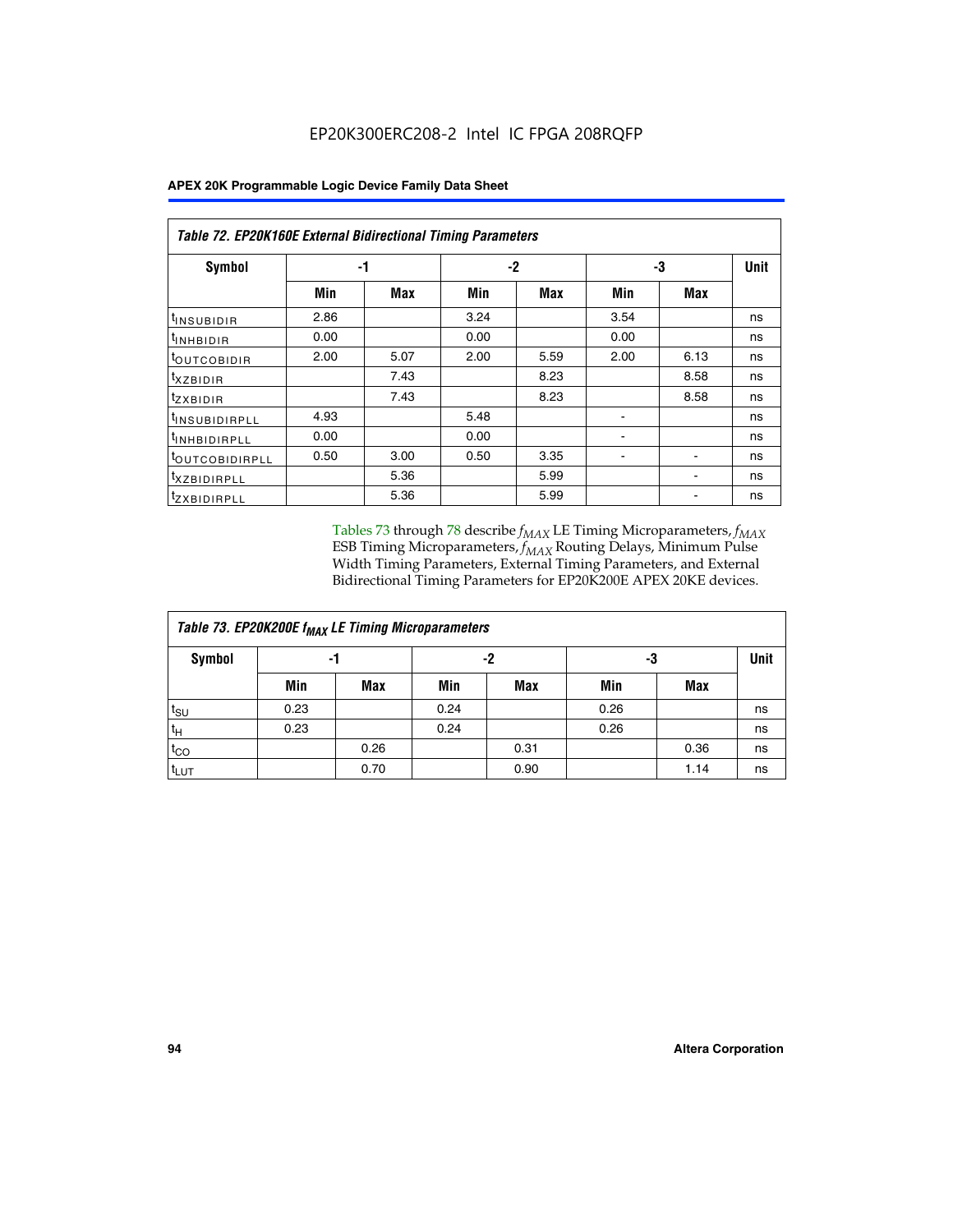| Table 74. EP20K200E f <sub>MAX</sub> ESB Timing Microparameters |         |            |         |            |      |            |      |
|-----------------------------------------------------------------|---------|------------|---------|------------|------|------------|------|
| Symbol                                                          |         | $-1$       |         | $-2$       |      | -3         | Unit |
|                                                                 | Min     | <b>Max</b> | Min     | <b>Max</b> | Min  | <b>Max</b> |      |
| <sup>t</sup> ESBARC                                             |         | 1.68       |         | 2.06       |      | 2.24       | ns   |
| <sup>t</sup> ESBSRC                                             |         | 2.27       |         | 2.77       |      | 3.18       | ns   |
| t <sub>ESBAWC</sub>                                             |         | 3.10       |         | 3.86       |      | 4.50       | ns   |
| <sup>t</sup> ESBSWC                                             |         | 2.90       |         | 3.67       |      | 4.21       | ns   |
| t <sub>ESBWASU</sub>                                            | 0.55    |            | 0.67    |            | 0.74 |            | ns   |
| <sup>t</sup> ESBWAH                                             | 0.36    |            | 0.46    |            | 0.48 |            | ns   |
| <sup>t</sup> ESBWDSU                                            | 0.69    |            | 0.83    |            | 0.95 |            | ns   |
| t <sub>ESBWDH</sub>                                             | 0.36    |            | 0.46    |            | 0.48 |            | ns   |
| <sup>t</sup> ESBRASU                                            | 1.61    |            | 1.90    |            | 2.09 |            | ns   |
| <sup>t</sup> ESBRAH                                             | 0.00    |            | 0.00    |            | 0.01 |            | ns   |
| <i>t</i> ESBWESU                                                | 1.42    |            | 1.71    |            | 2.01 |            | ns   |
| <sup>t</sup> ESBWEH                                             | 0.00    |            | 0.00    |            | 0.00 |            | ns   |
| <sup>t</sup> ESBDATASU                                          | $-0.06$ |            | $-0.07$ |            | 0.05 |            | ns   |
| <sup>I</sup> ESBDATAH                                           | 0.13    |            | 0.13    |            | 0.13 |            | ns   |
| <sup>t</sup> ESBWADDRSU                                         | 0.11    |            | 0.13    |            | 0.31 |            | ns   |
| <sup>t</sup> ESBRADDRSU                                         | 0.18    |            | 0.23    |            | 0.39 |            | ns   |
| <sup>t</sup> ESBDATACO1                                         |         | 1.09       |         | 1.35       |      | 1.51       | ns   |
| <sup>t</sup> ESBDATACO <sub>2</sub>                             |         | 2.19       |         | 2.75       |      | 3.22       | ns   |
| t <sub>ESBDD</sub>                                              |         | 2.75       |         | 3.41       |      | 4.03       | ns   |
| $t_{\text{PD}}$                                                 |         | 1.58       |         | 1.97       |      | 2.33       | ns   |
| <sup>t</sup> PTERMSU                                            | 1.00    |            | 1.22    |            | 1.51 |            | ns   |
| t <sub>PTERMCO</sub>                                            |         | 1.10       |         | 1.37       |      | 1.09       | ns   |

| Table 75. EP20K200E f <sub>MAX</sub> Routing Delays |                |      |     |            |     |      |    |  |  |  |
|-----------------------------------------------------|----------------|------|-----|------------|-----|------|----|--|--|--|
| Symbol                                              | -2<br>-3<br>-1 |      |     |            |     |      |    |  |  |  |
|                                                     | Min            | Max  | Min | <b>Max</b> | Min | Max  |    |  |  |  |
| $t_{F1-4}$                                          |                | 0.25 |     | 0.27       |     | 0.29 | ns |  |  |  |
| $t_{F5-20}$                                         |                | 1.02 |     | 1.20       |     | 1.41 | ns |  |  |  |
| $t_{F20+}$                                          |                | 1.99 |     | 2.23       |     | 2.53 | ns |  |  |  |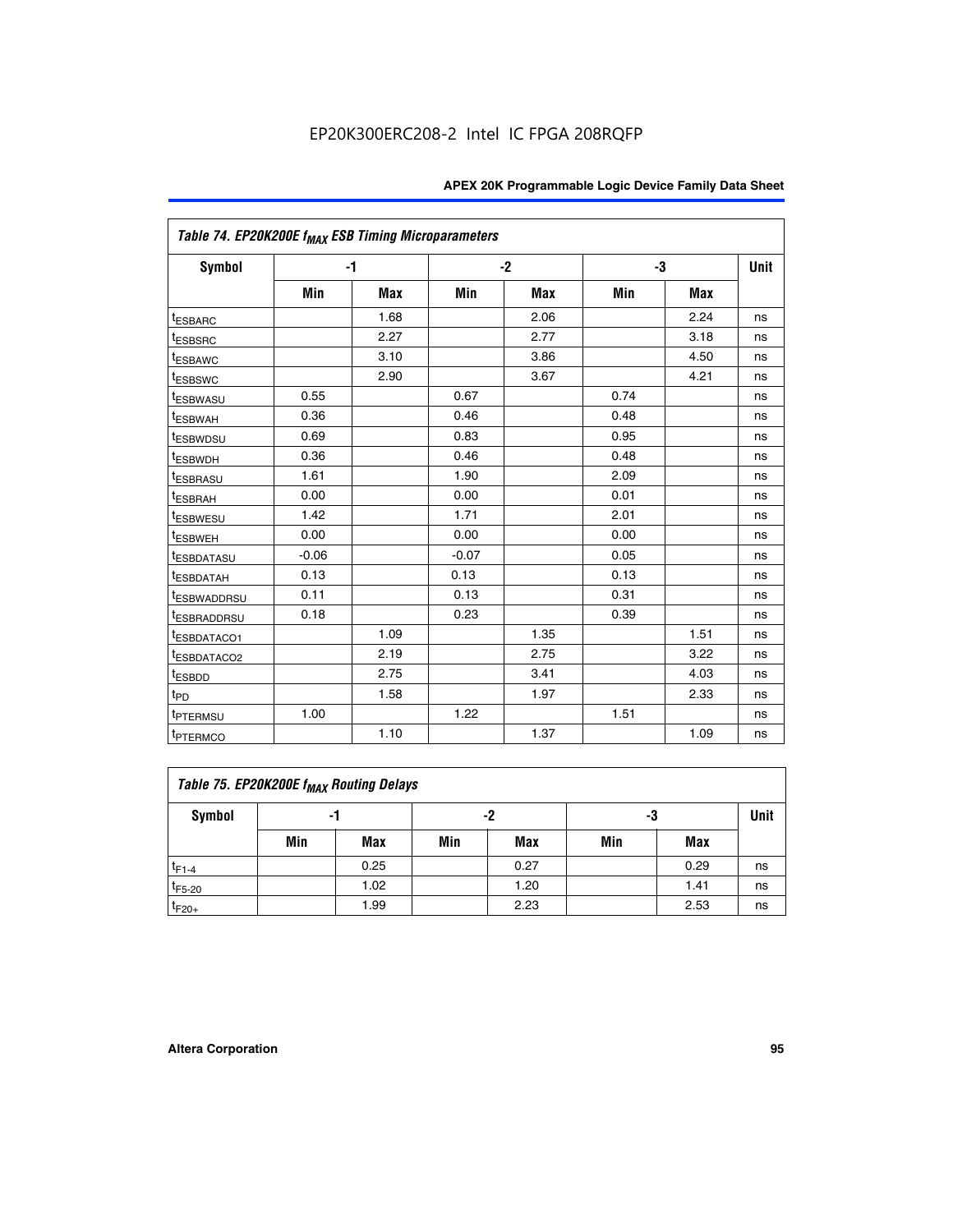## EP20K300ERC208-2 Intel IC FPGA 208RQFP

|                    | Table 76. EP20K200E Minimum Pulse Width Timing Parameters |            |      |            |      |            |             |  |  |  |  |  |
|--------------------|-----------------------------------------------------------|------------|------|------------|------|------------|-------------|--|--|--|--|--|
| <b>Symbol</b>      | -1                                                        |            |      | $-2$       | -3   |            | <b>Unit</b> |  |  |  |  |  |
|                    | Min                                                       | <b>Max</b> | Min  | <b>Max</b> | Min  | <b>Max</b> |             |  |  |  |  |  |
| $t_{CH}$           | 1.36                                                      |            | 2.44 |            | 2.65 |            | ns          |  |  |  |  |  |
| $t_{CL}$           | 1.36                                                      |            | 2.44 |            | 2.65 |            | ns          |  |  |  |  |  |
| $t_{CLRP}$         | 0.18                                                      |            | 0.19 |            | 0.21 |            | ns          |  |  |  |  |  |
| t <sub>PREP</sub>  | 0.18                                                      |            | 0.19 |            | 0.21 |            | ns          |  |  |  |  |  |
| <sup>t</sup> ESBCH | 1.36                                                      |            | 2.44 |            | 2.65 |            | ns          |  |  |  |  |  |
| <sup>t</sup> ESBCL | 1.36                                                      |            | 2.44 |            | 2.65 |            | ns          |  |  |  |  |  |
| <sup>t</sup> ESBWP | 1.18                                                      |            | 1.48 |            | 1.76 |            | ns          |  |  |  |  |  |
| <sup>t</sup> ESBRP | 0.95                                                      |            | 1.17 |            | 1.41 |            | ns          |  |  |  |  |  |

|                       | Table 77. EP20K200E External Timing Parameters |            |      |            |      |      |             |  |  |  |  |  |
|-----------------------|------------------------------------------------|------------|------|------------|------|------|-------------|--|--|--|--|--|
| <b>Symbol</b>         |                                                | -1         |      | -2         |      | -3   | <b>Unit</b> |  |  |  |  |  |
|                       | Min                                            | <b>Max</b> | Min  | <b>Max</b> | Min  | Max  |             |  |  |  |  |  |
| t <sub>INSU</sub>     | 2.24                                           |            | 2.35 |            | 2.47 |      | ns          |  |  |  |  |  |
| $t_{\text{INH}}$      | 0.00                                           |            | 0.00 |            | 0.00 |      | ns          |  |  |  |  |  |
| toutco                | 2.00                                           | 5.12       | 2.00 | 5.62       | 2.00 | 6.11 | ns          |  |  |  |  |  |
| <sup>t</sup> INSUPLL  | 2.13                                           |            | 2.07 |            |      |      | ns          |  |  |  |  |  |
| <sup>t</sup> INHPLL   | 0.00                                           |            | 0.00 |            |      |      | ns          |  |  |  |  |  |
| <sup>I</sup> OUTCOPLL | 0.50                                           | 3.01       | 0.50 | 3.36       |      |      | ns          |  |  |  |  |  |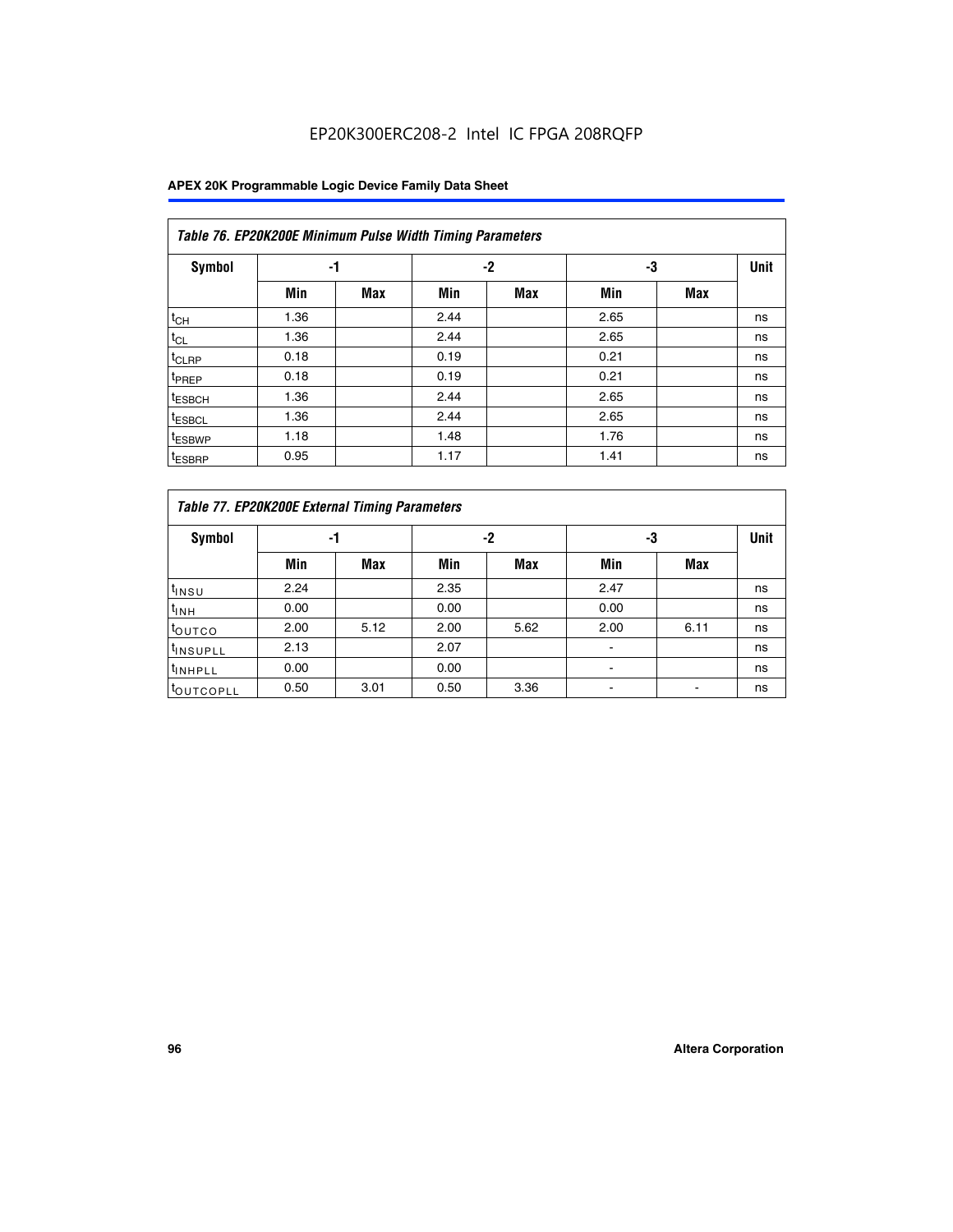|                            | Table 78. EP20K200E External Bidirectional Timing Parameters |      |      |      |      |             |    |  |  |  |  |  |
|----------------------------|--------------------------------------------------------------|------|------|------|------|-------------|----|--|--|--|--|--|
| Symbol                     |                                                              | -1   |      | $-2$ | -3   | <b>Unit</b> |    |  |  |  |  |  |
|                            | Min                                                          | Max  | Min  | Max  | Min  | <b>Max</b>  |    |  |  |  |  |  |
| t <sub>INSUBIDIR</sub>     | 2.81                                                         |      | 3.19 |      | 3.54 |             | ns |  |  |  |  |  |
| $t_{\text{INHBIDIR}}$      | 0.00                                                         |      | 0.00 |      | 0.00 |             | ns |  |  |  |  |  |
| <sup>t</sup> OUTCOBIDIR    | 2.00                                                         | 5.12 | 2.00 | 5.62 | 2.00 | 6.11        | ns |  |  |  |  |  |
| $t_{XZBIDIR}$              |                                                              | 7.51 |      | 8.32 |      | 8.67        | ns |  |  |  |  |  |
| tzxbidir                   |                                                              | 7.51 |      | 8.32 |      | 8.67        | ns |  |  |  |  |  |
| t <sub>INSUBIDIRPLL</sub>  | 3.30                                                         |      | 3.64 |      |      |             | ns |  |  |  |  |  |
| t <sub>INHBIDIRPLL</sub>   | 0.00                                                         |      | 0.00 |      |      |             | ns |  |  |  |  |  |
| <sup>t</sup> OUTCOBIDIRPLL | 0.50                                                         | 3.01 | 0.50 | 3.36 |      |             | ns |  |  |  |  |  |
| <sup>t</sup> XZBIDIRPLL    |                                                              | 5.40 |      | 6.05 |      |             | ns |  |  |  |  |  |
| <i>tzxBIDIRPLL</i>         |                                                              | 5.40 |      | 6.05 |      |             | ns |  |  |  |  |  |

Tables 79 through 84 describe  $f_{MAX}$  LE Timing Microparameters,  $f_{MAX}$ ESB Timing Microparameters, *f<sub>MAX</sub>* Routing Delays, Minimum Pulse Width Timing Parameters, External Timing Parameters, and External Bidirectional Timing Parameters for EP20K300E APEX 20KE devices.

| Table 79. EP20K300E f <sub>MAX</sub> LE Timing Microparameters |      |            |      |            |      |            |    |  |  |  |  |
|----------------------------------------------------------------|------|------------|------|------------|------|------------|----|--|--|--|--|
| <b>Symbol</b>                                                  |      | -1         |      | -2         |      | -3         |    |  |  |  |  |
|                                                                | Min  | <b>Max</b> | Min  | <b>Max</b> | Min  | <b>Max</b> |    |  |  |  |  |
| $t_{\text{SU}}$                                                | 0.16 |            | 0.17 |            | 0.18 |            | ns |  |  |  |  |
| $t_H$                                                          | 0.31 |            | 0.33 |            | 0.38 |            | ns |  |  |  |  |
| $t_{CO}$                                                       |      | 0.28       |      | 0.38       |      | 0.51       | ns |  |  |  |  |
| t <sub>LUT</sub>                                               |      | 0.79       |      | 1.07       |      | 1.43       | ns |  |  |  |  |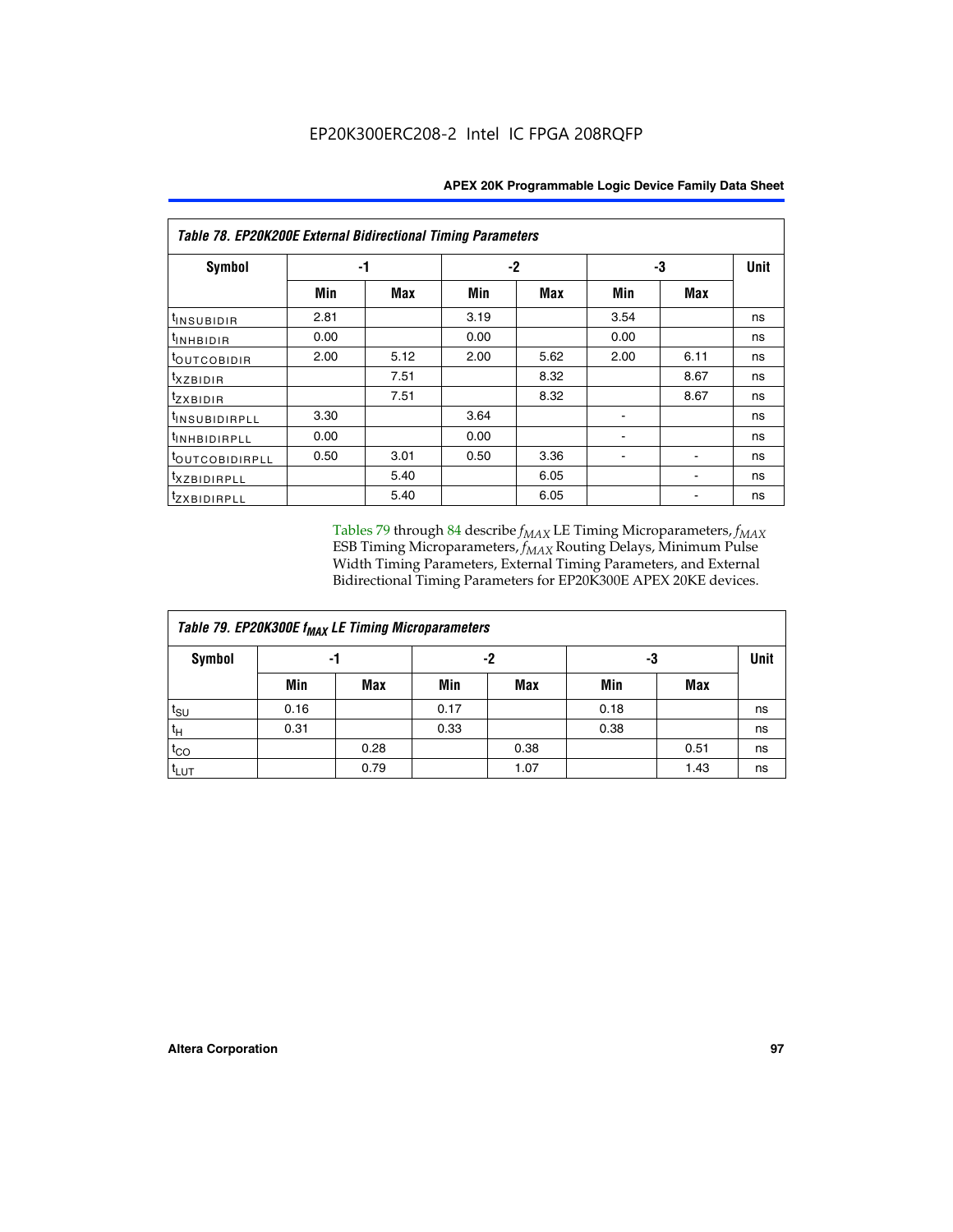| Table 80. EP20K300E f <sub>MAX</sub> ESB Timing Microparameters |      |      |      |      |      |      |      |
|-----------------------------------------------------------------|------|------|------|------|------|------|------|
| <b>Symbol</b>                                                   |      | $-1$ |      | $-2$ |      | -3   | Unit |
|                                                                 | Min  | Max  | Min  | Max  | Min  | Max  |      |
| <sup>t</sup> ESBARC                                             |      | 1.79 |      | 2.44 |      | 3.25 | ns   |
| t <sub>ESBSRC</sub>                                             |      | 2.40 |      | 3.12 |      | 4.01 | ns   |
| t <sub>ESBAWC</sub>                                             |      | 3.41 |      | 4.65 |      | 6.20 | ns   |
| <sup>t</sup> ESBSWC                                             |      | 3.68 |      | 4.68 |      | 5.93 | ns   |
| t <sub>ESBWASU</sub>                                            | 1.55 |      | 2.12 |      | 2.83 |      | ns   |
| t <sub>ESBWAH</sub>                                             | 0.00 |      | 0.00 |      | 0.00 |      | ns   |
| <sup>t</sup> ESBWDSU                                            | 1.71 |      | 2.33 |      | 3.11 |      | ns   |
| <sup>t</sup> ESBWDH                                             | 0.00 |      | 0.00 |      | 0.00 |      | ns   |
| t <sub>ESBRASU</sub>                                            | 1.72 |      | 2.34 |      | 3.13 |      | ns   |
| <sup>t</sup> ESBRAH                                             | 0.00 |      | 0.00 |      | 0.00 |      | ns   |
| t <sub>ESBWESU</sub>                                            | 1.63 |      | 2.36 |      | 3.28 |      | ns   |
| <sup>t</sup> ESBWEH                                             | 0.00 |      | 0.00 |      | 0.00 |      | ns   |
| <sup>t</sup> ESBDATASU                                          | 0.07 |      | 0.39 |      | 0.80 |      | ns   |
| <sup>t</sup> ESBDATAH                                           | 0.13 |      | 0.13 |      | 0.13 |      | ns   |
| <sup>t</sup> ESBWADDRSU                                         | 0.27 |      | 0.67 |      | 1.17 |      | ns   |
| tESBRADDRSU                                                     | 0.34 |      | 0.75 |      | 1.28 |      | ns   |
| <sup>I</sup> ESBDATACO1                                         |      | 1.03 |      | 1.20 |      | 1.40 | ns   |
| <sup>t</sup> ESBDATACO2                                         |      | 2.33 |      | 3.18 |      | 4.24 | ns   |
| <sup>t</sup> ESBDD                                              |      | 3.41 |      | 4.65 |      | 6.20 | ns   |
| t <sub>PD</sub>                                                 |      | 1.68 |      | 2.29 |      | 3.06 | ns   |
| t <sub>PTERMSU</sub>                                            | 0.96 |      | 1.48 |      | 2.14 |      | ns   |
| t <sub>PTERMCO</sub>                                            |      | 1.05 |      | 1.22 |      | 1.42 | ns   |

| Table 81. EP20K300E f <sub>MAX</sub> Routing Delays |     |      |     |            |     |      |             |  |  |  |
|-----------------------------------------------------|-----|------|-----|------------|-----|------|-------------|--|--|--|
| Symbol                                              |     | -1   |     | -2         | -3  |      | <b>Unit</b> |  |  |  |
|                                                     | Min | Max  | Min | <b>Max</b> | Min | Max  |             |  |  |  |
| $t_{F1-4}$                                          |     | 0.22 |     | 0.24       |     | 0.26 | ns          |  |  |  |
| $t_{F5-20}$                                         |     | 1.33 |     | 1.43       |     | 1.58 | ns          |  |  |  |
| $t_{F20+}$                                          |     | 3.63 |     | 3.93       |     | 4.35 | ns          |  |  |  |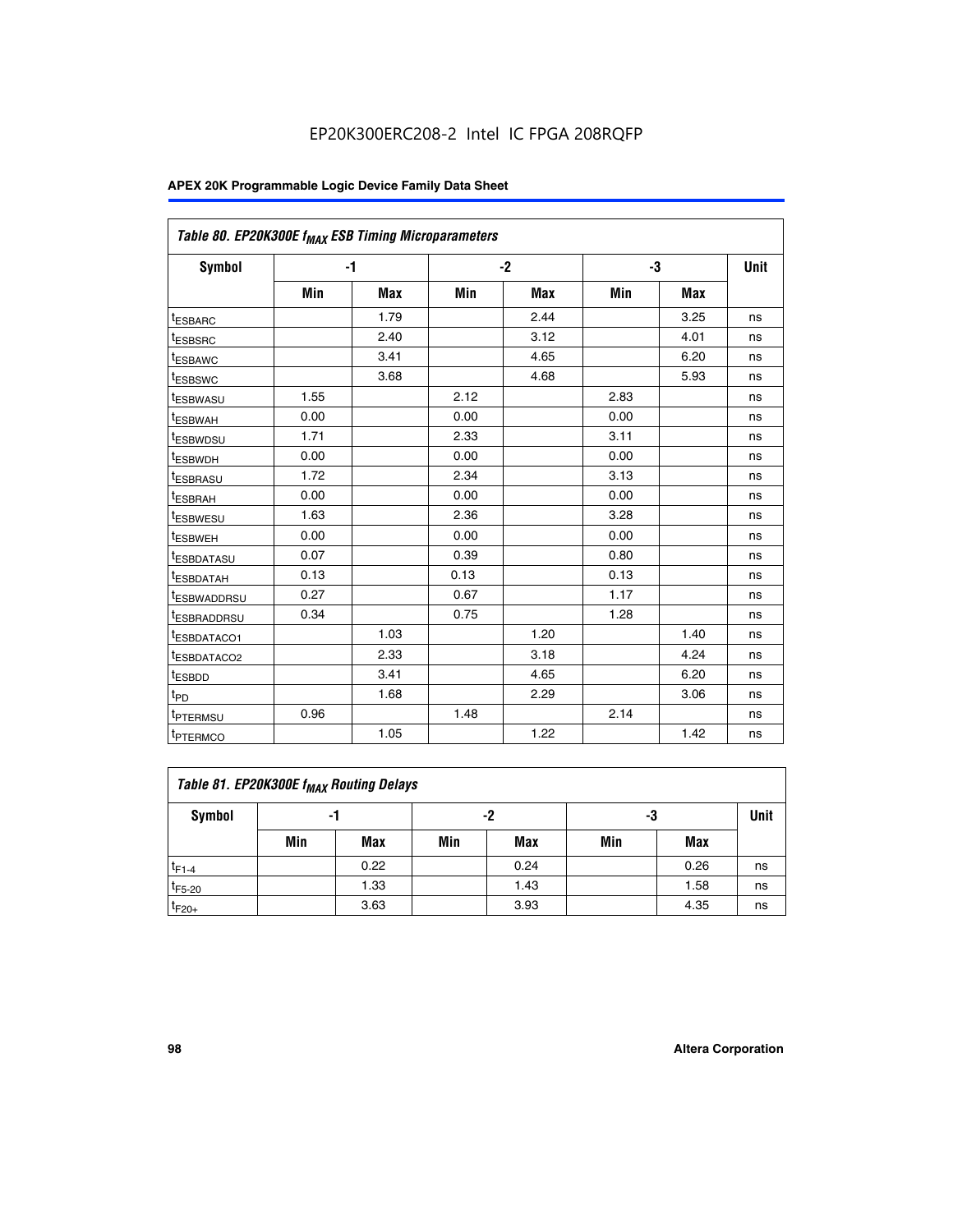|                    | Table 82. EP20K300E Minimum Pulse Width Timing Parameters |            |      |      |      |     |             |  |  |  |  |  |
|--------------------|-----------------------------------------------------------|------------|------|------|------|-----|-------------|--|--|--|--|--|
| Symbol             | -1                                                        |            |      | $-2$ | -3   |     | <b>Unit</b> |  |  |  |  |  |
|                    | Min                                                       | <b>Max</b> | Min  | Max  | Min  | Max |             |  |  |  |  |  |
| $t_{CH}$           | 1.25                                                      |            | 1.43 |      | 1.67 |     | ns          |  |  |  |  |  |
| $t_{CL}$           | 1.25                                                      |            | 1.43 |      | 1.67 |     | ns          |  |  |  |  |  |
| t <sub>CLRP</sub>  | 0.19                                                      |            | 0.26 |      | 0.35 |     | ns          |  |  |  |  |  |
| t <sub>PREP</sub>  | 0.19                                                      |            | 0.26 |      | 0.35 |     | ns          |  |  |  |  |  |
| <sup>t</sup> ESBCH | 1.25                                                      |            | 1.43 |      | 1.67 |     | ns          |  |  |  |  |  |
| <sup>t</sup> ESBCL | 1.25                                                      |            | 1.43 |      | 1.67 |     | ns          |  |  |  |  |  |
| <sup>t</sup> ESBWP | 1.25                                                      |            | 1.71 |      | 2.28 |     | ns          |  |  |  |  |  |
| <sup>t</sup> ESBRP | 1.01                                                      |            | 1.38 |      | 1.84 |     | ns          |  |  |  |  |  |

|                       | Table 83. EP20K300E External Timing Parameters |      |      |      |      |            |             |  |  |  |  |  |
|-----------------------|------------------------------------------------|------|------|------|------|------------|-------------|--|--|--|--|--|
| Symbol                |                                                | -1   |      | -2   |      | -3         | <b>Unit</b> |  |  |  |  |  |
|                       | Min                                            | Max  | Min  | Max  | Min  | <b>Max</b> |             |  |  |  |  |  |
| t <sub>INSU</sub>     | 2.31                                           |      | 2.44 |      | 2.57 |            | ns          |  |  |  |  |  |
| $t_{INH}$             | 0.00                                           |      | 0.00 |      | 0.00 |            | ns          |  |  |  |  |  |
| toutco                | 2.00                                           | 5.29 | 2.00 | 5.82 | 2.00 | 6.24       | ns          |  |  |  |  |  |
| <sup>t</sup> INSUPLL  | 1.76                                           |      | 1.85 |      |      |            | ns          |  |  |  |  |  |
| <sup>t</sup> INHPLL   | 0.00                                           |      | 0.00 |      | -    |            | ns          |  |  |  |  |  |
| <sup>t</sup> OUTCOPLL | 0.50                                           | 2.65 | 0.50 | 2.95 |      |            | ns          |  |  |  |  |  |

| Table 84. EP20K300E External Bidirectional Timing Parameters |      |      |      |      |      |             |    |  |  |  |  |
|--------------------------------------------------------------|------|------|------|------|------|-------------|----|--|--|--|--|
| Symbol                                                       | -1   |      | $-2$ |      | -3   | <b>Unit</b> |    |  |  |  |  |
|                                                              | Min  | Max  | Min  | Max  | Min  | <b>Max</b>  |    |  |  |  |  |
| <sup>t</sup> INSUBIDIR                                       | 2.77 |      | 2.85 |      | 3.11 |             | ns |  |  |  |  |
| <b>TINHBIDIR</b>                                             | 0.00 |      | 0.00 |      | 0.00 |             | ns |  |  |  |  |
| <sup>t</sup> OUTCOBIDIR                                      | 2.00 | 5.29 | 2.00 | 5.82 | 2.00 | 6.24        | ns |  |  |  |  |
| KZBIDIR                                                      |      | 7.59 |      | 8.30 |      | 9.09        | ns |  |  |  |  |
| $t_{Z}$ <i>x</i> BIDIR                                       |      | 7.59 |      | 8.30 |      | 9.09        | ns |  |  |  |  |
| <b>INSUBIDIRPLL</b>                                          | 2.50 |      | 2.76 |      |      |             | ns |  |  |  |  |
| <sup>t</sup> INHBIDIRPLL                                     | 0.00 |      | 0.00 |      |      |             | ns |  |  |  |  |
| <sup>t</sup> OUTCOBIDIRPLL                                   | 0.50 | 2.65 | 0.50 | 2.95 |      |             | ns |  |  |  |  |
| <sup>t</sup> XZBIDIRPLL                                      |      | 5.00 |      | 5.43 |      |             | ns |  |  |  |  |
| <sup>t</sup> ZXBIDIRPLL                                      |      | 5.00 |      | 5.43 |      |             | ns |  |  |  |  |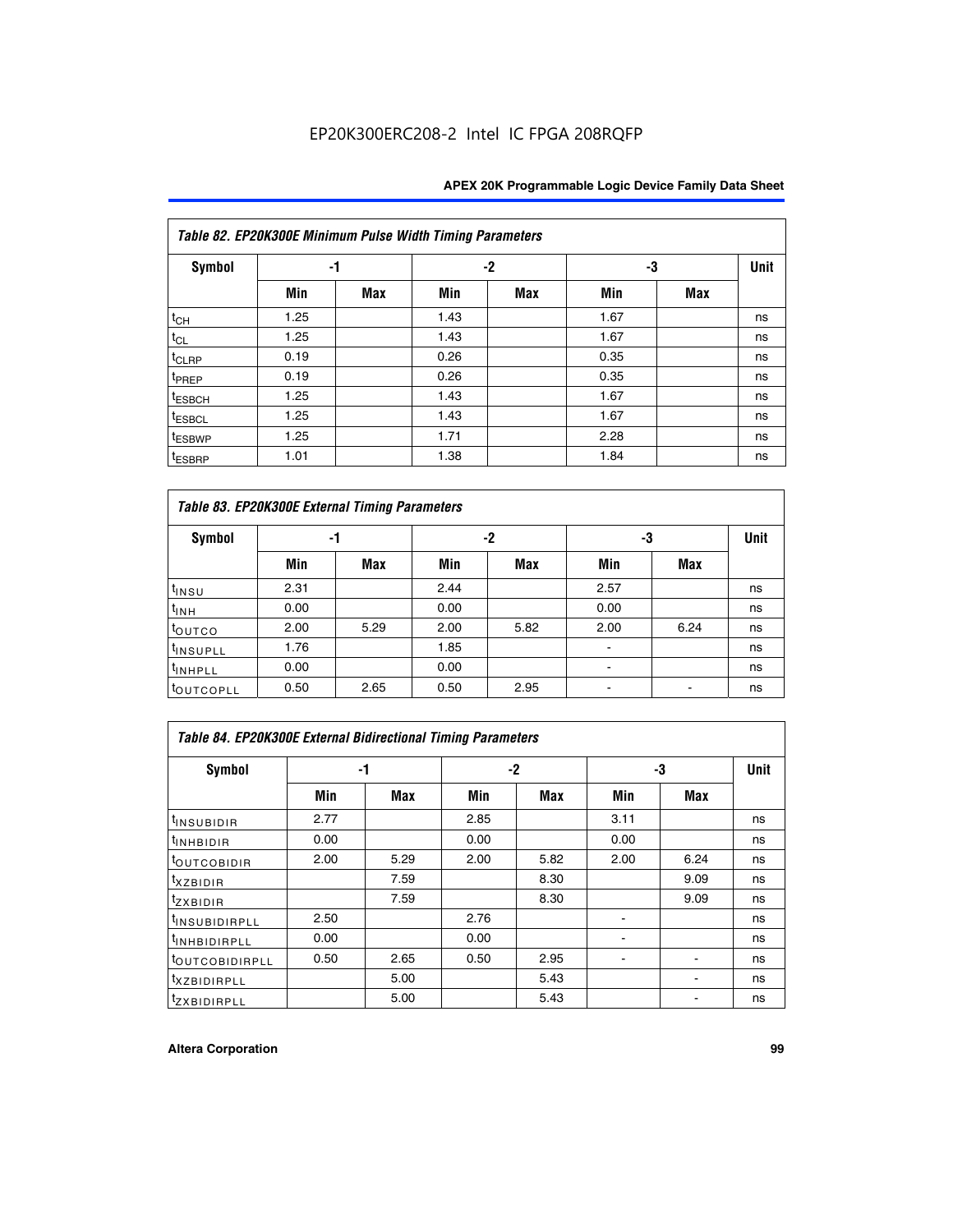Tables 85 through 90 describe  $f_{MAX}$  LE Timing Microparameters,  $f_{MAX}$ ESB Timing Microparameters, *f<sub>MAX</sub>* Routing Delays, Minimum Pulse Width Timing Parameters, External Timing Parameters, and External Bidirectional Timing Parameters for EP20K400E APEX 20KE devices.

| Table 85. EP20K400E f <sub>MAX</sub> LE Timing Microparameters |      |                |      |                |      |                |      |  |  |  |  |
|----------------------------------------------------------------|------|----------------|------|----------------|------|----------------|------|--|--|--|--|
| Symbol                                                         |      | -1 Speed Grade |      | -2 Speed Grade |      | -3 Speed Grade | Unit |  |  |  |  |
|                                                                | Min  | Max            | Min  | Max            | Min  | Max            |      |  |  |  |  |
| $t_{\text{SU}}$                                                | 0.23 |                | 0.23 |                | 0.23 |                | ns   |  |  |  |  |
| $t_H$                                                          | 0.23 |                | 0.23 |                | 0.23 |                | ns   |  |  |  |  |
| $t_{CO}$                                                       |      | 0.25           |      | 0.29           |      | 0.32           | ns   |  |  |  |  |
| ι <sup>t</sup> ιυτ                                             |      | 0.70           |      | 0.83           |      | 1.01           | ns   |  |  |  |  |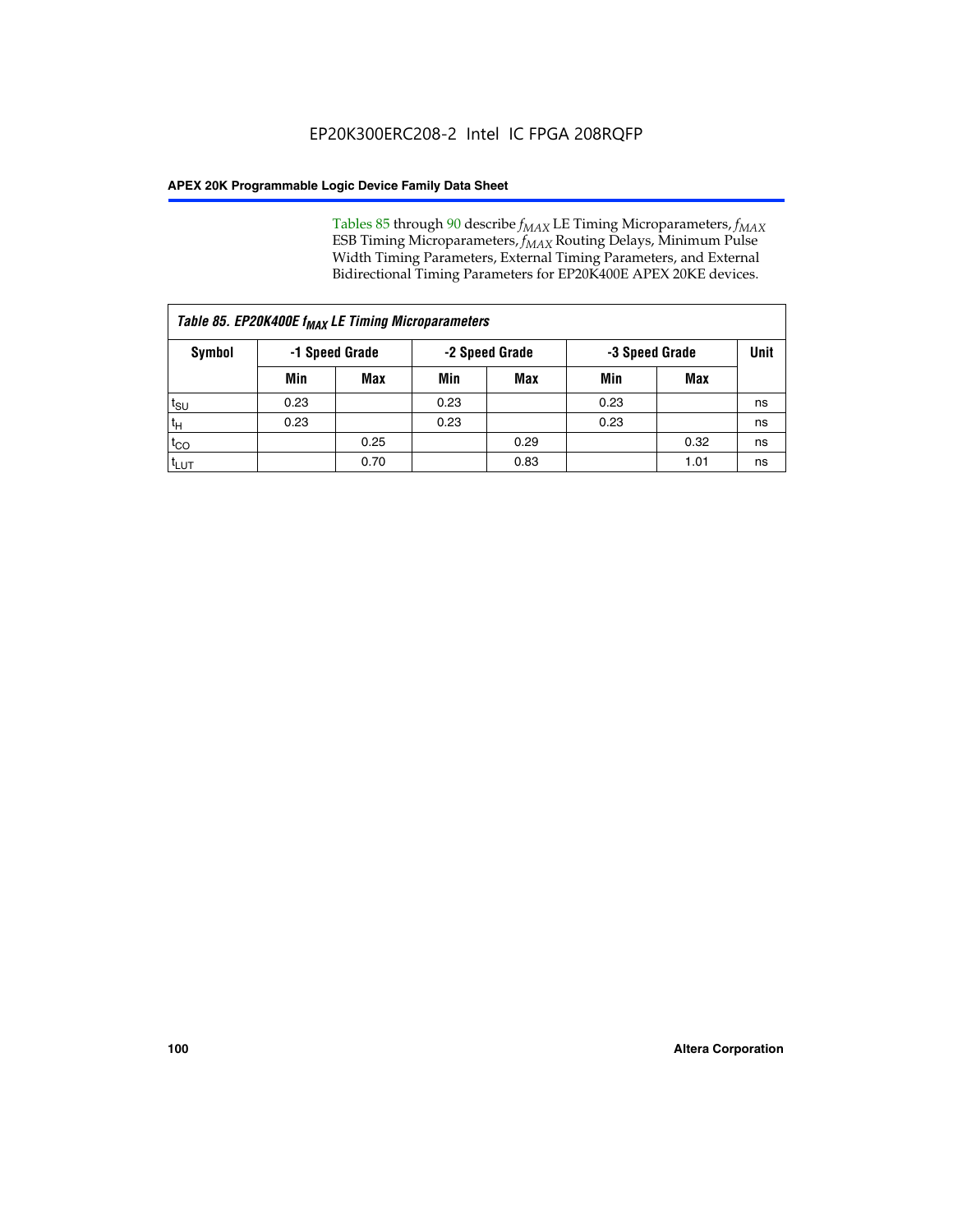| Symbol                      |         | -1 Speed Grade |         | -2 Speed Grade |         | -3 Speed Grade | <b>Unit</b> |
|-----------------------------|---------|----------------|---------|----------------|---------|----------------|-------------|
|                             | Min     | <b>Max</b>     | Min     | <b>Max</b>     | Min     | Max            |             |
| <sup>t</sup> ESBARC         |         | 1.67           |         | 1.91           |         | 1.99           | ns          |
| <sup>t</sup> ESBSRC         |         | 2.30           |         | 2.66           |         | 2.93           | ns          |
| <sup>t</sup> ESBAWC         |         | 3.09           |         | 3.58           |         | 3.99           | ns          |
| <sup>t</sup> ESBSWC         |         | 3.01           |         | 3.65           |         | 4.05           | ns          |
| t <sub>ESBWASU</sub>        | 0.54    |                | 0.63    |                | 0.65    |                | ns          |
| <sup>t</sup> ESBWAH         | 0.36    |                | 0.43    |                | 0.42    |                | ns          |
| <sup>t</sup> ESBWDSU        | 0.69    |                | 0.77    |                | 0.84    |                | ns          |
| <sup>t</sup> ESBWDH         | 0.36    |                | 0.43    |                | 0.42    |                | ns          |
| <sup>t</sup> ESBRASU        | 1.61    |                | 1.77    |                | 1.86    |                | ns          |
| <sup>t</sup> ESBRAH         | 0.00    |                | 0.00    |                | 0.01    |                | ns          |
| <i>t</i> <sub>ESBWESU</sub> | 1.35    |                | 1.47    |                | 1.61    |                | ns          |
| <sup>t</sup> ESBWEH         | 0.00    |                | 0.00    |                | 0.00    |                | ns          |
| <sup>t</sup> ESBDATASU      | $-0.18$ |                | $-0.30$ |                | $-0.27$ |                | ns          |
| t <sub>ESBDATAH</sub>       | 0.13    |                | 0.13    |                | 0.13    |                | ns          |
| <sup>I</sup> ESBWADDRSU     | $-0.02$ |                | $-0.11$ |                | $-0.03$ |                | ns          |
| <sup>t</sup> ESBRADDRSU     | 0.06    |                | $-0.01$ |                | $-0.05$ |                | ns          |
| ESBDATACO1                  |         | 1.16           |         | 1.40           |         | 1.54           | ns          |
| <sup>I</sup> ESBDATACO2     |         | 2.18           |         | 2.55           |         | 2.85           | ns          |
| <sup>t</sup> ESBDD          |         | 2.73           |         | 3.17           |         | 3.58           | ns          |
| $t_{\text{PD}}$             |         | 1.57           |         | 1.83           |         | 2.07           | ns          |
| t <sub>PTERMSU</sub>        | 0.92    |                | 0.99    |                | 1.18    |                | ns          |
| t <sub>PTERMCO</sub>        |         | 1.18           |         | 1.43           |         | 1.17           | ns          |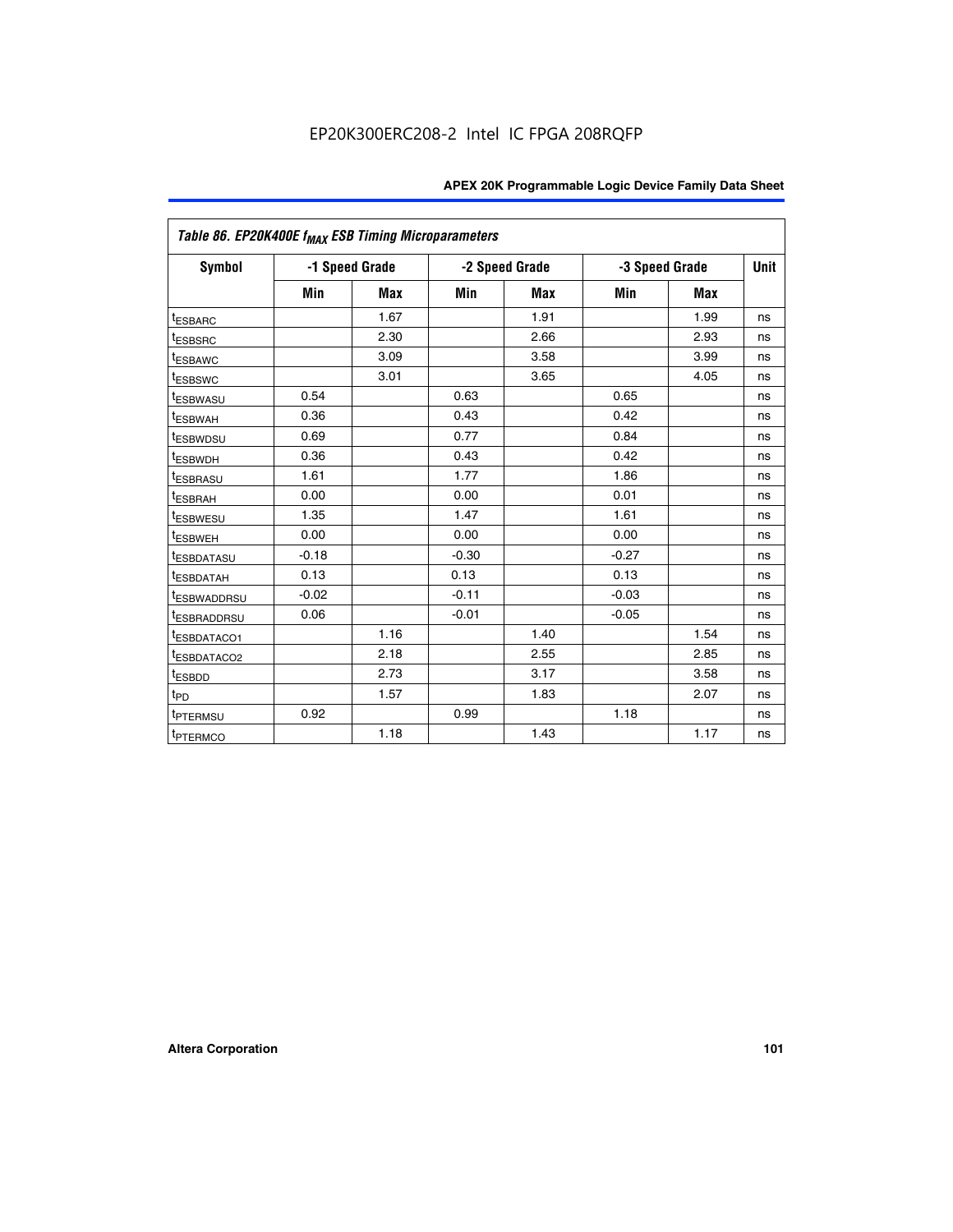## EP20K300ERC208-2 Intel IC FPGA 208RQFP

| Table 87. EP20K400E f <sub>MAX</sub> Routing Delays |     |                |     |                |     |                |      |  |  |  |  |
|-----------------------------------------------------|-----|----------------|-----|----------------|-----|----------------|------|--|--|--|--|
| Symbol                                              |     | -1 Speed Grade |     | -2 Speed Grade |     | -3 Speed Grade | Unit |  |  |  |  |
|                                                     | Min | Max            | Min | Max            | Min | Max            |      |  |  |  |  |
| $t_{F1-4}$                                          |     | 0.25           |     | 0.25           |     | 0.26           | ns   |  |  |  |  |
| $t_{F5-20}$                                         |     | 1.01           |     | 1.12           |     | 1.25           | ns   |  |  |  |  |
| $t_{F20+}$                                          |     | 3.71           |     | 3.92           |     | 4.17           | ns   |  |  |  |  |

| Table 88. EP20K400E Minimum Pulse Width Timing Parameters |      |                |      |                |      |                |      |  |  |  |
|-----------------------------------------------------------|------|----------------|------|----------------|------|----------------|------|--|--|--|
| Symbol                                                    |      | -1 Speed Grade |      | -2 Speed Grade |      | -3 Speed Grade | Unit |  |  |  |
|                                                           | Min  | <b>Max</b>     | Min  | <b>Max</b>     | Min  | Max            |      |  |  |  |
| $t_{CH}$                                                  | 1.36 |                | 2.22 |                | 2.35 |                | ns   |  |  |  |
| $t_{\rm CL}$                                              | 1.36 |                | 2.26 |                | 2.35 |                | ns   |  |  |  |
| $t_{CLRP}$                                                | 0.18 |                | 0.18 |                | 0.19 |                | ns   |  |  |  |
| <sup>t</sup> PREP                                         | 0.18 |                | 0.18 |                | 0.19 |                | ns   |  |  |  |
| t <sub>ESBCH</sub>                                        | 1.36 |                | 2.26 |                | 2.35 |                | ns   |  |  |  |
| <sup>t</sup> ESBCL                                        | 1.36 |                | 2.26 |                | 2.35 |                | ns   |  |  |  |
| <sup>t</sup> ESBWP                                        | 1.17 |                | 1.38 |                | 1.56 |                | ns   |  |  |  |
| <sup>t</sup> ESBRP                                        | 0.94 |                | 1.09 |                | 1.25 |                | ns   |  |  |  |

| Table 89. EP20K400E External Timing Parameters |                |            |      |                |      |                               |    |  |  |
|------------------------------------------------|----------------|------------|------|----------------|------|-------------------------------|----|--|--|
| Symbol                                         | -1 Speed Grade |            |      | -2 Speed Grade |      | <b>Unit</b><br>-3 Speed Grade |    |  |  |
|                                                | Min            | <b>Max</b> | Min  | <b>Max</b>     | Min  | Max                           |    |  |  |
| t <sub>insu</sub>                              | 2.51           |            | 2.64 |                | 2.77 |                               | ns |  |  |
| $t_{INH}$                                      | 0.00           |            | 0.00 |                | 0.00 |                               | ns |  |  |
| toutco                                         | 2.00           | 5.25       | 2.00 | 5.79           | 2.00 | 6.32                          | ns |  |  |
| <sup>t</sup> INSUPLL                           | 3.221          |            | 3.38 |                | -    |                               | ns |  |  |
| I <sup>t</sup> INHPLL                          | 0.00           |            | 0.00 |                | -    |                               | ns |  |  |
| toutcopll                                      | 0.50           | 2.25       | 0.50 | 2.45           |      |                               | ns |  |  |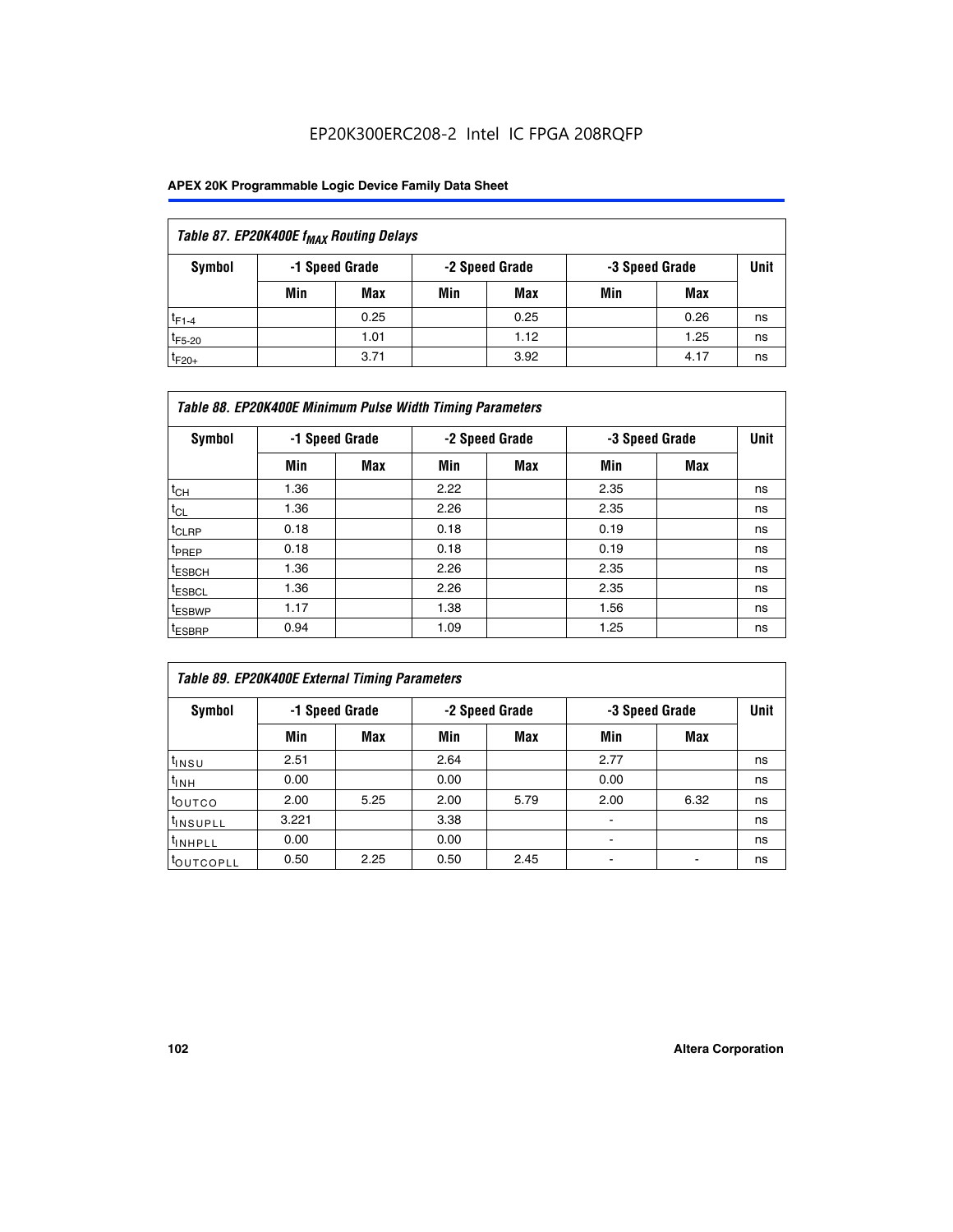| Table 90. EP20K400E External Bidirectional Timing Parameters |                |      |                |      |      |                |             |  |  |  |
|--------------------------------------------------------------|----------------|------|----------------|------|------|----------------|-------------|--|--|--|
| Symbol                                                       | -1 Speed Grade |      | -2 Speed Grade |      |      | -3 Speed Grade | <b>Unit</b> |  |  |  |
|                                                              | Min            | Max  | Min            | Max  | Min  | Max            |             |  |  |  |
| I <sup>t</sup> INSUB <u>IDIR</u>                             | 2.93           |      | 3.23           |      | 3.44 |                | ns          |  |  |  |
| $t_{\rm INHBIDIR}$                                           | 0.00           |      | 0.00           |      | 0.00 |                | ns          |  |  |  |
| <sup>t</sup> OUTCOBIDIR                                      | 2.00           | 5.25 | 2.00           | 5.79 | 2.00 | 6.32           | ns          |  |  |  |
| $t_{XZBIDIR}$                                                |                | 5.95 |                | 6.77 |      | 7.12           | ns          |  |  |  |
| tzxbidir                                                     |                | 5.95 |                | 6.77 |      | 7.12           | ns          |  |  |  |
| <sup>t</sup> insubidirpll                                    | 4.31           |      | 4.76           |      |      |                | ns          |  |  |  |
| <sup>t</sup> inhbidirpll                                     | 0.00           |      | 0.00           |      |      |                | ns          |  |  |  |
| <sup>t</sup> OUTCOBIDIRPLL                                   | 0.50           | 2.25 | 0.50           | 2.45 |      |                | ns          |  |  |  |
| <sup>t</sup> xzbidirpll                                      |                | 2.94 |                | 3.43 |      |                | ns          |  |  |  |
| tzxBIDIRPLL                                                  |                | 2.94 |                | 3.43 |      |                | ns          |  |  |  |

Tables 91 through 96 describe  $f_{MAX}$  LE Timing Microparameters,  $f_{MAX}$ ESB Timing Microparameters, *f<sub>MAX</sub>* Routing Delays, Minimum Pulse Width Timing Parameters, External Timing Parameters, and External Bidirectional Timing Parameters for EP20K600E APEX 20KE devices.

| Table 91. EP20K600E f <sub>MAX</sub> LE Timing Microparameters |                |            |                |            |                |      |             |  |  |
|----------------------------------------------------------------|----------------|------------|----------------|------------|----------------|------|-------------|--|--|
| Symbol                                                         | -1 Speed Grade |            | -2 Speed Grade |            | -3 Speed Grade |      | <b>Unit</b> |  |  |
|                                                                | Min            | <b>Max</b> | Min            | <b>Max</b> | Min            | Max  |             |  |  |
| t <sub>SU</sub>                                                | 0.16           |            | 0.16           |            | 0.17           |      | ns          |  |  |
| $t_H$                                                          | 0.29           |            | 0.33           |            | 0.37           |      | ns          |  |  |
| $t_{CO}$                                                       |                | 0.65       |                | 0.38       |                | 0.49 | ns          |  |  |
| t <sub>LUT</sub>                                               |                | 0.70       |                | 1.00       |                | 1.30 | ns          |  |  |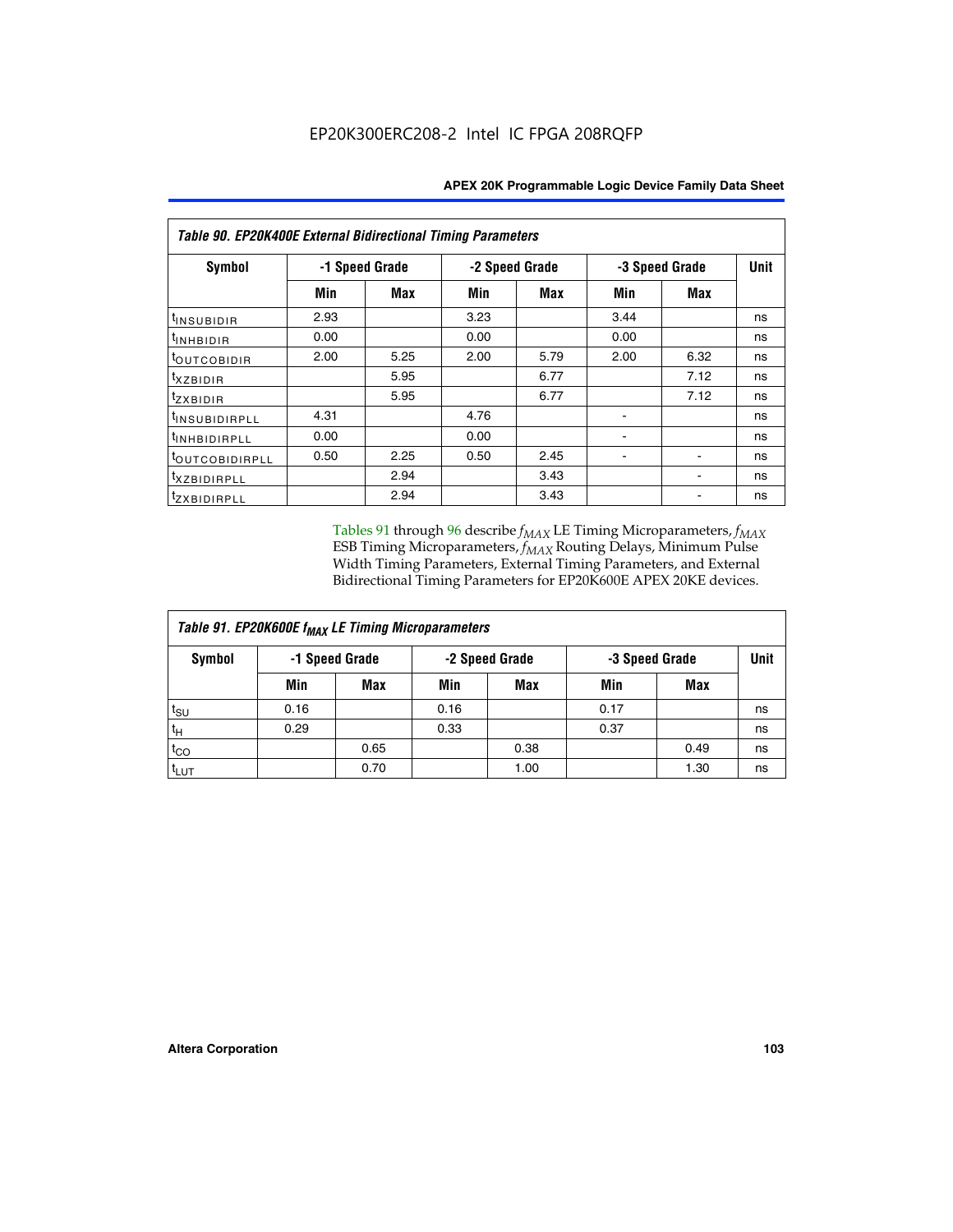| Table 92. EP20K600E f <sub>MAX</sub> ESB Timing Microparameters |         |                |      |                |      |                |             |
|-----------------------------------------------------------------|---------|----------------|------|----------------|------|----------------|-------------|
| <b>Symbol</b>                                                   |         | -1 Speed Grade |      | -2 Speed Grade |      | -3 Speed Grade | <b>Unit</b> |
|                                                                 | Min     | Max            | Min  | Max            | Min  | Max            |             |
| <sup>t</sup> ESBARC                                             |         | 1.67           |      | 2.39           |      | 3.11           | ns          |
| t <sub>ESBSRC</sub>                                             |         | 2.27           |      | 3.07           |      | 3.86           | ns          |
| <sup>t</sup> ESBAWC                                             |         | 3.19           |      | 4.56           |      | 5.93           | ns          |
| <sup>t</sup> ESBSWC                                             |         | 3.51           |      | 4.62           |      | 5.72           | ns          |
| <sup>t</sup> ESBWASU                                            | 1.46    |                | 2.08 |                | 2.70 |                | ns          |
| t <sub>ESBWAH</sub>                                             | 0.00    |                | 0.00 |                | 0.00 |                | ns          |
| t <sub>ESBWDSU</sub>                                            | 1.60    |                | 2.29 |                | 2.97 |                | ns          |
| t <sub>ESBWDH</sub>                                             | 0.00    |                | 0.00 |                | 0.00 |                | ns          |
| <sup>t</sup> ESBRASU                                            | 1.61    |                | 2.30 |                | 2.99 |                | ns          |
| <sup>t</sup> ESBRAH                                             | 0.00    |                | 0.00 |                | 0.00 |                | ns          |
| <sup>t</sup> ESBWESU                                            | 1.49    |                | 2.30 |                | 3.11 |                | ns          |
| t <sub>ESBWEH</sub>                                             | 0.00    |                | 0.00 |                | 0.00 |                | ns          |
| t <sub>ESBDATASU</sub>                                          | $-0.01$ |                | 0.35 |                | 0.71 |                | ns          |
| <sup>t</sup> ESBDATAH                                           | 0.13    |                | 0.13 |                | 0.13 |                | ns          |
| <sup>t</sup> ESBWADDRSU                                         | 0.19    |                | 0.62 |                | 1.06 |                | ns          |
| <sup>t</sup> ESBRADDRSU                                         | 0.25    |                | 0.71 |                | 1.17 |                | ns          |
| <sup>t</sup> ESBDATACO1                                         |         | 1.01           |      | 1.19           |      | 1.37           | ns          |
| <sup>t</sup> ESBDATACO2                                         |         | 2.18           |      | 3.12           |      | 4.05           | ns          |
| <sup>t</sup> ESBDD                                              |         | 3.19           |      | 4.56           |      | 5.93           | ns          |
| t <sub>PD</sub>                                                 |         | 1.57           |      | 2.25           |      | 2.92           | ns          |
| t <sub>PTERMSU</sub>                                            | 0.85    |                | 1.43 |                | 2.01 |                | ns          |
| t <sub>PTERMCO</sub>                                            |         | 1.03           |      | 1.21           |      | 1.39           | ns          |

| Table 93. EP20K600E f <sub>MAX</sub> Routing Delays |     |                |     |                |                |      |             |  |  |
|-----------------------------------------------------|-----|----------------|-----|----------------|----------------|------|-------------|--|--|
| Symbol                                              |     | -1 Speed Grade |     | -2 Speed Grade | -3 Speed Grade |      | <b>Unit</b> |  |  |
|                                                     | Min | Max            | Min | Max            | Min            | Max  |             |  |  |
| $t_{F1-4}$                                          |     | 0.22           |     | 0.25           |                | 0.26 | ns          |  |  |
| $t_{F5-20}$                                         |     | 1.26           |     | 1.39           |                | 1.52 | ns          |  |  |
| $t_{F20+}$                                          |     | 3.51           |     | 3.88           |                | 4.26 | ns          |  |  |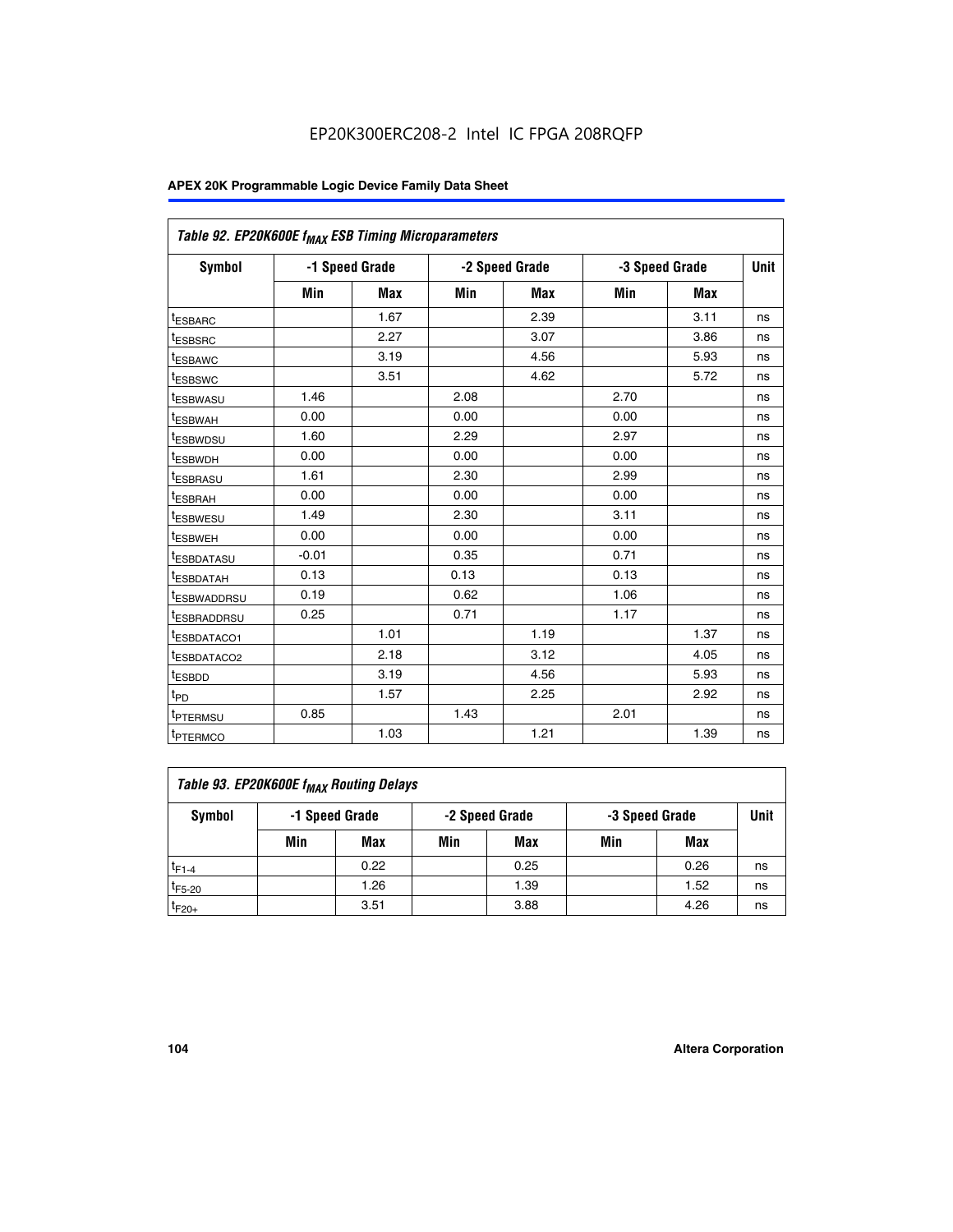| Table 94. EP20K600E Minimum Pulse Width Timing Parameters |      |                |      |                |      |                |    |  |  |  |
|-----------------------------------------------------------|------|----------------|------|----------------|------|----------------|----|--|--|--|
| Symbol                                                    |      | -1 Speed Grade |      | -2 Speed Grade |      | -3 Speed Grade |    |  |  |  |
|                                                           | Min  | <b>Max</b>     | Min  | Max            | Min  | <b>Max</b>     |    |  |  |  |
| $t_{CH}$                                                  | 2.00 |                | 2.50 |                | 2.75 |                | ns |  |  |  |
| $t_{CL}$                                                  | 2.00 |                | 2.50 |                | 2.75 |                | ns |  |  |  |
| t <sub>CLRP</sub>                                         | 0.18 |                | 0.26 |                | 0.34 |                | ns |  |  |  |
| t <sub>PREP</sub>                                         | 0.18 |                | 0.26 |                | 0.34 |                | ns |  |  |  |
| <sup>t</sup> ESBCH                                        | 2.00 |                | 2.50 |                | 2.75 |                | ns |  |  |  |
| <sup>t</sup> ESBCL                                        | 2.00 |                | 2.50 |                | 2.75 |                | ns |  |  |  |
| t <sub>ESBWP</sub>                                        | 1.17 |                | 1.68 |                | 2.18 |                | ns |  |  |  |
| <sup>t</sup> ESBRP                                        | 0.95 |                | 1.35 |                | 1.76 |                | ns |  |  |  |

| Table 95. EP20K600E External Timing Parameters |                |      |      |                |                               |      |    |  |  |
|------------------------------------------------|----------------|------|------|----------------|-------------------------------|------|----|--|--|
| Symbol                                         | -1 Speed Grade |      |      | -2 Speed Grade | <b>Unit</b><br>-3 Speed Grade |      |    |  |  |
|                                                | Min            | Max  | Min  | Max            | Min                           | Max  |    |  |  |
| t <sub>insu</sub>                              | 2.74           |      | 2.74 |                | 2.87                          |      | ns |  |  |
| $t_{INH}$                                      | 0.00           |      | 0.00 |                | 0.00                          |      | ns |  |  |
| toutco                                         | 2.00           | 5.51 | 2.00 | 6.06           | 2.00                          | 6.61 | ns |  |  |
| <sup>t</sup> INSUPLL                           | 1.86           |      | 1.96 |                |                               |      | ns |  |  |
| <sup>t</sup> INHPLL                            | 0.00           |      | 0.00 |                | $\overline{\phantom{a}}$      |      | ns |  |  |
| <b>LOUTCOPLL</b>                               | 0.50           | 2.62 | 0.50 | 2.91           |                               |      | ns |  |  |

| Table 96. EP20K600E External Bidirectional Timing Parameters |                |      |      |                |                |             |    |  |  |  |
|--------------------------------------------------------------|----------------|------|------|----------------|----------------|-------------|----|--|--|--|
| Symbol                                                       | -1 Speed Grade |      |      | -2 Speed Grade | -3 Speed Grade | <b>Unit</b> |    |  |  |  |
|                                                              | Min            | Max  | Min  | Max            | Min            | <b>Max</b>  |    |  |  |  |
| <sup>t</sup> INSUBIDIR                                       | 0.64           |      | 0.98 |                | 1.08           |             | ns |  |  |  |
| $t_{\text{INHBIDIR}}$                                        | 0.00           |      | 0.00 |                | 0.00           |             | ns |  |  |  |
| <sup>t</sup> OUTCOBIDIR                                      | 2.00           | 5.51 | 2.00 | 6.06           | 2.00           | 6.61        | ns |  |  |  |
| $t_{XZBIDIR}$                                                |                | 6.10 |      | 6.74           |                | 7.10        | ns |  |  |  |
| $t_{ZXBIDIR}$                                                |                | 6.10 |      | 6.74           |                | 7.10        | ns |  |  |  |
| <sup>t</sup> INSUBIDIRPLL                                    | 2.26           |      | 2.68 |                |                |             | ns |  |  |  |
| <sup>t</sup> INHBIDIRPLL                                     | 0.00           |      | 0.00 |                |                |             | ns |  |  |  |
| <b><i>LOUTCOBIDIRPLL</i></b>                                 | 0.50           | 2.62 | 0.50 | 2.91           |                |             | ns |  |  |  |
| <sup>t</sup> xzbidirpll                                      |                | 3.21 |      | 3.59           |                |             | ns |  |  |  |
| <i>t</i> zxbidirpll                                          |                | 3.21 |      | 3.59           |                | ٠           | ns |  |  |  |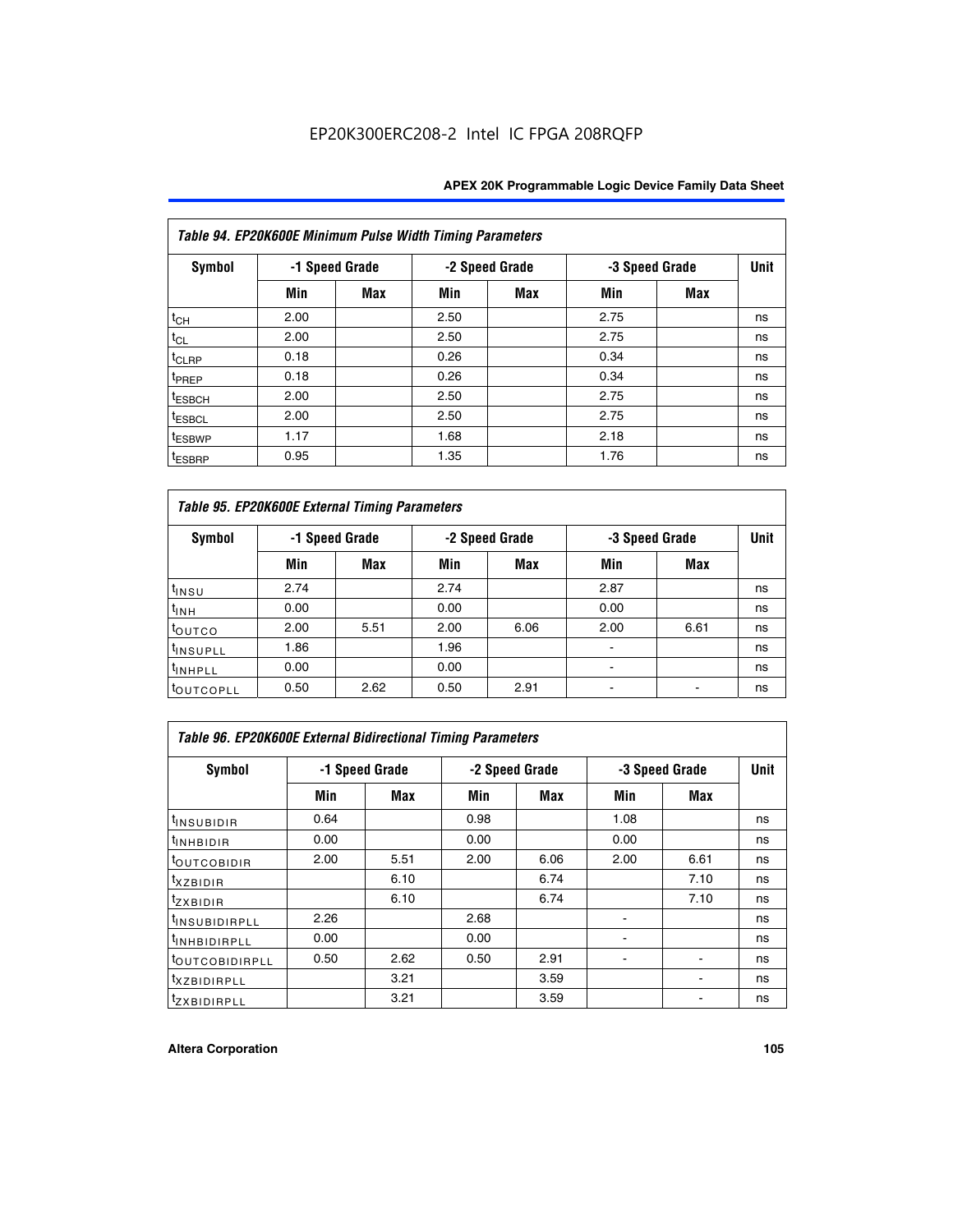Tables 97 through 102 describe  $f_{MAX}$  LE Timing Microparameters,  $f_{MAX}$ ESB Timing Microparameters, *f<sub>MAX</sub>* Routing Delays, Minimum Pulse Width Timing Parameters, External Timing Parameters, and External Bidirectional Timing Parameters for EP20K1000E APEX 20KE devices.

| Table 97. EP20K1000E f <sub>MAX</sub> LE Timing Microparameters |      |                |      |                |                |      |    |  |      |
|-----------------------------------------------------------------|------|----------------|------|----------------|----------------|------|----|--|------|
| Symbol                                                          |      | -1 Speed Grade |      | -2 Speed Grade | -3 Speed Grade |      |    |  | Unit |
|                                                                 | Min  | <b>Max</b>     | Min  | <b>Max</b>     | Min            | Max  |    |  |      |
| $t_{\text{SU}}$                                                 | 0.25 |                | 0.25 |                | 0.25           |      | ns |  |      |
| $t_H$                                                           | 0.25 |                | 0.25 |                | 0.25           |      | ns |  |      |
| $t_{CO}$                                                        |      | 0.28           |      | 0.32           |                | 0.33 | ns |  |      |
| ι <sup>t</sup> ιυτ                                              |      | 0.80           |      | 0.95           |                | 1.13 | ns |  |      |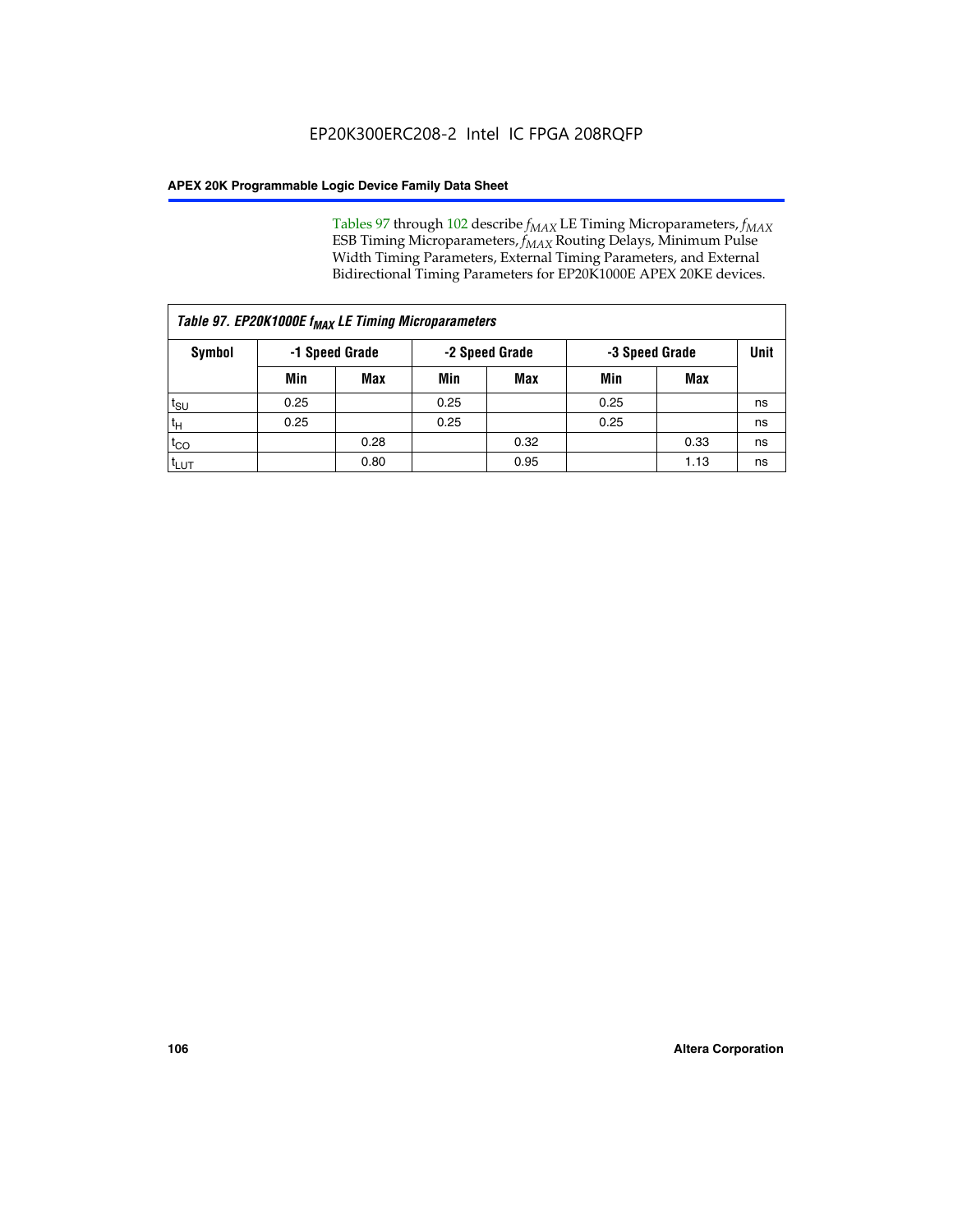|                         | Table 98. EP20K1000E f <sub>MAX</sub> ESB Timing Microparameters |                |                |            |                |            |             |  |  |  |  |
|-------------------------|------------------------------------------------------------------|----------------|----------------|------------|----------------|------------|-------------|--|--|--|--|
| Symbol                  |                                                                  | -1 Speed Grade | -2 Speed Grade |            | -3 Speed Grade |            | <b>Unit</b> |  |  |  |  |
|                         | Min                                                              | <b>Max</b>     | Min            | <b>Max</b> | Min            | <b>Max</b> |             |  |  |  |  |
| <sup>t</sup> ESBARC     |                                                                  | 1.78           |                | 2.02       |                | 1.95       | ns          |  |  |  |  |
| <sup>t</sup> ESBSRC     |                                                                  | 2.52           |                | 2.91       |                | 3.14       | ns          |  |  |  |  |
| <sup>t</sup> ESBAWC     |                                                                  | 3.52           |                | 4.11       |                | 4.40       | ns          |  |  |  |  |
| <sup>t</sup> ESBSWC     |                                                                  | 3.23           |                | 3.84       |                | 4.16       | ns          |  |  |  |  |
| <sup>t</sup> ESBWASU    | 0.62                                                             |                | 0.67           |            | 0.61           |            | ns          |  |  |  |  |
| t <sub>ESBWAH</sub>     | 0.41                                                             |                | 0.55           |            | 0.55           |            | ns          |  |  |  |  |
| <sup>t</sup> ESBWDSU    | 0.77                                                             |                | 0.79           |            | 0.81           |            | ns          |  |  |  |  |
| <sup>t</sup> ESBWDH     | 0.41                                                             |                | 0.55           |            | 0.55           |            | ns          |  |  |  |  |
| <sup>t</sup> ESBRASU    | 1.74                                                             |                | 1.92           |            | 1.85           |            | ns          |  |  |  |  |
| <sup>t</sup> ESBRAH     | 0.00                                                             |                | 0.01           |            | 0.23           |            | ns          |  |  |  |  |
| <sup>t</sup> ESBWESU    | 2.07                                                             |                | 2.28           |            | 2.41           |            | ns          |  |  |  |  |
| <sup>t</sup> ESBWEH     | 0.00                                                             |                | 0.00           |            | 0.00           |            | ns          |  |  |  |  |
| <sup>t</sup> ESBDATASU  | 0.25                                                             |                | 0.27           |            | 0.29           |            | ns          |  |  |  |  |
| <sup>t</sup> ESBDATAH   | 0.13                                                             |                | 0.13           |            | 0.13           |            | ns          |  |  |  |  |
| <sup>t</sup> ESBWADDRSU | 0.11                                                             |                | 0.04           |            | 0.11           |            | ns          |  |  |  |  |
| <sup>T</sup> ESBRADDRSU | 0.14                                                             |                | 0.11           |            | 0.16           |            | ns          |  |  |  |  |
| <sup>I</sup> ESBDATACO1 |                                                                  | 1.29           |                | 1.50       |                | 1.63       | ns          |  |  |  |  |
| <sup>I</sup> ESBDATACO2 |                                                                  | 2.55           |                | 2.99       |                | 3.22       | ns          |  |  |  |  |
| <sup>t</sup> ESBDD      |                                                                  | 3.12           |                | 3.57       |                | 3.85       | ns          |  |  |  |  |
| t <sub>PD</sub>         |                                                                  | 1.84           |                | 2.13       |                | 2.32       | ns          |  |  |  |  |
| <sup>t</sup> PTERMSU    | 1.08                                                             |                | 1.19           |            | 1.32           |            | ns          |  |  |  |  |
| <sup>t</sup> PTERMCO    |                                                                  | 1.31           |                | 1.53       |                | 1.66       | ns          |  |  |  |  |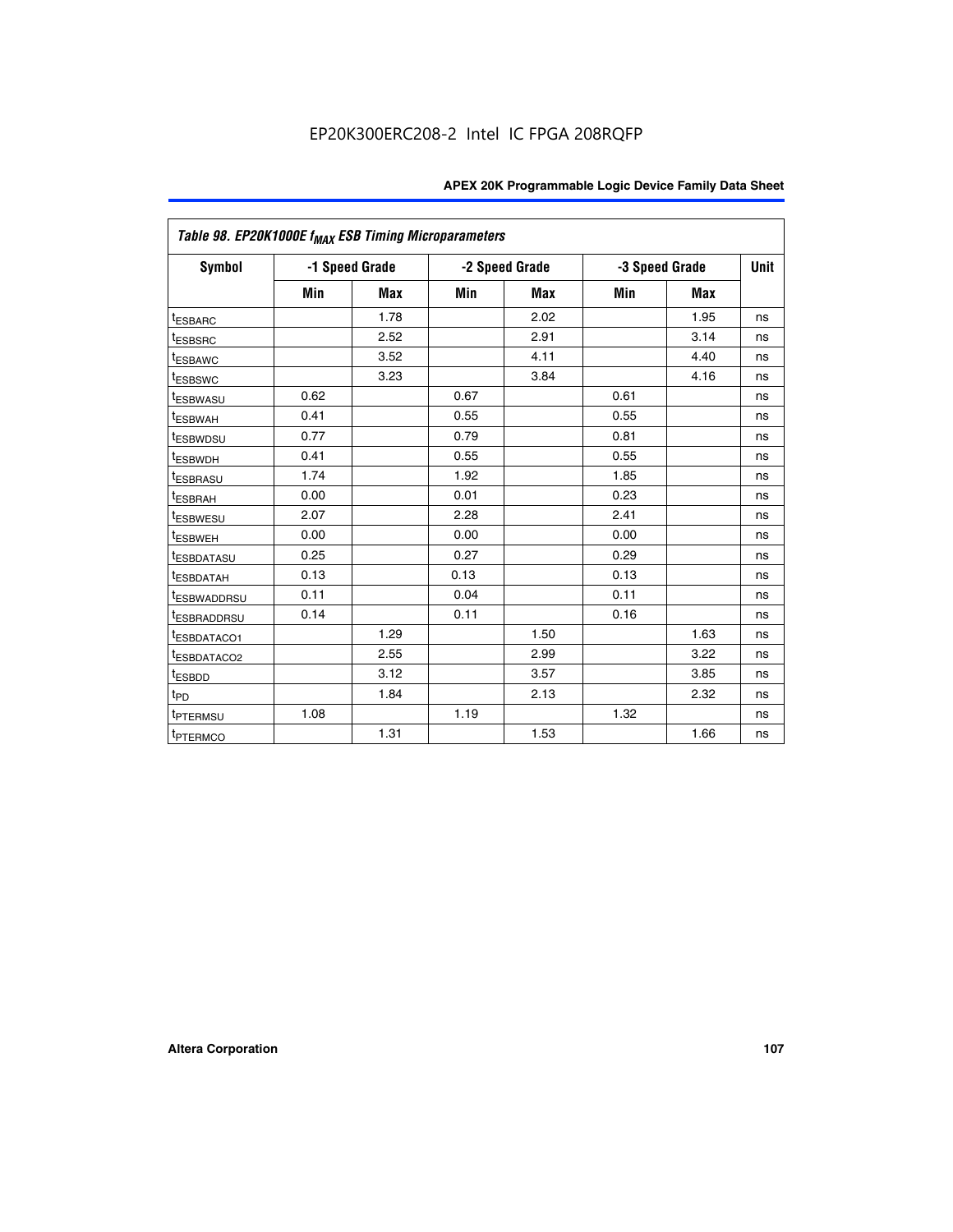| Table 99. EP20K1000E f <sub>MAX</sub> Routing Delays |                |      |     |                |                |      |      |  |  |  |
|------------------------------------------------------|----------------|------|-----|----------------|----------------|------|------|--|--|--|
| Symbol                                               | -1 Speed Grade |      |     | -2 Speed Grade | -3 Speed Grade |      | Unit |  |  |  |
|                                                      | Min            | Max  | Min | Max            | Min            | Max  |      |  |  |  |
| $t_{F1-4}$                                           |                | 0.27 |     | 0.27           |                | 0.27 | ns   |  |  |  |
| $t_{F5-20}$                                          |                | 1.45 |     | 1.63           |                | 1.75 | ns   |  |  |  |
| $t_{F20+}$                                           |                | 4.15 |     | 4.33           |                | 4.97 | ns   |  |  |  |

| Table 100. EP20K1000E Minimum Pulse Width Timing Parameters |      |                |      |                |      |                |    |  |  |  |  |
|-------------------------------------------------------------|------|----------------|------|----------------|------|----------------|----|--|--|--|--|
| Symbol                                                      |      | -1 Speed Grade |      | -2 Speed Grade |      | -3 Speed Grade |    |  |  |  |  |
|                                                             | Min  | Max            | Min  | Max            | Min  | Max            |    |  |  |  |  |
| $t_{CH}$                                                    | 1.25 |                | 1.43 |                | 1.67 |                | ns |  |  |  |  |
| $t_{CL}$                                                    | 1.25 |                | 1.43 |                | 1.67 |                | ns |  |  |  |  |
| $t_{CLRP}$                                                  | 0.20 |                | 0.20 |                | 0.20 |                | ns |  |  |  |  |
| t <sub>PREP</sub>                                           | 0.20 |                | 0.20 |                | 0.20 |                | ns |  |  |  |  |
| <sup>t</sup> ESBCH                                          | 1.25 |                | 1.43 |                | 1.67 |                | ns |  |  |  |  |
| <sup>t</sup> ESBCL                                          | 1.25 |                | 1.43 |                | 1.67 |                | ns |  |  |  |  |
| <sup>t</sup> ESBWP                                          | 1.28 |                | 1.51 |                | 1.65 |                | ns |  |  |  |  |
| <sup>t</sup> ESBRP                                          | 1.11 |                | 1.29 |                | 1.41 |                | ns |  |  |  |  |

|                       | Table 101. EP20K1000E External Timing Parameters |                |      |                |                          |                |    |  |  |  |  |  |  |
|-----------------------|--------------------------------------------------|----------------|------|----------------|--------------------------|----------------|----|--|--|--|--|--|--|
| Symbol                |                                                  | -1 Speed Grade |      | -2 Speed Grade |                          | -3 Speed Grade |    |  |  |  |  |  |  |
|                       | Min                                              | Max            | Min  | <b>Max</b>     | Min                      | Max            |    |  |  |  |  |  |  |
| t <sub>INSU</sub>     | 2.70                                             |                | 2.84 |                | 2.97                     |                | ns |  |  |  |  |  |  |
| $t_{INH}$             | 0.00                                             |                | 0.00 |                | 0.00                     |                | ns |  |  |  |  |  |  |
| toutco                | 2.00                                             | 5.75           | 2.00 | 6.33           | 2.00                     | 6.90           | ns |  |  |  |  |  |  |
| <sup>t</sup> INSUPLL  | 1.64                                             |                | 2.09 |                | ۰                        |                | ns |  |  |  |  |  |  |
| I <sup>t</sup> INHPLL | 0.00                                             |                | 0.00 |                | $\overline{\phantom{a}}$ |                | ns |  |  |  |  |  |  |
| toutcopll             | 0.50                                             | 2.25           | 0.50 | 2.99           | -                        |                | ns |  |  |  |  |  |  |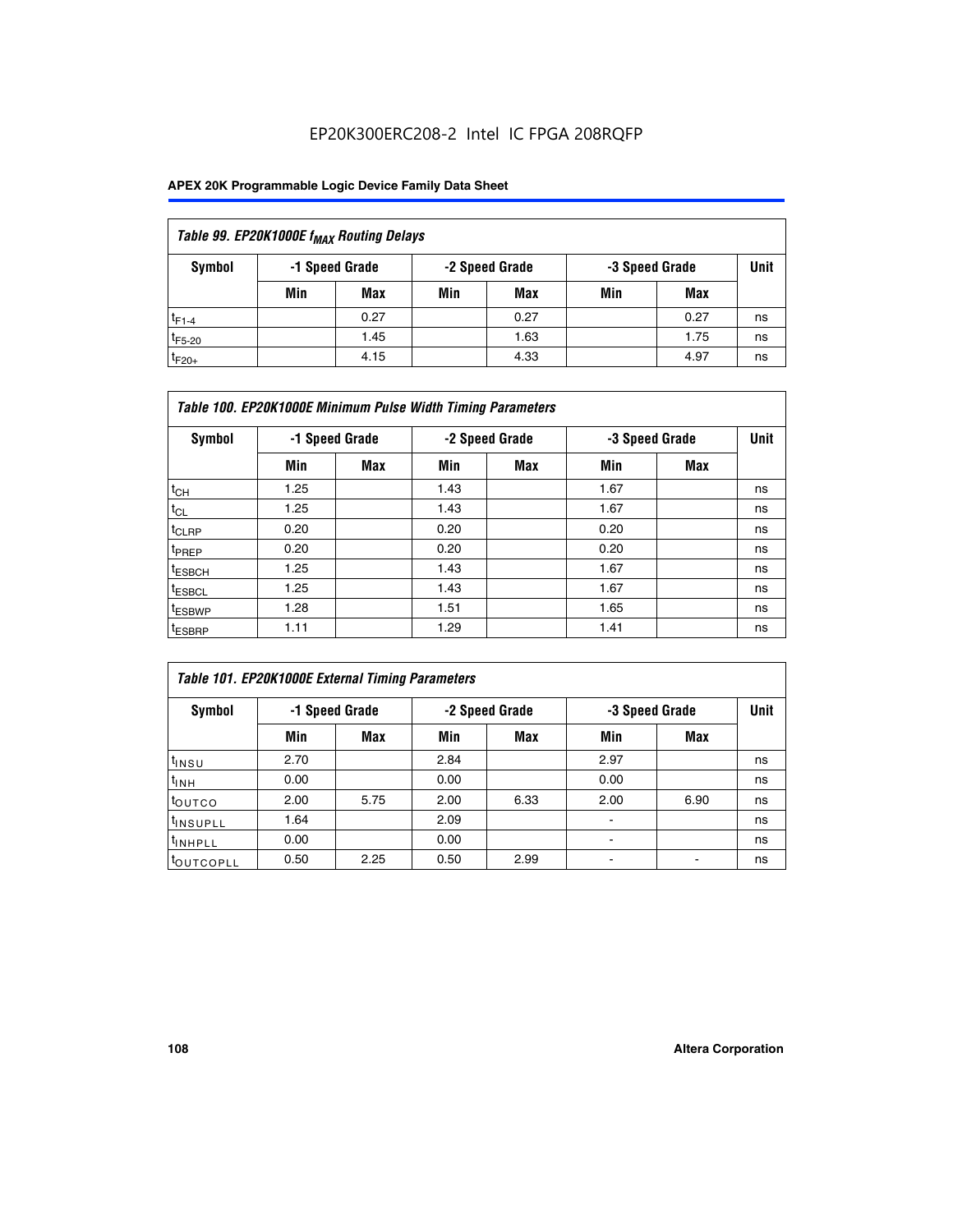| Table 102. EP20K1000E External Bidirectional Timing Parameters |                |      |                |      |                |             |    |  |  |  |
|----------------------------------------------------------------|----------------|------|----------------|------|----------------|-------------|----|--|--|--|
| Symbol                                                         | -1 Speed Grade |      | -2 Speed Grade |      | -3 Speed Grade | <b>Unit</b> |    |  |  |  |
|                                                                | Min            | Max  | Min            | Max  | Min            | Max         |    |  |  |  |
| t <sub>INSUBIDIR</sub>                                         | 3.22           |      | 3.33           |      | 3.51           |             | ns |  |  |  |
| $t_{\rm INHBIDIR}$                                             | 0.00           |      | 0.00           |      | 0.00           |             | ns |  |  |  |
| <sup>t</sup> OUTCOBIDIR                                        | 2.00           | 5.75 | 2.00           | 6.33 | 2.00           | 6.90        | ns |  |  |  |
| $t_{XZBIDIR}$                                                  |                | 6.31 |                | 7.09 |                | 7.76        | ns |  |  |  |
| tzxbidir                                                       |                | 6.31 |                | 7.09 |                | 7.76        | ns |  |  |  |
| <sup>1</sup> INSUBIDIRPL <sup>L</sup>                          | 3.25           |      | 3.26           |      |                |             | ns |  |  |  |
| <sup>t</sup> INHBIDIRPLL                                       | 0.00           |      | 0.00           |      |                |             | ns |  |  |  |
| <b>COUTCOBIDIRPLL</b>                                          | 0.50           | 2.25 | 0.50           | 2.99 |                |             | ns |  |  |  |
| <sup>t</sup> xzBIDIRPLL                                        |                | 2.81 |                | 3.80 |                |             | ns |  |  |  |
| <sup>t</sup> zxbidirpll                                        |                | 2.81 |                | 3.80 |                |             | ns |  |  |  |

Tables 103 through 108 describe  $f_{MAX}$  LE Timing Microparameters,  $f_{MAX}$ ESB Timing Microparameters, *f<sub>MAX</sub>* Routing Delays, Minimum Pulse Width Timing Parameters, External Timing Parameters, and External Bidirectional Timing Parameters for EP20K1500E APEX 20KE devices.

| Table 103. EP20K1500E f <sub>MAX</sub> LE Timing Microparameters |                |            |      |                |      |                |             |  |  |  |
|------------------------------------------------------------------|----------------|------------|------|----------------|------|----------------|-------------|--|--|--|
| Symbol                                                           | -1 Speed Grade |            |      | -2 Speed Grade |      | -3 Speed Grade | <b>Unit</b> |  |  |  |
|                                                                  | Min            | <b>Max</b> | Min  | <b>Max</b>     | Min  | Max            |             |  |  |  |
| $t_{\sf SU}$                                                     | 0.25           |            | 0.25 |                | 0.25 |                | ns          |  |  |  |
| $t_H$                                                            | 0.25           |            | 0.25 |                | 0.25 |                | ns          |  |  |  |
| $t_{CO}$                                                         |                | 0.28       |      | 0.32           |      | 0.33           | ns          |  |  |  |
| t <sub>lut</sub>                                                 |                | 0.80       |      | 0.95           |      | 1.13           | ns          |  |  |  |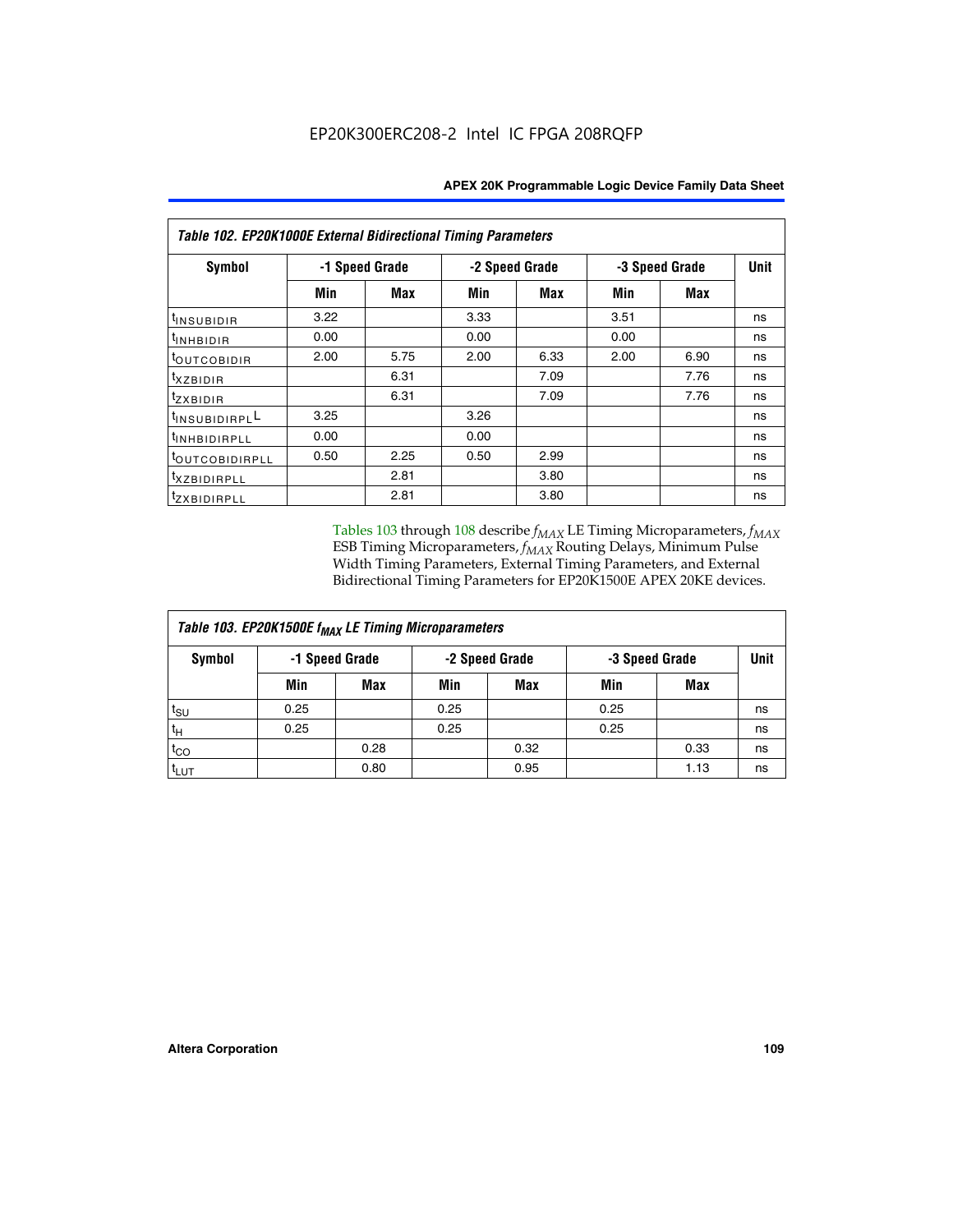| Table 104. EP20K1500E f <sub>MAX</sub> ESB Timing Microparameters |      |                |      |                |      |                |             |
|-------------------------------------------------------------------|------|----------------|------|----------------|------|----------------|-------------|
| <b>Symbol</b>                                                     |      | -1 Speed Grade |      | -2 Speed Grade |      | -3 Speed Grade | <b>Unit</b> |
|                                                                   | Min  | <b>Max</b>     | Min  | <b>Max</b>     | Min  | <b>Max</b>     |             |
| t <sub>ESBARC</sub>                                               |      | 1.78           |      | 2.02           |      | 1.95           | ns          |
| t <sub>ESBSRC</sub>                                               |      | 2.52           |      | 2.91           |      | 3.14           | ns          |
| <sup>t</sup> ESBAWC                                               |      | 3.52           |      | 4.11           |      | 4.40           | ns          |
| t <sub>ESBSWC</sub>                                               |      | 3.23           |      | 3.84           |      | 4.16           | ns          |
| <sup>t</sup> ESBWASU                                              | 0.62 |                | 0.67 |                | 0.61 |                | ns          |
| t <sub>ESBWAH</sub>                                               | 0.41 |                | 0.55 |                | 0.55 |                | ns          |
| t <sub>ESBWDSU</sub>                                              | 0.77 |                | 0.79 |                | 0.81 |                | ns          |
| <sup>t</sup> ESBWDH                                               | 0.41 |                | 0.55 |                | 0.55 |                | ns          |
| t <sub>ESBRASU</sub>                                              | 1.74 |                | 1.92 |                | 1.85 |                | ns          |
| t <sub>ESBRAH</sub>                                               | 0.00 |                | 0.01 |                | 0.23 |                | ns          |
| t <sub>ESBWESU</sub>                                              | 2.07 |                | 2.28 |                | 2.41 |                | ns          |
| <sup>t</sup> ESBWEH                                               | 0.00 |                | 0.00 |                | 0.00 |                | ns          |
| t <sub>ESBDATASU</sub>                                            | 0.25 |                | 0.27 |                | 0.29 |                | ns          |
| <sup>t</sup> ESBDATAH                                             | 0.13 |                | 0.13 |                | 0.13 |                | ns          |
| <sup>t</sup> ESBWADDRSU                                           | 0.11 |                | 0.04 |                | 0.11 |                | ns          |
| <sup>t</sup> ESBRADDRSU                                           | 0.14 |                | 0.11 |                | 0.16 |                | ns          |
| <sup>I</sup> ESBDATACO1                                           |      | 1.29           |      | 1.50           |      | 1.63           | ns          |
| <sup>t</sup> ESBDATACO2                                           |      | 2.55           |      | 2.99           |      | 3.22           | ns          |
| <sup>t</sup> ESBDD                                                |      | 3.12           |      | 3.57           |      | 3.85           | ns          |
| t <sub>PD</sub>                                                   |      | 1.84           |      | 2.13           |      | 2.32           | ns          |
| t <sub>PTERMSU</sub>                                              | 1.08 |                | 1.19 |                | 1.32 |                | ns          |
| t <sub>PTERMCO</sub>                                              |      | 1.31           |      | 1.53           |      | 1.66           | ns          |

| Table 105. EP20K1500E f <sub>MAX</sub> Routing Delays |     |                |                                  |      |     |      |    |  |  |  |
|-------------------------------------------------------|-----|----------------|----------------------------------|------|-----|------|----|--|--|--|
| Symbol                                                |     | -1 Speed Grade | -2 Speed Grade<br>-3 Speed Grade |      |     | Unit |    |  |  |  |
|                                                       | Min | Max            | Min                              | Max  | Min | Max  |    |  |  |  |
| $t_{F1-4}$                                            |     | 0.28           |                                  | 0.28 |     | 0.28 | ns |  |  |  |
| $t_{F5-20}$                                           |     | 1.36           |                                  | 1.50 |     | 1.62 | ns |  |  |  |
| $t_{F20+}$                                            |     | 4.43           |                                  | 4.48 |     | 5.07 | ns |  |  |  |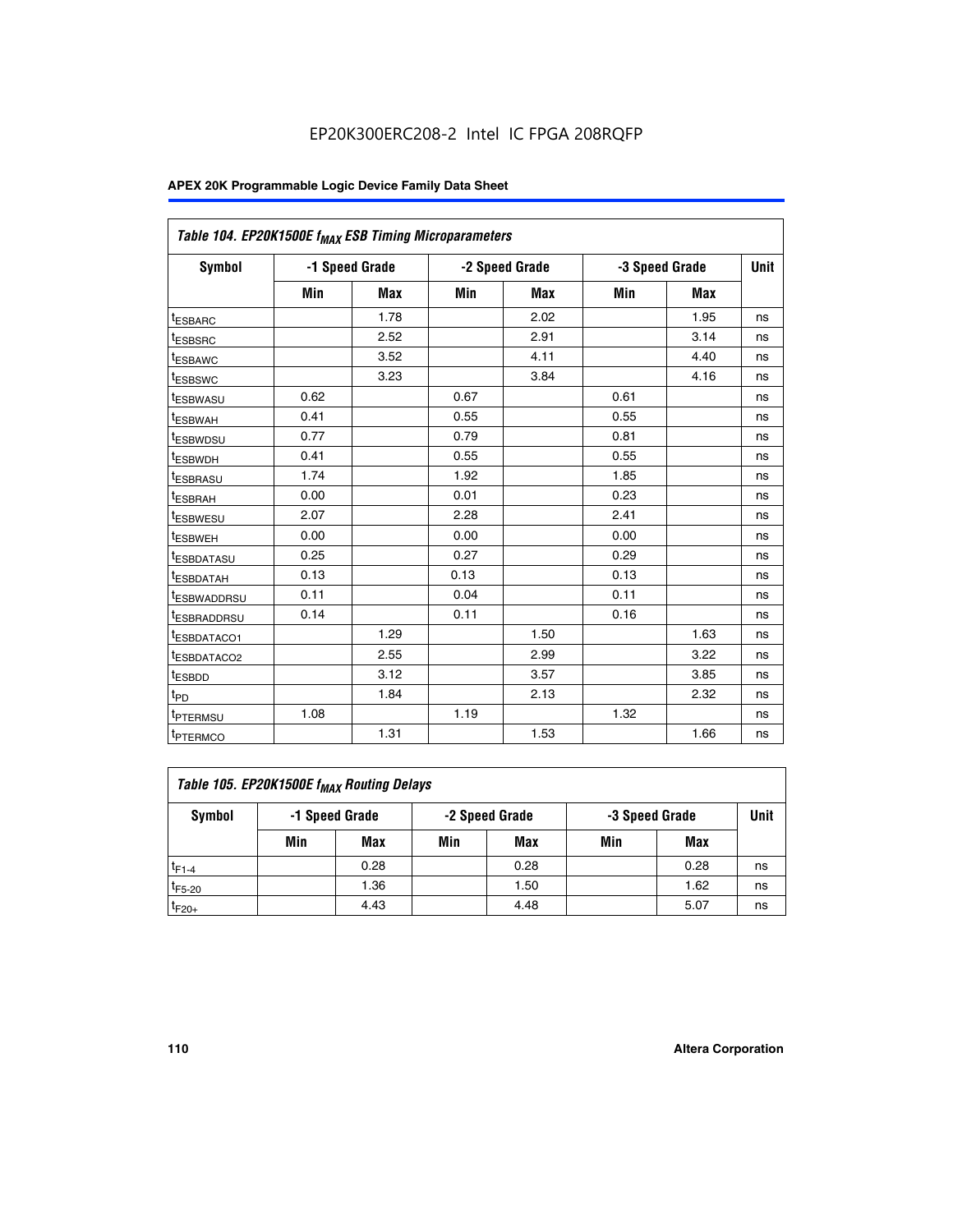|                    | Table 106. EP20K1500E Minimum Pulse Width Timing Parameters |            |      |                |      |                |             |  |  |  |  |  |
|--------------------|-------------------------------------------------------------|------------|------|----------------|------|----------------|-------------|--|--|--|--|--|
| Symbol             | -1 Speed Grade                                              |            |      | -2 Speed Grade |      | -3 Speed Grade | <b>Unit</b> |  |  |  |  |  |
|                    | Min                                                         | <b>Max</b> | Min  | Max            | Min  | <b>Max</b>     |             |  |  |  |  |  |
| $t_{CH}$           | 1.25                                                        |            | 1.43 |                | 1.67 |                | ns          |  |  |  |  |  |
| $t_{CL}$           | 1.25                                                        |            | 1.43 |                | 1.67 |                | ns          |  |  |  |  |  |
| $t_{CLRP}$         | 0.20                                                        |            | 0.20 |                | 0.20 |                | ns          |  |  |  |  |  |
| t <sub>PREP</sub>  | 0.20                                                        |            | 0.20 |                | 0.20 |                | ns          |  |  |  |  |  |
| <sup>t</sup> ESBCH | 1.25                                                        |            | 1.43 |                | 1.67 |                | ns          |  |  |  |  |  |
| <sup>t</sup> ESBCL | 1.25                                                        |            | 1.43 |                | 1.67 |                | ns          |  |  |  |  |  |
| <sup>t</sup> ESBWP | 1.28                                                        |            | 1.51 |                | 1.65 |                | ns          |  |  |  |  |  |
| <sup>t</sup> ESBRP | 1.11                                                        |            | 1.29 |                | 1.41 |                | ns          |  |  |  |  |  |

|                       | Table 107. EP20K1500E External Timing Parameters |            |      |                |      |                |             |  |  |  |  |  |
|-----------------------|--------------------------------------------------|------------|------|----------------|------|----------------|-------------|--|--|--|--|--|
| Symbol                | -1 Speed Grade                                   |            |      | -2 Speed Grade |      | -3 Speed Grade | <b>Unit</b> |  |  |  |  |  |
|                       | Min                                              | <b>Max</b> | Min  | <b>Max</b>     | Min  | Max            |             |  |  |  |  |  |
| t <sub>insu</sub>     | 3.09                                             |            | 3.30 |                | 3.58 |                | ns          |  |  |  |  |  |
| $t_{INH}$             | 0.00                                             |            | 0.00 |                | 0.00 |                | ns          |  |  |  |  |  |
| toutco                | 2.00                                             | 6.18       | 2.00 | 6.81           | 2.00 | 7.36           | ns          |  |  |  |  |  |
| <sup>t</sup> INSUPLL  | 1.94                                             |            | 2.08 |                |      |                | ns          |  |  |  |  |  |
| <sup>t</sup> INHPLL   | 0.00                                             |            | 0.00 |                |      |                | ns          |  |  |  |  |  |
| <sup>t</sup> OUTCOPLL | 0.50                                             | 2.67       | 0.50 | 2.99           |      |                | ns          |  |  |  |  |  |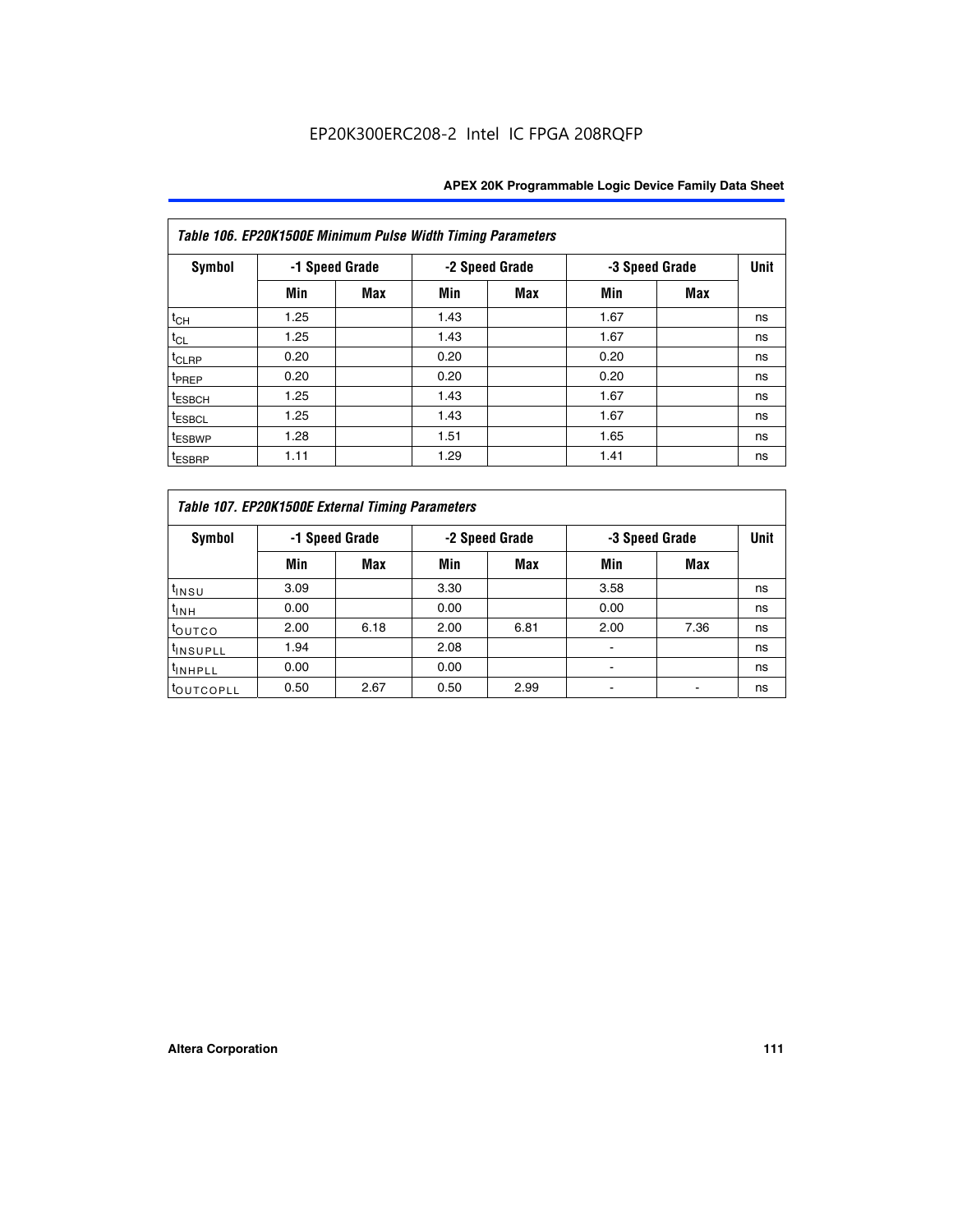| <b>Table 108. EP20K1500E External Bidirectional Timing Parameters</b> |      |                |                |      |                |             |    |  |  |  |  |
|-----------------------------------------------------------------------|------|----------------|----------------|------|----------------|-------------|----|--|--|--|--|
| Symbol                                                                |      | -1 Speed Grade | -2 Speed Grade |      | -3 Speed Grade | <b>Unit</b> |    |  |  |  |  |
|                                                                       | Min  | Max            | Min            | Max  | Min            | Max         |    |  |  |  |  |
| <sup>t</sup> INSUBIDIR                                                | 3.47 |                | 3.68           |      | 3.99           |             | ns |  |  |  |  |
| <sup>t</sup> INHBIDIR                                                 | 0.00 |                | 0.00           |      | 0.00           |             | ns |  |  |  |  |
| <b><i>LOUTCOBIDIR</i></b>                                             | 2.00 | 6.18           | 2.00           | 6.81 | 2.00           | 7.36        | ns |  |  |  |  |
| $t_{XZBIDIR}$                                                         |      | 6.91           |                | 7.62 |                | 8.38        | ns |  |  |  |  |
| $t_{Z}$ <i>x</i> BIDIR                                                |      | 6.91           |                | 7.62 |                | 8.38        | ns |  |  |  |  |
| <sup>t</sup> INSUBIDIRPLL                                             | 3.05 |                | 3.26           |      |                |             | ns |  |  |  |  |
| <sup>t</sup> INHBIDIRPLL                                              | 0.00 |                | 0.00           |      |                |             | ns |  |  |  |  |
| <sup>t</sup> OUTCOBIDIRPLL                                            | 0.50 | 2.67           | 0.50           | 2.99 |                |             | ns |  |  |  |  |
| <sup>t</sup> XZBIDIRPLL                                               |      | 3.41           |                | 3.80 |                |             | ns |  |  |  |  |
| <sup>t</sup> zxbidirpll                                               |      | 3.41           |                | 3.80 |                |             | ns |  |  |  |  |

Tables 109 and 110 show selectable I/O standard input and output delays for APEX 20KE devices. If you select an I/O standard input or output delay other than LVCMOS, add or subtract the selected speed grade to or from the LVCMOS value.

| Table 109. Selectable I/O Standard Input Delays |                |         |     |                |     |                |     |  |  |  |
|-------------------------------------------------|----------------|---------|-----|----------------|-----|----------------|-----|--|--|--|
| <b>Symbol</b>                                   | -1 Speed Grade |         |     | -2 Speed Grade |     | -3 Speed Grade |     |  |  |  |
|                                                 | Min            | Max     | Min | Max            | Min | Max            | Min |  |  |  |
| <b>LVCMOS</b>                                   |                | 0.00    |     | 0.00           |     | 0.00           | ns  |  |  |  |
| LVTTL                                           |                | 0.00    |     | 0.00           |     | 0.00           | ns  |  |  |  |
| 2.5V                                            |                | 0.00    |     | 0.04           |     | 0.05           | ns  |  |  |  |
| 1.8V                                            |                | $-0.11$ |     | 0.03           |     | 0.04           | ns  |  |  |  |
| PCI                                             |                | 0.01    |     | 0.09           |     | 0.10           | ns  |  |  |  |
| $GTL+$                                          |                | $-0.24$ |     | $-0.23$        |     | $-0.19$        | ns  |  |  |  |
| SSTL-3 Class I                                  |                | $-0.32$ |     | $-0.21$        |     | $-0.47$        | ns  |  |  |  |
| SSTL-3 Class II                                 |                | $-0.08$ |     | 0.03           |     | $-0.23$        | ns  |  |  |  |
| SSTL-2 Class I                                  |                | $-0.17$ |     | $-0.06$        |     | $-0.32$        | ns  |  |  |  |
| SSTL-2 Class II                                 |                | $-0.16$ |     | $-0.05$        |     | $-0.31$        | ns  |  |  |  |
| <b>LVDS</b>                                     |                | $-0.12$ |     | $-0.12$        |     | $-0.12$        | ns  |  |  |  |
| <b>CTT</b>                                      |                | 0.00    |     | 0.00           |     | 0.00           | ns  |  |  |  |
| <b>AGP</b>                                      |                | 0.00    |     | 0.00           |     | 0.00           | ns  |  |  |  |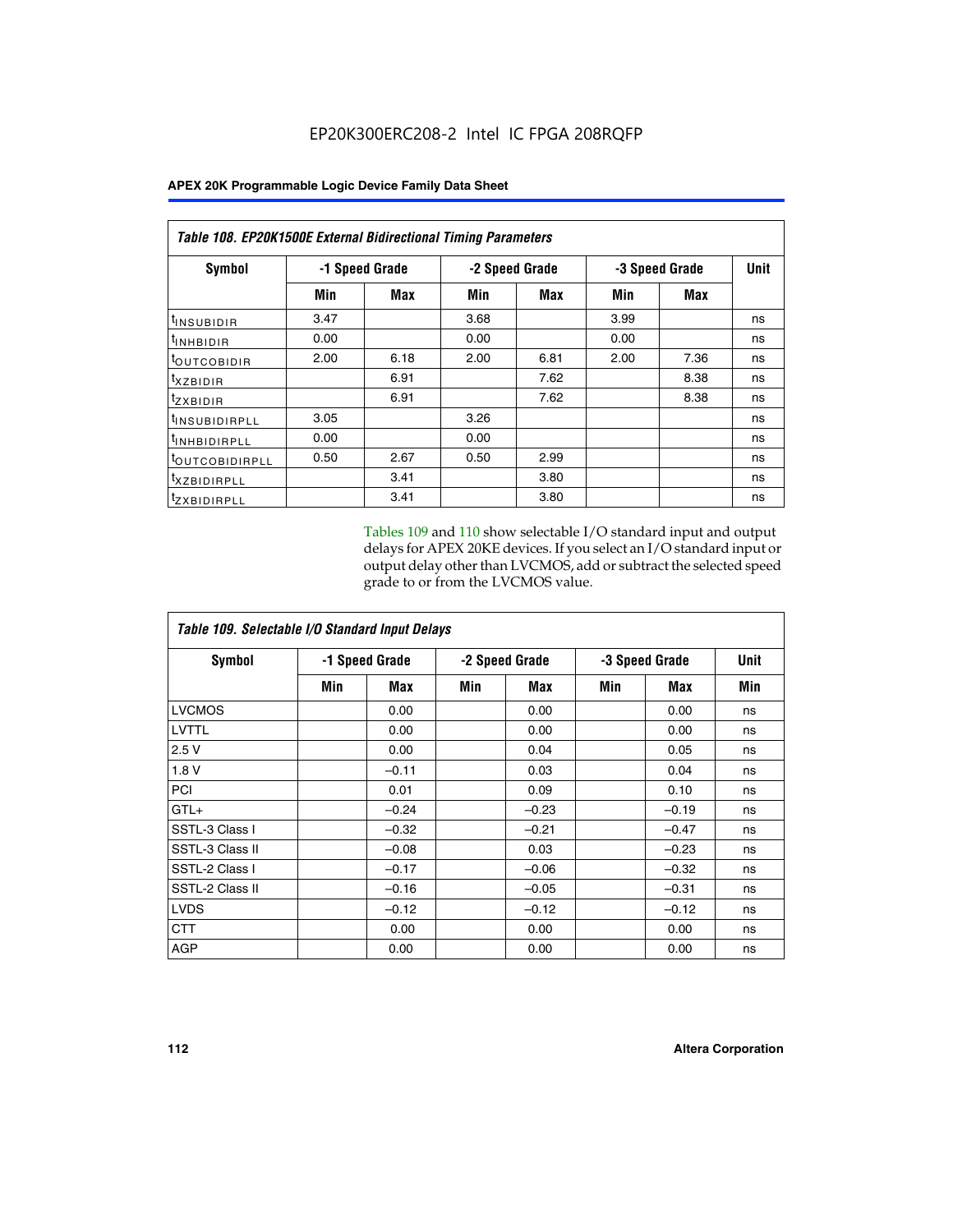|  | <b>APEX 20K Programmable Logic Device Family Data Sheet</b> |  |  |  |
|--|-------------------------------------------------------------|--|--|--|
|--|-------------------------------------------------------------|--|--|--|

| Table 110. Selectable I/O Standard Output Delays |                |         |                |         |                |         |             |
|--------------------------------------------------|----------------|---------|----------------|---------|----------------|---------|-------------|
| Symbol                                           | -1 Speed Grade |         | -2 Speed Grade |         | -3 Speed Grade |         | <b>Unit</b> |
|                                                  | Min            | Max     | Min            | Max     | Min            | Max     | Min         |
| <b>LVCMOS</b>                                    |                | 0.00    |                | 0.00    |                | 0.00    | ns          |
| LVTTL                                            |                | 0.00    |                | 0.00    |                | 0.00    | ns          |
| 2.5V                                             |                | 0.00    |                | 0.09    |                | 0.10    | ns          |
| 1.8V                                             |                | 2.49    |                | 2.98    |                | 3.03    | ns          |
| PCI                                              |                | $-0.03$ |                | 0.17    |                | 0.16    | ns          |
| $GTL+$                                           |                | 0.75    |                | 0.75    |                | 0.76    | ns          |
| SSTL-3 Class I                                   |                | 1.39    |                | 1.51    |                | 1.50    | ns          |
| SSTL-3 Class II                                  |                | 1.11    |                | 1.23    |                | 1.23    | ns          |
| SSTL-2 Class I                                   |                | 1.35    |                | 1.48    |                | 1.47    | ns          |
| SSTL-2 Class II                                  |                | 1.00    |                | 1.12    |                | 1.12    | ns          |
| <b>LVDS</b>                                      |                | $-0.48$ |                | $-0.48$ |                | $-0.48$ | ns          |
| <b>CTT</b>                                       |                | 0.00    |                | 0.00    |                | 0.00    | ns          |
| <b>AGP</b>                                       |                | 0.00    |                | 0.00    |                | 0.00    | ns          |

# **Power Consumption**

To estimate device power consumption, use the interactive power calculator on the Altera web site at **http://www.altera.com**.

# **Configuration & Operation**

The APEX 20K architecture supports several configuration schemes. This section summarizes the device operating modes and available device configuration schemes.

## **Operating Modes**

The APEX architecture uses SRAM configuration elements that require configuration data to be loaded each time the circuit powers up. The process of physically loading the SRAM data into the device is called configuration. During initialization, which occurs immediately after configuration, the device resets registers, enables I/O pins, and begins to operate as a logic device. The I/O pins are tri-stated during power-up, and before and during configuration. Together, the configuration and initialization processes are called *command mode*; normal device operation is called *user mode*.

Before and during device configuration, all I/O pins are pulled to  $V<sub>CCIO</sub>$ by a built-in weak pull-up resistor.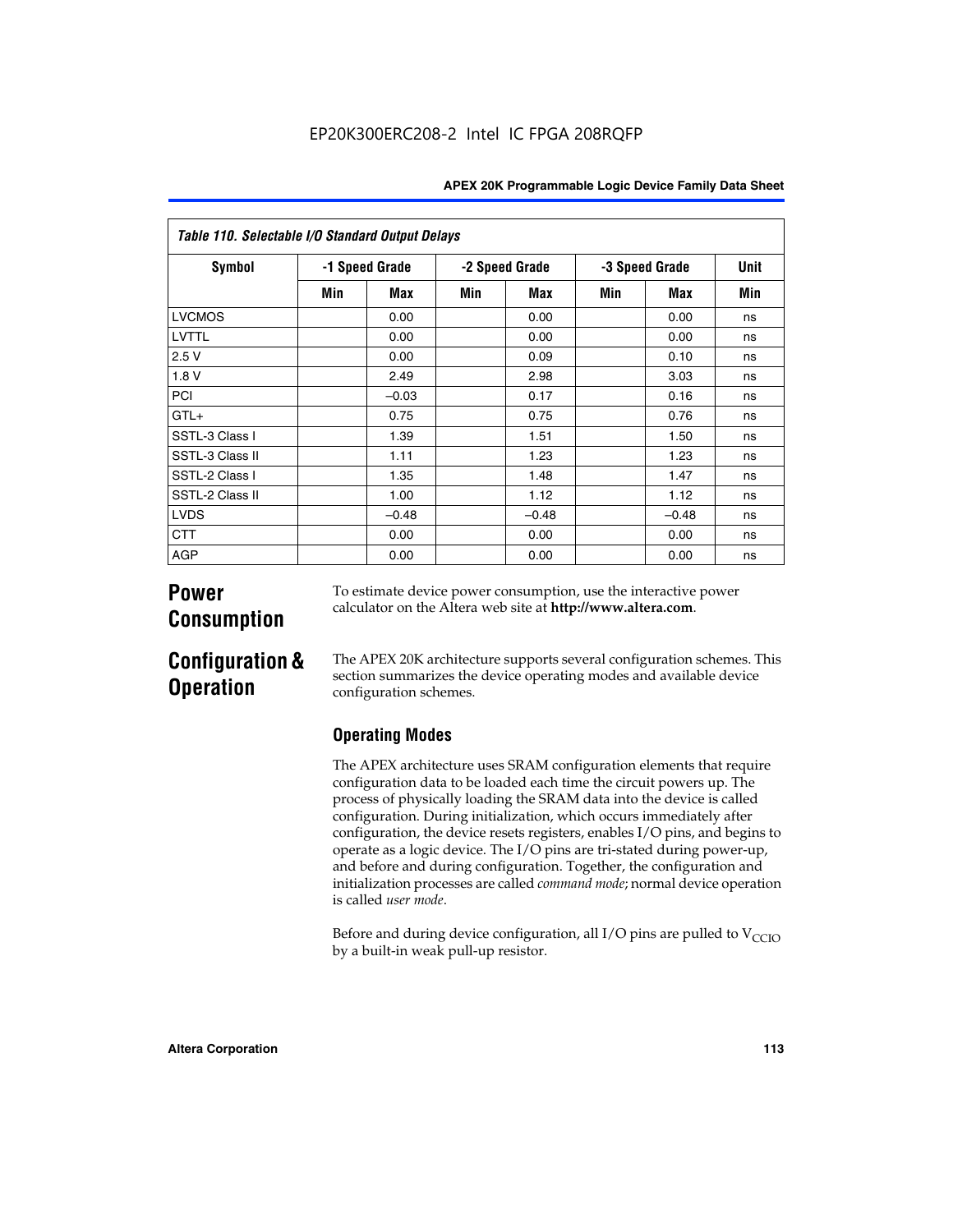SRAM configuration elements allow APEX 20K devices to be reconfigured in-circuit by loading new configuration data into the device. Real-time reconfiguration is performed by forcing the device into command mode with a device pin, loading different configuration data, reinitializing the device, and resuming usermode operation. In-field upgrades can be performed by distributing new configuration files.

### **Configuration Schemes**

The configuration data for an APEX 20K device can be loaded with one of five configuration schemes (see Table 111), chosen on the basis of the target application. An EPC2 or EPC16 configuration device, intelligent controller, or the JTAG port can be used to control the configuration of an APEX 20K device. When a configuration device is used, the system can configure automatically at system power-up.

Multiple APEX 20K devices can be configured in any of five configuration schemes by connecting the configuration enable (nCE) and configuration enable output (nCEO) pins on each device.

| <b>Table 111. Data Sources for Configuration</b> |                                                                                             |  |  |  |
|--------------------------------------------------|---------------------------------------------------------------------------------------------|--|--|--|
| <b>Configuration Scheme</b>                      | Data Source                                                                                 |  |  |  |
| Configuration device                             | EPC1, EPC2, EPC16 configuration devices                                                     |  |  |  |
| Passive serial (PS)                              | MasterBlaster or ByteBlasterMV download cable or serial data source                         |  |  |  |
| Passive parallel asynchronous (PPA)              | Parallel data source                                                                        |  |  |  |
| Passive parallel synchronous (PPS)               | Parallel data source                                                                        |  |  |  |
| <b>JTAG</b>                                      | MasterBlaster or ByteBlasterMV download cable or a microprocessor<br>with a Jam or JBC File |  |  |  |



**For more information on configuration, see Application Note 116** *(Configuring APEX 20K, FLEX 10K, & FLEX 6000 Devices.)*

**Device Pin-Outs** See the Altera web site **(http://www.altera.com)** or the *Altera Digital Library* for pin-out information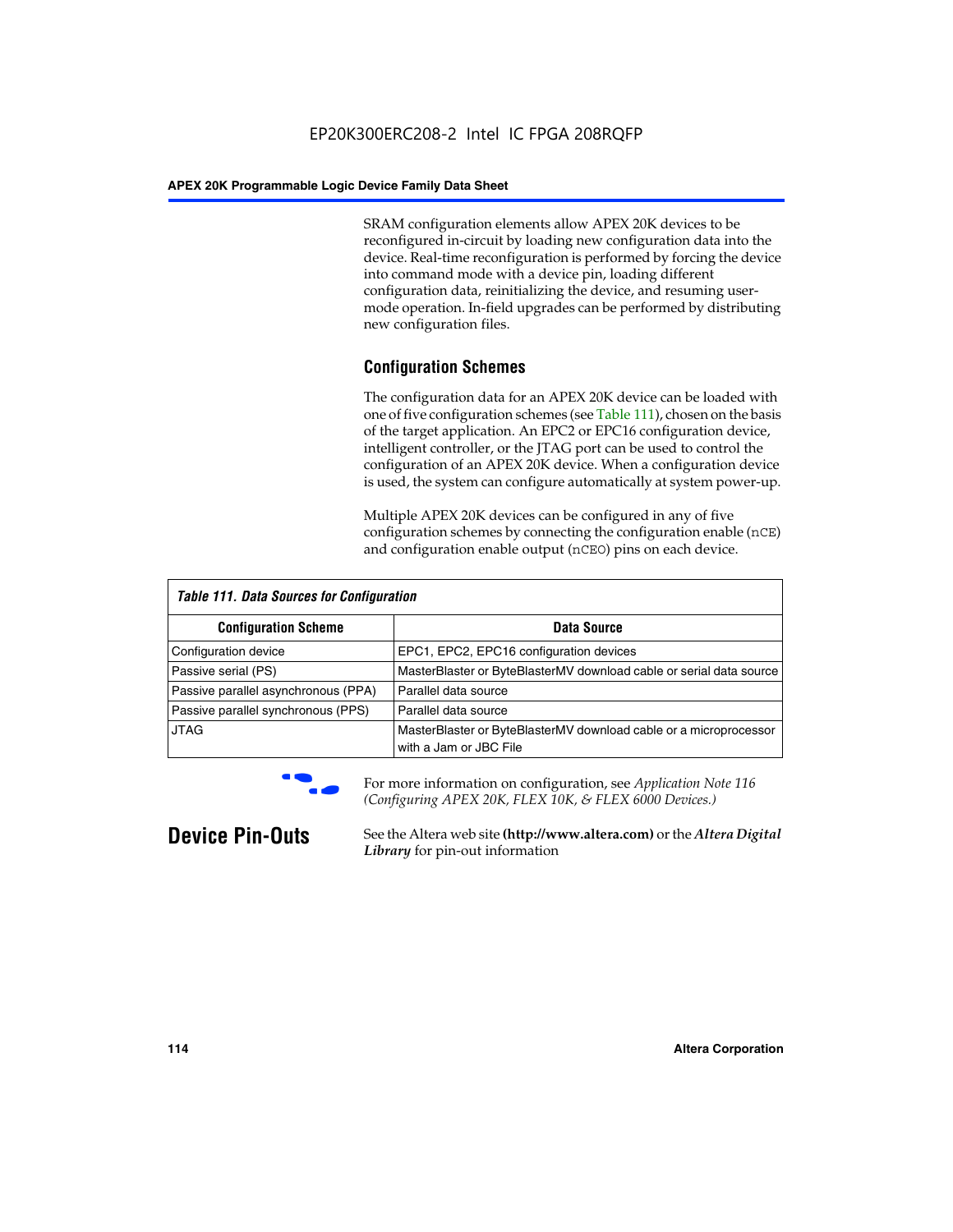#### **Revision History** The information contained in the *APEX 20K Programmable Logic Device Family Data Sheet* version 5.1 supersedes information published in previous versions.

### **Version 5.1**

*APEX 20K Programmable Logic Device Family Data Sheet* version 5.1 contains the following changes:

- In version 5.0, the VI input voltage spec was updated in Table 28 on page 63.
- In version 5.0, *Note* (5) to Tables 27 through 30 was revised.
- Added *Note* (2) to Figure 21 on page 33.

### **Version 5.0**

*APEX 20K Programmable Logic Device Family Data Sheet* version 5.0 contains the following changes:

- Updated Tables 23 through 26. Removed 2.5-V operating condition tables because all APEX 20K devices are now 5.0-V tolerant.
- Updated conditions in Tables 33, 38 and 39.
- Updated data for t<sub>ESBDATAH</sub> parameter.

### **Version 4.3**

*APEX 20K Programmable Logic Device Family Data Sheet* version 4.3 contains the following changes:

- Updated Figure 20.
- Updated *Note (2)* to Table 13.
- Updated notes to Tables 27 through 30.

### **Version 4.2**

*APEX 20K Programmable Logic Device Family Data Sheet* version 4.2 contains the following changes:

- Updated Figure 29.
- Updated *Note (1)* to Figure 29.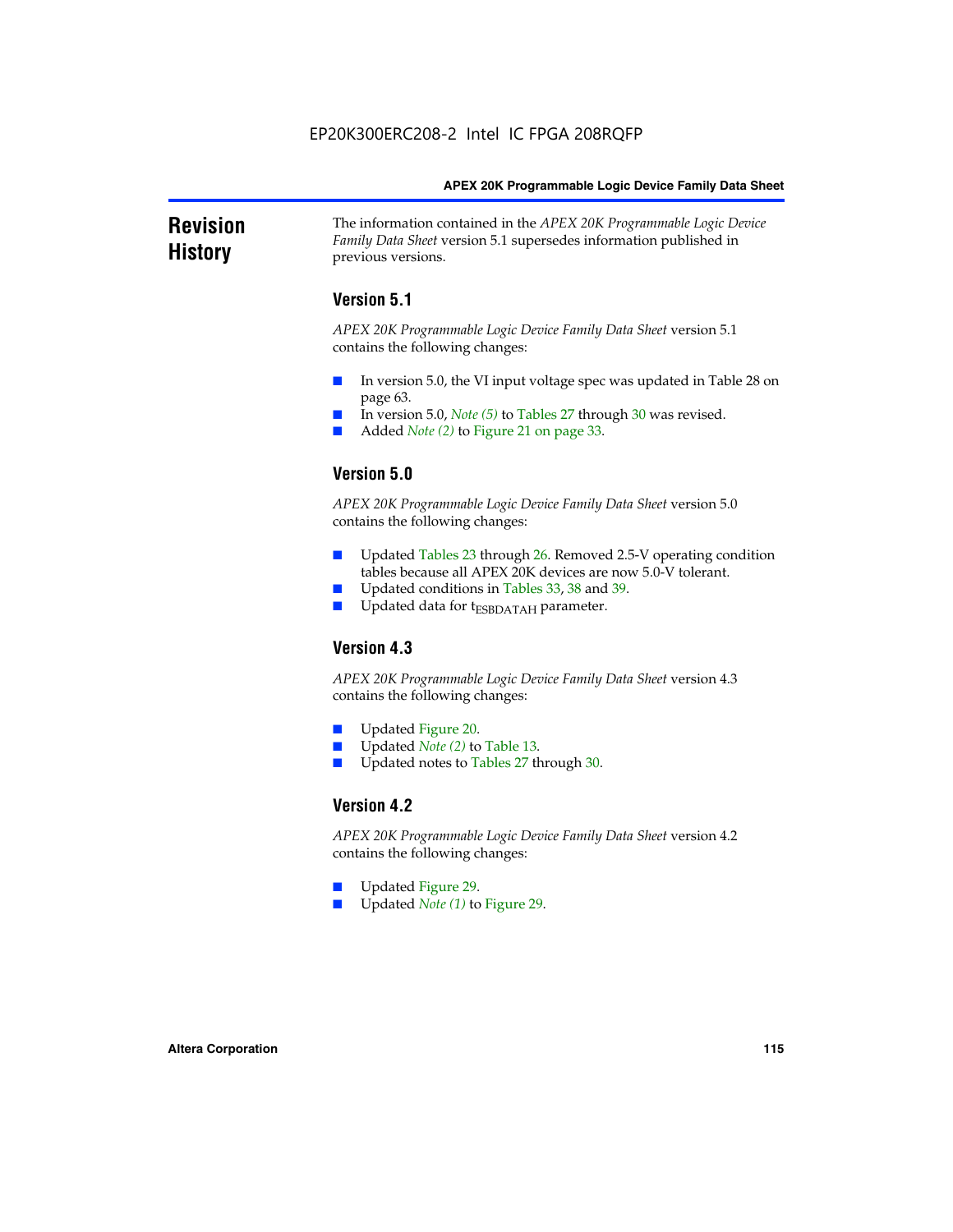### **Version 4.1**

*APEX 20K Programmable Logic Device Family Data Sheet* version 4.1 contains the following changes:

- *t<sub>ESBWEH</sub>* added to Figure 37 and Tables 35, 50, 56, 62, 68, 74, 86, 92, 97, and 104.
- Updated EP20K300E device internal and external timing numbers in Tables 79 through 84.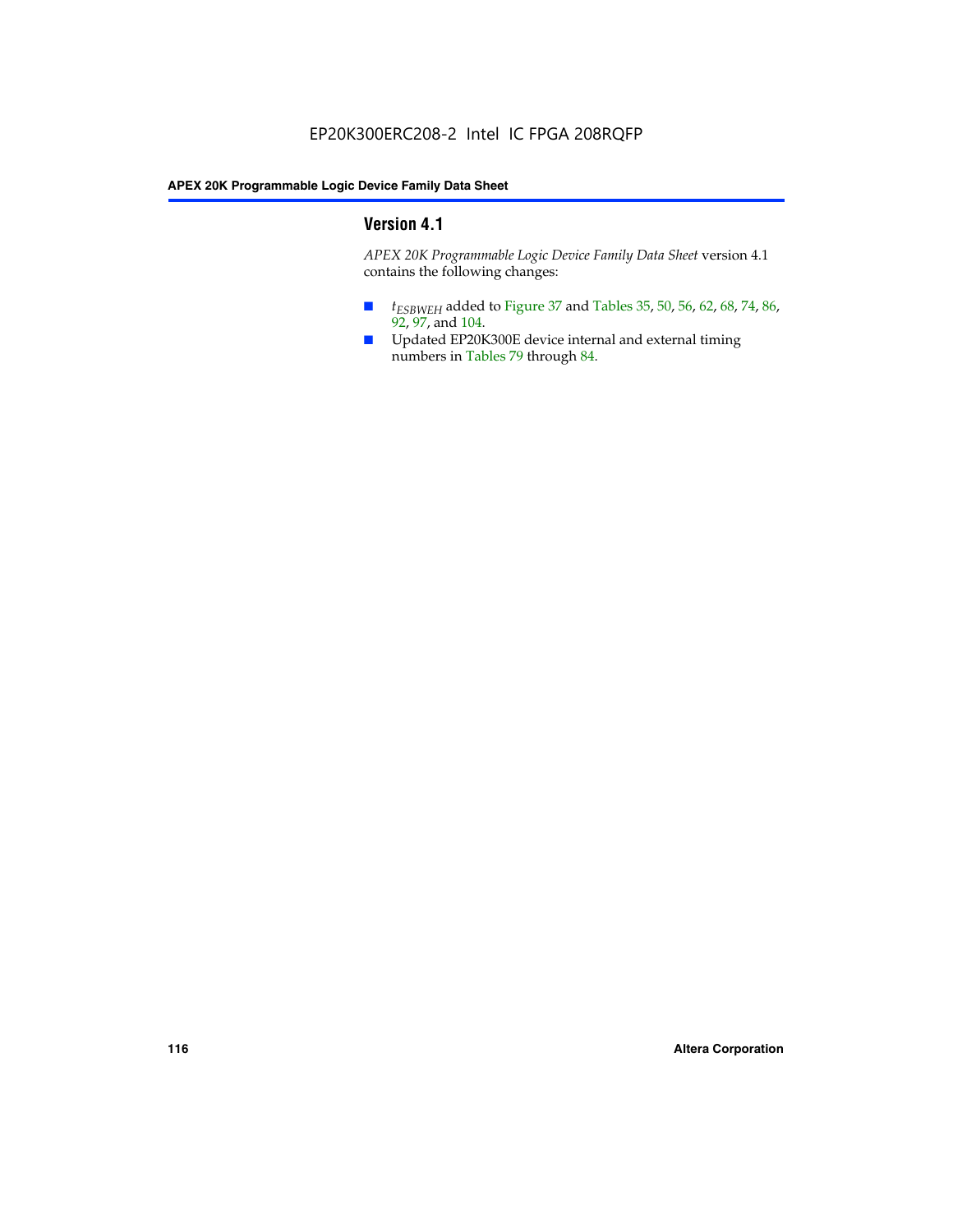

101 Innovation Drive San Jose, CA 95134 (408) 544-7000 http://www.altera.com Applications Hotline: (800) 800-EPLD Customer Marketing: (408) 544-7104 Literature Services: lit\_req@altera.com

Copyright © 2004 Altera Corporation. All rights reserved. Altera, The Programmable Solutions Company, the stylized Altera logo, specific device designations, and all other words and logos that are identified as trademarks and/or service marks are, unless noted otherwise, the trademarks and service marks of Altera Corporation in the U.S. and other countries. All other product or service names are the property of their respective holders. Altera products are protected under numerous U.S. and foreign patents and pending applications, mask work rights, and copyrights. Altera warrants performance of its semiconductor products to current specifications in accordance with Altera's standard warranty, but reserves the right to make changes

to any products and services at any time without notice. Altera assumes no responsibility or liability arising out of the application or use of any information, product, or service described herein except as expressly agreed to in writing by Altera Corporation. Altera customers are advised to obtain the latest version of device specifications before relying on any published information and before placing orders for products or services.



**117 Altera Corporation**